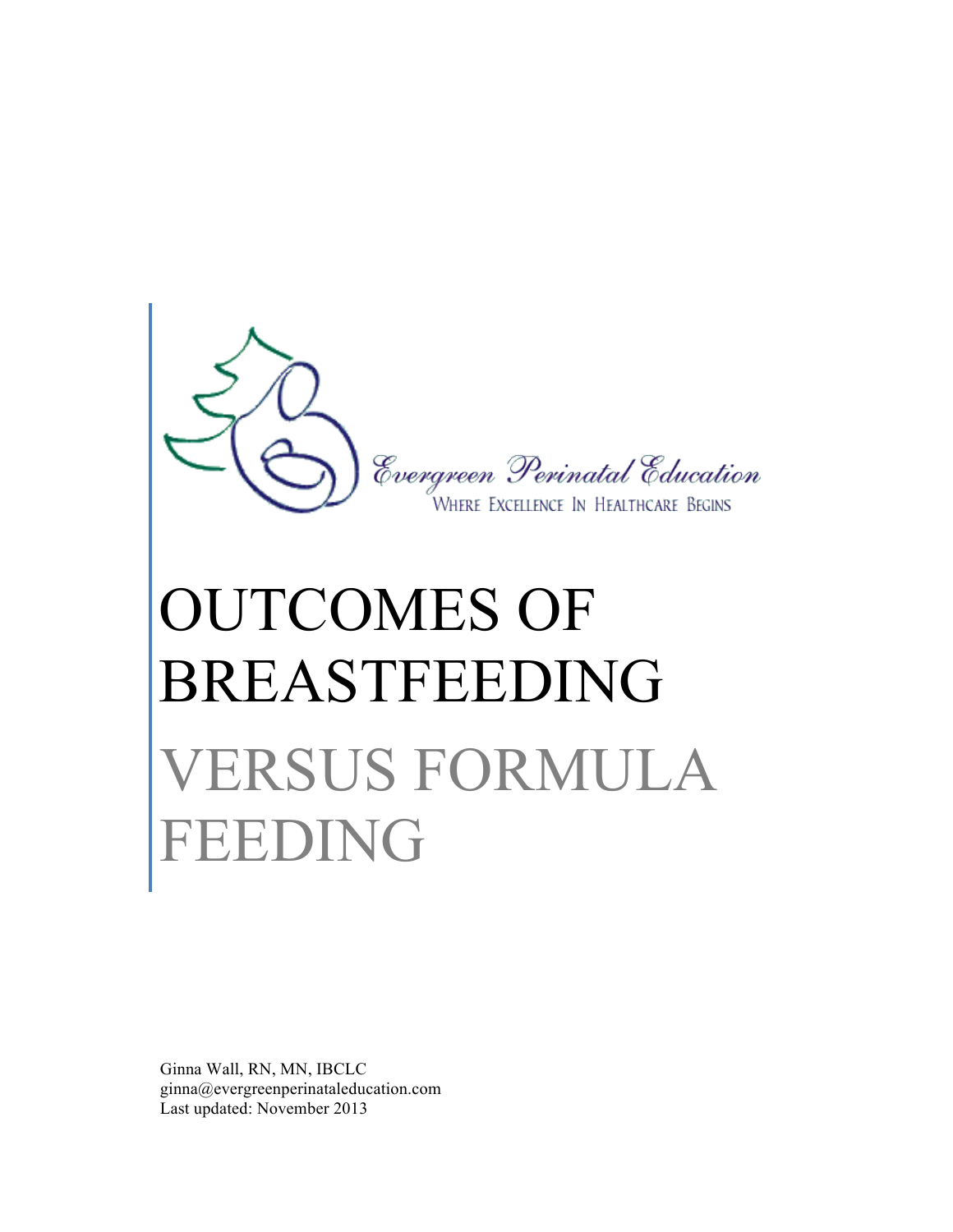## **Author's Note**

We have fully embraced the work of Jon Ahrendsen, MD, FAAFP from Loma Linda University who originally published "Advantages of Breastfeeding". This bibliography was last updated in 1995.

Evergreen Perinatal Education (EPE) is firmly dedicated to improving maternity care and infant feeding practices. "Outcomes" is updated and published bi-annually to provide evidence-based information about the differences between breast- and artificial formula-feeding and their related impacts on important maternal and child health outcomes.

The articles are chosen from a PubMed and CINAHL monthly search for research or review articles comparing human milk to other food or drinks for human infants.

The publication is intended to be a complete bibliography. We reason that if we were to impose a time limit or limit to the number of studies included that we would lose some of the power of the document. Given its comprehensiveness, one has the ability to see which topics have been heavily researched and which have had only one or two studies done.

We do update this document regularly so we suggest that it live electronically, rather than printing it. The beauty of having it online is that there is no need to keep the document to a reasonable size, it is never out-of-date, and you can easily search on keywords.

We hope you find this comprehensive resource of great use in your every day practice!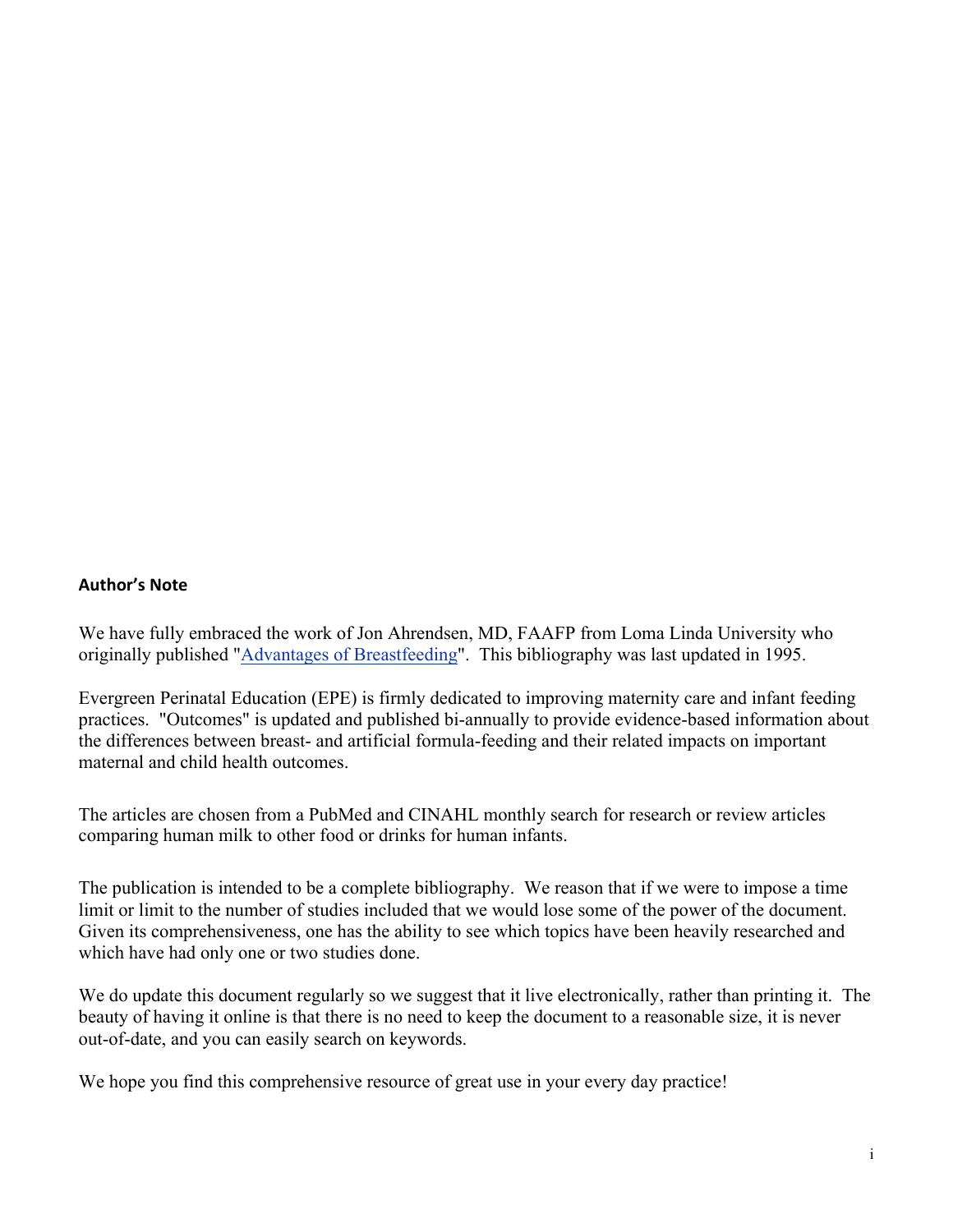# **TABLE OF CONTENTS**

| I.                 |  |
|--------------------|--|
| А.                 |  |
| 1.                 |  |
| 2.                 |  |
| 3.                 |  |
| 4.                 |  |
| 5.                 |  |
| 6.                 |  |
| 7.                 |  |
| 8.                 |  |
| 9.                 |  |
| 10.                |  |
| 11.                |  |
| 12.                |  |
| 13.                |  |
| 14.                |  |
| 15.                |  |
| 16.                |  |
| 17.                |  |
| <b>B</b> .         |  |
| 1.                 |  |
| 2.                 |  |
| 3.                 |  |
| 4.                 |  |
| 5.                 |  |
| 6.                 |  |
| 7.                 |  |
| 8.                 |  |
|                    |  |
| 9.<br>10.          |  |
| 11.                |  |
| 12.                |  |
| 13.                |  |
| 14.                |  |
| 15.                |  |
| C.                 |  |
|                    |  |
| 2.                 |  |
|                    |  |
| $\overline{4}$ .   |  |
| D.                 |  |
| 1.                 |  |
| 2.                 |  |
| 3.                 |  |
|                    |  |
| 4.                 |  |
| 5.<br>6.           |  |
| 7.                 |  |
|                    |  |
| 8.                 |  |
| 9.                 |  |
| 10.                |  |
| 11.                |  |
| Е.<br>$F_{\rm{c}}$ |  |
|                    |  |
| 1.                 |  |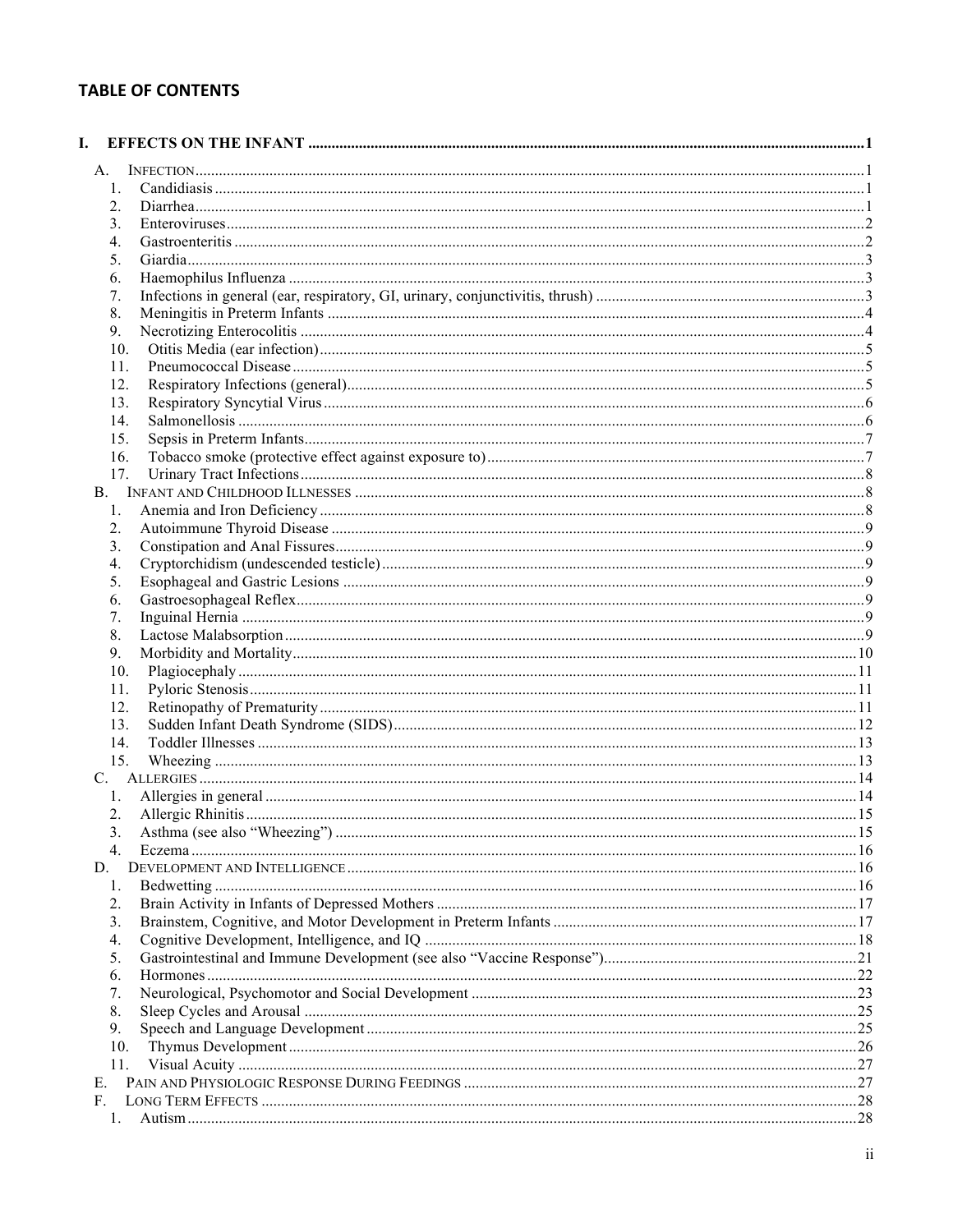| 2.               |                       |      |
|------------------|-----------------------|------|
| 3.               |                       |      |
| 4.               |                       |      |
| 5.               |                       |      |
| 6.               |                       |      |
| 7.               |                       |      |
| 8.               |                       |      |
| 9.               |                       |      |
| 10.              |                       |      |
| 11.              |                       |      |
| 12.              |                       |      |
| 13.              |                       |      |
| 14.              |                       |      |
| 15.              |                       |      |
| 16.              |                       |      |
| 17.              |                       |      |
| 18.              |                       |      |
| 19.              |                       |      |
| 20.              |                       |      |
| 21.              |                       |      |
| 22.              |                       |      |
| 23.              |                       |      |
| 24.              |                       |      |
| П.               |                       |      |
| A.               |                       |      |
| 1.               |                       |      |
| 2.               |                       |      |
| 3.               |                       |      |
| $\overline{4}$ . |                       |      |
| 5.               |                       |      |
| 6.               |                       |      |
| 7.               |                       |      |
| В.               |                       |      |
| $C_{\cdot}$      |                       |      |
| D.               |                       |      |
| Е.               |                       |      |
| F.               |                       |      |
| G.               | <b>OSTEOARTHRITIS</b> | . 56 |
| Н.               |                       |      |
| I.               |                       |      |
| J.               |                       |      |
| Κ.               |                       |      |
| L.               |                       |      |
| M.               |                       |      |
| N.               |                       |      |
| O.               |                       |      |
| Ш.               |                       |      |
| А.               |                       |      |
| В.               |                       |      |
| $\mathcal{C}$ .  |                       |      |
| D.               |                       |      |
| 1.               |                       |      |
| 2.               |                       |      |
| Е.               |                       |      |
|                  |                       |      |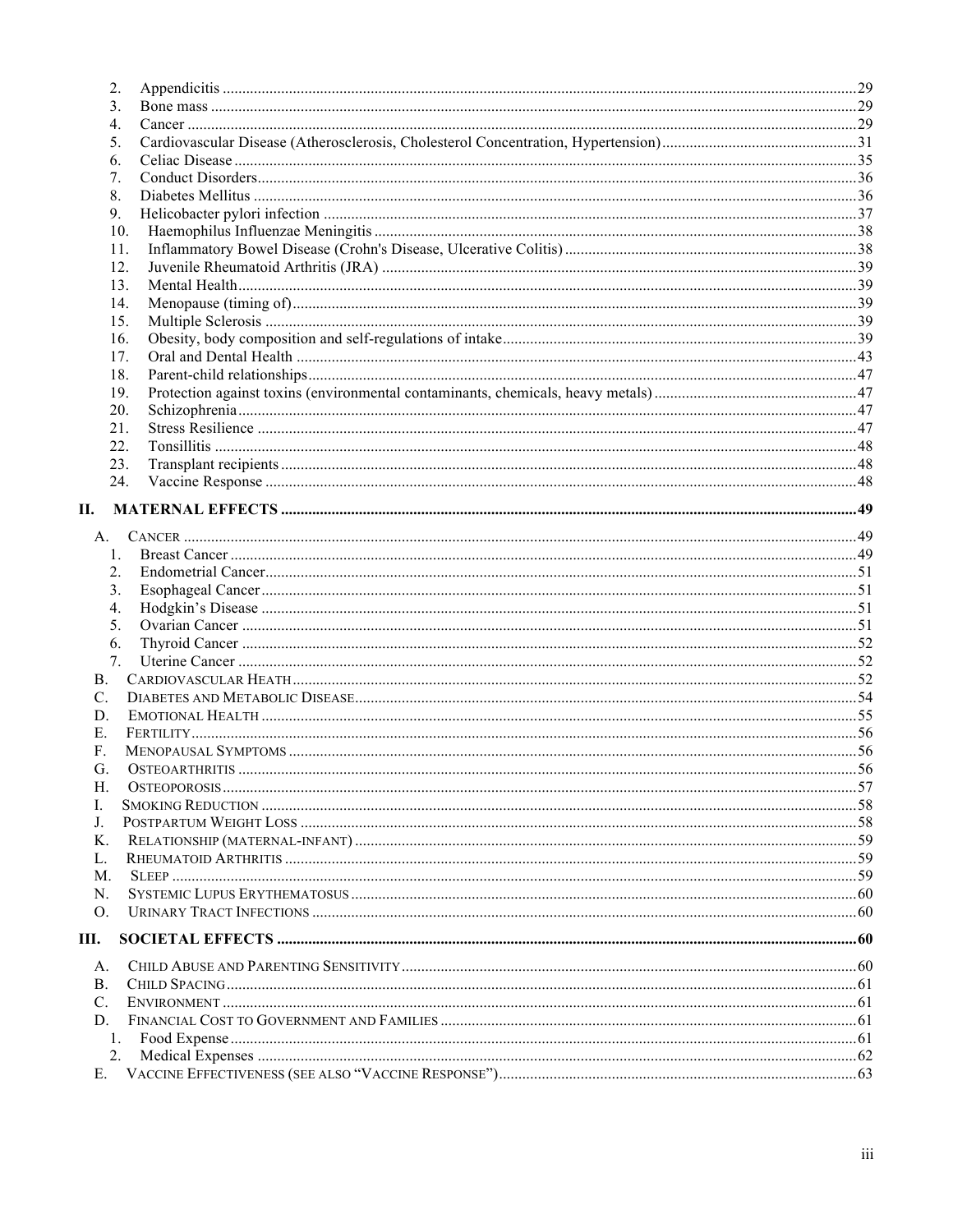# **I. Effects on the Infant**

# **A. Infection**

#### **1. Candidiasis**

In this study, the prevalence and intensity of Candida species were evaluated in 300 healthy Turkish children aged between 0 and 12 years. Oral samples were cultured for fungal growth and Candida species. The results demonstrated that the prevalence of oral candidal carriage in 300 healthy children was 26.3%. Candida albicans was the most frequently isolated yeast (84.8% of the isolates). The other yeasts were identified as Candida parapsilosis, Candida krusei, Candida kefyr, Candida famata, and Candida tropicalis. It was also observed that the frequency of carriage varied as a function of age. The prevalence of carriage in children who were fed with both breast milk and bottle milk or other fluids was 18.5%, while in children fed only with breast milk was 0%. This finding supports previously reported observations that there may be intrinsic differences in oral carriage of Candida species between different ages and populations and type of dietary intake may affect frequency of carriage. Kadir, T; Uygun, B; Akyuz, S. Prevalence of Candida species in Turkish children: relationship between dietary intake and carriage. Archives Of Oral Biology, 50 (1): 33-37 Jan 2005

#### **2. Diarrhea**

Breast-fed children, compared with the bottle-fed ones, have a lower incidence of acute gastroenteritis due to the presence of several antiinfective factors in human milk. The aim of this work is to study the ability of human milk oligosaccharides to prevent infections related to some common pathogenic bacteria. Oligosaccharides of human milk were fractionated by gelfiltration and characterized by thin-layer chromatography and high-performance anion exchange chromatography. Fractions obtained contained, respectively, 1) acidic oligosaccharides, 2) neutral high-molecular-weight oligosaccharides, and 3) neutral low-molecular-weight oligosaccharides. Experiments were carried out to study the ability of oligosaccharides in inhibiting the adhesion of three intestinal microorganisms (enteropathogenic Escherichia coli serotype O119, Vibrio cholerae, and Salmonella fyris) to differentiated Caco-2 cells. The study showed that the acidic fraction had an antiadhesive effect on the all three pathogenic strains studied (with different degrees of inhibition). The neutral high-molecular-weight fraction significantly inhibited the adhesion of E. coli O119 and V. cholerae, but not that of S. fyris; the neutral low-molecular-weight fraction was effective toward E. coli O119 and S. fyris but not V. cholerae. Our results demonstrate that human milk oligosaccharides inhibit the adhesion to epithelial cells not only of common pathogens like E. coli but also for the first time of other aggressive bacteria as V. cholerae and S. fyris. Consequently, oligosaccharides are one of the important defensive factors contained in human milk against acute diarrheal infections of breast-fed infants. Coppa GV, et al. Human milk oligosaccharides inhibit the adhesion to Caco-2 cells of diarrheal pathogens: Escherichia coli, Vibrio cholerae, and Salmonella fyris. Pediatr Res. 2006 Mar; 59(3): 377-82.

Case-control study of diarrhoeal disease cases presenting to 34 general practices in England. Data were available on 304 infants (167 cases and 137 controls). After adjustment for confounders, breast feeding was associated with significantly less diarrhoeal disease. Associations were striking even in infants aged  $>$  or  $=$  6 months. They did not vary by social class, but were greater in those living in rented council accommodation and in more crowded households. The effect of receiving no breast milk was stronger in more deprived areas than in less deprived areas. The effect of not receiving exclusive breast milk was stronger in more deprived areas than in less deprived areas. In formula fed infants, there was significantly more diarrhoeal disease in those not sterilising bottles/teats with steam or chemicals. The protective effect of breast feeding did not persist beyond two months after breast feeding had stopped. Breast feeding protects against diarrhoeal disease in infants in England although the degree of protection may vary across infants and wear off after breast feeding cessation. Education about the benefits of breast feeding and the risks of inadequate sterilisation should be targeted at carers in deprived areas or households. Quigley MA et al. How protective is breast feeding against diarrhoeal disease in infants in 1990s England? A case-control study. Arch Dis Child. 2006 Mar;91(3):245-50

The relationship (1) between maternal Lewis blood group type and milk oligosaccharide expression, and (2) between variable oligosaccharide expression and risk of diarrhea in their infants, was studied in a cohort of 93 Mexican breastfeeding motherinfant pairs. Milk of the 67 Le(a-b+) mothers contained more LNF-II (Le(a)) and 3-FL (Le(x)) (oligosaccharides whose fucose is exclusively alpha1,3- or alpha1,4-linked) than milk from the 24 Le(a-b-) mothers; milk from Le(a-b-) mothers contained more LNF-I (H-1) and 2'-FL (H-2), whose fucose is exclusively alpha1,2-linked. The pattern of oligosaccharides varied among milk samples; in each milk sample, the pattern was summarized as a ratio of 2-linked to non-2-linked fucosyloligosaccharides. Milks with the highest ratios were produced primarily by Le(a-b-) mothers; those with the lowest ratios were produced exclusively by Le(a-b+) mothers ( $p<0.001$ ). Thus maternal genetic polymorphisms expressed as Lewis blood group types are expressed in milk as varied fucosyloligosaccharide ratios. The four infants who developed diarrhea associated with stable toxin of Escherichia coli were consuming milk with lower ratios than the remaining infants. Furthermore, the 27 infants who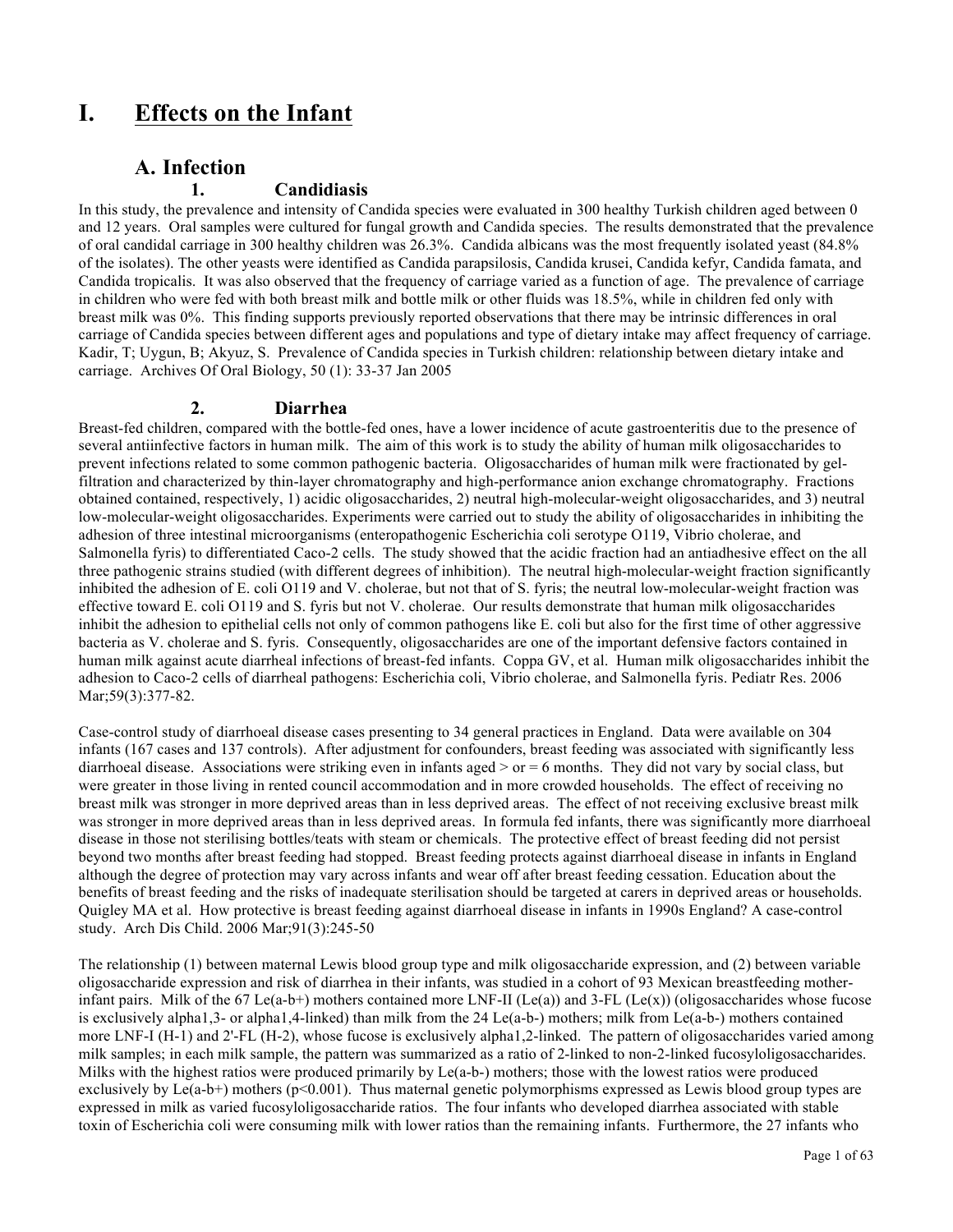developed moderate to severe diarrhea of any cause were consuming milk with lower ratios than the 26 who remained healthy. Thus, milk with higher 2-linked to non-2-linked fucosyloligosaccharide ratios affords greater protection against infant diarrhea. Conclusion: specific oligosaccharides constitute a major element of an innate immune system of human milk. Newburg-DS et al. "Innate protection conferred by fucosylated oligosaccharides of human milk against diarrhea in breastfed infants." Glycobiology. Mar 2004; 14(3): 253-263.

An episode of diarrhea was significantly less likely to last for six or more days if an infant was breastfed for three or more months. Baker D et al. "Inequality in infant morbidity: causes and consequences in England in the 1990s." J Epidemiol Community Health 1998 Jul;52(7):451-8

The risk of developing diarrhea increases as the amount of breast milk an infant receives decreases. When compared with exclusively breastfed infants, infants who were exclusively formula-fed had an 80% increase in their risk of developing diarrhea. Scariati PD et al. "A longitudinal analysis of infant morbidity and the extent of breastfeeding in the United States." Pediatrics 1997 Jun;99(6):E5

The type of milk consumed before start of diarrhea episode was strongly associated with dehydration. Compared with infants exclusively breastfed, bottle-fed infants were at higher risk (odds ratio for cow's milk = 6.0, for formula milk = 6.9). Compared with those still breastfeeding, children who stopped in the previous two months were more likely to develop dehydrating diarrhea. Fuchs SC et al. "Case-control study of risk of dehydrating diarrhoea in infants in vulnerable period after full weaning. BMJ 1996 Aug 17;313(7054):391-4

In the first year of life the incidence of diarrheal illness among breastfed infants was half that of formula-fed infants. Dewey KG et al. "Differences in morbidity between breast-fed and formula-fed infants." J Pediatr 1995 May;126(5 Pt 1):696-702

Children less than 12 months of age had a lower incidence of acute diarrheal disease during the months they were being breastfed than children that were fed with formula during the same period. Lerman,Y. et al. "Epidemiology of acute diarrheal diseases in children in a high standard of living settlement in Israel". Pediatr Infect Dis J 1994; 13(2);116-22.

Strictly formula-fed children had an incidence of diarrhea over three times that of strictly breast-fed infants and twice that of breast-fed and supplementally fed children. Long KZ et al. Proportional hazards analysis of diarrhea due to enterotoxigenic Escherichia coli and breastfeeding in a cohort of urban Mexican children. Am J Epidemiol. 1994 Jan 15;139(2):193-205.

In this study of 500 Brazilian infants  $\leq$  or  $= 12$  months old with diarrhea and 500 age-matched controls, breast-feeding infants < 6 months old (OR, 0.3) and boiling household drinking water (OR, 0.4) were protective. Breast-feeding was protective against enteropathogenic Escherichia coli infections (OR, 0.1). Blake PA, et al. "Pathogen-specific risk factors and protective factors for acute diarrheal disease in urban Brazilian infants." J Infect Dis 1993 Mar;167(3):627-32

The addition to the breast-milk diet of even water, teas, and other nonnutritive liquids doubled or tripled the likelihood of diarrhea. Supplementation of breast-feeding with additional nutritive foods or liquids further increased significantly the risk of diarrhea. Popkin BM et al. "Breast-feeding and diarrheal morbidity." Pediatrics 1990 Dec;86(6):874-82.

#### **3. Enteroviruses**

One hundred fifty infants who were prospectively followed up from birth were monitored for enterovirus infections. The duration of breastfeeding was recorded, and maternal breast milk and blood samples were regularly taken at 3-month intervals for the detection of enterovirus antibodies and RNA. Maternal serum was available from early pregnancy, delivery, and 3 months postpartum. Enterovirus infections were frequent and were diagnosed in 43% of infants before the age of 1 year and in 15% of the mothers during pregnancy. Infants exclusively breastfed for >2 weeks had fewer enterovirus infections by the age of 1 year compared with those exclusively breastfed for  $\lt$  or  $=$  2 weeks (0.38 vs 0.59 infections per child). High maternal antibody levels in serum and in breast milk were associated with a reduced frequency of infections. This effect was seen only in those infants breastfed >2 weeks, indicating that breast milk antibodies mediate this effect. Enterovirus RNA was not found in any of the breast milk samples. These results suggest that breastfeeding has a protective effect against enterovirus infections in infancy. This effect seems to be mediated primarily by maternal antibodies in breast milk. Sadeharju K et al. "Maternal antibodies in breast milk protect the child from enterovirus infections." Pediatrics. 2007 May;119(5):941-6.

#### **4. Gastroenteritis**

Mothers delivering a baby in April 2005 were recruited throughout Bavaria, Germany, for a prospective birth cohort study. These mothers reported breastfeeding data, health and growth data of 1901 infants assessed by a physician in questionnaires on day 2-6, and in months 2, 4, 6 and 9. Subjects were healthy term infants with a birth weight  $>$  or  $=$  2500 g. We compared 475 infants breastfed exclusively for  $>$  or  $=$  6 months (group A), 870 infants breastfed fully/exclusively  $>$  or  $=$  4 months, but not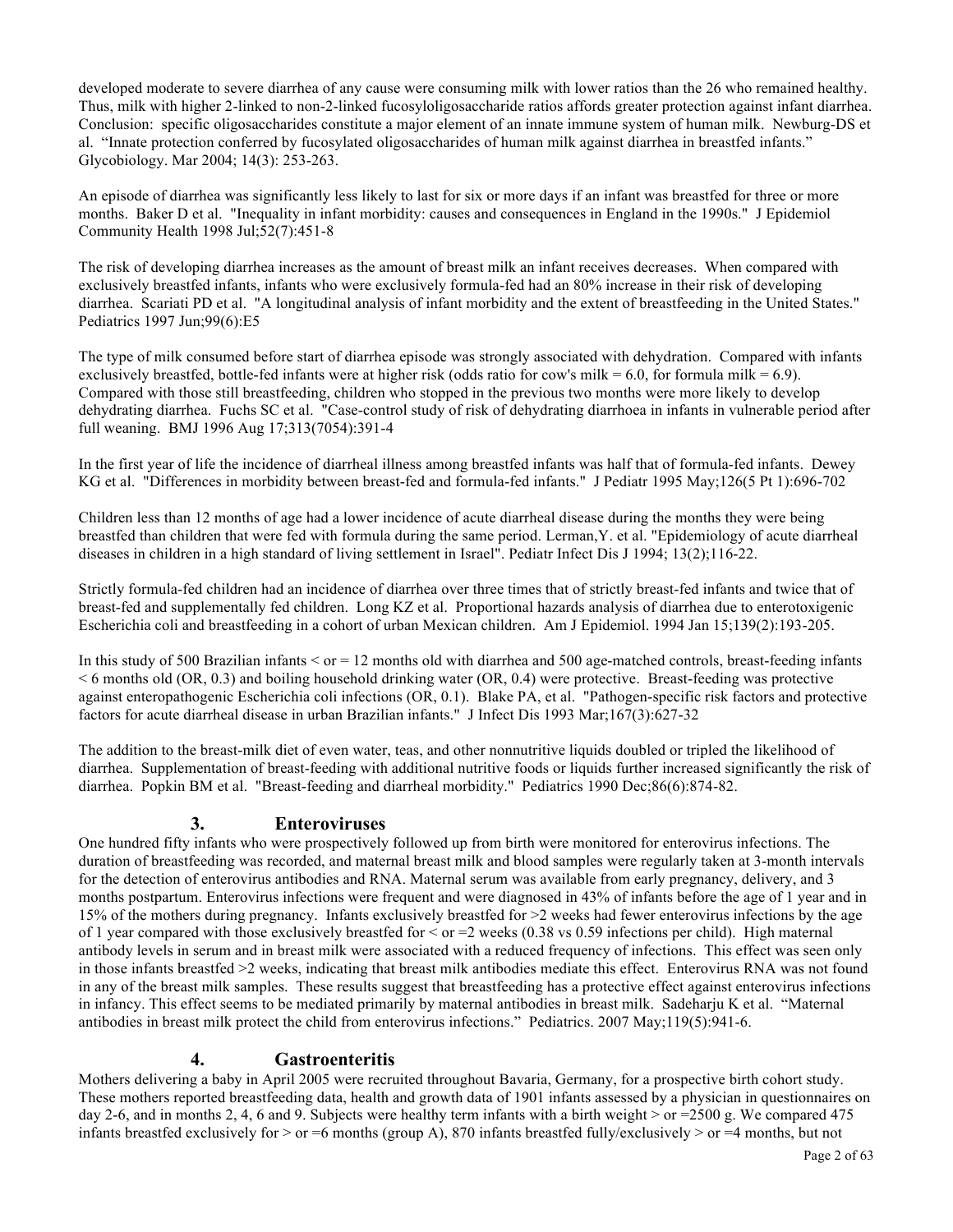exclusively  $>$  or  $=6$  months (group B) and 619 infants not breastfed/breastfed  $\leq 4$  months (group C). RESULTS: In multivariate analysis > or =6 months of exclusive breastfeeding reduced significantly the risk for > or =1 episode of gastrointestinal infection(s) during months 1-9 compared to no/<4 months breastfeeding (adjusted odds ratio [OR]: 0.60; 95% confidence interval [CI]: 0.44-0.82). The application of the World Health Organization (WHO)-child growth standards showed lower weight-for-length z-scores in first days of life in group C versus groups A and B, whereas in months 6/7 group C showed the highest scores. CONCLUSION: Differences in child growth depending on breastfeeding duration should be investigated further. Concerning health outcomes our findings support the recommendation for  $>$  or =6 months of exclusive breastfeeding. Rebhan B, Kohlhuber M, Schwegler U, Fromme H, Abou-Dakn M, Koletzko BV. "Breastfeeding duration and exclusivity associated with infants' health and growth: data from a prospective cohort study in Bavaria, Germany." Acta Paediatr. 2009 Jun;98(6):974-80.

Sixty-seven children aged 18 days to 18 months were admitted with hypernatraemic dehydration caused by acute gastroenteritis. Five hypernatraemic infants (7.5%) were breastfed compared with 40 (60%) isonatraemic controls ( $p \le 0.00001$ ). Six children from the hypernatraemic group developed convulsions and two died. Hypernatraemic dehydration remains an important and serious complication in infants with gastro-enteritis. Artificial milk feeding, particularly the use of evaporated cow's milk powder, is a predisposing factor for hypernatraemia in infantile gastroenteritis. Abu-Ekteish-F; Zahraa-J. "Hypernatraemic dehydration and acute gastro-enteritis in children." Annals-Of-Tropical-Paediatrics. Sep 2002; 22 (3) : 245- 249.

## **5. Giardia**

A total of 152 infants were followed from birth to 1 year of age in a rural community of Egypt to document Giardia lamblia infection and to determine the effect of breast-feeding on enteric infections by this protozoan. The incidence of asymptomatic infection was 4.5 episodes per child-year. Exclusively breast-fed infants had lower risk for asymptomatic (odds ratio 0.66) and symptomatic infections (relative risk 0.50). Furthermore, breast-fed infants had fewer clinical manifestations, including mucus in stool (23.8% versus 76.2%), loss of appetite (17.6% versus 82.3%), and abdominal tenderness (17% versus 82.9%) compared with infants who were not exclusively breast-fed. Breast-feeding should be considered as an effective means to prevent Giardia infections and should be encouraged in regions where G. lambia is highly endemic. Mahmud-MA et al. "Impact of breast feeding on Giardia lamblia infections in Bilbeis, Egypt." American Journal of Tropical Medicine and Hygiene. Sep 2001; 65 (3): 257-260.

## **6. Haemophilus Influenza**

Titers of IgG1, IgG2, IgA and IgM antibodies were determined in sera taken during the acute illness and during early and late convalescence in 30 children <6 years of age with invasive Haemophilus influenzae type b (Hib) infection and their mothers. Children 18 months or older with longer durations of exclusive breast-feeding (13 weeks or more) had higher Hib antibody concentrations of the IgG1, IgG2, IgA and IgM isotypes than those with a shorter duration of exclusive breast-feeding. This study indicates the presence of a long lasting enhancing effect of breast-feeding on the antibody response to Hib in children, in particular on IgG2 Hib antibody production. Silfverdal-SA et al. "Long term enhancement of the IgG2 antibody response to Haemophilus influenzae type b by breast-feeding." Pediatric Infectious Disease Journal. Sep 2002; 21 (9): 816-821.

The protective effects of human milk against otitis media may be due in part to inhibition of nasopharyngeal colonization with H. influenzae by specific secretory IgA antibody. Harabuchi Y et al. "Human milk secretory IgA antibody to nontypeable Haemophilus influenzae: possible protective effects against nasopharyngeal colonization. J Pediatr 1994 Feb;124(2):193-8

The adjusted odds ratio for exposure to breastfeeding was 0.5. Arnold C, et al. "Day care attendance and other risk factors for invasive Haemophilus influenzae type b disease." Am J Epidemiol 1993 Sep 1;138(5):333-40

Invasive Haemophilus influenzae type b (Hib) disease occurred at a mean age of 8.7 months. Breastfeeding was significantly less common among cases than controls (odds ratio = 0.53). Petersen GM. "Effects of age, breast feeding, and household structure on Haemophilus influenzae type b disease risk and antibody acquisition in Alaskan Eskimos. Am J Epidemiol 1991 Nov 15;134(10):1212-21

In a population-based case-control study of risk factors for primary invasion of haemophilus influenza, type B disease, breastfeeding was protective of infants less than 6 months of age. Cochi, S.L. "Primary Invasive Haemophilus Influenza Type B Disease, A Population Based Assessment of Risk Factors". Journal of Pediatrics 1986 Jun;108(6):887-96.

#### **7. Infections in general (ear, respiratory, GI, urinary, conjunctivitis, thrush)**

Page 3 of 63 OBJECTIVE: To examine the associations of duration of exclusivebreastfeeding with infections in the upper respiratory (URTI), lower respiratory (LRTI), and gastrointestinal tracts (GI) in infancy. METHODS: This study was embedded in the Generation R Study, a population-based prospective cohort study from fetal life onward in the Netherlands. Rates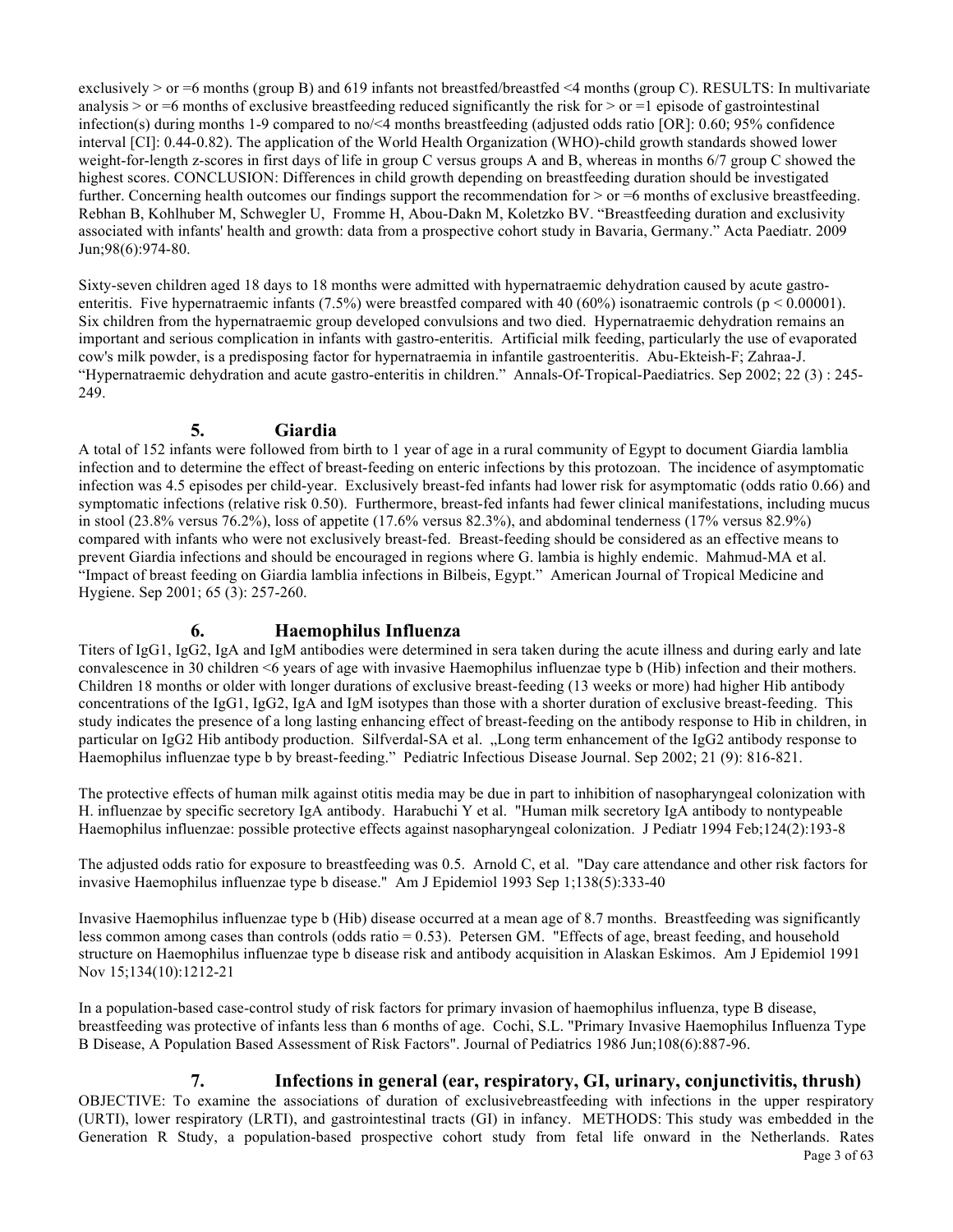of breastfeeding during the first 6 months (never; partial for <4 months, not thereafter; partial for 4–6 months; exclusive for 4 months, not thereafter; exclusive for 4 months, partial thereafter; and exclusive for 6 months) and doctor-attended infections in the URTI, LRTI, and GI until the age of 12 months were assessed by questionnaires and available for 4164 subjects. RESULTS: Compared with never-breastfed infants, those who were breastfed exclusively until the age of 4 months and partially thereafter had lower risks of infections in the URTI, LRTI, and GI until the age of 6 months (adjusted odds ratio [aOR]: 0.65 [95% confidence interval (CI): 0.51–0.83]; aOR: 0.50 [CI: 0.32–0.79]; and aOR: 0.41 [CI: 0.26–0.64], respectively) and of LRTI infections between the ages of 7 and 12 months (aOR: 0.46 [CI: 0.31–0.69]). Similar tendencies were observed for infants who were exclusively breastfed for 6 months or longer. Partial breastfeeding, even for 6 months, did not result in significantly lower risks of these infections. CONCLUSIONS: Exclusive breastfeeding until the age of 4 months and partially thereafter was associated with a significant reduction of respiratory and gastrointestinal morbidity in infants. Our findings support health-policy strategies to promote exclusive breastfeeding for at least 4 months, but preferably 6 months, in industrialized countries. Duijts L, Jaddoe VW, Hofman A, Moll HA. "Prolonged and exclusive breastfeeding reduces the risk of infectious diseases in infancy." Pediatrics 2010; 126:1e18-e25.

926 infants, followed for 12 months: feeding mode and all infectious episodes, including acute otitis media (AOM), acute respiratory infection (ARI), gastroenteritis, urinary tract infection, conjunctivitis and thrush, were recorded at 1, 3, 6, 9 and 12 months of life. RESULTS: Infants exclusively breastfed for 6 months, as per WHO recommendations, presented with fewer infectious episodes than their partially breastfed or non-breastfed peers and this protective effect persisted after adjustment for potential confounders for ARI (OR 0.58, 95% CI 0.36 to 0.92), AOM (OR 0.37, 95% CI 0.13 to 1.05) and thrush (OR 0.14, 95% CI 0.02 to 1.02). Prolonged exclusive breastfeeding was associated with fewer infectious episodes  $(r(s)=0.07, p=0.019)$ and fewer admissions to hospital for infection  $(r(s)=0.06, p=0.037)$  in the first year of life. Partial breastfeeding was not related to protective effect. Several confounding factors, including parental age and education, ethnicity, presence of other siblings, environmental tobacco smoke exposure and season of birth were demonstrated to have an effect on frequency of infections during infancy.CONCLUSIONS: Findings from this large-scale prospective study in a well-defined infant population with adequate healthcare standards suggest that exclusive breastfeeding contributes to protection against common infections during infancy regarding and lessens the frequency and severity of infectious episodes. Partial breastfeeding did not seem to provide this protective effect. Ladomenou F, Moschandreas J, Kafatos A, Tselentis Y, Galanakis E. Protective effect of exclusive breastfeeding against infections during infancy: a prospective study. Arch Dis Child. 2010 Dec;95(12):1004-8.

# **8. Meningitis in Preterm Infants**

The incidence of any infection and sepsis/meningitis are significantly reduced in human milk-fed VLBW infants compared with exclusively formula-fed VLBW infants. Hylander MA et al. "Human milk feedings and infection among very low birth weight infants." Pediatrics 1998 Sep;102(3):E38

#### **9. Necrotizing Enterocolitis**

Meta-analysis of randomised controlled trials. Four small trials, all initiated more than 20 years ago, fulfilled the prespecified inclusion criteria. None of the trials individually found any statistically significant difference in the incidence of NEC. However, meta-analysis found that feeding with donor human milk was associated with a significantly reduced relative risk (RR) of NEC. Infants who received donor human milk were three times less likely to develop NEC (RR 0.34), and four times less likely to have confirmed NEC (RR 0.25) than infants who received formula milk. McGuire W; Anthony MY. "Donor human milk versus formula for preventing necrotising enterocolitis in preterm infants: systematic review." Archives of Disease in Childhood. Jan 2003; 88 (1) Special Iss. SI : 11-14.

The benefits of improved health (less sepsis and necrotizing enterocolitis) associated with the feeding of fortified human milk outweighed the slower rate of growth observed in this study of 108 preterm infants. Infants fed human milk were discharged an average of 15 days earlier than infants preterm formula. Schanler RJ, et al. "Feeding strategies for premature infants: beneficial outcomes of feeding fortified human milk versus preterm formula." Pediatrics 1999 Jun;103(6 Pt 1):1150-7

Although no specific intervention for NEC treatment exists, preventive therapy using either enteral IgA supplementation, breast milk feeding, antibiotic prophylaxis, or exogenous steroid administration have reduced the incidence of this overwhelming disease in small randomized trials. Caplan MS, et al. "Necrotizing enterocolitis: a review of pathogenetic mechanisms and implications for prevention."(review) Pediatr Pathol 1993 May-Jun;13(3):357-69

Based on both laboratory and clinical studies, human milk feeding appears to have protective effects against development of necrotizing enterocolitis. Buescher ES. "Host defense mechanisms of human milk and their relations to enteric infections and necrotizing enterocolitis."(review) Clin Perinatol 1994 Jun;21(2):247-62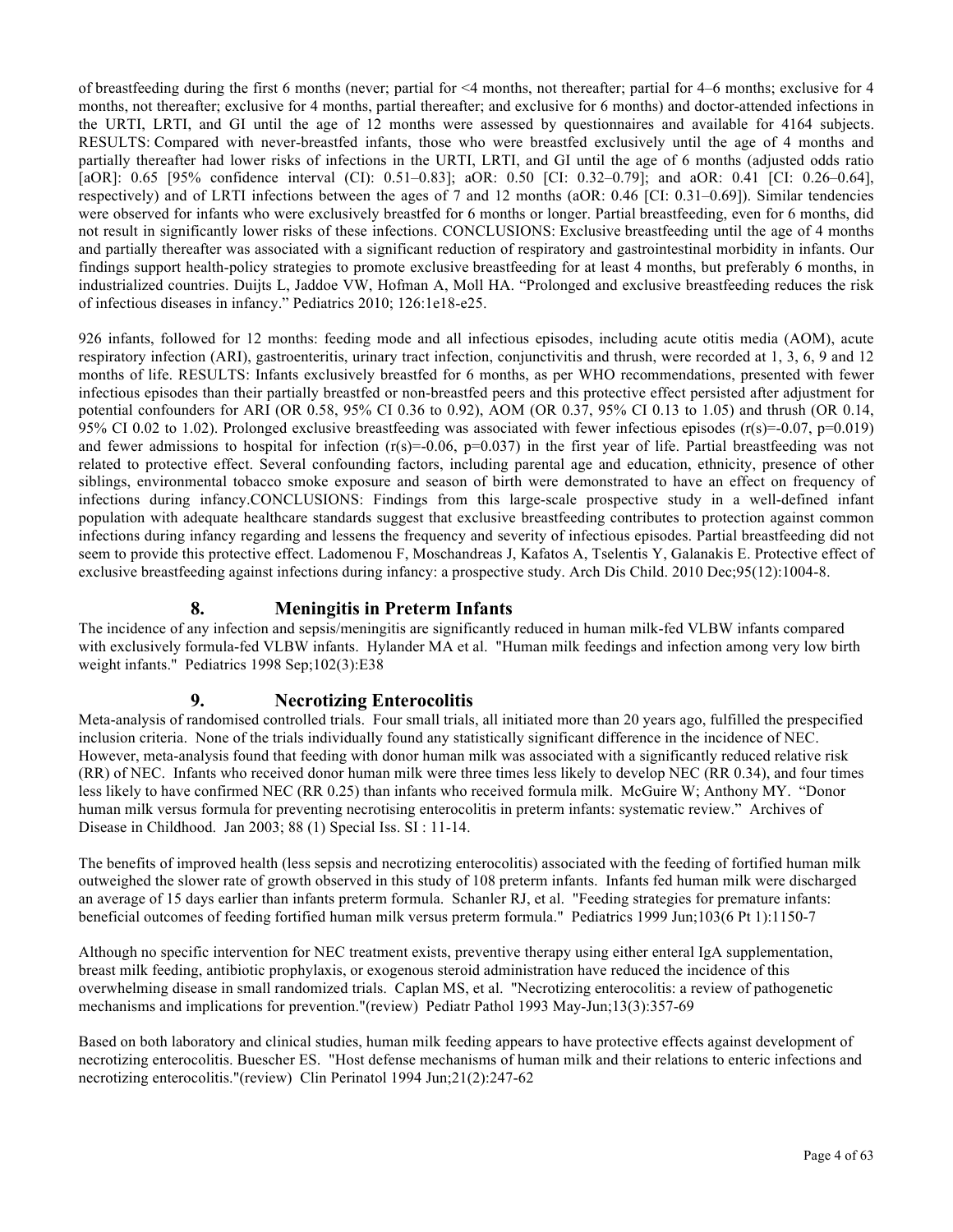Among babies born at more than 30 weeks gestation, confirmed necrotizing enterocolitis was rare in those whose diet included breast milk; it was 20 times more common in those fed formula only. Lucas, A., Cole, T.J., "Breast Milk and Neonatal Necrotizing Enteral Colitis". Lancet 1990; 336:1519-23

## **10. Otitis Media (ear infection)**

The risk of developing an ear infection increases as the amount of breast milk an infant receives decreases. When compared with exclusively breastfed infants, infants who were exclusively formula-fed had a 70% increase in their risk of developing an ear infection. Scariati PD et al. "A longitudinal analysis of infant morbidity and the extent of breastfeeding in the United States." Pediatrics 1997 Jun;99(6):E5

In infants who were breast fed until at least 12 months of age, the percentage of any otitis media was 19% lower, and of prolonged episodes (> 10 days) was 80% lower than formula-fed infants. The mean duration of episodes of otitis media was longer in formula-fed than breastfed infants (8.8 vs 5.9 days, respectively). Dewey KG et al. "Differences in morbidity between breast-fed and formula-fed infants." J Pediatr 1995 May;126(5 Pt 1):696-702

Infants exclusively breast-fed for 4 or more months had half the number of acute otitis media episodes as did those not breastfed at all, and 40% less than those infants whose diets were supplemented with other foods prior to 4 months. The recurrent otitis media rate in infants exclusively breast-fed for 6 months or more was 10% and was 20.5% in those infants who breast-fed for less than 4 months. Duncan B et al. "Exclusive breast-feeding for at least 4 months protects against otitis media." Pediatrics 1993 May;91(5):867-72

Short duration of breastfeeding involved another significant risk of recurrent respiratory infections and otitis media. Alho, O., "Risk Factors for Recurrent Acute Otitis Media and Respiratory Infection in Infancy". INT J PED OTORHINOLARYNGOLOGY 1990; 19:151-61

Significantly increased risk for acute otitis media as well as prolonged duration of middle ear effusion were associated with male gender, sibling history of ear infection and not being breast fed. Teele, D.W., Epidemiology of Otitis Media During the First Seven Years of Life in Greater Boston: A prospective, Cohort Study". J of INFEC DIS.1989.

(See also: Duffy 1997, Aniansson 1994, Harabushi 1994, Paradise 1994, Sassen 1994, Owen 1993, Gulick 1986, Saarinen 1982)

## **11. Pneumococcal Disease**

Among children 2 to 59 months, invasive pneumococcal disease was strongly associated with underlying disease and with day care attendance in the previous 3 months. Among 2- to 11-month-olds, current breastfeeding was associated with a decreased likelihood of invasive pneumococcal disease. Levine OS et al. "Risk factors for invasive pneumococcal disease in children: a population-based case-control study in North America." Pediatrics 1999 Mar;103(3):E28

# **12. Respiratory Infections (general)**

The American Academy of Pediatrics recommends exclusive breastfeeding for an infant's first 6 months of life. When compared with exclusive breastfeeding for 4 months, greater protection against gastrointestinal infection, but not respiratory tract infection, has been demonstrated for the 6-month duration. The objective of this study was to ascertain if full breastfeeding of  $>$  or  $=$  6 months compared with 4 to  $<$  6 months in the United States provides greater protection against respiratory tract infection. Secondary analysis of data from the National Health and Nutrition Examination Survey III, a nationally representative cross-sectional home survey conducted from 1988 to 1994, was performed. Data from 2277 children aged 6 to < 24 months, who were divided into 5 groups according to breastfeeding status, were compared. Children who required neonatal intensive care were excluded. In unadjusted analyses, infants who were fully breastfed for 4 to < 6 months (n  $= 223$ ) were at greater risk for pneumonia than those who were fully breastfed for  $>$  or  $= 6$  months (n = 136) (6.5% vs 1.6%). There were not statistically significant differences in  $>$  or  $=$  3 episodes of cold/influenza (45% vs 41%), wheezing (23% vs  $24\%$ ,  $>$  or = 3 episodes of OM (27% vs 20%), or first OM at < 12 months of age (49% vs 47%). Adjusting for demographic variables, childcare, and smoke exposure revealed statistically significant increased risk for both pneumonia (odds ratio [OR]: 4.27) and  $>$  or = 3 episodes of OM (OR: 1.95) in those who were fully breastfed for 4 to  $<$  6 months compared with  $>$  or = 6 months. CONCLUSIONS: This nationally representative study documents increased risk of respiratory tract infection including pneumonia and recurrent OM in children who were fully breastfed for 4 vs 6 months. These findings support current recommendations that infants receive only breast milk for the first 6 months of life. Chantry CJ, Howard CR, Auinger P. "Full breastfeeding duration and associated decrease in respiratory tract infection in US children." Pediatrics. 2006 Feb;117(2):425- 32.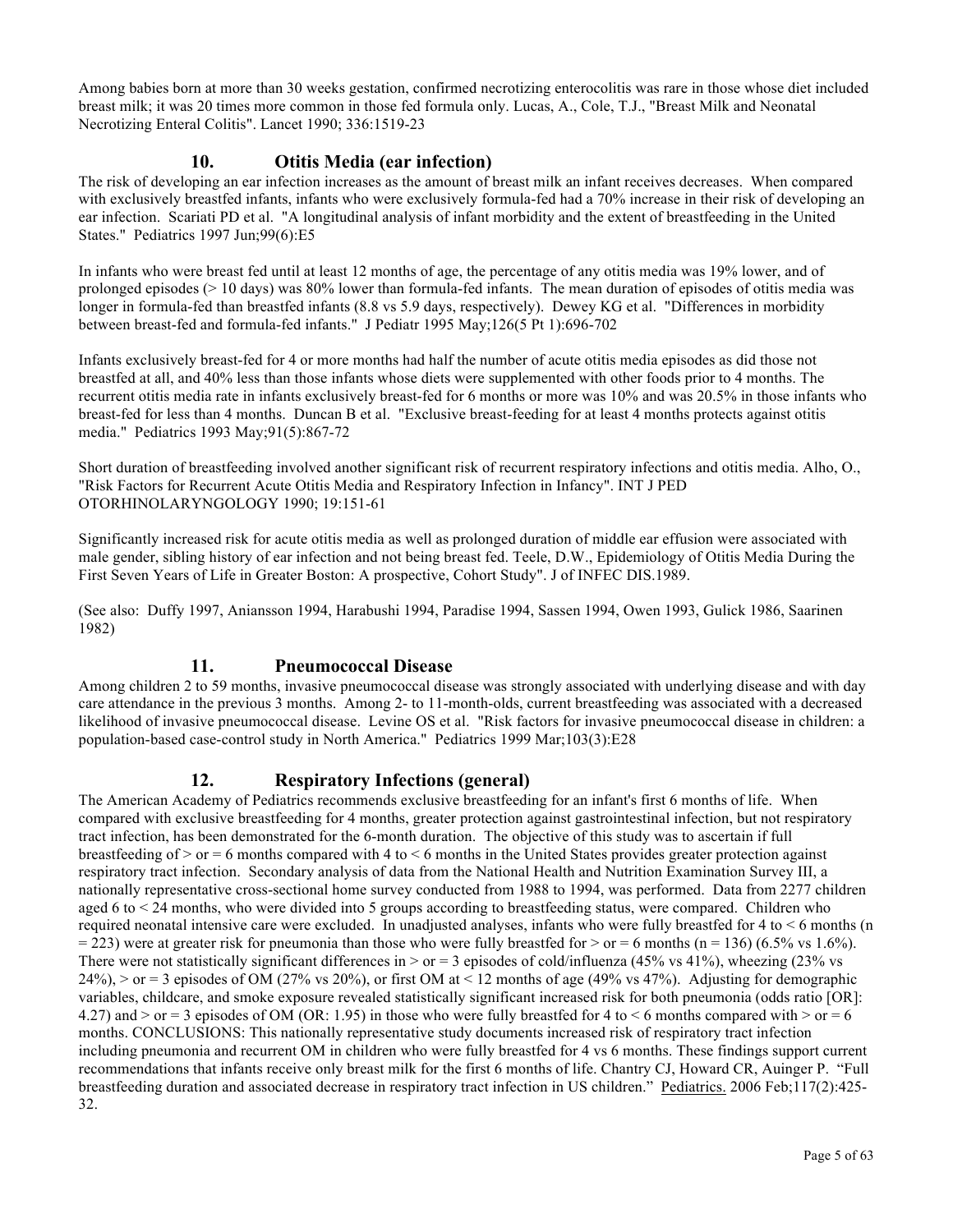In this prospective birth cohort study of 2602 Australian children: hospital, doctor, or clinic visits for four or more upper respiratory tract infections were significantly greater if predominant breast feeding was stopped before 2 months or partial breast feeding was stopped before 6 months. Predominant breast feeding for less than six months was associated with an increased risk for two or more hospital, doctor, or clinic visits and hospital admission for wheezing, lower respiratory illness. Breast feeding for less than eight months was associated with a significantly increased risk for two or more hospital, doctor, or clinic visits or hospital admissions because of wheezing lower respiratory illnesses. Oddy WH et al. "Breast feeding and a birth cohort study respiratory morbidity in infancy: a birth cohort study." Archives of Disease in Childhood. Mar 2003; 88 (3) : 224-228.

Data from 33 studiesindicated a protective association between breastfeeding and the risk of respiratory disease hospitalization. Among generally healthy infants in developed nations, more than a tripling in severe respiratory tract illnessesresulting in hospitalizations was noted for infants who were not breastfed compared with those who were exclusively breastfed for 4 months. Bachrach V, Schwarz E, Bachrach L. "Breastfeeding and the Risk of Hospitalization for Respiratory Disease in Infancy: A Meta-analysis." Arch Pediatr Adolesc Med. 2003;157:237-243.

Infants who were not being breast fed were 17 times more likely than those being breast fed exclusively to be admitted to hospital for pneumonia. Cesar JA et al. "Impact of breast feeding on admission for pneumonia during postneonatal period in Brazil: nested case-control study. BMJ 1999 May 15;318(7194):1316-1320

In a cohort of 1,202 healthy infants, born in Albuquerque, New Mexico, the daily occurrences of respiratory symptoms and breastfeeding status were reported by the mothers every 2 weeks during the first 6 months of life. After adjustment for potential confounding factors, full breastfeeding was associated with a reduction in lower respiratory illness risk (odds ratio=0.81) and significantly reduced the duration of respiratory illness. Cushing AH, et al. "Breastfeeding reduces risk of respiratory illness in infants." Am J Epidemiol 1998 May 1;147(9):863-70

The authors presented results found in infants with two or more episodes of acute chronic bronchitis. They found that approximately twice as many bottle-fed infants presented with the problem as those who were breastfed. deDuran, C.M. "Cytologic Diagnosis of Milk Micro Aspiration". Imm Allergy Practice 1991; xiii (10);402-5

# **13. Respiratory Syncytial Virus**

195 previously healthy infants with confirmed respiratory syncytial virus (RSV) infection were enrolled into three subgroups according to disease severity: outpatients (82 patients), inpatients (100 patients), and intensive care unit patients (13 patients). Epidemiologic parameters such as gestational age, birth weight, chronologic age at presentation, and gender as well as socioeconomic factors such as ethnic origin, family history of asthma, exposure to cigarette smoke, number of family members, presence of pets at home, breast-feeding, and day-care attendance were not found to predict the severity of RSV illness in previously healthy infants. Our results emphasize the complexity of predicting disease severity in previously healthy infants with RSV infection and suggest that other parameters such as host genetic background might explain the clinical variability. Somech, R et al. "Epidemiologic, socioeconomic, and clinical factors associated with severity of respiratory syncytial virus infection in previously healthy infants." Clinical Pediatrics, 45 (7): 621-627 Sep 2006.

Breastfeeding was associated with a lower risk of RSV hospitalization (odds ratio: 0.34). Bulkow LR et al. Risk factors for severe respiratory syncytial virus infection among Alaska native children. Pediatrics 2002 Feb;109(2):210-6

Breastfeeding was associated with a lower incidence of RSV infection during the first year of life. Holberg,C.J., "Risk Factors for RSV Associated Lower Respiratory Illnesses in the First Year of Life". AM J Epidemiol 1991; 133 (135-51)

#### **14. Salmonellosis**

Among the population of the Foodborne Diseases Active Surveillance Network (FoodNet) surveillance areas ("FoodNet sites") in 1996, children under 12 months of age had the highest incidence of sporadic salmonellosis. We conducted a case-control study in 5 FoodNet sites to identify risk factors for sporadic infant salmonellosis. A case patient was a child under 12 months of age with a laboratory-confirmed, nontyphoidal serogroup B or D Salmonella infection. Twenty-two case patients were matched with 39 control subjects. In a multivariate analysis, case patients were more likely to have a liquid diet containing no breast milk than a liquid diet containing only breast milk (matched odds ratio, 44.5; P=.04). To decrease their infants' risk of salmonellosis, mothers should be encouraged to breast-feed their infants. Rowe SY et al. "Breast-feeding decreases the risk of sporadic salmonellosis among infants in FoodNet sites." Clin Infect Dis. 2004 Apr 15;38 Suppl 3:S262-70.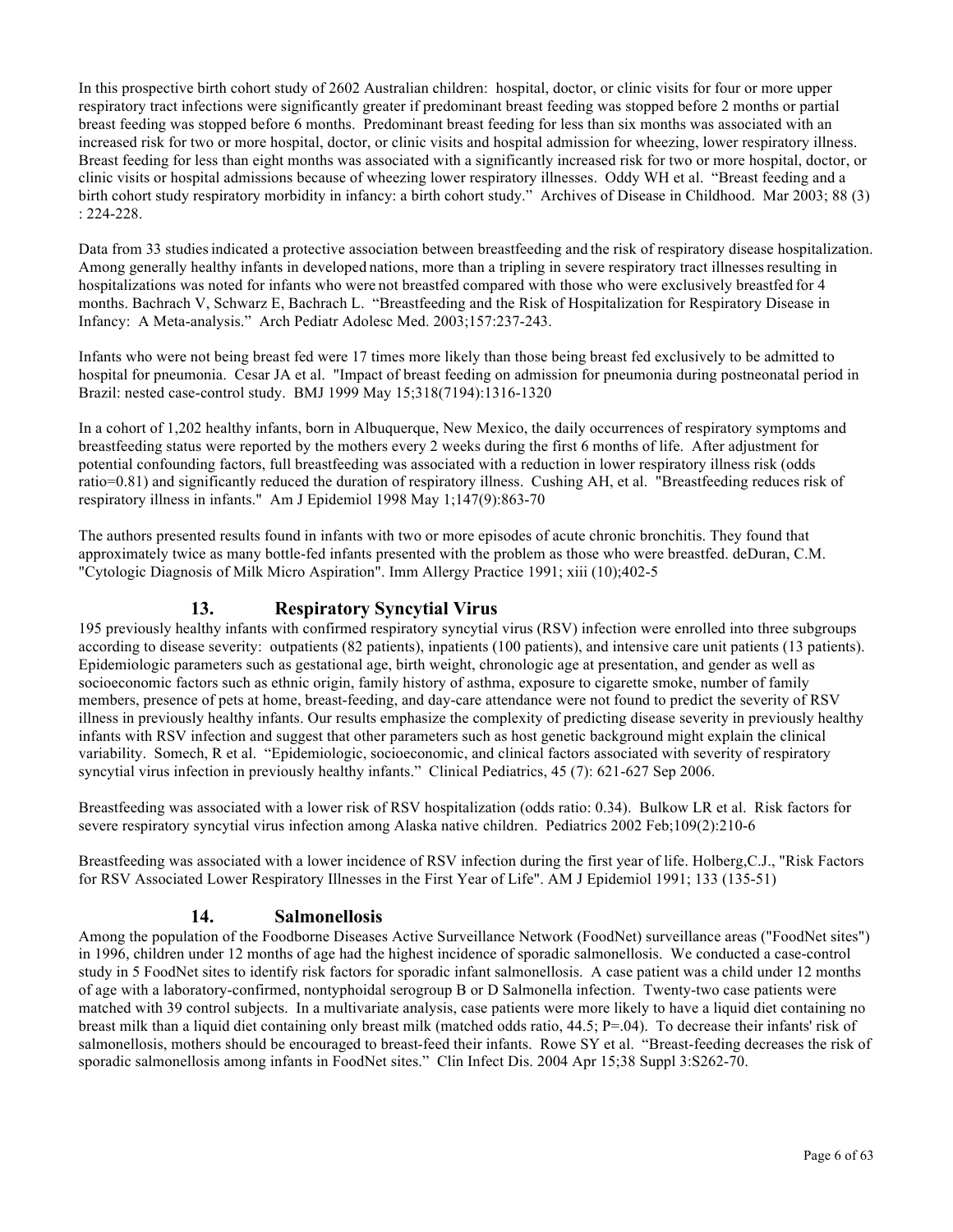#### **15. Sepsis in Preterm Infants**

The incidence of any infection and sepsis/meningitis are significantly reduced in human milk-fed VLBW infants compared with exclusively formula-fed VLBW infants. Hylander MA et al. "Human milk feedings and infection among very low birth weight infants." Pediatrics 1998 Sep;102(3):E38

#### **16. Tobacco smoke (protective effect against exposure to)**

The effect of breastfeeding on asthma is controversial, which may be explained by related and interacting early childhood risk factors. We assessed the joint effects of a risk-triad consisting of maternal smoking during pregnancy, breastfeeding for less than 3 months, and recurrent lower respiratory tract infections (RLRTI) on physician-diagnosed childhood asthma. The association was assessed in the Isle of Wight birth cohort study (1989-1990) using a repeated measurement approach with data collection at birth, and at ages 1, 2, 4, and 10 years. The population consists of 1,456 children recruited between January 1989 and February 1990. Prenatal smoking, breastfeeding for less than 3 months, and recurrent lower respiratory infections (RLRTI) were combined into eight risk-triads. Relative risks (RR) and 95% confidence intervals were estimated with a log-linear model. The risk-triad involving RLRTI in infancy, maternal smoking during pregnancy, and breastfeeding for less than 3 months showed a stronger association with asthma at ages 4 and 10 compared to other risk-triads (RR of 5.79 for any asthma at ages 1, 2, 4, and 10; and 3.1 for asthma at ages 4 and 10). Of the three individual risk factors, RLRTI appeared to be the major driver of the combined effects in the risk-triads. The effect of RLRTI on asthma was modified by breastfeeding. Breastfeeding for > or = 3 months also attenuated the effect of prenatal smoking on asthma in children without RLRTI. A high proportion of asthma cases in childhood can be prevented by promoting breastfeeding, by preventing smoking during pregnancy, and by avoidance of recurrent lower respiratory tract infections in early childhood. Karmaus W, Dobai AL, Ogbuanu I, et al. Longterm effects of breastfeeding, maternal smoking during pregnancy, and recurrent lower respiratory tract infections on asthma in children. J Asthma. 2008 Oct;45(8):688-95.

Toxic substances in tobacco smoke are known to have negative effects on the antioxidant capacity of human body. In order to investigate the effect of passive smoking on serum antioxidant levels in infants, serum vitamin A, E, C levels and urinary cotinine/creatinine levels were measured in 254 infants at the age of 6 months. Methods: The information about infants' nutrition and exposure to tobacco smoke was obtained from the mothers by the help of a questionnaire. The infants were grouped according to both smoking status of mother and urinary cotinine/creatinine levels. Results: The mean serum vitamin A, C and E levels of infants of smoking mothers were significantly lower than those of non-smoking mothers ( $p < 0.05$ ). Vitamin A, E and C levels were negatively correlated with urinary cotinine/creatinine levels ( $p < 0.05$ , r:  $-0.61$ ,  $-0.42$ ,  $-0.53$ , respectively). Multivariate analysis revealed independent factors determining the serum vitamin A, E and C levels of infants as maternal smoking and breast feeding (p < 0.05). Conclusion: Tobacco smoke exposure of infants significantly decreases their serum antioxidant vitamin A, C and E levels. However, breast feeding may help to prevent the decrement of antioxidant vitamin levels of passive smoking infants. Yilmaz G, Isik Agras P, Hizli S, Yurdakok K, Coskun T. The effect of passive smoking and breast feeding on serum antioxidant vitamin (a, c, e) levels in infants. Acta Paediatr. 2008 Oct 29

The effect of breastfeeding on asthma is controversial, which may be explained by related and interacting early childhood risk factors. We assessed the joint effects of a risk-triad consisting of maternal smoking during pregnancy, breastfeeding for less than 3 months, and recurrent lower respiratory tract infections (RLRTI) on physician-diagnosed childhood asthma. The association was assessed in the Isle of Wight birth cohort study (1989-1990) using a repeated measurement approach with data collection at birth, and at ages 1, 2, 4, and 10 years. The population consists of 1,456 children recruited between January 1989 and February 1990. Prenatal smoking, breastfeeding for less than 3 months, and recurrent lower respiratory infections (RLRTI) were combined into eight risk-triads. Relative risks (RR) and 95% confidence intervals were estimated with a log-linear model. The risk-triad involving RLRTI in infancy, maternal smoking during pregnancy, and breastfeeding for less than 3 months showed a stronger association with asthma at ages 4 and 10 compared to other risk-triads (RR of 5.79 for any asthma at ages 1, 2, 4, and 10; and 3.1 for asthma at ages 4 and 10). Of the three individual risk factors, RLRTI appeared to be the major driver of the combined effects in the risk-triads. The effect of RLRTI on asthma was modified by breastfeeding. Breastfeeding for  $\geq$ or = 3 months also attenuated the effect of prenatal smoking on asthma in children without RLRTI. A high proportion of asthma cases in childhood can be prevented by promoting breastfeeding, by preventing smoking during pregnancy, and by avoidance of recurrent lower respiratory tract infections in early childhood. Karmaus W, Dobai AL, Ogbuanu I, Arshard SH, Matthews S, Ewart S. "Long-term effects of breastfeeding, maternal smoking during pregnancy, and recurrent lower respiratory tract infections on asthma in children." J Asthma. 2008 Oct;45(8):688-95.

Bronchiolitis is an acute infectious disease of the lower respiratory tract which causes the obstruction of brochioles in children younger than 2 years. The aim of this study was to investigate the effect of passive smoking alone and in conjunction with breastfeeding on the severity of acute bronchiolitis in infancy and the duration of hospitalisation. We studied 240 consecutive infants aged from 6 to 24 months (137 boys and 103 girls) median age 14 months, who required hospital admission for acute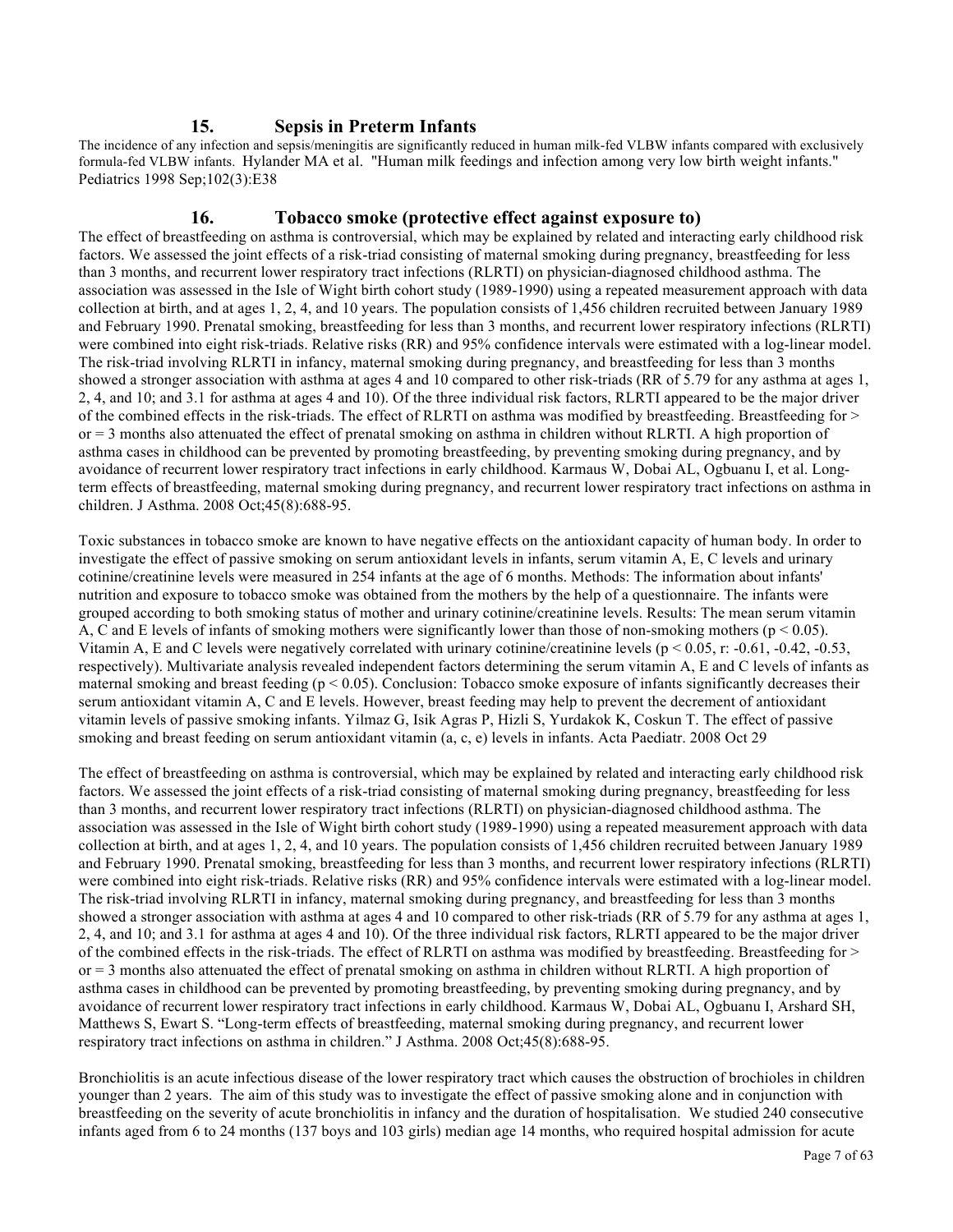bronchiolitis at the Paediatric Department of Democritus University Hospital, Alexandroupolis, Greece. Among the entire cohort, 122 (50.8%) children presented a severe attack of bronchiolitis. Breastfeeding for less than four months  $(OR=6.1)$ , exposure to environmental tobacco smoke (OR=2.2) and their combination (OR=16.2) showed significant association with severe bronchiolitis and prolonged hospitalisation. Passive smoking did not increase the risk of severe bronchiolitis, when infants breastfed for more than four months (OR=1.9). In conclusion, exposure to environmental tobacco smoke worsens the symptoms and the prognosis of bronchiolitis, while breastfeeding seems to have a protective effect even in children exposed to environmental tobacco smoke. Chatzimichael A et al. "The role of breastfeeding and passive smoking on the development of severe bronchiolitis in infants." Minerva Pediatr. 2007 Jun;59(3):199-206.

Children who were not fed human milk had a 1.8-fold increased risk of respiratory disease at each level of exposure to passive cigarette smoke, in comparison with children who were fed human milk for at least 1 month. Jin C, Rossignol AM. "Effects of passive smoking on respiratory illness from birth to age eighteen months, in Shanghai, People's Republic of China. J Pediatr 1993 Oct;123(4):553-8

Odds of respiratory illness with maternal smoking were 7 times higher among children who were never breastfed then among those who were breastfed. Woodward A et al. "Acute Respiratory Illness in Adelaide Children: BreastFeeding Modifies the Effect of Passive Smoking". J Epidemiol Community Health 1990 Sep;44(3):224-30

#### **17. Urinary Tract Infections**

Two children's hospitals and local child health centres in Sweden participated in a prospective case-control study. In total, 200 consecutive cases (89M, 111F), aged 0-6y, presenting with first-time febrile UTI were enrolled. The mean age was 0.98 years. As control subjects, 336 children (147M, 189F) were recruited from the child health centre, matched for age and gender and included consecutively for each case during the first days after diagnosis. The duration of exclusive breastfeeding was obtained from the case and controls by a standardized procedure. Results: Ongoing exclusive breastfeeding gave a significantly lower risk of infection. A longer duration of breastfeeding gave a lower risk of infection after weaning, indicating a long-term mechanism. The protective role of breastfeeding was strongest directly after birth, then decreased until 7 mo of age, after which age no effect was demonstrated. Conclusion: A protective role of breastfeeding against UTI was demonstrated. The study provides statistical support to the view that breast milk is a part of the natural defence against UTI. Marild-S et al. "Protective effect of breastfeeding against urinary tract infection." Acta Paediatrica. Feb 2004; 93(2):164-168

Breastfed infants have a relative risk of developing a UTI of 0.38 compared to formula-fed infants. Pisacane A et al. "Breastfeeding and urinary tract infection." J Pediatr 1992 Jan;120(1):87-9

The oligosaccharide content of breast-milk and urine from nursing mothers is very similar, and the pattern of oligosaccharides excreted by infants is also strongly correlated with that of breastmilk. The oligosaccharides cause inhibition of bacterial adhesion, suggesting that breastfeeding may have a preventive effect on urinary tract infection in both mother and infant. Coppa GV et al. "Preliminary study of breastfeeding and bacterial adhesion to uroepithelial cells." Lancet 1990 Mar 10;335(8689):569-71

# **B. Infant and Childhood Illnesses**

#### **1. Anemia and Iron Deficiency**

In this cross-sectional study with 553 children under age 12 months who attended public healthcare facilities hemoglobin concentration was measured. Hemoglobin concentrations compatible with anemia were identified in 62.8% of the children, with greater occurrence among the 6-12 months age group (72.6%). Exclusive breastfeeding during the first six months of life was associated with the highest levels of hemoglobin. The remaining feeding regimes were associated with different levels of reduction in hemoglobin levels, which became compatible with anemia in children fed with formula ( $p=0,009$ ). Tea and/or water consumption was associated with a reduction in hemoglobin concentration of 0.76 g/dl (p<0,001) among children under age 6 months. For children aged 6-12 months, hemoglobin concentrations increased significantly with the consumption of sugar ( $p=0.017$ ) and beans ( $p=0.018$ ), and decreased significantly with the consumption of fruit ( $p<0.001$ ). Conclusions: exclusive breastfeeding until age 6 months and continuation of breastfeeding after this age, combined with qualitatively and quantitatively appropriate feeding may contribute towards an increase in hemoglobin concentration in the first year of life. Assis A et al. "Hemoglobin concentration, breastfeeding and complementary feeding in the first year of life." Revista-De-Saude-Publica. Aug 2004; 38 (4) : 543-551[Portuguese]

Longitudinal observational study. Weighed 2 day food records at the ages of 6, 9 and 12 months were used to analyse food and nutrient intake. Every fifth child was iron-deficient and 2.7% were also anaemic (Hb  $\leq$ 105 g/l). Higher weight gain from 0 to 12 months was seen in infants who were iron-deficient at 12 months. Iron-deficient infants had shorter breast-feeding duration  $(5.3 +/- 2.2 \text{ months})$  than non-iron-deficient  $(7.9 +/- 3.2 \text{ months}; P = 0.001)$ . Iron status indices were negatively associated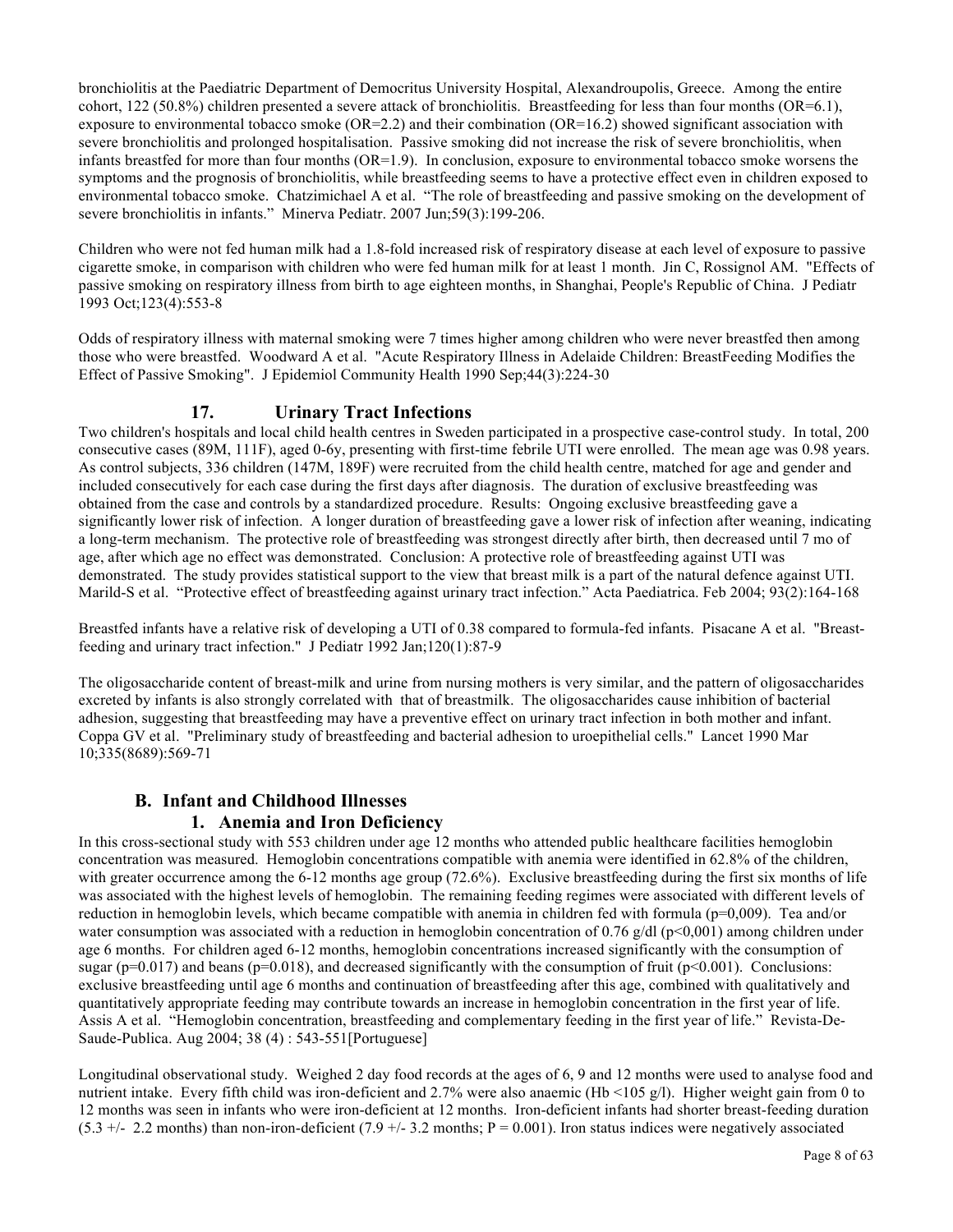with cow's milk consumption at 9-12 months, but were positively associated with iron-fortified breakfast cereals, fish and meat consumption. Thorsdottir I et al. "Iron status at 12 months of age - effects of body size, growth and diet in a population with high birth weight." European-Journal-Of-Clinical-Nutrition. Apr 2003; 57 (4): 505-513.

# **2. Autoimmune Thyroid Disease**

Feeding practices in infancy may affect the development of various autoimmune diseases later in life. Thyroid alterations are among the most frequently encountered autoimmune conditions in children. A detailed history of feeding practices was obtained in 59 children with autoimmune thyroid disease, their 76 healthy siblings, and 54 healthy nonrelated control children. The frequency of feedings with soy-based milk formulas in early life was significantly higher in children with autoimmune thyroid disease (prevalence 31%) as compared with their siblings (prevalence 12%), and healthy nonrelated control children (prevalence 13%). Fort P, et al. Breast and soy-formula feedings in early infancy and the prevalence of autoimmune thyroid disease in children. J Am Coll Nutr. 1990 Apr;9(2):164-7.

# **3. Constipation and Anal Fissures**

Two groups of 30 children aged between 4 months and 3 years were evaluated retrospectively. Group I comprised children with chronic constipation and anal fissure in whom surgical causes were excluded, and group II comprised normal children. The daily consumption of cows milk, duration of breastfeeding and other clinical features of the children were investigated. The mean daily consumption of cows milk was significantly higher in group I than group II. Group I children were breastfed for a significantly shorter period (5.8 months) than group II (10.1 months). The odds ratios for the two factors - children consuming more than 200 mL of cows milk per day and breastfeeding for less than 4 months were calculated to be 8.6 and 5.7, respectively. AndiranF et al. "Cows milk consumption in constipation and anal fissure in infants and young children." Journal of Paediatrics and Child Health. Jul 2003; 39 (5): 329-331.

# **4. Cryptorchidism (undescended testicle)**

This case-controlled study showed a significant association of cryptorchidism and lack of breastfeeding. Mori, M. "Maternal and other factors of cryptorchidism: a case-control study in Japan" Kurume Med J, 1992:39:53-60

# **5. Esophageal and Gastric Lesions**

This multicenter study of 137 case-control pairs searched for causes and risk factors related to severe upper digestive tract lesions. Case patients were full-term neonates with endoscopically confirmed severe bleeding or ulcerative lesions of the esophagus and/or stomach. Three factors were independently and significantly associated with esophageal and gastric lesions: use of antacid and antiulcer treatments (odds ratio [OR] 3.9), cardiac deceleration (OR 2.2), and breast-feeding (OR 0.5)..Breast-feeding may play a protective role against severe lesions in neonates. Benhamou PH et al. "Risk factors for severe esophageal and gastric lesions in term neonates: A case-control study." Journal of Pediatric Gastroenterology and Nutrition. Oct 2000; 31 (4): 377-380.

## **6. Gastroesophageal Reflex**

Breastfed neonates demonstrate gastroesophageal reflux episodes of significantly shorter duration than formula fed neonates. Heacock, H.J., "Influence of Breast vs. Formula Milk in Physiologic Gastroesophageal Reflux in Healthy Newborn Infants". J. Pediatr Gastroenterol Nutr, 1992 January; 14(1): 41-6

# **7. Inguinal Hernia**

Human milk contains gonadotropin releasing hormone, which may affect the maturation of neonatal testicular function. This case-control study showed breastfed infants had a significant dose response reduction in inguinal hernia. Pisacane, A. "Breastfeeding and inguinal hernia" Journal of Pediatrics 1995:Vol 127, No. 1, pp 109-111

# **8. Lactose Malabsorption**

To determine the prevalence of lactose malabsorption in young Lithuanian atopic dermatitis children; to evaluate the relationship between lactose malabsorption and the duration of exclusive breastfeeding, and the relationship between lactose malabsorption and cow's milk intolerance in parents and grandparents. Methods: 144 children with atopic dermatitis aged 1.5- 24 mo (study group) and 32 children without symptoms of allergic diseases (control group) were investigated. Lactose and glucose-galactose absorption tests based on serial blood glucose determination, culture of stool, latex agglutination test for rotavirus and microscopic examination of stool for parasites were performed. Lactose malabsorption was determined in 59 (40.9%) and glucose-galactose malabsorption in 17 (11.8%) children with atopic dermatitis. The risk of developing lactose malabsorption was higher in children fed exclusively on breast milk up to 1 month of age than in children fed exclusively on breast milk for 4 to 6 months (OR: 2.62). Lactose malabsorption was significantly more frequent in patients whose mothers did not tolerate cow's milk (66.7%) than in patients whose mothers were tolerant to it (41.1%). Conclusion: Lactose malabsorption was determined in 40.9% of Lithuanian atopic dermatitis children aged under 2 years. Lactose malabsorption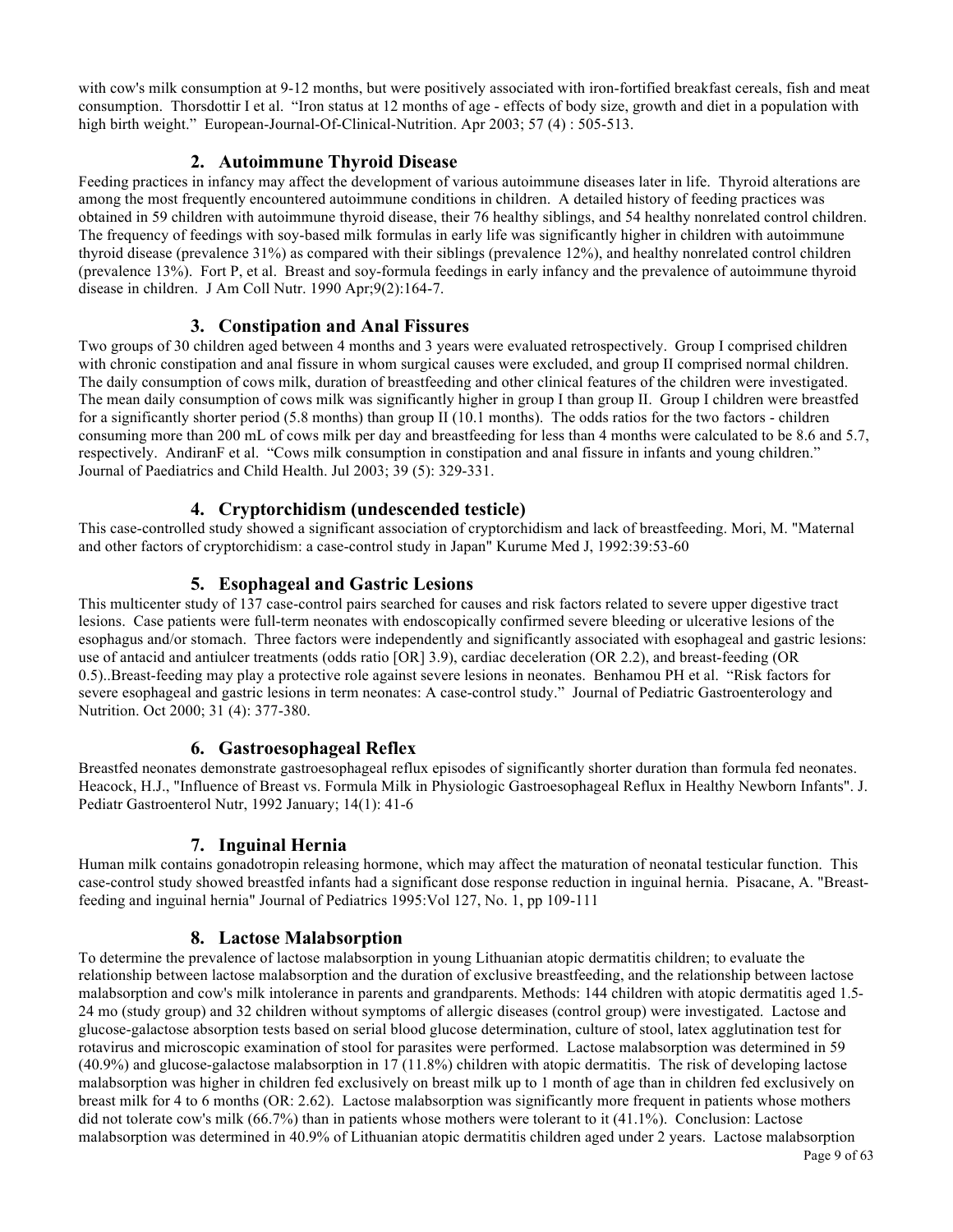appeared to be associated with brief duration of exclusive breastfeeding (less than 1 month) and mothers' milk intolerance. Rudzeviciene O et al. "Lactose malabsorption in young Lithuanian children with atopic dermatitis." Acta Paediatrica. Apr 2004; 93 (4) : 482-486.

#### **9. Morbidity and Mortality**

We estimate attributable fractions, deaths and years of life lost among infants and children l2 years of age due to suboptimal breast-feeding in developing countries. For infants, we consider deaths due to diarrhoeal disease and lower respiratory tract infections, and deaths due to all causes are considered in the second year of life. Outcome measures are attributable fractions, deaths, years of life lost and offsetting deaths potentially caused by mother-to-child transmission of HIV through breastfeeding. Attributable fractions for deaths due to diarrhoeal disease and lower respiratory tract infections are 55% and 53%, respectively, for the first six months of infancy, 20% and 18% for the second six months, and are 20% for all-cause deaths in the second year of life. Globally, as many as 1.45 million lives (117 million years of life) are lost due to suboptimal breastfeeding in developing countries. Offsetting deaths caused by mother-to-child transmission of HIV through breast-feeding could be as high as 242 000 (18.8 million years of life lost) if relevant World Health Organization recommendations are not followed. Conclusions: The size of the gap between current practice and recommendations is striking when one considers breast-feeding involves no out-of-pocket costs, that there exists universal consensus on best practices, and that implementing current international recommendations could potentially save 1.45 million children's lives each year. Lauer, JA; Betran, AP; Barros, AJD; de Onis, M. "Deaths and years of life lost due to suboptimal breast-feeding among children in the developing world: a global ecological risk assessment." Public Health Nutrition, 9 (6): 673-685 SEP 2006

10,947 breastfed singleton infants born in rural Ghana between July 2003 and June 2004. Breastfeeding was initiated within the first day of birth in 71% of infants and by the end of day 3 in all but 1.3% of them; 70% were exclusively breastfed during the neonatal period. The risk of neonatal death was fourfold higher in children given milk-based fluids or solids in addition to breast milk. There was a marked dose response of increasing risk of neonatal mortality with increasing delay in initiation of breastfeeding from 1 hour to day 7; overall late initiation (after day 1) was associated with a 2.4-fold increase in risk. CONCLUSIONS: Promotion of early initiation of breastfeeding has the potential to make a major contribution to the achievement of the child survival millennium development goal; 16% of neonatal deaths could be saved if all infants were breastfed from day 1 and 22% if breastfeeding started within the first hour. Breastfeeding-promotion programs should emphasize early initiation as well as exclusive breastfeeding. This has particular relevance for sub-Saharan Africa, where neonatal and infant mortality rates are high but most women already exclusively or predominantly breastfeed their infants. Edmond KM, Zandoh C, Quigley MA, et al. "Delayed breastfeeding initiation increases risk of neonatal mortality." Pediatrics. 2006 Mar;117(3):e380-6.

To determine the association of different feeding patterns for infants (exclusive breastfeeding, predominant breastfeeding, partial breastfeeding and no breastfeeding) with mortality and hospital admissions during the first half of infancy. Altogether, 9424 infants and their mothers (2919 in Ghana, 4000 in India and 2505 in Peru) were enrolled when infants were 18-42 days old. Mother-infant pairs were visited at home every 4 weeks from the age of 6 weeks in Ghana and India and at the age of 10 weeks in Peru. At each visit, mothers were queried about what they had offered their infant to eat or drink during the past week. Information was also collected on hospital admissions and deaths occurring between the ages of 6 weeks and 6 months. The main outcome measures were all-cause mortality, diarrhoea-specific mortality, mortality caused by acute lower respiratory infections, and hospital admissions. Non-breastfed infants had a higher risk of dying when compared with those who had been predominantly breastfed. Conclusion: Findi ng that the risks of death are similar for infants who are predominantly breastfed and those who are exclusively breastfed suggests that in settings where rates of predominant breastfeeding are already high, promotion efforts should focus on sustaining these high rates rather than on attempting to achieve a shift from predominant breastfeeding to exclusive breastfeeding. Bahl, R; Frost, C; Kirkwood, et al. "Infant feeding patterns and risks of death and hospitalization in the first half of infancy: multicentre cohort study." Bulletin Of The World Health Organization, 83 (6): 418-426 Jun 2005.

We evaluated the effect of breastfeeding on postneonatal mortality in United States using 1988 National Maternal and Infant Health Survey (NMIHS) data: 1204 infants who died between 28 days and 1 year from causes other than congenital anomaly or malignant tumor and 7740 children who were still alive at 1 year were included. Overall, children who were ever breastfed had 0.79 times the risk of never breastfed children for dying in the postneonatal period. Longer breastfeeding was associated with lower risk. Odds ratios by cause of death varied from 0.59 for injuries to 0.84 for sudden infant death syndrome. This large data set allowed robust estimates and control of confounding, but the effects of breast milk and breastfeeding cannot be separated completely from other characteristics of the mother and child. Assuming causality, however, promoting breastfeeding has the potential to save or delay ~720 postneonatal deaths in the United States each year. Chen, AM et al. "Breastfeeding and the Risk of Postneonatal Death in the United States." Pediatrics 2004 May 113(5):e435-e439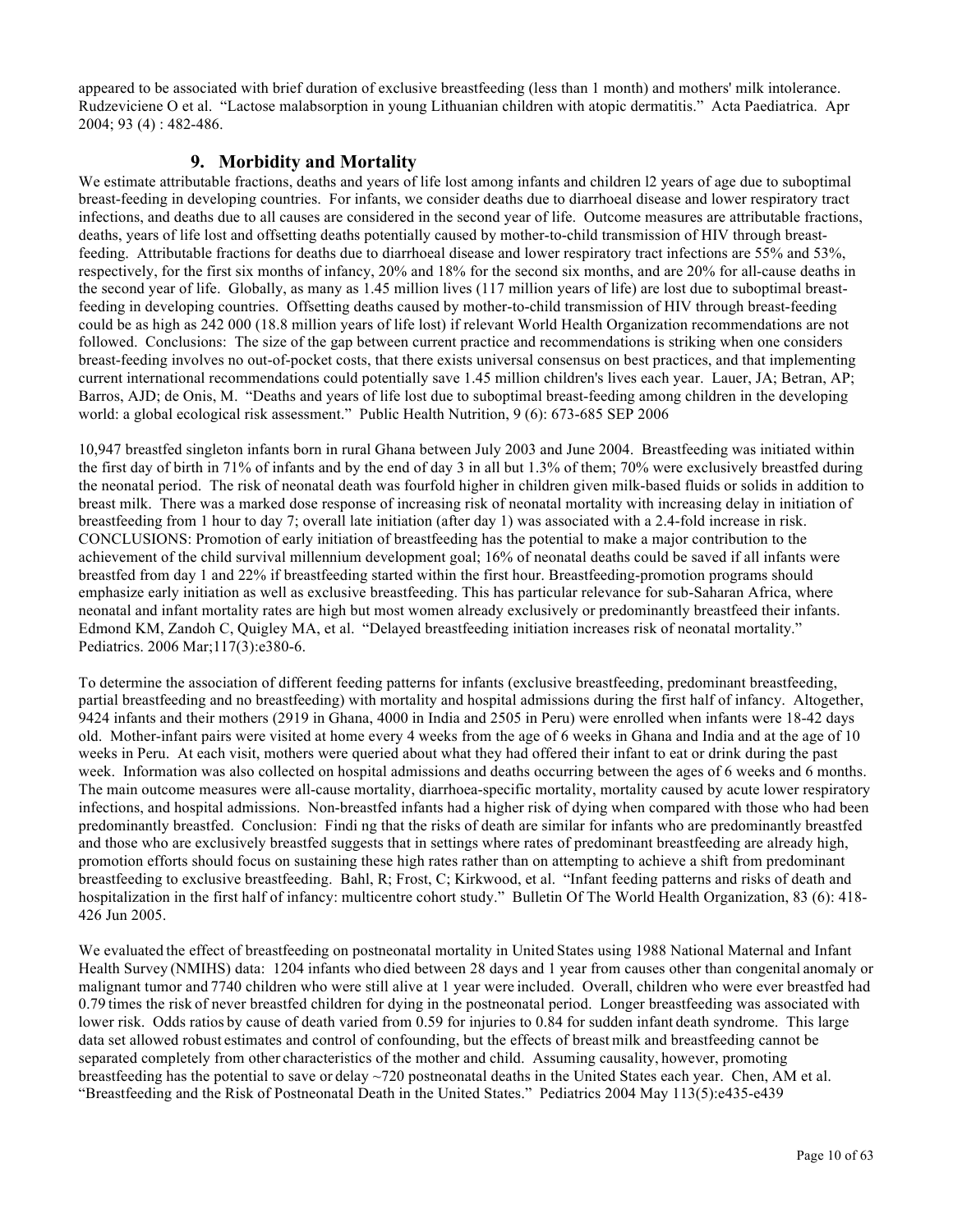The association between breastfeeding dose and illnesses in the first 6 months of life was analyzed for 7092 infants. Breastfeeding dose (ratio of breast-feedings to other feedings) was categorized as "full," "most," "equal," "less," or "no" breastfeeding. Compared with no breastfeeding, full breast-feeding infants had lower odds ratios of diarrhea, cough or wheeze, and vomiting and lower mean ratios of illness months and sick baby medical visits. "Most" breastfeeding infants had lower odds ratios of diarrhea and cough or wheeze, and "equal" breast-feeding infants had lower odds ratios of cough or wheeze. "Full," "most," and "equal" breastfeeding infants without siblings had lower odds ratios of ear infections and certain other illnesses, but those with siblings did not. "Less" breastfeeding infants had no reduced odds ratios of illness. Findings did not vary by income. Raisler J et al. "Breast-feeding and infant illness: a dose-response relationship? J Public Health 1999 Jan;89(1):25-30

The incidence of any infection and sepsis/meningitis are significantly reduced in human milk-fed VLBW infants compared with exclusively formula-fed VLBW infants. Hylander MA et al. "Human milk feedings and infection among very low birth weight infants." Pediatrics 1998 Sep;102(3):E38

During the first 6 months of life, breastfeeding has a protective effect of against respiratory illnesses, gastrointestinal illnesses, and on all illnesses. Beaudry M et al. "Relation between infant feeding and infections during the first six months of life." J Pediatr 1995 Feb;126(2):191-7

Jones EG et al. "Relationship between infant feeding and exclusion rate from child care because of illness." J Am Diet Assoc 1993 Jul;93(7):809-11

There is an inverse relationship to breastfeeding and morbidity. This was most prominent in the first year of life, but it was also present in the first three years. Van Den Bogaard, C. "Relationship Between Breast Feeding in Early Childhood and Morbidity in a General Population". Fan Med, 1991; 23:510-515

There is association between breastfeeding up to 6 months of age and survival of infants throughout the first year of life. The younger the infant and the longer the breastfeeding, the greater the estimated benefits in terms of death averted. Habicht, J.P., "Does Breast Feeding Really Save Lives, or Are Apparent Benefits due to Biases?" Am J Epidemiology, 1986

#### **10. Plagiocephaly**

Not-breastfeeding predicted additional risks for developing plagiocephaly. Losee JE et al. Nonsynostotic occipital plagiocephaly: factors impacting onset, treatment, and outcomes. Plast Reconstr Surg. 2007 May;119(6):1866-73.

Bottle-feeding; always offering the feeding from the same side, was related to positional preference and asymmetry in children. Boere-Boonekamp M, van der Linden-Kuiper L. Positional preference: prevalence in infants and follow-up after two years. Pediatrics. 2001;107:3310-43.

#### **11. Pyloric Stenosis**

Among 70,148 singleton infants, 65 infants had surgery for PS, of which 29 were bottle-fed before PS diagnosis. The overall HR of PS for bottle-fed infants compared with not bottle-fed infants was 4.62 (95% confidence interval [CI]: 2.78–7.65). Among bottle-fed infants, risk increases were similar for infants both breast and bottle-fed (HR: 3.36 [95% CI: 1.60–7.03]), formerly breastfed (HR: 5.38 [95% CI: 2.88–10.06]), and never breastfed (HR: 6.32 [95% CI: 2.45–16.26]) (P = .76). The increased risk of PS among bottle-fed infants was observed even after 30 days since first exposure to bottle-feeding and did not vary with age at first exposure to bottle-feeding.CONCLUSIONS: Bottle-fed infants experienced a 4.6-fold higher risk of PS compared with infants who were not bottle-fed. The result adds to the evidence supporting the advantage of exclusive breastfeeding in the first months after birth. Krogh C, Biggar RJ, FischerTK et al. Bottle-feeding and the Risk of Pyloric Stenosis. Pediatrics 2012;130:1–7

Infants with pyloric stenosis were less likely to have been breastfed during the first week of life. Pisacane A, et al. Breast feeding and hypertrophic pyloric stenosis: population based case-control study. BMJ. 1996 Mar 23;312(7033):745-6.

#### **12. Retinopathy of Prematurity**

This is a secondary analysis of data collected during two multicenter RCTs performed consecutively (years 2004 through 2008) by a network of eleven tertiary NICUs in Italy. 314 infants received exclusively human maternal milk (group A), and 184 a preterm formula because their mothers were not expected to breastfeed. Overall, retinopathy of prematurity (ROP) incidence (any stage) was significantly lower in infants fed maternal milk (11 of 314; 3.5%) as compared to formula-fed neonates (29 of 184; 15.8%) (RR 0.14; 95% CI 0.12-0.62; p = 0.004). The same occurred for threshold ROP (1.3% vs. 12.3%, respectively; RR 0.19; 95% CI 0.05-0.69;  $p = 0.009$ ). At multivariate logistic regression controlling for potentially confounding factors that were significantly associated to ROP (any stage) at univariate analysis (birth weight, gestational age, days on supplemental oxygen,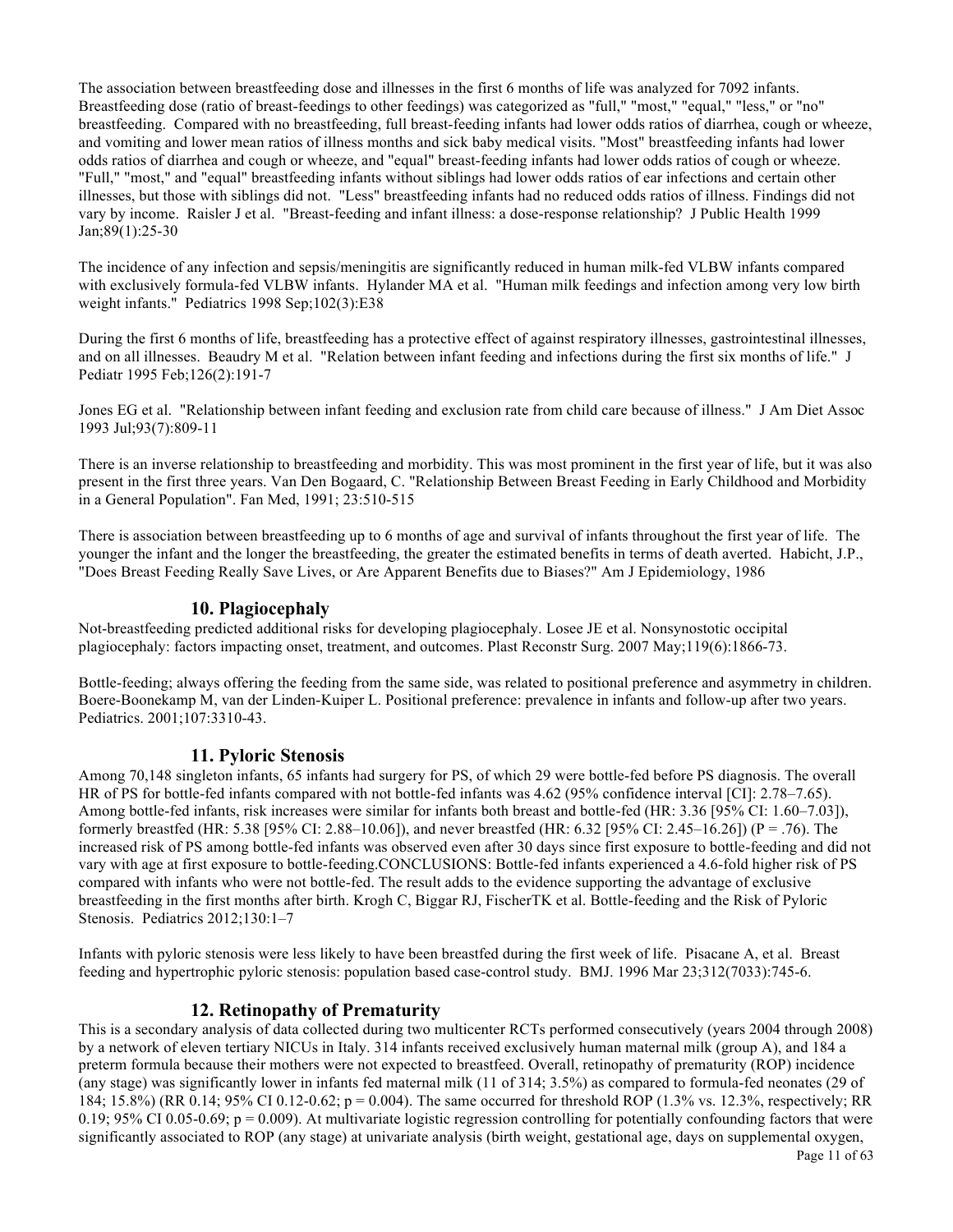systemic fungal infection, outborn, hyperglycaemia), type of milk feeding retained significance, human maternal milk being protective with  $p = 0.01$ . Exclusive human, maternal milk feeding since birth may prevent ROP of any stage in VLBW infants in the NICU. Manzoni P, Stolfi I, Pedicino R, et al "Human milk feeding prevents retinopathy of prematurity (ROP) in preterm VLBW neonates." Early Hum Dev. 2013 Jun;89 Suppl 1:S64-8.

#### **13. Sudden Infant Death Syndrome (SIDS)**

A total of 18 studies out of a possible 288 were identified as of suitable quality to be included in this meta-analysis of the effect of breastfeeding on Sudden Infant Death Syndrome (SIDS). For infants who received any amount of breastmilk for any duration, the univariable SOR (summary odds ratio) was 0.40 (95% confidence interval [CI]: 0.35–0.44), and the multivariable SOR was 0.55 (95% CI: 0.44–0.69). For any breastfeeding at 2 months of age or older, the univariable SOR was 0.38 (95% CI: 0.27–0.54). The univariable SOR for exclusive breastfeeding of any duration was 0.27 (95% CI: 0.24–0.31). The authors conclude that breastfeeding is protective against SIDS, and this effect is stronger when breastfeeding is exclusive. They recommend that breastfeeding should be included with other SIDS risk-reduction messages to both reduce the risk of SIDS and promote breastfeeding for its many other infant and maternal health benefits. Fern R. et al. Breastfeeding and Reduced Risk of Sudden Infant Death Syndrome: A Meta-analysis. Pediatrics. June 2011, 10:1542.

In some countries the advice to breastfeed is included in the campaigns' messages, but in other countries it is not. The German Study of Sudden Infant Death is a case-control study of 333 infants who died of sudden infant death syndrome and 998 agematched controls. A total of 49.6% of cases and 82.9% of controls were breastfed at 2 weeks of age. Exclusive breastfeeding at 1 month of age halved the risk, partial breastfeeding at the age of 1 month also reduced the risk of sudden infant death syndrome, but after adjustment this risk was not significant. Being exclusively breastfed in the last month of life/before the interview reduced the risk, as did being partially breastfed. Breastfeeding survival curves showed that both partial breastfeeding and exclusive breastfeeding were associated with a reduced risk of sudden infant death syndrome. CONCLUSIONS: This study shows that breastfeeding reduced the risk of sudden infant death syndrome by approximately 50% at all ages throughout infancy. We recommend including the advice to breastfeed through 6 months of age in sudden infant death syndrome risk-reduction messages. Vennemann MM et al. "Does breastfeeding reduce the risk of sudden infant death syndrome?" Pediatrics. 2009 Mar;123(3):e406-10.

A population-based case-control study of 260 SIDS deaths that occurred in Chicago between 1993 and 1996 and an equal number of matched living controls. The racial/ethnic composition of the study groups was 75.0% black; 13.1% Hispanic white; and 11.9% non-Hispanic white. Several factors related to the sleep environment during last sleep were associated with higher risk of SIDS: placement in the prone position, soft surface, pillow use, face and/or head covered with bedding, bed sharing overall, bed sharing with parent(s) alone, and bed sharing in other combinations. Pacifier use was associated with decreased risk, as was breastfeeding either ever (OR: 0.2) or currently (OR: 0.2). In a multivariate model, several factors remained significant: prone sleep position, soft surface, pillow use, bed sharing other than with parent(s) alone, and not using a pacifier. Hauck FR et al. "Sleep environment and the risk of sudden infant death syndrome in an urban population: The Chicago infant mortality study." Pediatrics. May 2003; 111 (5) Suppl. S: 1207-1214.

This analysis is based on data from the Nordic Epidemiological SIDS Study, a case-control study. After adjustment for smoking during pregnancy, paternal employment, sleeping position, and age of the infant, the adjusted odds ratio was 5.1 if the infant was exclusively breast fed for less than four weeks, 3.7 for 4-7 weeks, 1.6 for 8-11 weeks, and 2.8 for 12-15 weeks, with exclusive breast feeding over 16 weeks as the reference. Mixed feeding in the first week post partum did not increase the risk. Alm-B et al. "Breast feeding and the sudden infant death syndrome in Scandinavia, 1992-95." Archives-Of-Disease-In-Childhood. Jun 2002; 86 (6): 400-402.

A meta-analysis and qualitative literature review were performed. Twenty-three studies were included in the meta-analysis. The studies were heterogeneous, and a majority (14) were of "fair" or "poor" quality. Crude ORs from 19 individual studies favored breastfeeding as protective against SIDS. The combined analysis indicated that bottle-fed infants were twice as likely to die from SIDS (pooled  $OR = 2.11$ ). The results of the analysis show that there is an association between bottle-feeding and SIDS, but this may be related to confounding variables. McVea KL et al. The role of breastfeeding in sudden infant death syndrome. J Hum Lact 2000 Feb;16(1):13-20.

Sixty-three infants who died suddenly and unexpectedly were classified into 3 groups: SIDS (19 cases), borderline SIDS (30 cases) and non-SIDS (14 cases). Non-SIDS cases received more breastfeeding, the parents hardly smoked during pregnancy and after birth, a firm mattress had been used, and more often signs of illness had been reported by the parents, compared with the SIDS and borderline SIDS cases. L'Hoir MP et al. "Sudden unexpected death in infancy: epidemiologically determined risk factors related to pathological classification." Acta Paediatr 1998 Dec;87(12):1279-87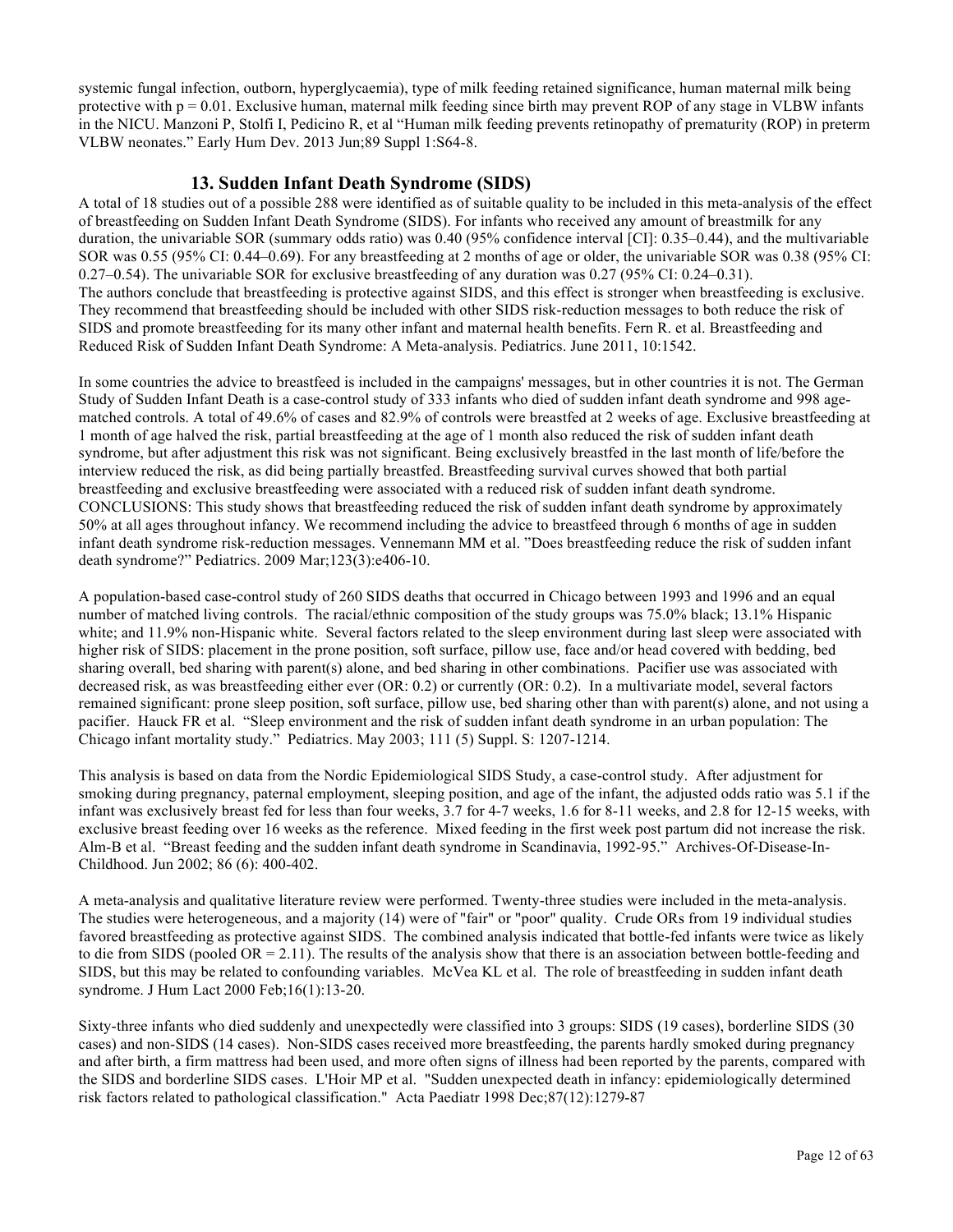Not breastfeeding at discharge from an obstetric hospital at any stage of the infant's life was associated with an increased risk of SIDS. Mitchell, A. "Results from the First Year of The New Zealand Count Death Study". N.Z. Med A, 1991; 104:71-76

A study indicated that breastfeeding was protective against SIDS, consistent with an effect mediated through the prevention of gastrointestinal and/or respiratory disease. Hoffman, H.J., "Risk Factors for SIDS: Results of the National Institute of Child Health and Human Development SIDS Cooperative Epidemiologic Study". Ann NY ACAD Sci, 1988.

#### **14. Toddler Illnesses**

Mothers of 67 infants were questioned about the types and duration of illness episodes requiring medical care between 16 and 30 months of age. Breastfeeding was noted to decrease the number of infant illnesses and indirectly improve toddler health. Gulick, E.E. "The Effects of Breastfeeding on the Toddler Health." Pediatric Nursing, 1986 Jan-Feb;12(1):51-4.

#### **15. Wheezing**

Soto-Ramirez N, Karmaus W, Zhang H et al "Modes of Infant Feeding and the Occurrence of Coughing/Wheezing in the First Year of Life." J Hum Lact 2012.

Risk factors for wheezing during the first year of life (a major cause of respiratory morbidity worldwide) are poorly known in non-affluent countries. We studied and compared risk factors in infants living in affluent and non-affluent areas of the world. A population-based study was carried out in random samples of infants from centres in Latin America (LA) and Europe (EU). Parents answered validated questionnaires referring to the first year of their infant's life during routine health visits. Wheezing was stratified into occasional (1-2 episodes, OW) and recurrent (3 + episodes, RW). Among the 28687 infants included, the most important independent risk factors for OW and RW (both in LA and in EU) were having a cold during the first 3 months of life [OR for RW 3.12 (2.60-3.78) and 3.15 (2.51-3.97); population attributable fraction (PAF) 25.0% and 23.7%]; and attending nursery school [OR for RW 2.50 (2.04-3.08) and 3.09 (2.04-4.67); PAF 7.4% and 20.3%]. Other risk factors were as follows: male gender, smoking during pregnancy, family history of asthma/rhinitis, and infant eczema. Breast feeding for >3 months protected from RW [OR 0.8 (0.71-0.89) in LA and 0.77 (0.63-0.93) in EU]. University studies of mother protected only in LA [OR for OW 0.85 (0.76-0.95) and for RW 0.80 (0.70-0.90)]. Although most risk factors for wheezing are common in LA and EU; their public health impact may be quite different. Avoiding nursery schools and smoking in pregnancy, breastfeeding babies >3 months, and improving mother's education would have a substantial impact in lowering its prevalence worldwide. Garcia-Marcos L, Mallol J, Solé D, Brand PL; EISL Study Group. "International study of wheezing in infants: risk factors in affluent and non-affluent countries during the first year of life." Pediatr Allergy Immunol. 2010 Aug;21(5):878-88.

Increased body mass index has been linked to wheezing, a diagnosis of asthma, and morbidity We investigated the association between body mass index (BMI), breastfeeding, and airway hyperresponsiveness (AHR) in 536 German schoolchildren. We analyzed consecutive surveys in 1994-1995 and 1997, conducted as part of the Child Health and Environment Cohort Study in Hesse, Germany. The questionnaire included questions adapted from the German version of the International Study of Asthma and Allergy in Childhood (ISAAC). A bronchial challenge test using 4.5% hypertonic saline was conducted during the 1997 survey AHR was defined as a fall in forced expiratory volume in 1 sec (FEV1) of  $>$ = 15%. Of 536 children who participated in the 1997 survey (median age, 10.3 years), 82 (15%) tested positive for AHR. In a multivariate analysis, there was no association between AHR determined at age 10 years and the highest quintile of BMI compared to the lowest quintile at age 4 years (odds ratio (OR), 1.4; 95% confidence interval (CI), 0.5-3.6), 7-8 years (OR, 0.6; 95% CI, 0.1-2.5), or 10 years (OR, 1.1; 95% CI, 0.2-4.3). Breastfeeding for 12 weeks or longer protected against AHR (OR, 0.4; 95% CI, 0.2-0.9). However, when children in the highest quintile of BMI at age 4 years had been breastfed for 8 weeks or less, the prevalence of AHR at age 10 years was significantly increased  $(27.7\%, P = 0.01)$ . In conclusion, our results demonstrate a protective effect of breastfeeding against AHR, and reinforce the need to encourage breastfeeding. Although there was no association between BMI and AHR, our finding of an interactive effect of high BMI and short breastfeeding on AHR suggests a complex etiological pathway that needs to be further explored. Eneli, IU; Karmaus, W; Davis, S; Kuehr, J. "Airway hyperresponsiveness and body mass index: The Child Health and Environment Cohort Study in Hesse, Germany." Pediatric Pulmonology, 41 (6): 530-537 Jun 2006

Infants who were breastfed for three or more months were significantly less likely to have three or more episodes of wheezing in the first six months after birth. Baker D et al. "Inequality in infant morbidity: causes and consequences in England in the 1990s." J Epidemiol Community Health 1998 Jul;52(7):451-8

Children who had ever been breast fed had a lower incidence of wheeze than those who had not (59% and 74% respectively). The effect persisted to age 7 years in the non-atopics only, the risk of wheeze being halved in the breast fed children. Burr ML, et al. "Infant feeding, wheezing, and allergy: a prospective study." Arch Dis Child 1993 Jun;68(6):724-8

Within the group who had had early wheezing, infants who had been breastfed for at least one month subsequently had less severe wheezing. Porro E, et al. "Early wheezing and breast feeding." J Asthma 1993;30(1):23-8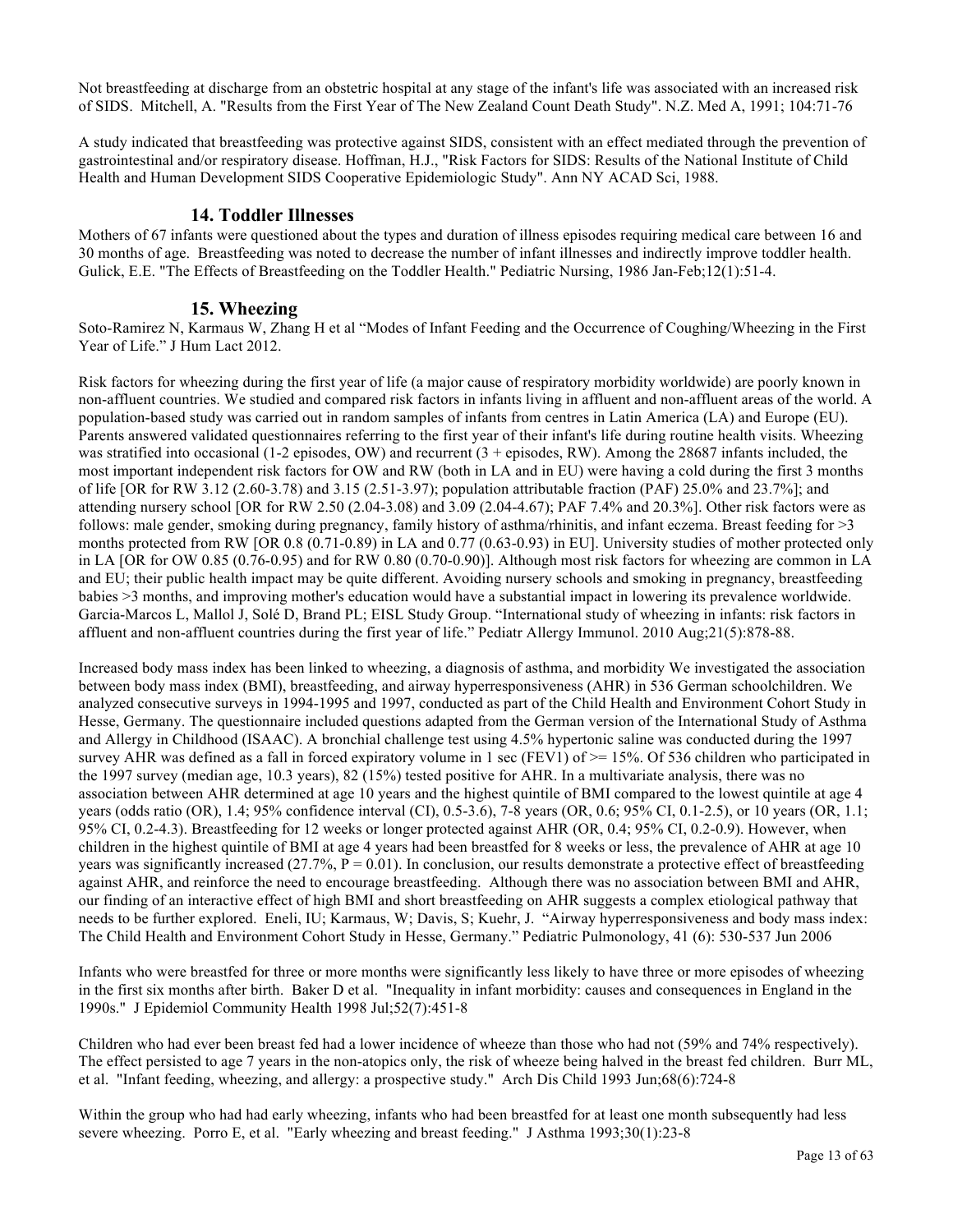Breastfeeding seems to protect against wheezing respiratory tract illnesses in the first 4 months of life, particularly when other risk factors are present. Wright, A.L., "breastfeeding and lower respiratory tract illnesses in the first year of life." British Medical Journal, 1989.

# **C. Allergies 1. Allergies in general**

Breastfeeding's role in the prevention of allergic disease remains controversial. Reasons for this controversy include methodological differences and flaws in the studies performed to date, the immunologic complexity of breast milk itself and, possibly, genetic differences among patients that would affect whether breast-feeding is protective against the development of allergies or is in fact sensitizing. The preponderance of evidence does suggest, however, that there would be much to lose by not recommending breast-feeding. In general, studies reveal that infants fed formulas of intact cow's milk or soy protein compared with breast milk have a higher incidence of atopic dermatitis and wheezing illnesses in early childhood. Consistent with these findings, exclusive breast-feeding should be encouraged for at least 4 to 6 months in infants at both high and low risk of atopy and irrespective of a history of maternal asthma. Friedman NJ, Zeiger RS. "The role of breast-feeding in the development of allergies and asthma." J Allergy Clin Immunol. 2005 Jun;115(6):1238-48.

Australia has one of the highest prevalence rates internationally of allergic conditions, such as asthma and eczema. Atopy is one hallmark for the development of allergic disease and predisposes to allergic inflammation in the target organs. Omega-3 (n-3) fatty acids (FAs) are thought to act as precursors to the formation of less active inflammatory mediators, with the potential to reduce inflammation. To investigate whether increased n-3 FA levels in maternal breast milk are associated with a lower risk of developing atopy in infancy, 620 children born into families where at least one first-degree relative had an atopic disease were studied. Some 224 women provided either a colostrum (n=194) or 3-month expressed breast milk (EBM) sample (n=118). Maternal colostrum and 3-month EBM samples were analysed for FA content by gas chromatography. Skin prick tests (SPTs) to six common allergens were performed on infants at 6, 12 and 24 months of age and on mothers who agreed at study entry. For infants sensitized to foods at 6 months (n=29), the total n-3 FA level in the colostrum was significantly higher  $(P=0.004)$  as were levels of individual long-chain n-3 FAs, docosoapentaenoic acid (DPA, C22:5, P=0.001) and docosahexaenoic acid (DHA, C22:6, P=0.002) than in non-sensitized infants. Infants with aero-allergen sensitization at 24 months (n=30) had higher levels of the n-3 FA, DPA (P=0.002) and DHA (P=0.007), and similarly higher total n-3 FA (P=0.009) in maternal colostrum than those infants who were not sensitized. Conclusion: Higher n-3 FA levels in the colostrum do not appear to confer protection against, but may be a risk factor for, the eventual development of atopy in highrisk breastfed infants. Stoney-RM et al. "Maternal breast milk long-chain n-3 fatty acids are associated with increased risk of atopy in breastfed infants." Clinical and Experimental Allergy. Feb 2004; 34(2): 194-200.

The review concluded that breastfeeding seems to protect from the development of atopic disease. The effect appears even stronger in children with atopic heredity. If breast milk is unavailable or insufficient, extensively hydrolysed formulas are preferable to unhydrolysed or partially hydrolysed formulas in terms of the risk of some atopic manifestations. van-Odijk J et al. "Breastfeeding and allergic disease: a multidisciplinary review of the literature (1966-2001) on the mode of early feeding in infancy and its impact on later atopic manifestations." Allergy. Sep 2003; 58 (9): 833-843

2187 children were followed to age 6 years to study the association between duration of exclusive breast feeding and asthma or atopy. After adjustment for confounders, the introduction of milk other than breastmilk before 4 months of age was a significant risk factor for all asthma and atopy related outcomes in children aged 6 years. A significant reduction in the risk of childhood asthma at age 6 years occurs if exclusive breast feeding is continued for at least the 4 months after birth. Oddy WH et al. "Association between breast feeding and asthma in 6 year old children: findings of a prospective birth cohort study." BMJ 1999 Sep 25;319(7213):815-9

A birth cohort was followed-up to age 4 years. By age 4 years, 27% of the children had symptoms of allergic disease. Family history of atopy was the single most important risk factor for atopy in children. Sibling atopy was a stronger predictor of clinical disease than maternal or paternal atopy. Formula-feeding before 3 months of age predisposed to asthma at age 4 years (OR: 1.8). Tariq SM, et al. The prevalence of and risk factors for atopy in early childhood: a whole population birth cohort study. J Allergy Clin Immunol. 1998 May;101(5):587-93.

The factors most important in the pathogenesis of allergic symptoms were: (i) formula implementation begun in the first week of life; (ii) early weaning (< 4 months); (iii) feeding beef (< 6 months); (iv) early introduction of cow's milk (< 6 months); and (v) parental smoking in the presence of the babies and early day care admission (< 2 years of life). All the preventive measures used in this study (exclusive breastfeeding and/or hydrolyzed milk feeding, delayed and selective introduction of solid foods, and environmental advice) were effective at the third year of follow-up, greatly reducing allergic manifestations in high atopic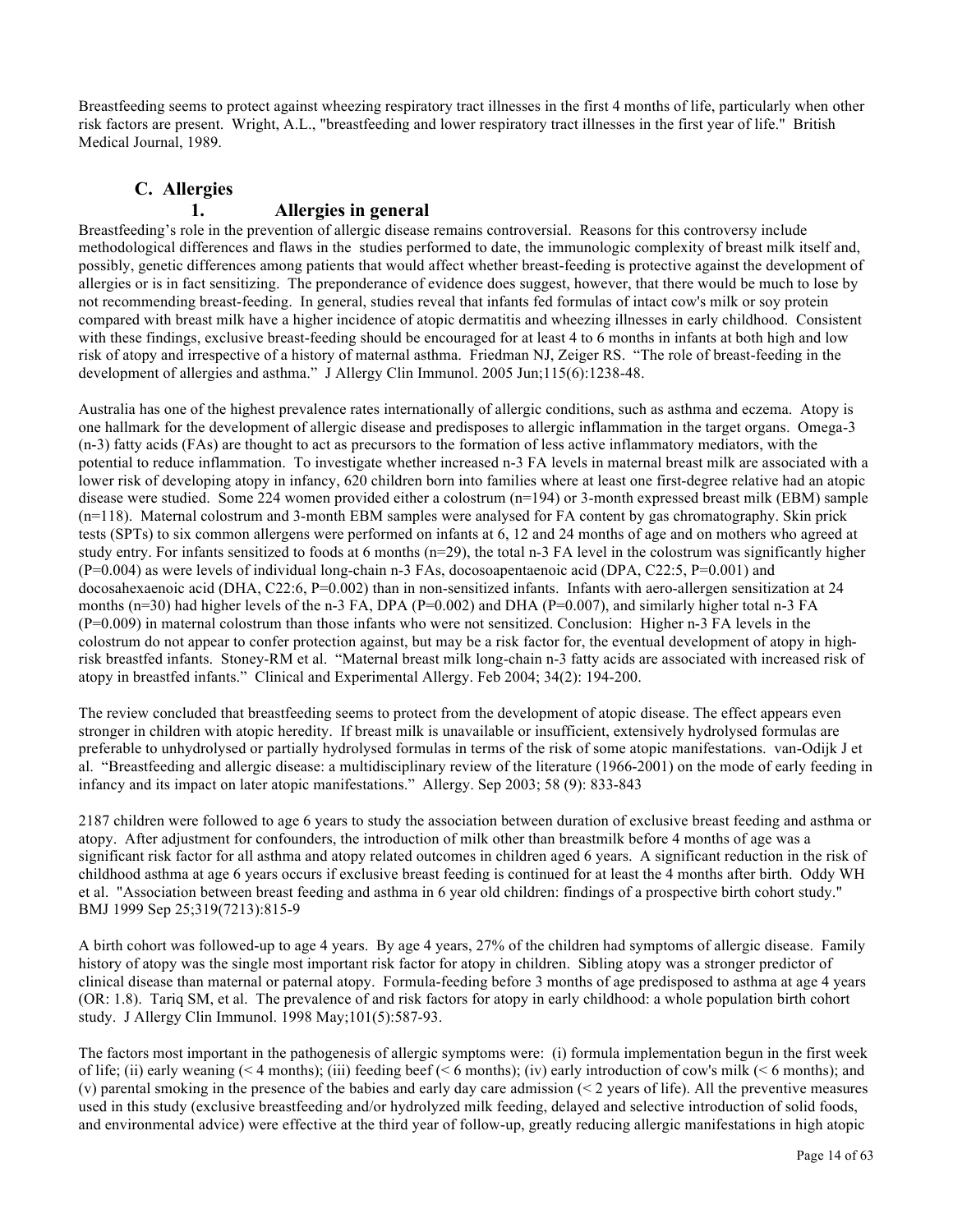risk babies in comparison with those not receiving these interventions. Marini A et al. "Effects of a dietary and environmental prevention programme on the incidence of allergic symptoms in high atopic risk infants: three years' follow-up. Acta Paediatr Suppl 1996 May;414:1-21

Breastfeeding, even for short periods was clearly associated with lower incidence of wheezing, prolonged colds, diarrhea, and vomiting. Merrett, T.G., "Infant Feeding & Allergy: 12 Month Prospective Study of 500 Babies Born into Allergic Families". American Allergies, 1988.

#### **2. Allergic Rhinitis**

A systematic review was conducted of prospective studies that evaluated the association between exclusive breastfeeding during the first 3 mo after birth and allergic rhinitis. The summary odds ratio for the protective effect of breastfeeding was 0.74. The effect estimate in studies of children with a family history of atopy was 0.87. Exclusive breastfeeding during the first 3 months after birth protects against allergic rhinitis in children, both with and without a family history of atopy. Bloch AM et al. " Does breastfeeding protect against allergic rhinitis during childhood? – A meta-analysis of prospective studies." Acta-Paediatrica. 2002; 91 (3):275-279

#### **3. Asthma (see also "Wheezing")**

Family and environmental factors affect the development of respiratory morbidity. How these factors interact is unclear. We sought to clarify the interactive effect of family history of asthma and environmental factors on the occurrence of respiratory morbidity. Two hundred twenty-one infants with a positive family history of asthma (PFH) and 308 with a negative family history of asthma (NFH) were prenatally selected and followed until the age of 2 years. Exposure to environmental factors and the occurrence of respiratory morbidity were recorded. Infants with a PFH had more respiratory morbidity than infants with an NFH. Adjusted ORs ranged from 1.7 for expiratory wheezing to 4.9 for croup. Parental smoking increased the OR of a PFH for wheezing ever (OR, 5.8) and attacks of wheezing (OR, 6.8), as did Der p 1 (OR, 10.2 and OR, 7.1, respectively). Exposure to

both parental smoking and Der p 1 further increased this OR (OR, 30.8 and OR, 26.2, respectively). Breastfeeding decreased the ORs of PFH for tonsillitis and acute otitis media. Parental smoking and Der p 1 increase the effect of a PFH on respiratory morbidity. Breast-feeding reduces this effect. Extra attention should be given to stimulate mothers to breast-feed their children in case they cannot stop smoking or taking sanitation measures. Kuiper S et al. "Interactive effect of family history and environmental factors on respiratory tract-related morbidity in infancy. J Allergy Clin Immunol. 2007 May 9

In a cohort study of 2602 West Australian children enrolled before birth and followed prospectively, we collected data on method of infant feeding, maternal asthma (as reported by parental questionnaire), atopy (as measured by skin prick test), and current asthma (defined as a physician's diagnosis of asthma and wheeze in the last year) at 6 years of age. The risk of childhood asthma increased if exclusive breast-feeding was stopped (other milk was introduced) before 4 months (odds ratio, 1.28), and this risk was not altered by atopy or maternal asthma status. After adjusting for covariates, exclusive breast-feeding for less than 4 months was a significant risk factor for current asthma (odds ratio, 1.35). Oddy WH; Peat JK; de Klerk NH. "Maternal asthma, infant feeding, and the risk of asthma in childhood." Journal of Allergy and Clinical Immunology. Jul  $2002$ ; 110 (1) : 65-67.

A sample of 2184 Canadian children between the ages of 12 and 24 months, whose mother reported data on breastfeeding and asthma, were studied. Outcomes included parental report of physician-diagnosed asthma and wheeze in the previous year. The prevalence of asthma was 6.3%; and wheeze, 23.9%. After adjustment for smoking, low birth weight, low maternal education, and sex, a duration of breastfeeding for less than 9 months was found to be a risk factor for asthma (odds ratio 2.39) and wheeze (odds ratio 1.54). A dose-response effect was observed, with a longer breastfeeding duration being protective against the development of asthma and wheeze in young children. Dell S, To T. "Breastfeeding and asthma in young children - Findings from a population-based study." Archives-Of-Pediatrics-And-Adolescent-Medicine. Nov 2001; 155 (11):1261-1265

Meta analysis of 12 prospective studies found the odds ratio (OR) for the protective effect of breast-feeding was 0.70. The effect estimate was greater in studies of children with a family history of atopy (OR  $= 0.52$ ) than in studies of a combined population (OR = 0.73). CONCLUSIONS: Exclusive breast-feeding during the first months after birth is associated with lower asthma rates during childhood. The effect, caused by immunomodulatory qualities of breast milk, avoidance of allergens, or a combination of these and other factors, strengthens the advantage of breast-feeding, especially if a family history of atopy is present. Gdalevich M, Mimouni D, Mimouni M. Breast-feeding and the risk of bronchial asthma in childhood: a systematic review with meta-analysis of prospective studies. J Pediatr 2001 Aug;139(2):261-6

Parents of children aged 3-5 years living in two cities in Australia were surveyed by questionnaire to ascertain the presence of asthma and various proposed risk factors for asthma in their children. Recent asthma was defined as ever having been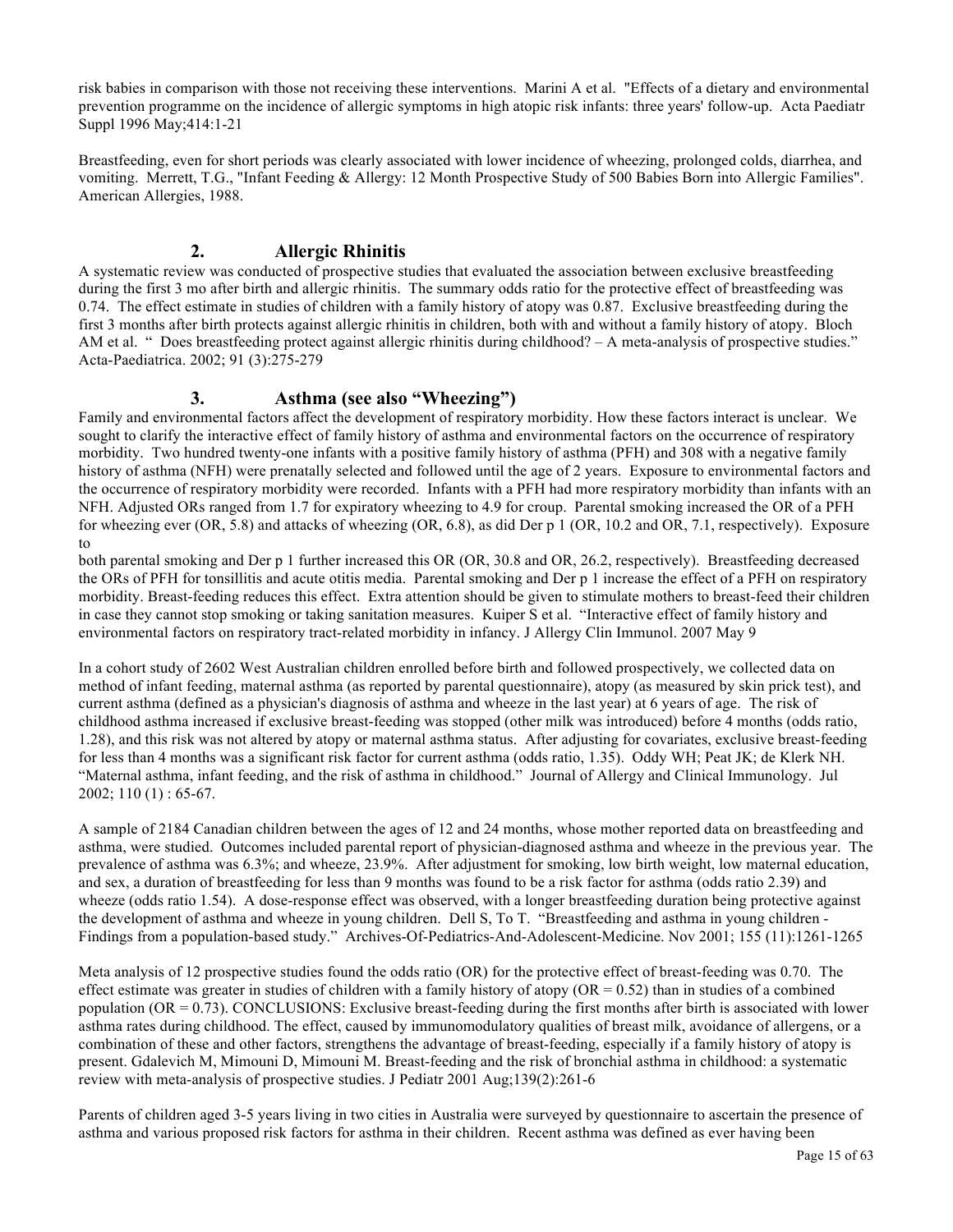diagnosed with asthma and having cough or wheeze in the last 12 months and having used an asthma medication in the last 12 months. Atopy was measured by skin prick tests to six common allergens. The prevalence of recent asthma was 18% to 22%. Factors which increased the risk of recent asthma were: atopy (odds ratio 2.35), having a parent with a history of asthma (OR 2.05), having had a serious respiratory infection in the first 2 years of life (OR 1.93), and a high dietary intake of polyunsaturated fats (OR 2.03). Breast feeding (OR 0.41) and having three or more older siblings (OR 0.16) decreased the risk of recent asthma. Of the factors tested, those that have the greatest potential to be modified to reduce the risk of asthma are breast feeding and consumption of polyunsaturated fats. Haby-MM et al. Asthma in preschool children: prevalence and risk factors. Thorax, Aug 2001; 56 (8) : 589-595

Introducing milk other than breast milk to infants younger than 4 months old increases the risk of asthma and atopy (a predisposition to certain allergies). The investigators followed 2,187 children from before birth through their 6th birthday. Children who were fed milk other than breast milk before 4 months of age experienced higher rates of all indicators of asthma and allergy. Such children were 25% more likely to be diagnosed with allergy and 30% more likely to have a positive skin test for allergies than were children who received only breast milk during their early months. The total duration of exclusive breastfeeding was less important, though longer breastfeeding was associated with less asthma and allergy. The researchers also found increased risks of asthma and atopy among boys, infants born prematurely, and children living in households where smoking took place. Oddy W et al. British Medical Journal Sep 1999;319:815-819.

#### **4. Eczema**

The authors studied the association between breastfeeding and development of atopic dermatitis during the first 18 months of life among children with and without a parental history of allergy. A cohort study of 15,430 mother-child pairs enrolled in The Danish National Birth Cohort was carried out between 1998 and 2000. Data on breastfeeding, atopic dermatitis, and potential confounders was obtained from telephone interviews conducted during pregnancy and when the children were 6 and 18 months of age. The cumulative incidence of atopic dermatitis was 11.5% at 18 months of age. Overall, current breastfeeding was not associated with atopic dermatitis (incidence rate ratio  $IRR$ ) = 0.91, 95% confidence interval (CI): 0.80, 1.04). Exclusive breastfeeding for at least 4 months was associated with an increased risk of atopic dermatitis in children with no parents with allergies (IRR = 1.29, 95% CI: 1.06, 1.55) but not for children with one (IRR = 1.11, 95% CI: 0.94, 1.31) or two (IRR = 0.88, 95% CI: 0.69, 1.13) parents with allergies (test for homogeneity,  $p = 0.03$ ). The authors found no overall effects of exclusive or partial breastfeeding on the risk of atopic dermatitis. However, the effect of exclusive breastfeeding for 4 months or more depended on parental history of allergic diseases. C Benn, J Wohlfahrt, P Aaby et al. Breastfeeding and Risk of Atopic Dermatitis, by Parental History of Allergy, during the First 18 Months of Life American Journal of Epidemiology 2004 160(3):217-223

This meta-analysis of 18 prospective studies evaluated the association between exclusive breast-feeding during the first 3 months after birth and atopic dermatitis. The odds ratio (OR) for the protective effect of breast-feeding in the studies analyzed was 0.68. This effect estimate was higher in the group of studies wherein children with a family history of atopy were investigated separately ( $OR = 0.58$ ) than in those of combined populations ( $OR = 0.84$ ). A small subset of studies of children without a history of atopy in first-degree relatives showed no association between breast-feeding and the onset of atopic dermatitis (OR = 1.43). Exclusive breast-feeding during the first 3 months of life is associated with lower incidence rates of atopic dermatitis during childhood in children with a family history of atopy. This effect is lessened in the general population and negligible in children without first-order atopic relatives. Breast-feeding should be strongly recommended to mothers of infants with a family history of atopy, as a possible means of preventing atopic eczema. Gdalevich M, et al. Breast-feeding and the onset of atopic dermatitis in childhood: a systematic review and meta-analysis of prospective studies. J Am Acad Dermatol 2001 Oct;45(4):520-7.

#### **D. Development and Intelligence 1. Bedwetting**

A case-control study was conducted in a pediatric continence center and a general pediatric practice. Cases  $(n = 55)$  were recruited from the continence center and defined as children 5 to 13 years of age who experienced lifetime involuntary voiding of urine during nighttime sleep at least 2 times a week in the absence of defects of the central nervous system or urinary tract. Age- and gender-matched controls ( $n = 117$ ) who did not exhibit bed-wetting were enrolled from a general pediatric practice. Infant feeding practices were measured as breastfeeding (yes/no) and, for those who were breastfeed, by the duration of breastfeeding and the time of formula supplementation. Among the case subjects, 45.5% were breastfed, whereas among the controls 81.2% were breastfed. After adjusting for race, income, and family size, the odds ratio was 0.283, indicating that case subjects were significantly less likely than controls to be breastfeed. Among all the study subjects who were breastfed, controls were breastfed for a significantly longer period than case subjects (an average of 3 months longer). Although breastfed controls were less likely to be supplemented with formula than breastfed case subjects, this difference was not statistically significant. Breastfeeding longer than 3 months may protect against bed-wetting during childhood. Breast milk supplemented with formula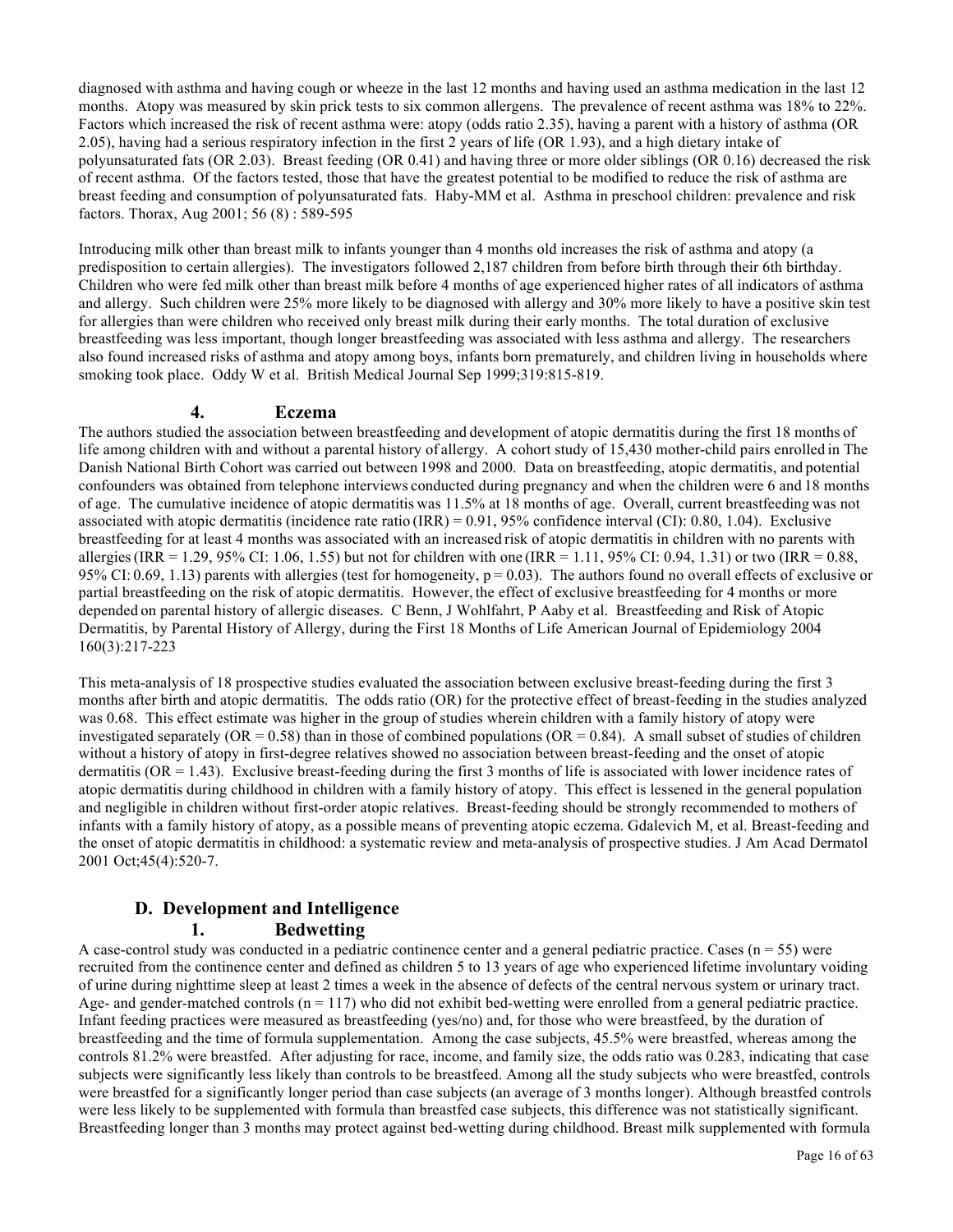did not make a difference in the rate of enuresis. Barone JG et al. "Breastfeeding during infancy may protect against bedwetting during childhood." Pediatrics. 2006 Jul;118(1):254-9

#### **2. Brain Activity in Infants of Depressed Mothers**

The present study was designed to examine the association between breastfeeding and temperament in infants of depressed mothers. Seventy-eight mothers, 31 who were depressed, and their infants participated. Depressed mothers who had stable breastfeeding patterns were less likely to have infants with highly reactive temperaments. Infants of depressed mothers who breastfed did not show the frontal asymmetry patterns, i.e., left frontal hypoactivity, previously reported. Moreover, breastfeeding stability, even in depressed mothers, was related to more positive dyadic interactions. Finally, a model was supported, in which the effects of maternal depression on infant feeding are mediated by infant frontal EEG asymmetry and infant temperament. These findings could provide a foundation for developing intervention techniques, employing breastfeeding promotion and support, directed toward attenuating the affective and physiological dysregulation already noted in infants of depressed mothers. Jones NA, McFall BA, Diego MA. "Patterns of brain electrical activity in infants of depressed mothers who breastfeed and bottle feed: the mediating role of infant temperament." Biol Psychol. 2004 Oct;67(1- 2):103-24

#### **3. Brainstem, Cognitive, and Motor Development in Preterm Infants**

Nutrition data including enteral and parenteral feeds were collected prospectively, and follow-up assessments of 1035 extremely low birth weight infants at 18 months' corrected age were completed at 15 sites that were participants in the National Institute of Child Health and Human Development Neonatal Research Network Glutamine Trial between October 14, 1999, and June 25, 2001. Total volume of breast milk feeds (mL/kg per day) during hospitalization was calculated. There were 775 (74.9%) infants in the breast milk and 260 (25.1%) infants in the no breast milk group. Infants in the breast milk group were similar to those in the no breast milk group in every neonatal characteristic and morbidity, including number of days of hospitalization. Mean age of first day of breast milk for the breast milk infants was 9.3 +/- 9 days. Infants in the breast milk group began to ingest non-breast milk formula later (22.8 vs 7.3 days) compared with the non-breast milk group. Age at achieving full enteral feeds was similar between the breast milk and non-breast milk groups  $(29.0 +1.18)$  vs  $(27.4 +1.15)$ . Energy intakes of 107.5 kg/day and 105.9 kg/day during the hospitalization did not differ between the breast milk and nonbreast milk groups, respectively. At discharge, 30.6% of infants in the breast milk group still were receiving breast milk. Mothers in the breast milk group were significantly more likely to be white (42% vs 27%), be married (50% vs 30%), have a college degree (22% vs 6%), and have private health insurance (34% vs 18%) compared with the no breast milk group. Mothers who were black, had a low household income  $( $or =$  dollar 20000), or had higher parity were less likely to provide$ breast milk feeds. The analysis of outcomes between the any human milk and no human milk groups were adjusted for maternal age, maternal education, marital status, race/ethnicity, and the other standard covariates. Children in the breast milk group were more likely to have a Bayley Mental Development Index  $>$  or  $= 85$ , higher mean Bayley Psychomotor Development Index, and higher Bayley Behavior Rating Scale percentile scores for orientation/engagement, motor regulation, and total score. There were no differences in the rates of moderate to severe cerebral palsy or blindness or hearing impairment between the 2 study groups. There were no differences in the mean weight  $(10.4 \text{ kg y s } 10.4 \text{ kg})$ , length  $(80.5 \text{ cm vs } 80.5 \text{ cm})$ , or head circumference (46.8 cm vs 46.6 cm) for the breast milk and no breast milk groups, respectively, at 18 months. Multivariate analyses, adjusting for confounders, confirmed a significant independent association of breast milk on all 4 primary outcomes: the mean Bayley (Mental Development Index, Psychomotor Development Index, Behavior Rating Scale, and incidence of rehospitalization). For every 10-mL/kg per day increase in breast milk ingestion, the Mental Development Index increased by 0.53 points, the Psychomotor Development Index increased by 0.63 points, the Behavior Rating Scale percentile score increased by 0.82 points, and the likelihood of rehospitalization decreased by 6%. In an effort to identify a threshold effect of breast milk on Bayley Mental Development Index and Psychomotor Development Index scores and Behavior Rating Scale percentile scores, the mean volume of breast milk per kilogram per day during the hospitalization was calculated, and infants in the breast milk group were divided into quintiles of breast milk ingestion adjusted for confounders. Overall, the differences across the feeding quintiles of Mental Development Index and Psychomotor Development Index were significant. There was a 14.0% difference in Behavior Rating Scale scores between the lowest and highest quintiles. For the outcomes (Mental Development Index, Psychomotor Development Index, Behavior Rating Scale, and Rehospitalization <1 year), only the values for the >80th percentile quintile of breast milk feeding were significantly different from the no breast milk values. In our adjusted regression analyses, every 10 mL/kg per day breast milk contributed 0.53 points to the Bayley Mental Development Index; therefore, the impact of breast milk ingestion during the hospitalization for infants in the highest quintile (110 mL/kg per day) on the Bayley Mental Development Index would be 10 x 0.53, or 5.3 points. CONCLUSIONS: An increase of 5 points potentially would optimize outcomes and decrease costs by decreasing the number of very low birth weight children who require special education services. The societal implications of a 5-point potential difference (one third of an SD) in IQ are substantial. The potential long-term benefit of receiving breast milk in the NICU for extremely low birth weight infants may be to optimize cognitive potential and reduce the need for early intervention and special education services. Vohr BR, Poindexter BB, Dusick AM, et al. Beneficial effects of breast milk in the neonatal intensive care unit on the developmental outcome of extremely low birth weight infants at 18 months of age. Pediatrics. 2006 Jul;118(1):e115-23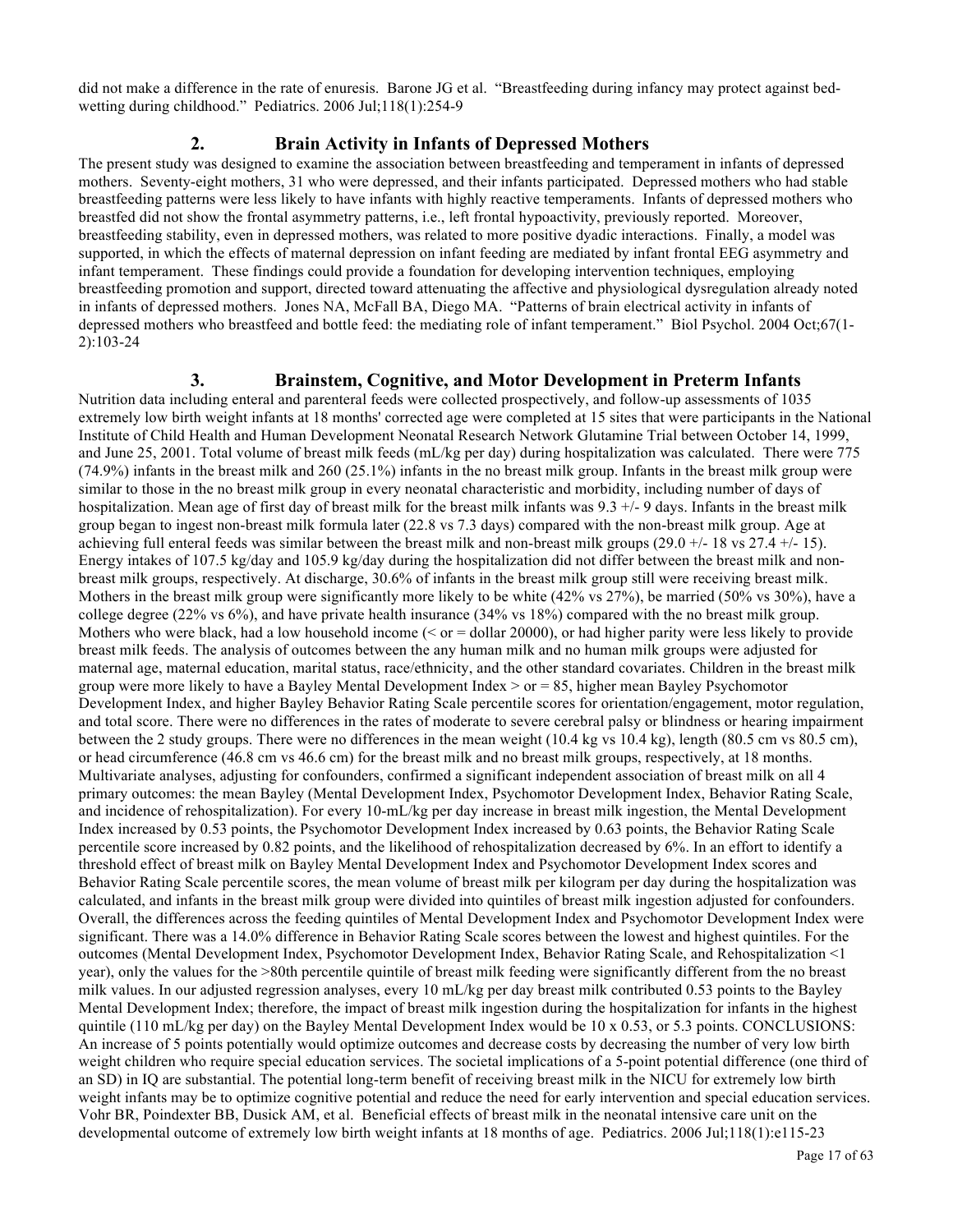Thirty-nine premature infants, 29 of whom received human milk (HMG) and 10 of whom received formula only (FG), were enrolled in a study examining the effect of human milk on cognitive and motor development. Infants were assessed at 3, 7, and 12 months corrected ages; the Peabody Picture Vocabulary Test was administered to their mothers. HMG infants had higher motor scores than FG infants at 3 months (48 $\pm$ 20 vs 35 $\pm$ 12, P = .05) and 12 months (63 $\pm$ 20 vs 46 $\pm$ 15, P<.05) and higher cognitive scores at 12 months corrected age (101 $\pm$ 11 vs 90 $\pm$ 9, P<.05). HMG infants had higher scores (motor R<sup>2</sup> = 0.2, cognitive  $R^2 = 0.3$ ; P<.05) adjusting for oxygen requirement and maternal vocabulary score. Human milk is associated with improved development of premature infants at 3 and 12 months corrected age in this sample. Bier J-AB, et al. "Human Milk Improves Cognitive and Motor Development of Premature Infants During Infancy." Journal of Human Lactation November 2002, 18 (4) 361-367

Brainstem maturation was measured by brainstem auditory-evoked responses (BAERs) in preterm infants born at 28 to 32 weeks' gestation, and cared for in the neonatal intensive care unit of a regional referral center in Upstate New York. Baseline and follow-up BAER measurements were compared, and the rates of change were calculated. Data from 37 study infants (17 fed breast milk and 20 fed commercial premature formula) revealed that infants fed breast milk have faster brainstem maturation, compared with infants fed formula. Amin SB et al. "Brainstem maturation in premature infants as a function of enteral feeding type." Pediatrics Aug 2000; 106 (2): 318-322.

#### **4. Cognitive Development, Intelligence, and IQ**

Many popular childcare books recommend feeding babies to a schedule, but no large-scale study has ever examined the effects of schedule-feeding. Here, we examine the relationship between feeding infants to a schedule and two sets of outcomes: mothers' wellbeing, and children's longer-term cognitive and academic development. We used a sample of 10 419 children from the Avon Longitudinal Study of Parents and Children, a cohort study of children born in the 1990s in Bristol, UK. Outcomes were compared by whether babies were fed to a schedule at 4 weeks. Maternal wellbeing indicators include measures of sleep sufficiency, maternal confidence and depression, collected when babies were between 8 weeks and 33 months. Children's outcomes were measured by standardized tests at ages 5, 7, 11 and 14, and by IQ tests at age 8. Mothers who fed to a schedule scored more favourably on all wellbeing measures except depression. However, schedule-fed babies went on to do less well academically than their demand-fed counterparts. After controlling for a wide range of confounders, schedule-fed babies performed around 17% of a standard deviation below demand-fed babies in standardized tests at all ages, and 4 points lower in IQ tests at age 8 years. Feeding infants to a schedule is associated with higher levels of maternal wellbeing, but with poorer cognitive and academic outcomes for children. Iacovou M, Sevilla A. Infant feeding: the effects of scheduled vs. on-demand feeding on mothers' wellbeing and children's cognitive development. Eur J Public Health. 2012 Mar 14

A population-based birth cohort was established in the city of Sabadell (Catalonia, Spain) as part of the INMA-INfancia y Medio Ambiente Project. A total of 657 women were recruited during the first trimester of pregnancy. Information about parental characteristics and breastfeeding was obtained by using a questionnaire, and trained psychologists assessed mental and psychomotor development by using the Bayley Scales of Infant Development in 504 children at 14 months of age. A high percentage of breastfeeds among all milk feeds accumulated during the first 14 months was positively related with child mental development (0.37 points per month of full breastfeeding [95% confidence interval: 0.06-0.67]). Maternal education, social class, and intelligence quotient only partly explained this association. Children with a longer duration of breastfeeding also exposed to higher ratios between n-3 and n-6 PUFAs in colostrum had significantly higher mental scores than children with low breastfeeding duration exposed to low levels. Greater levels of accumulated breastfeeding during the first year of life were related to higher mental development at 14 months, largely independently from a wide range of parental psychosocial factors. LC-PUFA levels seem to play a beneficial role in children's mental development when breastfeeding levels are high. Guxens M, Mendez MA, Moltó-Puigmartí C, et al. Breastfeeding, long-chain polyunsaturated fatty acids in colostrum, and infant mental development. Pediatrics. 2011 Oct;128(4):e880-9. Epub 2011 Sep 19.

A total of 8,226 9 year-old children were studied in Ireland as part of the 'Growing up in Ireland' study. Information relating to breastfeeding initiation and exposure duration was obtained retrospectively via parental recall. After confounding for a range of child, maternal, socio-economic and socio-environmental factors, children who were breastfed were found to have a 3.24 percentage point advantage on reading scores and a 2.23 percentage point advantage on mathematics scores using standardised reading and mathematics tests. Any amount of breastfeeding was associated with significantly higher test scores than no exposure, but evidence of a dose-response relationship was weak. C McCrory and R Layte. "The effect of breastfeeding on children's educational test scores at nine years of age: Results of an Irish cohort study." Soc Sci Med 21 Mar 2011.

To assess whether prolonged and exclusive breastfeeding improves children's cognitive ability at age 6.5 years, 17 046 healthy breastfeeding infants were enrolled in this study, of whom 13 889 (81.5%) were followed up at age 6.5 years. The experimental intervention led to a large increase in exclusive breastfeeding at age 3 months (43.3% for the experimental group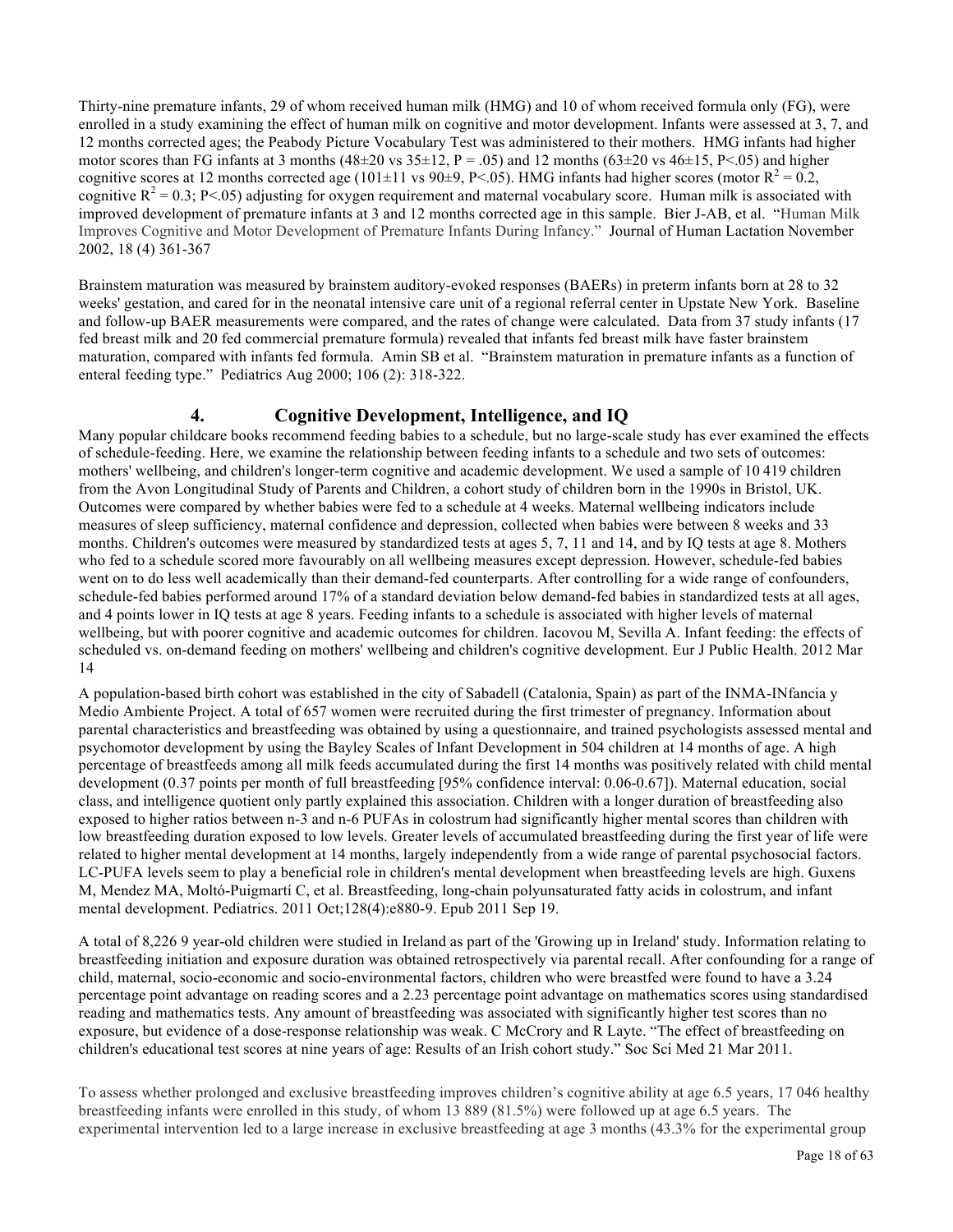vs 6.4% for the control group) and a significantly higher prevalence of any breastfeeding at all ages up to and including 12 months. The experimental group had higher means on all of the intelligence measures, with cluster-adjusted mean differences of  $+7.5$  for verbal IQ,  $+2.9$  for performance IQ, and  $+5.9$  for full-scale IQ. Teachers' academic ratings were significantly higher in the experimental group for both reading and writing. These results, based on the largest randomized trial ever conducted in the area of human lactation, provide strong evidence that prolonged and exclusive breastfeeding improves children's cognitive development. Kramer M, Aboud F, Mironova E, et al. Breastfeeding and Child Cognitive Development: New Evidence From a Large Randomized Trial. Arch Gen Psychiatry. 2008;65(5):578-584

Growing evidence linking childhood intelligence with adult health outcomes suggests a need to identify predictors of this psychological characteristic. In this study, we have examined the early life determinants of childhood intelligence in a population-based birth cohort of individuals born in Brisbane, Australia between 1981 and 1984. In univariable analyses, family income in the year of birth, maternal and paternal education, maternal age at birth, maternal ethnicity, maternal smoking during pregnancy, duration of labour, birthweight, breast feeding and childhood height, and body mass index were all associated with intelligence at age 14. In multivariable analyses, the strongest and most robust predictors of intelligence were fan-Lily income, parental education and breast feeding, with these three variables explaining 7.5% of the variation in intelligence at age 14. Addition of other variables added little further explanatory power. Our results demonstrate the importance of indicators of socio-economic position as predictors of intelligence, and illustrate the need to consider the role of such factors in generating the association of childhood intelligence with adult disease risk. Lawlor, DA et al. "Early life predictors of childhood intelligence: findings from the Mater-University study of pregnancy and its outcomes." Paediatric And Perinatal Epidemiology, 20 (2): 148-162 Mar 2006.

In a population-based birth cohort, they analysed the highest grade achieved in school of over 2,000 male 18-y-olds relative to breastfeeding information collected in early life. Analyses were adjusted for birthweight, family income, maternal and paternal schooling, household assets, number of siblings, social class, maternal smoking during pregnancy, and ethnicity. After adjustment for confounding variables, there was a highly significant trend in school achievement with increasing breastfeeding duration. Those breastfed for 9 mo or more were ahead by 0.5-0.8 school grades, relative to those breastfed for less than 1 mo. Data from a cross-sectional survey in the same population suggest that such a difference corresponds to a 10-15% difference in adult income levels. The duration of exclusive or predominant breastfeeding was also positively associated with schooling. Victora CG, et al.Breastfeeding and school achievement in Brazilian adolescents. Acta Paediatr. 2005 Nov;94(11):1656-60.

The relation between breastfeeding and childhood cognitive development was examined in 1991-1993 among 439 school-age children weighing <1,500 g when born. After covariate adjustment for home environment, maternal verbal ability, a composite measure of parental education and occupation, and length of hospitalization, the authors found that breastfed children evidenced an advantage only for measures specific to visual-motor integration (5.1 intelligence quotient (IQ) points). Differences in test scores between breastfed children and those who did not receive any breast milk feedings were 3.6 IQ points for overall intellectual functioning and 2.3 IQ points for verbal ability. Smith MM et al. "Influence of breastfeeding on cognitive outcomes at age 6-8 years: Follow-up of very low birth weight infants." American-Journal-Of-Epidemiology. Dec 1 2003; 158 (11): 1075-1082.

A cohort study of 2393 term infants. Of these, complete infant feeding data in the first year of life and verbal cognitive IQ (Peabody Picture Vocabulary Test-PPVT-R) were available for 1450 children at 6 years, and a performance subtest (Perceptual organisation WISC-Block Design) for 1375 children at 8 years. Full breastfeeding was categorised as none, >0 to <4 months, 4-6 months and >6 months. Associations between breast-feeding duration and PPVT-R at 6 years and Block Design at 8 years were estimated before and after adjustment for gender, gestational age, maternal age, maternal education, parental smoking and the presence of older siblings. The early cessation of full breast feeding was associated with reduced verbal IQ and the performance subtest. After adjustment, mean PPVT-R scores were 3.56 points higher in children fully breast fed for >6 months compared with those children never breast fed (P=0.003). Interactions between maternal education (four levels) and breast feeding demonstrated a positive association of maternal education on verbal IQ (F=2.64; P=0.005) in children breast fed for longer but not on performance  $(F=0.74; P=0.67)$ . The early introduction of milk other than breast milk was associated with reduced verbal IQ after adjustment for social and perinatal confounders. Oddy-WH et al. "Breast feeding and cognitive development in childhood: a prospective birth cohort study." Paediatric and Perinatal Epidemiology. Jan 2003; 17 (1) : 81-90

Polychlorinated biphenyls are a family of synthetic hydrocarbon compounds that were used historically for a broad range of industrial purposes. Although banned in the 1970s, they continue to be ubiquitous in landfills, sediments, and wildlife. Prenatal polychlorinated biphenyl exposure was evaluated in a sample of children born to women who had eaten relatively large quantities of polychlorinated biphenyl-contaminated Lake Michigan fish. This exposure was found to be associated with poorer intellectual function after controlling statistically for a broad range of potential confounding variables. Deficits included poorer recognition memory in infancy, lower scores on a preschool IQ test, and poorer verbal IQ and reading comprehension at 11 years of age. Although breast-fed children were exposed postnatally to elevated levels of polychlorinated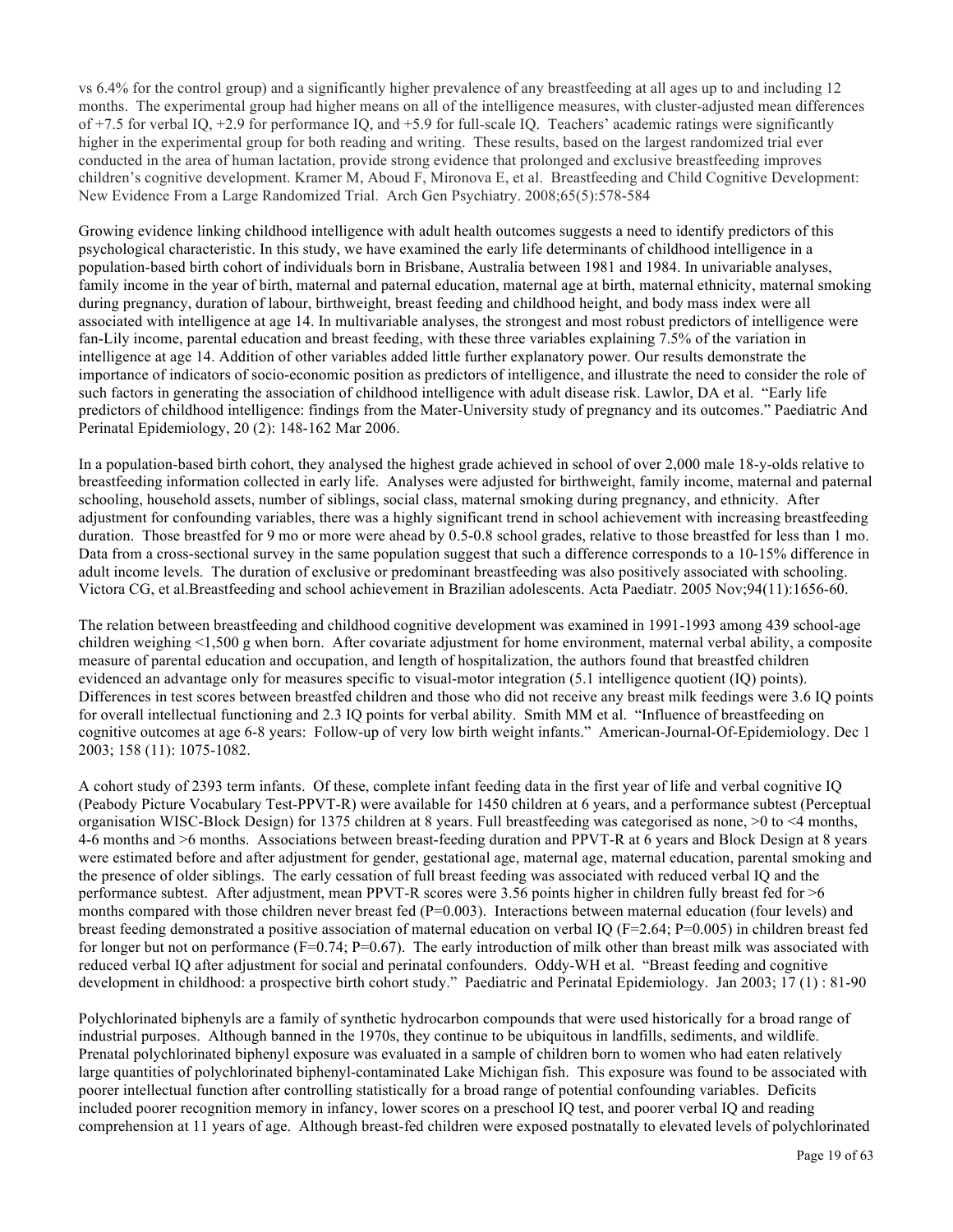biphenyls from maternal milk, the adverse effects associated with prenatal exposure were markedly stronger in the children who were not breast-fed. It is not clear whether the adverse effects were attenuated in the breast-fed children dire to certain nutrients in the breast milk or due to better quality of intellectual stimulation provided by the breast-feeding mothers. Virtually no adverse effects were found in relation to postnatal exposure to polychlorinated biphenyls from breast-feeding, indicating that the fetus is particularly vulnerable to this exposure. Jacobson-JL; Jacobson-SW. "Association of prenatal exposure to an environmental contaminant with intellectual function in childhood." Journal of Toxicology Clinical Toxicology. 2002; 40 (4) : 467-475

In this double-blind, randomized, controlled trial of preterm formula with and without long-chain polyunsaturated fatty acids (LCPUFA), the participants were 195 formula-fed preterm infants (birth weight <1750 g, gestation <37 weeks) from 2 United Kingdom neonatal units and 88 breast milk-fed infants. Main outcome measures were Bayley Mental Developmental Index (MDI) and Psychomotor Developmental Index (PDI) at 18 months and Knobloch, Passamanick and Sherrard's Developmental Screening Inventory at 9 months' corrected age. Safety outcome measures were anthropometry at 9 and 18 months, tolerance, infection, necrotizing enterocolitis, and death. There were no significant differences in developmental scores between randomized groups, although infants who were fed LCPUFA-supplemented formula showed a nonsignificant 2.6-point advantage in MDI and PDI at 18 months, with a greater (nonsignificant) advantage (MDI: 4.5 points; PDI: 5.8 points) in infants below 30 weeks' gestation. LCPUFA-supplemented infants were shorter than control infants at 18 months (difference in length standard deviation score: 0.44). No other significant short- or long-term differences in safety outcomes were observed. Breastfed infants had significantly higher developmental scores at 9 and 18 months than both formula groups and were significantly heavier and longer at 18 months than LCPUFA-supplemented but not control infants. Fewtrell MS; et al. "Double-blind, randomized trial of long-chain polyunsaturated fatty acid supplementation in formula fed to preterm infants." Pediatrics, Jul 2002; 110 (1): 73-82

Independent of a wide range of possible confounding factors, a significant positive association between duration of breastfeeding and intelligence was observed in 2 independent samples of young adults, assessed with 2 different intelligence tests. A sample of 973 men and women and a sample of 2280 men, all of whom were born in Copenhagen, Denmark, between 1959 and 1961, were divided into 5 categories based on duration of breastfeeding, as assessed by physician interview with mothers at a 1-year examination. Thirteen potential confounders were included as covariates: parental social status and education; single mother status; mother's height, age, and weight gain during pregnancy and cigarette consumption during the third trimester; number of pregnancies; estimated gestational age; birth weight; birth length; and indexes of pregnancy and delivery complications. Duration of breastfeeding was associated with significantly higher scores on the Verbal, Performance, and Full Scale IQs. With regression adjustment for potential confounding factors, the mean IQs were 99.4, 101.7, 102.3, 106.0, and 104.0 for breastfeeding durations of less than 1 month, 2 to 3 months, 4 to 6 months, 7 to 9 months, and more than 9 months, respectively. The corresponding mean scores on the BPP were 38.0, 39.2, 39.9, 40.1, and 40.1 Mortensen EL; et al. "The association between duration of breastfeeding and adult intelligence." JAMA-Journal-of-the-American-Medical-Association. May 8 2002; 287 (18):2365-2371

Duration of exclusive breastfeeding and cognitive development were evaluated prospectively for 220 term children born SGA and 299 term children born appropriate for gestational age (AGA). Cognitive development was assessed using the Bayley Scale of Infant Development at 13 mo and Wechsler Preschool and Primary Scales of Intelligence at 5 y of age. Children born SGA and exclusively breastfed for 24 weeks were predicted to have an 11-point IQ advantage over those breastfed for 12 weeks, as opposed to a 3-point advantage for children born AGA with similar durations of breastfeeding. These data suggest that mothers should breastfeed exclusively for 24 wk to enhance cognitive development. Rao MR et al. "Effect of breastfeeding on cognitive development of infants born small for gestational age." Acta-Paediatrica. 2002; 91 (3):267-274.

A total of 3880 children were followed from birth. Breastfeeding duration was measured by questionaire at 6 months of age and a Peabody Picture Vocabulary Test Revised (PPVT-R) was administered at 5 years. A strong positive relationship was demonstrated between breastfeeding and the PPVT-R scores with increasing scores with increased duration of breastfeeding. After adjusting for a wide range of biological and social factors, the adjusted mean for those breastfed for 6 months or more was 8.2 points higher for females and 5.8 points for males when compared to those never breastfed. Quinn-PJ et al. "The effect of breastfeeding on child development at 5 years: A cohort study." Journal-Of-Paediatrics-And-Child-Health. Oct 2001; 37 (5): 465-469.

In 345 Scandinavian children, data on breast feeding were prospectively recorded during the first year of life, and neuromotor development was assessed at 1 and 5 years of age. Main outcome measures were Bayley's Scales of Infant Development at age 13 months (Mental Index, MDI; Psychomotor Index, PDI), Wechsler Preschool and Primary Scales of Intelligence (WPPSI-R), and Peabody Developmental Scales at age 5. Children breast fed for less than 3months had an increased risk, compared to children breast fed for at least 6 months, of a test score below the median value of MDI at 13 months and of WPPSI-R at 5 years. The increased risk of lower MDI and total IQ scores persisted after adjustment for maternal age, maternal intelligence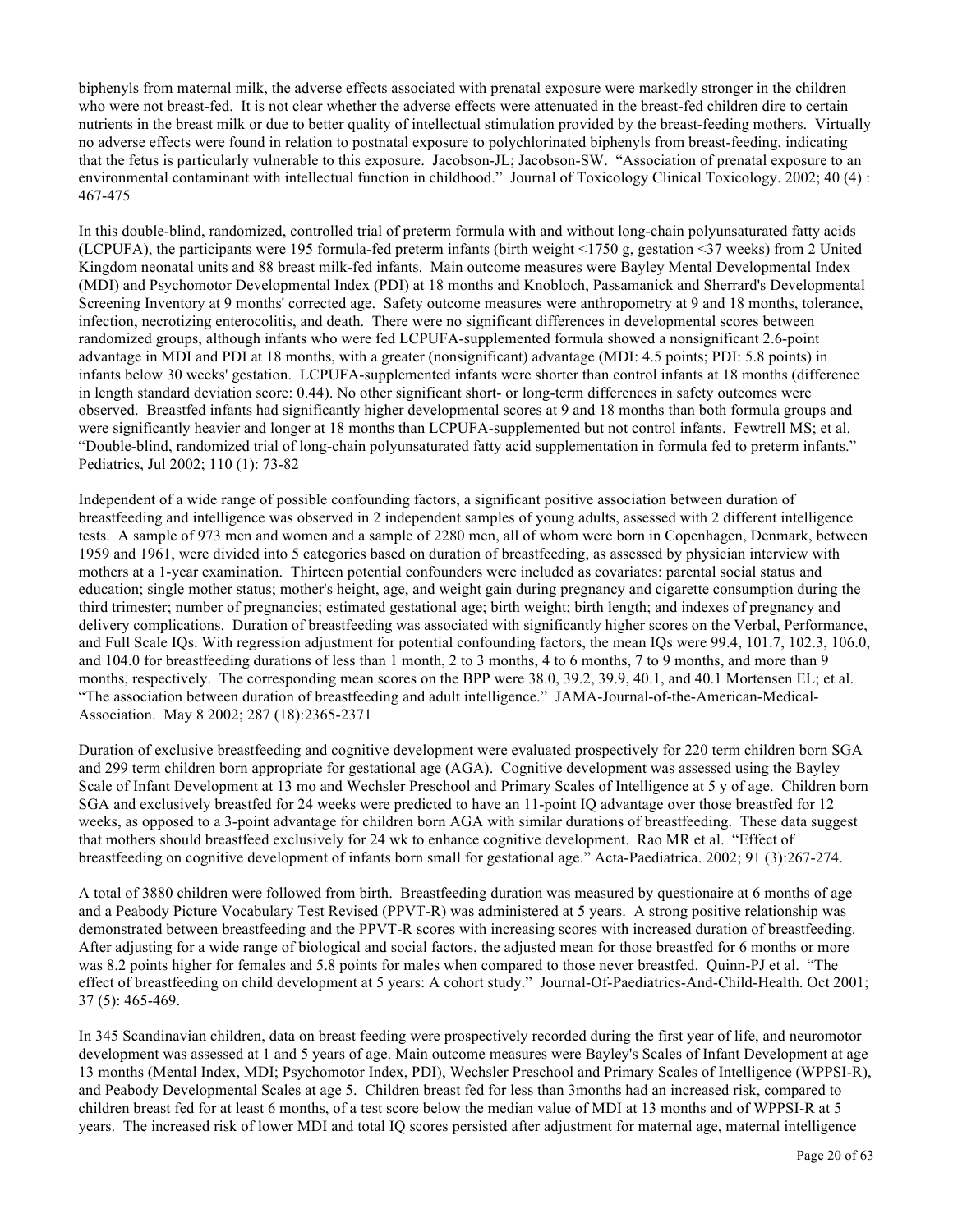(Raven score), maternal education, and smoking in pregnancy. Angelsen-NK et al. Breast feeding and cognitive development at age 1 and 5 years. Archives-Of-Disease-In-Childhood. Sep 2001; 85 (3) : 183-188

A review of 20 published studies on the effects of breastfeeding on infant IQ found that breastfed babies' IQs may be 3 to 5 points higher than those of formula-fed babies. The longer a baby is breast-fed, the greater the benefits to his or her IQ. These benefits were seen from age 6 months through 15 years. Anderson JW et al. American Journal of Clinical Nutrition, Oct 1999, 70.

96 healthy term infants, aged between 10 and 14 months were assessed using the Bayley Scales of Infant Development. Duration of breast-feeding significantly predicted mental development scores for boys, but not for girls. Duration of breastfeeding did not predict psychomotor development scores. Paine BJ, Makrides M, Gibson RA. "Duration of breast-feeding and Bayley's Mental Developmental Index at 1 year of age." J Paediatr Child Health 1999 Feb;35(1):82-5.

Increasing duration of breastfeeding was associated with consistent and statistically significant increases in 1) intelligence quotient assessed at ages 8 and 9 years; 2) reading comprehension, mathematical ability, and scholastic ability assessed during the period from 10 to 13 years; 3) teacher ratings of reading and mathematics assessed at 8 and 12 years; and 4) higher levels of attainment in school leaving examinations. Breastfeeding is associated with small but detectable increases in child cognitive ability and educational achievement. These effects are 1) pervasive, being reflected in a range of measures including standardized tests, teacher ratings, and academic outcomes in high school; and 2) relatively long-lived, extending throughout childhood into young adulthood. . Horwood LJ, Fergusson DM. "Breastfeeding and later cognitive and academic outcomes." Pediatrics 1998 Jan;101(1):E9

School-age phenylketonuric children who had, as infants, been breastfed 20-40 days prior to dietary intervention scored significantly better (IQ advantage of 14.0 points,  $p = 0.01$ ) than children who had been formula fed. A 12.9 point advantage persisted also after adjusting for social and maternal education status. Riva E et al. "Early breastfeeding is linked to higher intelligence quotient scores in dietary treated phenylketonuric children. Acta Paediatr 1996 Jan;85(1):56-8

Children who had consumed mother's milk by tube in early weeks of life had a significantly higher IQ at 7.5 to 8 years, than those who received no maternal milk, even after adjustment for differences between groups and mothers' educational and social class. Lucas, A., "Breast Milk and Subsequent Intelligence Quotient in Children Born Preterm". Lancet 1992;339:261-62

Supplementary regression analysis examining the strength of relationship between duration of breastfeeding and cognitive development show small but significant relationship between duration of breastfeeding and scores on the mental development index of the Bayley Scales at 1 and 2 years. Morrow-Tlucak, M. "Breast Feeding and Cognitive Development During the First 2 years of Life. "Soc Sci Med, 1988, 26(6):635-9.

In 771 low birth weight infants, babies whose mothers chose to provide breast milk had an 8 point advantage in mean Bayley's mental developmental index over infants of mother choosing not to do so. Morley, R., "Mothers Choice to provide Breast Milk and Developmental Outcome". Arch Dis Child, 1988

#### **5. Gastrointestinal and Immune Development (see also "Vaccine Response")**

To determine the influence of either exclusive breast-feeding or formula feeding on both composition and quantity of the gut microbiota in infants, we have developed real-time, quantitative PCR assays for the detection of Bifidobacterium spp. and Clostridium difficile. Furthermore, we have monitored the prevalence and counts of Escherichia coli by applying a previously described real-time PCR assay. We found all 100 infants tested to be colonized by Bifidobacterium spp. The bifidobacterial counts were comparable between the 50 breast-fed and 50 formula-fed infants with median values of 10.56 log (10) and 10.24 log(10) CFU g (-1) wet weight faeces, respectively. C. difficile was detected in 14% of the breast-fed and 30% of the formulafed infants. In addition, the C. difficile counts were significantly lower in breast-fed infants than in the formula-fed group. The prevalence of E. coli in the breast-fed and formula-fed group was 80% and 94%, respectively. Also, the E coli counts in colonized infants was significantly lower in the breast-fed infants than in the formula-fed group. We conclude that the prevalence and counts of C. difficile as well as E. coli are significantly lower in the gut microbiota of breast-fed infants than in that of formula-fed infants, whereas the prevalence and counts of Bifidobacterium spp. is similar among both groups. Penders, J et al. Quantification of Bifidobacterium spp., Escherichia coli and Clostridium difficile in faecal samples of breast-fed and formula-fed infants by real-time PCR. Fems Microbiology Letters, 243 (1): 141-147 Feb 1 2005

Review: The intestine is the largest immune organ in the body, and as such is the location for the majority of lymphocytes and other immune effector cells. The intestine is exposed to vast quantities of dietary and microbial antigens, and is the most common portal of entry for pathogens, some of which are potentially lethal. The development of normal immune function of the intestine is therefore vital for survival, and is dependent on appropriate antigen exposure and processing, and also an intact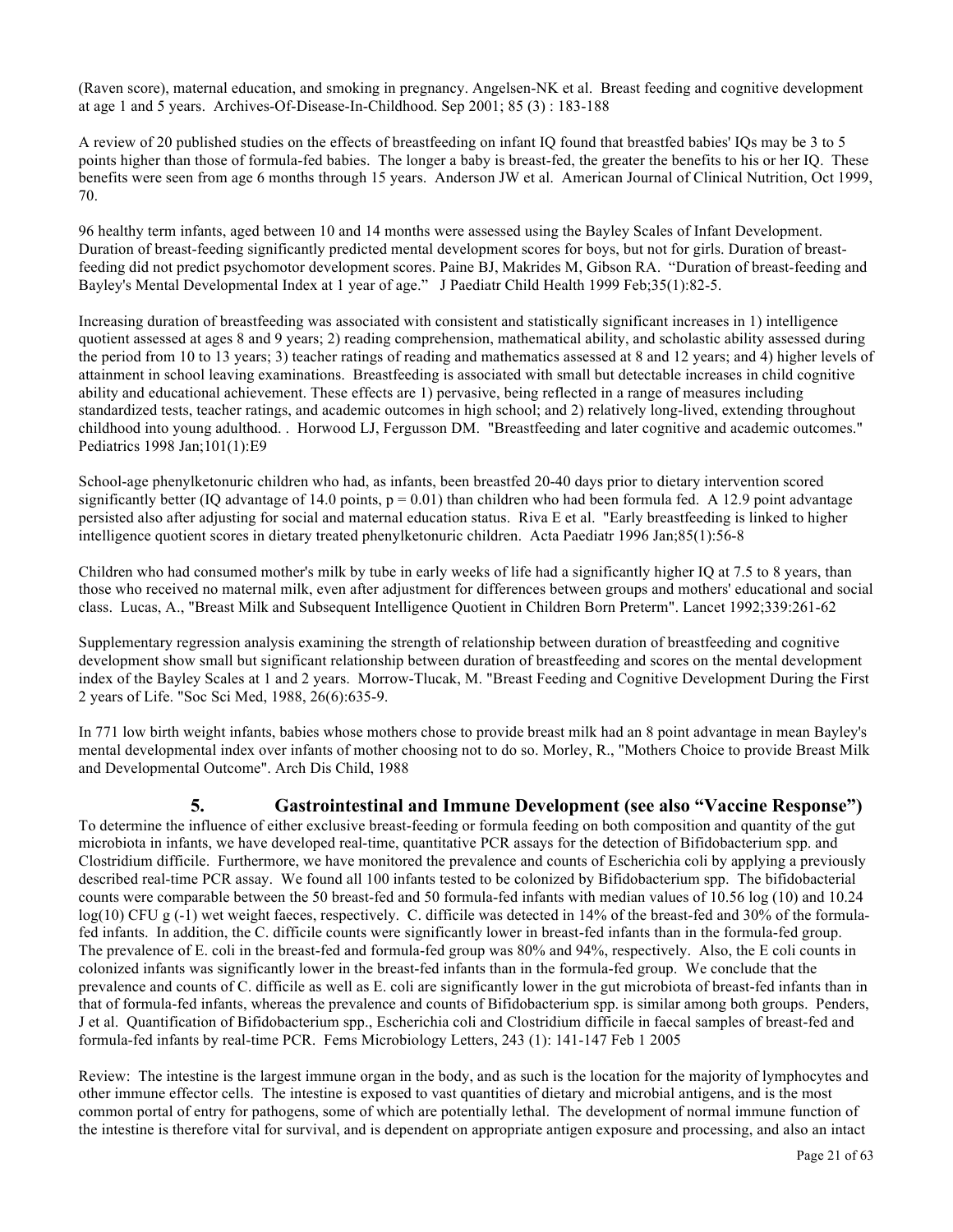intestinal barrier. In early life innate mechanisms of defence are probably more important than active or adaptive mechanisms in responding to an infectious challenge, since the healthy neonate is immunologically naive (has not seen antigen) and has not acquired immunological memory. During this period maternal colostrum and milk can significantly augment resistance to enteric infections. The mechanisms of enhancing disease resistance are thought to be passive, involving a direct supply of antimicrobial factors, and active, by promoting the development of specific immune function. A tolerance response to dietary and non-invasive antigens is generally induced in the gut. However, it must also be able to mount an adequate immune response to ensure clearance of foreign antigens. It is now recognized that regulation of tolerance and active immune responses is critical to health, and failure to regulate these responses can lead to recurrent infections, inflammatory diseases and allergies. The education of the immune system in early life is thought to be critical in minimizing the occurrence of these immune-based disorders. During this phase of development maternal milk provides signals to the immune system that generate appropriate response and memory. One factor that has been proposed to contribute to the increase in the incidence of immune-based disorders, e.g. atopic diseases in Western countries, is thought to be the increased prevalence of formula-feeding. Early nutrition and the development of immune function in the neonate. Kelly D and Coutts AG. Proceedings of the-Nutrition Society, May 2000; 59(2): 177-185.

This article summarizes the published data on the intestinal microflora in breastfed infants published during the last 15 y. Acetic acid is found in higher concentrations in breastfed than in formula-fed infants. Degradation of mucin starts later in breastfed than in formula-fed infants. The conversion of cholesterol to coprostanol is also delayed by breastfeeding. Orrhage K and Nord CE. "Factors controlling the bacterial colonization of the intestine in breastfed infants." Acta Paediatr Suppl 1999 Aug;88(430):47-57

Nucleotides (NT) and their related metabolic products play key roles in many biological processes. Most dietary NT are rapidly metabolized and excreted. However, some are incorporated into tissues, particularly at younger ages. Under conditions of limited NT intake, rapid growth or certain disease states, dietary NT may spare the cost of de novo NT synthesis and optimize the function of rapidly dividing tissues such as those of the gastrointestinal and immune systems. Animals fed NT-supplemented versus non-NT supplemented diets have enhanced gastrointestinal growth and maturation, and improved recovery following small and large bowel injury. Indices of humoral and cellular immunity are enhanced, and survival rates are higher following infection with pathogens. Infants receive NT in human milk, where they are present as nucleic acids, nucleosides, nucleotides and related metabolic products. The NT content of human milk is significantly higher than most cow's milk-based infant formulae. Dietary NT are reported to enhance the gastrointestinal and immune systems of formula-fed infants. Infants fed NT-supplemented versus non-supplemented formula have a lower incidence of diarrhea, higher antibody titers following Haemophilus influenzae type b vaccination and higher natural killer cell activity. These data suggest that human milk NT may contribute to the superior clinical performance of the breastfed infant. Carver JD. "Dietary nucleotides: effects on the immune and gastrointestinal systems." Acta Paediatr Suppl 1999 Aug;88(430):83-8

Review article: Protection against infections has been well evidenced during lactation against, e.g., acute and prolonged diarrhea, respiratory tract infections, otitis media, urinary tract infection, neonatal septicemia, and necrotizing enterocolitis. There is also interesting evidence for an enhanced protection remaining for years after lactation against diarrhea, respiratory tract infections, otitis media, Haemophilus influenzae type b infections, and wheezing illness. In several instances the protection seems to improve with the duration of breastfeeding. A few factors in milk like anti-antibodies (anti-idiotypic antibodies) and T and B lymphocytes have in some experimental models been able to transfer priming of the breastfed offspring. This together with transfer of numerous cytokines and growth factors via milk may add to an active stimulation of the infant's immune system. Such an enhanced function could also explain why breastfeeding may protect against immunologic diseases like celiac disease and possibly allergy. Suggestions of protection against autoimmune diseases and tumors have also been published. Hanson LA. "Breastfeeding provides passive and likely long-lasting active immunity. Ann Allergy Asthma Immunol 1998 Dec;81(6):523-33; quiz 533-4, 537

Secretory IgA concentration increased more rapidly during the first 6 months after birth in infants exclusively breastfed than in those exclusively bottle fed. Fitzsimmons SP, et al. "Immunoglobulin A subclasses in infants' saliva and in saliva and milk from their mothers." J Pediatr 1994 Apr;124(4):566-73

Enhanced fecal SIgA in breastfed infants is not caused solely by the presence of IgA in breast milk; it represents a stimulatory effect of breast milk on the gastrointestinal humoral immunologic development. Koutras, A.K., "Fecal Secretory Immunoglobulin A in Breast Milk vs. Formula Feeding in Early Infancy". J Ped Gastro Nutr, 1989.

## **6. Hormones**

Hormones, growth factors, cytokines and even whole cells are present in breast milk and act to establish biochemical and immunological communication between mother and child. In addition, milk nutrients such as nucleotides, glutamine and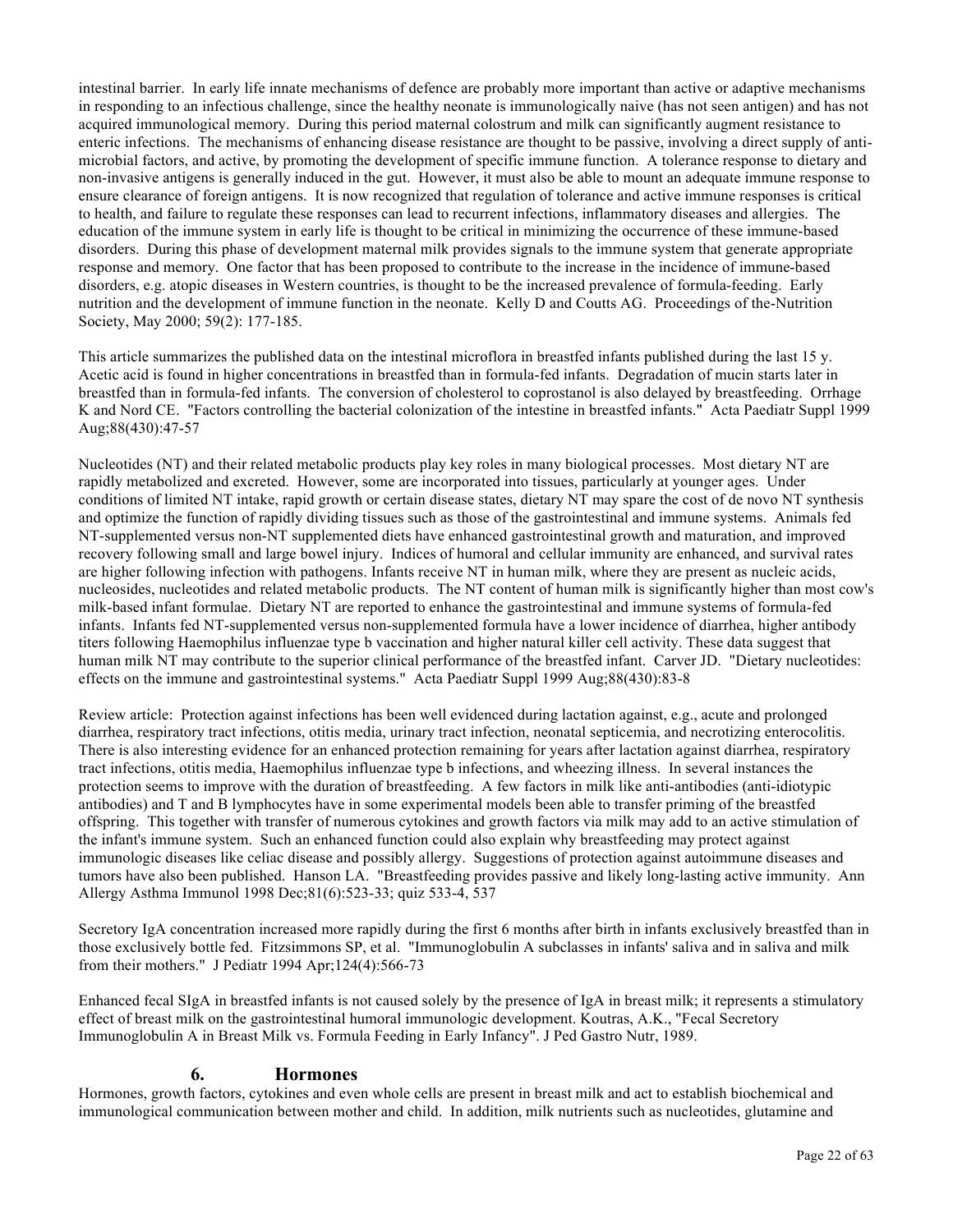lactoferrin have been shown to influence gastrointestinal development and host defense. Bernt KM and Walker WA. "Human milk as a carrier of biochemical messages." Acta Paediatr Suppl 1999 Aug;88(430):27-41.

Human milk as well as the milk of several mammalian species contains a group of biologically active substances that directly influence the newborn's metabolism and promote growth and differentiation of organs and target tissues. The biological significance of hormones and growth factors in milk is an area of active research. Murphy MS. "Growth factors and the gastrointestinal tract." Nutrition 1998 Oct;14(10):771-4

Erythropoietin stimulates production of red blood cells and is used in the treatment of anemia of prematurity. Human milk contains considerable amounts of erythropoietin which resist degradation after exposure to gastric juices at physiologic pH levels. Kling PJ et al. "Human milk as a potential enteral source of erythropoietin." Pediatr Res 1998 Feb;43(2):216-21

Prolactin may be important for lung maturation and surfactant synthesis, and may play a role in the growth of the gut and intestinal absorption of fluid and ions. In a study of 280 infants weighing less that 1850 grams at birth, higher plasma prolactin levels were associated with fewer days on ventilator, faster transition to full enteral feedings, and greater gain in length. Lucas A et al. "Plasma prolactin and clinical outcome in preterm infants." Archives of Disease in Childhood, 1990, 65:977-983.

#### **7. Neurological, Psychomotor and Social Development**

The study sample included 14,660 term singletons. Almost half (47%) of the infants initially were exclusively breastfed, but only 3.5% of these infants were still being fed exclusively on breast milk after 4 months of age. Thirty-four % of infants were not breastfed at all; 9% of the infants were identified with delays in gross motor coordination and 6% with fine motor coordination delays at age 9 months. The proportion of infants who mastered the developmental milestones increased with duration and exclusivity of breastfeeding. Infants who had never been breastfed were 50% more likely to have gross motor coordination delays than infants who had been breastfed exclusively for at least 4 months (10.7% vs 7.3%). Any breast milk also was positively related to development: infants who had never been breastfed were 30% more likely to have gross motor delays than infants who were given some breast milk for up to 2 months (10.7% vs 8.4%). The odds ratios for gross motor delay were not attenuated after adjustment for biological, socioeconomic, or psychosocial factors. Infants who were never breastfed had at least a 40% greater likelihood of fine motor delay than infants who were given breast milk for a prolonged period. Results suggest that the protective effect of breastfeeding on the attainment of gross motor milestones is attributable to some component(s) of breast milk or feature of breastfeeding and is not simply a product of advantaged social position, education, or parenting style, because control for these factors did not explain any of the observed association. In contrast, the association between breastfeeding and fine motor delay was explained by biological, socioeconomic, and psychosocial factors. Sacker A, Quigley M, Kelly Y. **"**Breastfeeding and Developmental Delay: Findings From the Millennium Cohort Study." Pediatrics Vol. 118 No. 3 September 2006, pp. e682-e689

The study included 53 normal, healthy infants (30 exclusively breastfed infants and 23 exclusively formula-fed infants) at the age of 1 yeae. Each infant was subjected to a full physical and neurological examination together with neurophysiological studies including flash visual evoked potential (FVEP), brainstem auditory evoked potential (BAEP) and somatosensory evoked potential (SSEP). There was significant prolongation of P-100 wave latency of FVEP in formula-fed infants, together with significant prolongation of absolute latency of waves I, III and V of BAEP in formula-fed infants compared with breastfed infants. There was significant prolongation in inter-peak latencies between cortical and Erb's components in formula-fed infants compared with breastfed infants. We can conclude that VEP, BAEP and SSEP are more mature in breastfed infants relative to formula-fed infants at 1 y of age, and thus breast milk helps earlier development and maturation of some aspects of the nervous system than milk formulas. Khedr E et al. "Neural maturation of breastfed and formula-fed infants." Acta Paediatrica. Jun 2004; 93 (6) : 734-738

Many studies have shown that children born small for gestational age (SGA) are at a neurodevelopmental disadvantage. We have shown that nutrient enrichment of formula fed to term SGA infants improves their growth and hypothesized that it also would improve their neurodevelopmental outcome. A randomized, controlled trial of standard term-infant (n=147) or nutrientenriched (n=152) formula for the first 9 months. A reference group of 175 breastfed SGA infants was also recruited recruited in 5 maternity hospitals in the United Kingdom. There was no significant intergroup difference in Bayley Mental Development Index (MDI) or Psychomotor Development Index (PDI) scores at 18 months. However, at 9months, children fed the enriched formula had a significantly lower developmental quotient (99.5 vs 102.0). A significant disadvantage was seen in girls but not in boys. Breastfed infants had significantly higher MDI and PDI scores at 18 months than formula-fed infants. Confounding factors accounted for ∼34% of the observed association between breastfeeding and MDI score and none of the association between breastfeeding and PDI score. Conclusions: The previously reported enhanced linear growth in SGA children fed enriched formula was not matched by a neurodevelopmental advantage. At 9 months, girls fed the enriched formula had a significant developmental disadvantage, although this was not seen at 18 months. Later follow-up will determine any longterm effects on health or development. Meanwhile, use of enriched formula for term SGA children should not be promoted. It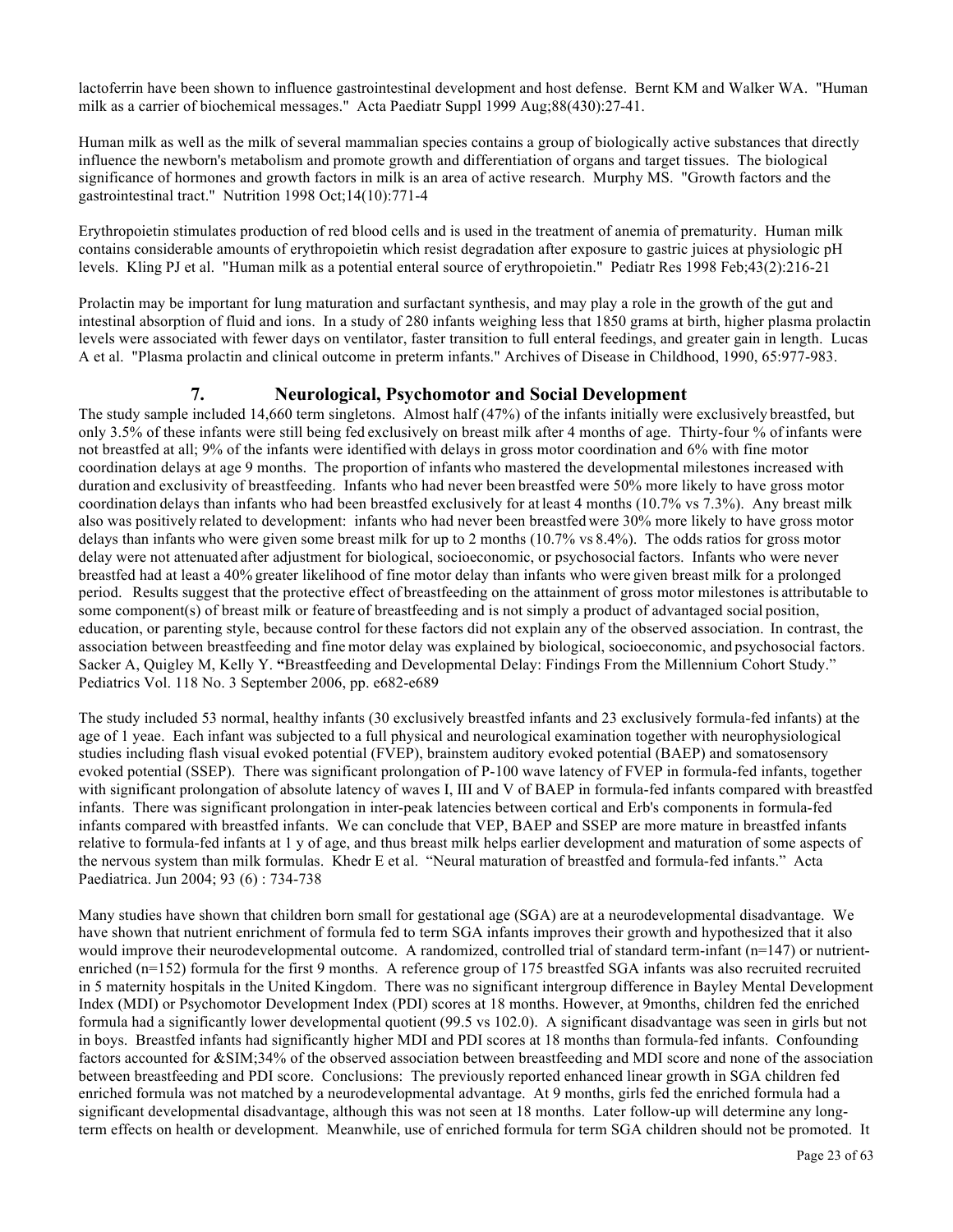seems that breastfeeding may be especially beneficial for neurodevelopment in children born SGA. Morley-R et al. "Neurodevelopment in children born small for gestational age: A randomized trial of nutrient-enriched versus standard formula and comparison with a reference breastfed group." Pediatrics. Mar 1 2004; 113 (3):515-521.

Participants were infants of breast-feeding ( $N = 41$ ) and formula-feeding ( $N = 42$ ) mothers. Assessments on the Brazelton Neonatal Behavioral Assessment Scale (BNBAS) were conducted on the infants when they were 8.95 days of age. Breast-fed infants surpassed formula-fed infants on items of the orientation, motor, range of state, and state regulation dimensions of the BNBAS. Breast-fed infants also exhibited fewer abnormal reflexes, signs of depression, and withdrawal. Infants of adolescent mothers did not differ from those of adult mothers, regardless of feeding method. These data provide compelling evidence that breast-feeding is advantageous to neonates' neurobehavioral organization. Hart S et al. Brief report: breast-fed one-week-olds demonstrate superior neurobehavioral organization. J Pediatr Psychol. 2003 Dec;28(8):529-34.

To investigate the minimal duration of exclusive breastfeeding for optimal neurological outcome, the quality of general movements at 3 months was assessed in 147 breastfed healthy term infants. The quality of general movements is a sensitive marker of neurological condition. There was a positive association between breastfeeding duration and movement quality, with a saturation effect at the age of similar to 6 wk. In the group of infants breastfed for less than or equal to 6 wk ( $n = 55$ ), 18% exhibited normal-optimal general movements, 47% normal-suboptimal, and 47% mildly abnormal. In contrast, in the group of infants breastfed for  $> 6$  wk (n = 92), 43% exhibited normal-optimal general movements, 45% normal-suboptimal, and 12% mildly abnormal. Exclusive breastfeeding for >6 wk was therefore associated with markedly less abnormal and more normal-optimal GM. Thus, breastfeeding for  $> 6$  wk might improve the neurological condition in infants. Bouwstra H et al. "Exclusive breastfeeding of healthy term infants for at least 6 weeks improves neurological condition." Journal of Nutrition. Dec 2003; 133 (12) : 4243-4245

Infants were exclusively breastfed for 4 months and then randomly assigned to continue exclusive breastfeeding until 6 months or to receive high-quality, hygienic solid foods in addition to breast milk between 4 and 6 months. Infants who were exclusively breastfed for 6 months crawled sooner and were more likely to be walking by 12 mo than infants who started solid foods at 4 months. Dewey KG et al. Effects of exclusive breastfeeding for four versus six months on maternal nutritional status and infant motor development: results of two randomized trials in Honduras. J Nutr 2001 Feb;131(2):262-7

The associations of breastfeeding duration and milk fat composition with the developmental outcome at l year of age were measured in 44 infants exclusively breastfed for 3 months, out of 95 recruited at birth. Pooled breast milk (hindmilk) of the mothers was analysed at colostrum, 1, 3, 6, 9, and 12 months for total fat and fatty acid content. Infants were examined at 12 months by means of the Bayley test. There was a progressive reduction of the number of breastfed babies after the introduction of solids to 29 (6 months), 17 (9 months) and 10 (12 months). After adjusting for major confounders, infants breastfed for 6 months or longer showed a trend to have an advantage at the Bayley psychomotor developmental index compared to those breastfed >3 and <6 months while the Bayley mental developmental index (MDI) was just 2.1 points higher. Among the milk fat components considered for each time-point, the total fat content at 6 months showed the strongest association with the MDI at 12 months (r=0.59, P=0.001). Prolonging breastfeeding during the weaning process may result in a better developmental performance at 12 months, possibly due to the supply of fats affecting brain composition. Agostoni C. "Breastfeeding duration, milk fat composition and developmental indices at 1 year of life among breastfed infants." Prostaglandins Leukotrienes and Essential Fatty Acids. Feb 2001; 64 (2) : 105-109.

Infants (4 to 6 months old) looked at a mobile significantly longer when tested after breastfeeding. This finding suggests that breastfeeding has a substantial effect on infants' attentiveness to and interaction with their environment. Gerrish CJ and Mennella JA. "Short-term influence of breastfeeding on the infants' interaction with the environment. Dev Psychobiol 2000 Jan;36(1):40-48.

Motor skills and early language development were evaluated in 1656 8-month-olds. The proportion of infants who mastered the specific milestones increased consistently with increasing duration of breastfeeding. The relative risk for the highest versus the lowest breastfeeding category was 1.3 for crawling, 1.2 for pincer grip and 1.5 for polysyllable babbling. Little change was found after adjustment for confounding factors. In conclusion, data support the hypothesis that breastfeeding benefits neurodevelopment. Vestergaard M et al. Duration of breastfeeding and developmental milestones during the latter half of infancy. Acta Paediatr 1999 Dec;88(12):1327-32

Children breastfed for 9 months or more present significantly less suspected developmental delay (25.5%, measured by the Denver II test) than those breast fed for less than 1 month (42.4%). Barros FC. "Breast feeding, pacifier use and infant development at 12 months of age: a birth cohort study in Brazil." Paediatr Perinat Epidemiol 1997 Oct;11(4):441-50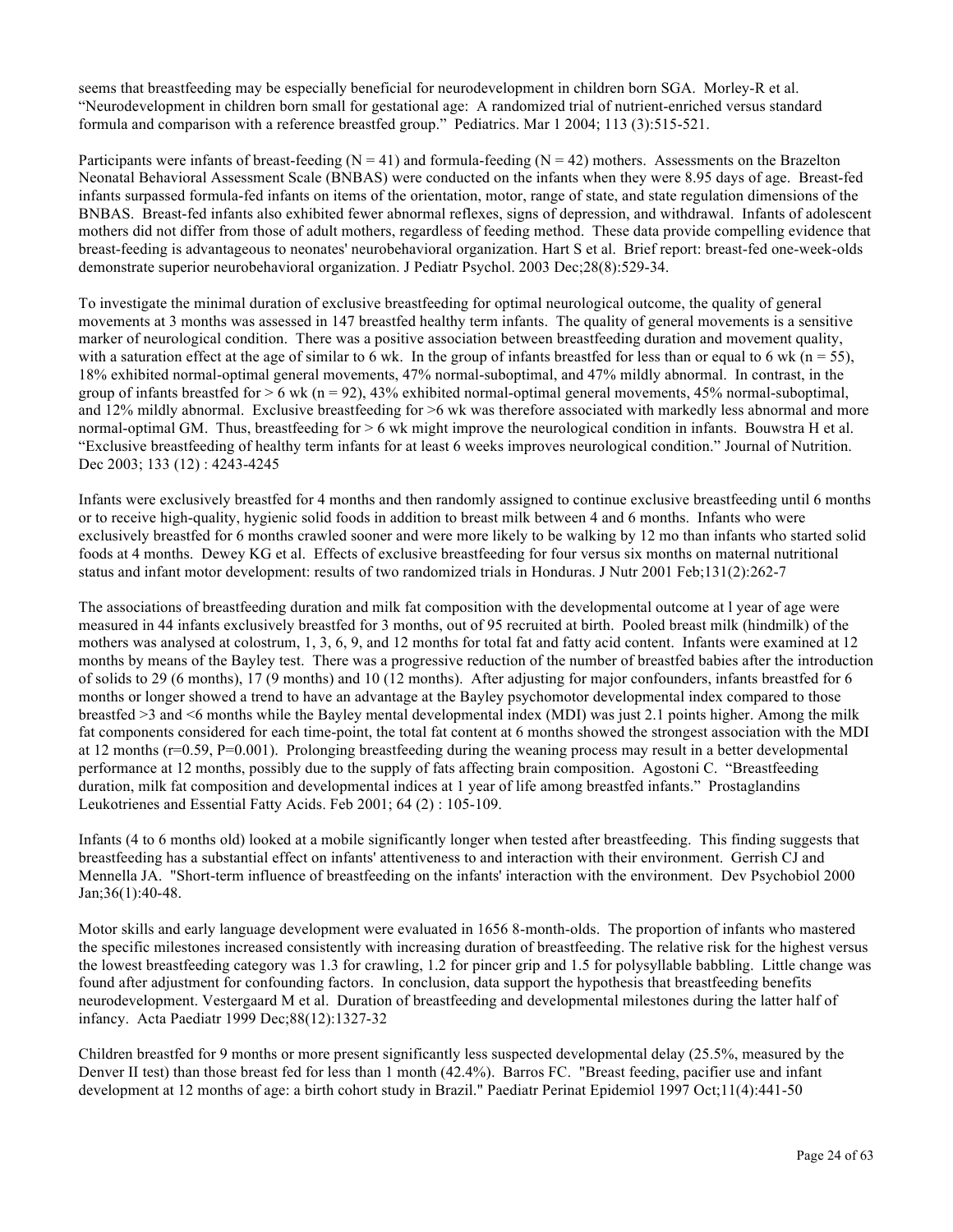A prospective study of measured psychomotor development between 18 and 29 months using the Bayley scales. Lower results on the Index of Mental Development were associated with bottle-fed infants. Temboury MC et al. "Influence of breastfeeding on the infant's intellectual development." J Pediatr Gastroenterol Nutr 1994 Jan;18(1):32-6

The psychomotor and social development of breastfed babies clearly differs from that of bottle-fed ones and leads at the age of 12 months to significant advantages of the psychomotor and social capabilities. Baumgartner, C., "Psychomotor and Social Development of Breast Fed and Bottle Fed babies During their First year of Life". Acta Paediatrica Hungarica, 1984 25(4):409- 17.

# **8. Sleep Cycles and Arousal**

The hormone melatonin regulates sleep and this pineal hormone is synthesized in the organism from the amino acid tryptophan. It is known that breast-fed babies have better sleep patterns and a better entrained sleep/wake cycle than bottle-fed babies. Sixteen infants of 12 weeks of age were studied, divided into two groups depending on their exclusively natural or artificial feeding. Tryptophan in the breast milk presented a circadian rhythm with acrophase at around 03:00. This affected the 6-sulfatoxymelatonin circadian rhythm with acrophase at 06:00 in the breast-fed infants, and also promoted nocturnal sleep. Assumed sleep, actual sleep, and sleep efficiency were significantly increased in the breast fed infants with respect the forrmula fed infants. Cubero J et al. The circadian rhythm of tryptophan in breast milk affects the rhythms of 6 sulfatoxymelatonin and sleep in newborn. Neuro Endocrinol Lett. 2005 Dec 28;26(6)

Arousal from sleep is believed to be an important survival mechanism that may be impaired in victims of SIDS. Previously it has been shown that arousability is impaired by the major risk factors for SIDS such as prone sleeping and maternal smoking. To establish whether arousability was altered by method of feeding, 43 healthy term infants were studied using daytime polysomnography on three occasions: 2-4 weeks post-term, 2-3 months post-term, and 5-6 months post-term. Multiple measurements of arousal threshold in response to nasal air jet stimulation applied alternately to the nares were made in both active sleep and quiet sleep while infants slept supine. Arousal thresholds were not different between breast fed and formula fed infants in quiet sleep. However, in active sleep breast fed infants were significantly more arousable than formula fed infants at 2-3 months of age. There was no difference between groups of infants when sleep period length was compared at any study. Conclusion: Breast fed infants are more easily aroused from active sleep at 2-3 months of age than formula fed infants. This age coincides with the peak incidence of SIDS. Horne RS et al. Comparison of evoked arousability in breast and formula fed infants. Arch Dis Child. 2004 Jan;89(1):22-5.

## **9. Speech and Language Development**

Using cross-sectional data on 22399 children from the 2003 National Survey of Children's Health, we examined relationships between breastfeeding practices and children's language and motor skills development. Outcomes were based on each mother's response to questions regarding her level of concern (a lot, a little, not at all) about her child's development of expressive language, receptive language, fine motor skills, and gross motor skills. Breastfeeding data were based on mothers' recall. Mean age of the sample was 2.79 years; 67% were non-Hispanic white, 16% were Hispanic, and 9% were non-Hispanic black. Approximately 17% of mothers reported concerns about their child's expressive language development; approximately 10% had receptive language concerns; approximately 6% had concerns about fine motor skills; and 5% reported general motor skills concerns. Multivariate analysis revealed that mothers who initiated breastfeeding were less likely than mothers of neverbreastfed children to be concerned a lot about their child's expressive and receptive language development and fine and general motor skills. Mothers of children breastfed 3 to 5.9 months were less likely than mothers of never-breastfed children to be concerned a lot about their child's expressive and receptive language and fine and general motor skills. As with all crosssectional data, results should be interpreted with caution. Our findings suggest breastfeeding may protect against delays in young children's language and motor skill development. Fewer concerns about language and motor skill development were evident for children breastfed >or=3 months, and concerns generally decreased as breastfeeding continued >or=9 months. Dee DL et al. "Associations between breastfeeding practices and young children's language and motor skill development." Pediatrics. 2007 Feb;119 Suppl 1:S92-8

Several studies have suggested that breastfeeding has a long-term influence on brain development. However, interpretation of these findings is complicated by the presence of many potential confounding factors. Only a few studies have examined infants before 1 y of age, although very early assessment might reduce the role of environmental influence. We investigated the association between exclusive breastfeeding and three developmental milestones related to general and fine motor skills and early language development at the age of 8 mo. We followed 1656 healthy, singleton, term infants, with a birthweight of at least 2500 g, born between May 1991 and February 1992 in Aarhus, Denmark. Information was collected at 16 wk gestation, at delivery and when the infant was 8 mo old. Motor skills were evaluated by measurement of crawling and pincer grip. Early language development was defined as the ability to babble in polysyllables. The proportion of infants who mastered the specific milestones increased consistently with increasing duration of breastfeeding. The relative risk for the highest versus the lowest breastfeeding category was 1.3 (95% CI: 1.0-1.6) for crawling, 1.2 (95% CI: 1.1-1.3) for pincer grip and 1.5 (95% Cl: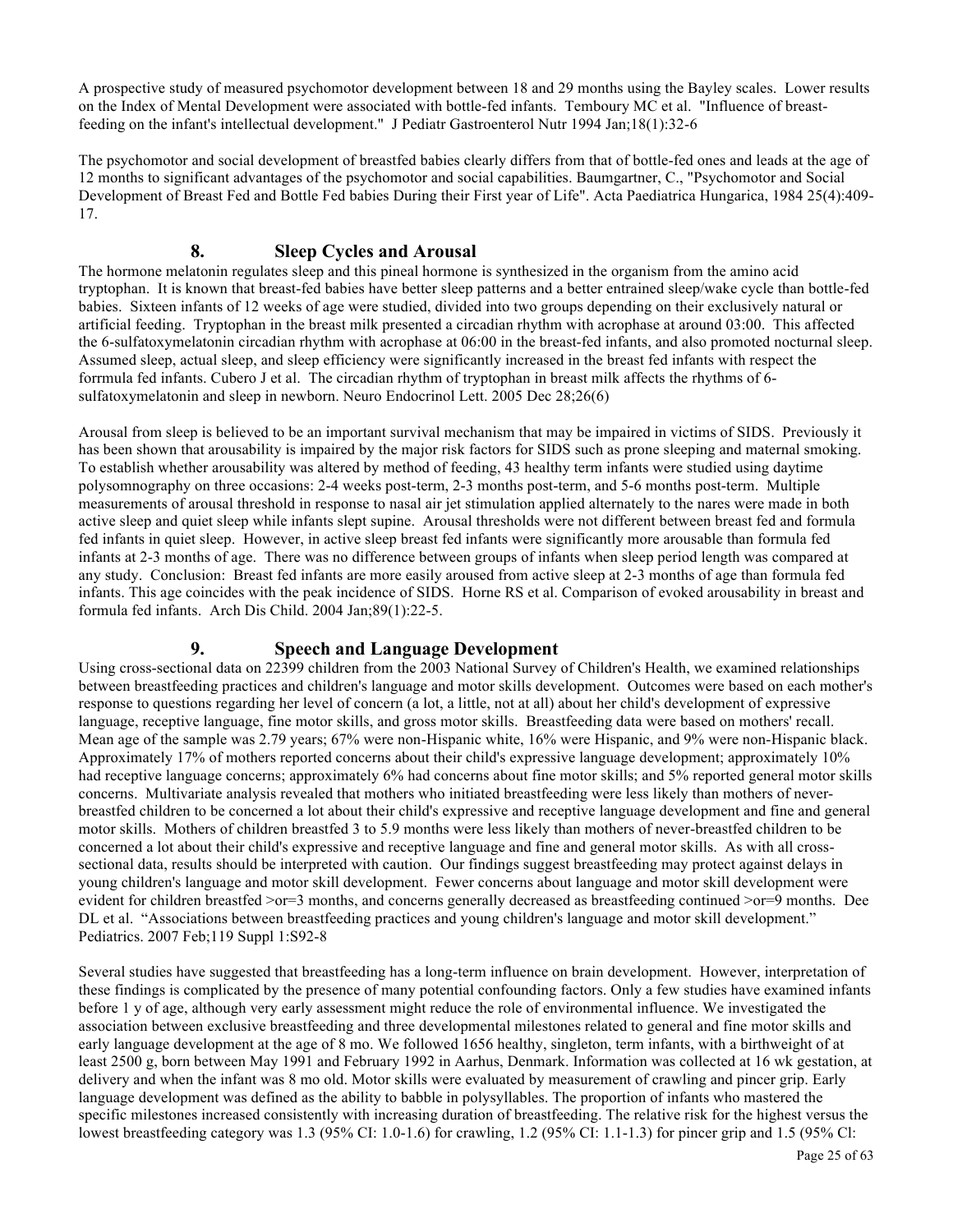1.3-1.8) for polysyllable babbling. Little change was found after adjustment for confounding. In conclusion, our data support the hypothesis that breastfeeding benefits neurodevelopment. Vestergaard M et al. "Duration of breastfeeding and developmental milestones during the latter half of infancy." Acta Paediatr. 1999 Dec;88(12):1327-32

Animal experiments suggest that the fetal brain is sensitive to nicotine. Our study describes the relationship between maternal cigarette smoking during pregnancy and babbling abilities of the 8-month-old infant. In a longitudinal cohort, information was collected at the 16th week of gestation, at delivery and when the infant was about 8 months old. At this age babbling abilities of the infant were evaluated by a health visitor during a home visit. Complete follow-up was obtained for 1871 children. A dose-response-like relationship between number of cigarettes smoked per day during pregnancy and babbling abilities was found after controlling for potential confounders. Smoking 10 or more cigarettes per day during pregnancy almost doubled the risk (odds ratio 2.0) of the infant being a non-babbler at the examination at 8 months. Among children who were breast fed for less than 4 months this risk was even higher ( $OR = 2.7$ ). Obel C et al. "Smoking during pregnancy and babbling abilities of the 8-month-old infant." Paediatr Perinat Epidemiol. 1998 Jan;12(1):37-48.

The relationship of breast-feeding to the incidence of clear speech at six years of age was examined for 319 New Zealand children of European descent in samples from Putaruru and West Coast. Children were more likely to be breast-fed if firstborn, and less likely if the father's occupational group was business or labouring. Differences in clear speech were associated with birth order and socio-economic status. Controlling for these effects, the association of breast-feeding with clear speech was different for the sexes. It was negligible for girls but strongly positive for boys. Broad FE, Duganzich DM. "The effects of infant feeding, birth order, occupation and socio-economic status on speech in six-year-old children." N Z Med J. 1983 Jun 22;96(734):483-6.

A previous speech survey (Broad 1972) has been extended to include similar children in schools on the West Coast of the South Island, making a total of 319 for the two surveys. Both surveys were retrospective. The combined studies showed that: 1. Breastfeeding is associated strongly with improved speech clarity in the male child and the tendency for breastfeeding to be associated with improved tonal quality is sustained. 2. Reading ability is associated with breastfeeding for the entire group, boys showing the effect more clearly than girls. 3. A high degree of association was found between reading ability and speech clarity. 4. There is an association between breastfeeding and confidence. There is evidence that the feeding effect is different for both sexes and that differences exist between the two regions. Broad FE. "Further studies on the effects of infant feeding on speech quality." N Z Med J. 1975 Dec 10;82(553):373-6.

#### **10. Thymus Development**

This study followed the changes in concentration of T-lymphocyte subsets (CD4+ and CD8+ cells) in peripheral blood, and thymus size during infancy. Two different populations of infants between birth and 1 year of age were examined. Study Group I: infants with a variable duration of breastfeeding. Study Group II: long-term breastfed infants. In both groups a correlation was found between T-lymphocyte subsets (CD8+ cells) and the thymic index at 10 months of age. In Group I, infants still breastfed at the 8-month examination had a higher CD8% than formula-fed infants, and infants breastfed at the 4 month examination had a higher CD4% at 10 months of age. Group II showed an increase in the absolute number of CD4+ and CD8+ cells from 8 to 10 months of age; and a positive correlation between the number of breastfeedings per day at 8 months of age, and an increase in CD4+ cells from 8 to 10 months of age. In conclusion, a correlation was found between thymus size and CD8+ cells. Breastfeeding might have both a current and long-term immune-modulating effect on the developing cellular immune system. Jeppesen DL et al. "T-lymphocyte subsets, thymic size and breastfeeding in infancy." Pediatric Allergy and Immunology 15(2):127 April 2004

At 10 months the thymic index was significantly higher in those still being breast-fed compared to infants who had stopped breast-feeding between 8 and 10 months of age. In infants still breast-fed at 10 months there was a significant correlation between the number of breast-feeds per day and their thymic index. Hasselbalch H et al, "Breast-feeding influences thymic size in late infancy." Eur J Pediatr 1999 Dec;158(12):964-7

Forty-seven healthy infants were examined as neonates and re-examined at 4 months of age. Thirty-seven of the infants were also re-examined at 8, 10, and 12 months of age. The thymus size was measured. Infants exclusively breast-fed during the first 4 months of their lives had a larger thymic index at 10 months than formula-fed infants. Infants with fever episodes from 10 to 12 months had a smaller thymic index at 12 months. The thymus size in healthy infants increases from birth to 4 and 8 months of age and then decreases. Hasselbalch H et al. Thymus size evaluated by sonography. A longitudinal study on infants during the first year of life. Acta Radiol 1997 Mar;38(2):222-7

At 4 months the geometric mean thymic index was 38.3 in exclusively breastfed infants ( $n = 21$ ), 27.3 in partially breastfed infants ( $n = 13$ ) and 18.3 in formula fed infants ( $n = 13$ ). This finding was independent of weight, length, sex and previous or current illness. There was no significant difference in mean thymic index at birth between the three feeding groups and mean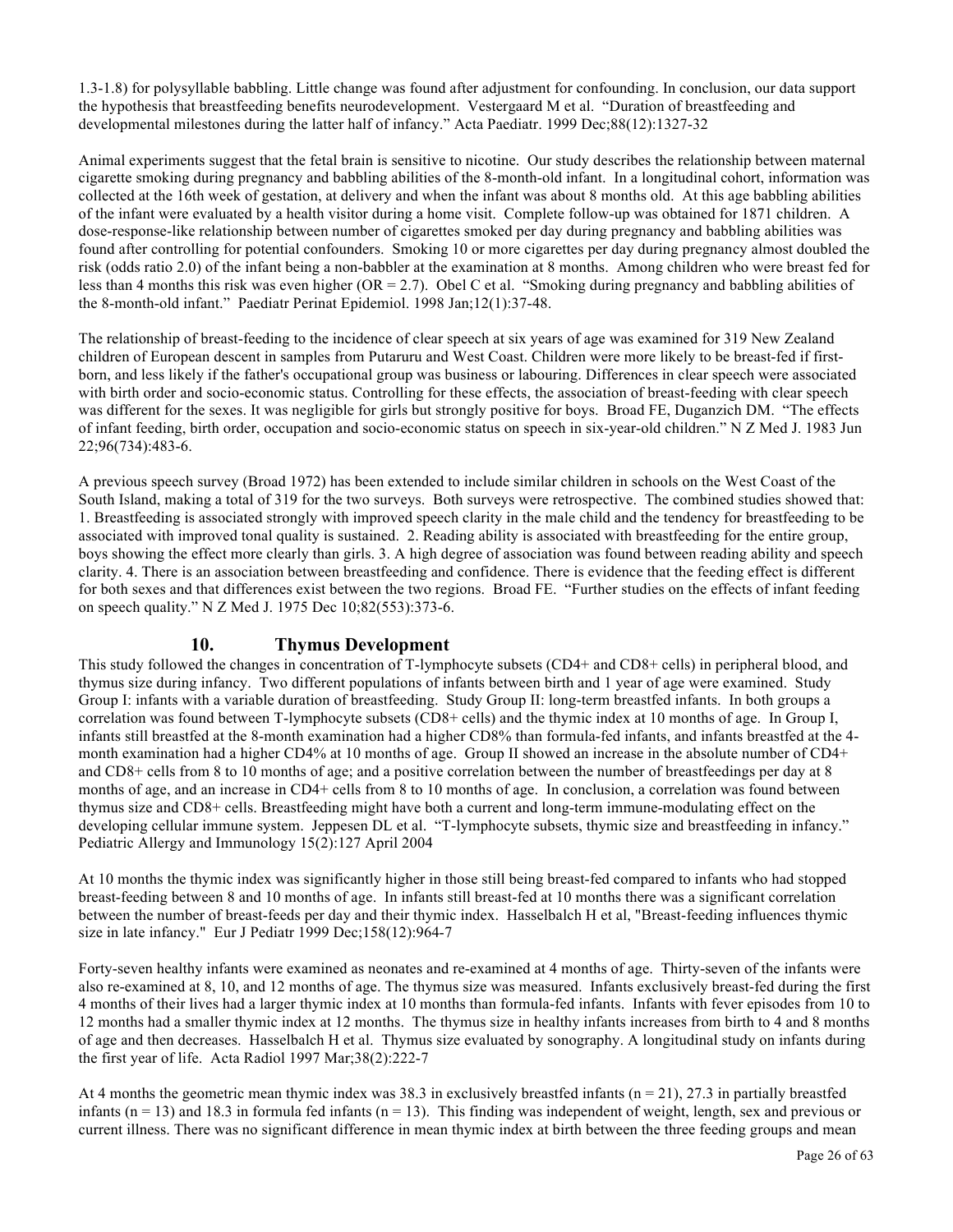thymic index had increased in all three groups from birth to 4 months. Conclusion: the thymus is considerably larger in breastfed than in formula-fed infants at the age of 4 months. The cause of this difference is unknown but human milk contains many immune modulating factors that might cause this effect. Hasselbalch H et al. Decreased thymus size in formula-fed infants compared with breastfed infants. Acta Paediatr 1996 Sep;85(9):1029-32

#### **11. Visual Acuity**

Breastfeeding has been reported to benefit visual development in children. A higher concentration of docosahexaneoic acid (DHA) in breast milk than in formula has been proposed as one explanation for this association and as a rationale for adding DHA to infant formula, but few long-term data support this possibility. The objectives of the study were, first, to test the hypothesis that breastfeeding benefits stereoscopic visual maturation and, second, if that benefit is shown, to ascertain whether it is mediated by the dietary intake of DHA. Stereoacuity was measured by using the random dot E test (primary outcome), and visual acuity was measured by using the Sonksen-Silver acuity system (secondary outcome) in previously breastfed ( $n =$ 78) or formula-fed (n = 184) children aged 4-6 y who had been followed prospectively from birth. In the formula-fed group, children were randomly assigned to receive formula with either DHA or arachidonic acid (n = 94) or a control formula (n = 90) for the first 6 mo. Breastfed children had a significantly  $(P = 0.001)$  greater likelihood of foveal stereoacuity than did formulafed children (odds ratio: 2.5) independent of potential confounding  $(P = 0.005)$ . Stereoacuity did not differ significantly between children randomly assigned to DHA-supplemented or control formula. None of the groups differed in Sonksen-Silver visual acuity. These findings support the hypothesis that breastfeeding benefits long-term stereoscopic development. An effect of DHA cannot be excluded, but the lack of difference in stereoacuity between infants randomly assigned to DHA-containing and those assigned to control formula raises the hypothesis that factors in breast milk other than DHA account for the observed benefits. Singhal A et al. "Infant nutrition and stereoacuity at age 4-6 y." Am J Clin Nutr. 2007 Jan;85(1):152-9.

Observational studies suggested that breastfeeding benefits the visual development of preterm children, which has been attributed to the presence of docosahexaenoic acid (DHA) in breast milk but not most formula milks. Randomized studies showed that preterm children require a dietary supply of DHA in the first few weeks of life fur optimal visual development, but it is unclear whether full-term children experience similar benefits from breast milk or DHA supplements. The objective of this study was to compare stereoacuity at age 3.5 years in healthy, full-term children who were breast-fed and in similar children who had not been breast-fed after adjustment fur socioeconomic status and maternal diet. Prospectively collected data on maternal diet during pregnancy (including intake of oily fish), the child's diet, and the socioeconomic status of the family were examined. Children who had been breast-fed for 4 mo were more likely to achieve high-grade stereopsis, or stereoscopic vision, than were children who had not been breast-fed (adjusted odds ratio: 2.77). The mother's antenatal blood DHA content was associated with her intake of oily fish ( $P < 0.0001$ ). Children whose mothers ate oily fish during pregnancy were also more likely to achieve high-grade stereopsis than were children whose mothers did not eat oily fish (adjusted odds ratio: 1.57). The results of this study suggest that for full-term infants, breast-feeding is associated with enhanced stereopsis at age 3.5 years, as is a maternal DHA-rich antenatal diet, irrespective of later infant feeding practice. Williams C, et al. Stereoacuity at age 3.5 y in children born full-term is associated with prenatal and postnatal dietary factors: a report from a population-based cohort study. American-Journal-Of-Clinical-Nutrition. Feb 2001; 73 (2) : 316-322

## **E. Pain and Physiologic Response During Feedings**

The objective of this study was to examine the pain-relieving effect of breast-feeding during immunization injections in healthy neonates. Sixty-six healthy infants returning to a clinic for their second-, third-, or fourth-month immunization with intramuscular diphtheria, tetanus, and pertussis were randomized to be breast-fed before, during, and after the injection or to be given the injection according to routine clinic procedure (no breast-feeding). To assess the pain responses of the neonates during and after immunization, we noted their heart rates, oxygen saturation levels, and length of crying. The crying time was shorter in the experimental (breast-feeding) group  $(M + /- SD)$  duration,  $35.85 + /-40.11$  seconds) than in the control group (M  $+/-$  SD duration, 76.24  $+/-$  49.61 seconds; p = .001). The heart rate and oxygen saturation levels were almost the same in both groups. We concluded that breast-feeding, maternal holding, and skin-to-skin contact significantly reduced crying in infants receiving an immunization injection for diphtheria, tetanus, and pertussis. Efe E, Ozer ZC. "The use of breast-feeding for pain relief during neonatal immunization injections." Appl Nurs Res. 2007 Feb;20(1):10-6.

Clinical studies have shown reduction in the changes in physiological parameters and pain score measurements following preemptive analgesic administration in situations where the neonate is experiencing pain or stress. Nonpharmacological measures (such as holding, swaddling, breastfeeding) and pharmacological measures (such as acetaminophen, sucrose and opioids) have been used for this purpose. The primary objective of this review was to evaluate the effectiveness of breastfeeding or supplemental breast milk in reducing procedural pain in neonates. Eleven eligible studies were identified. Neonates in the breastfeeding group had statistically significantly less increase in the heart rate, reduced proportion of crying time and reduced duration of crying compared to swaddled group or pacifier group. Neonates in the breastfeeding group had a significant reduction in duration of crying compared to fasting (no intervention) group, but there was no significant difference when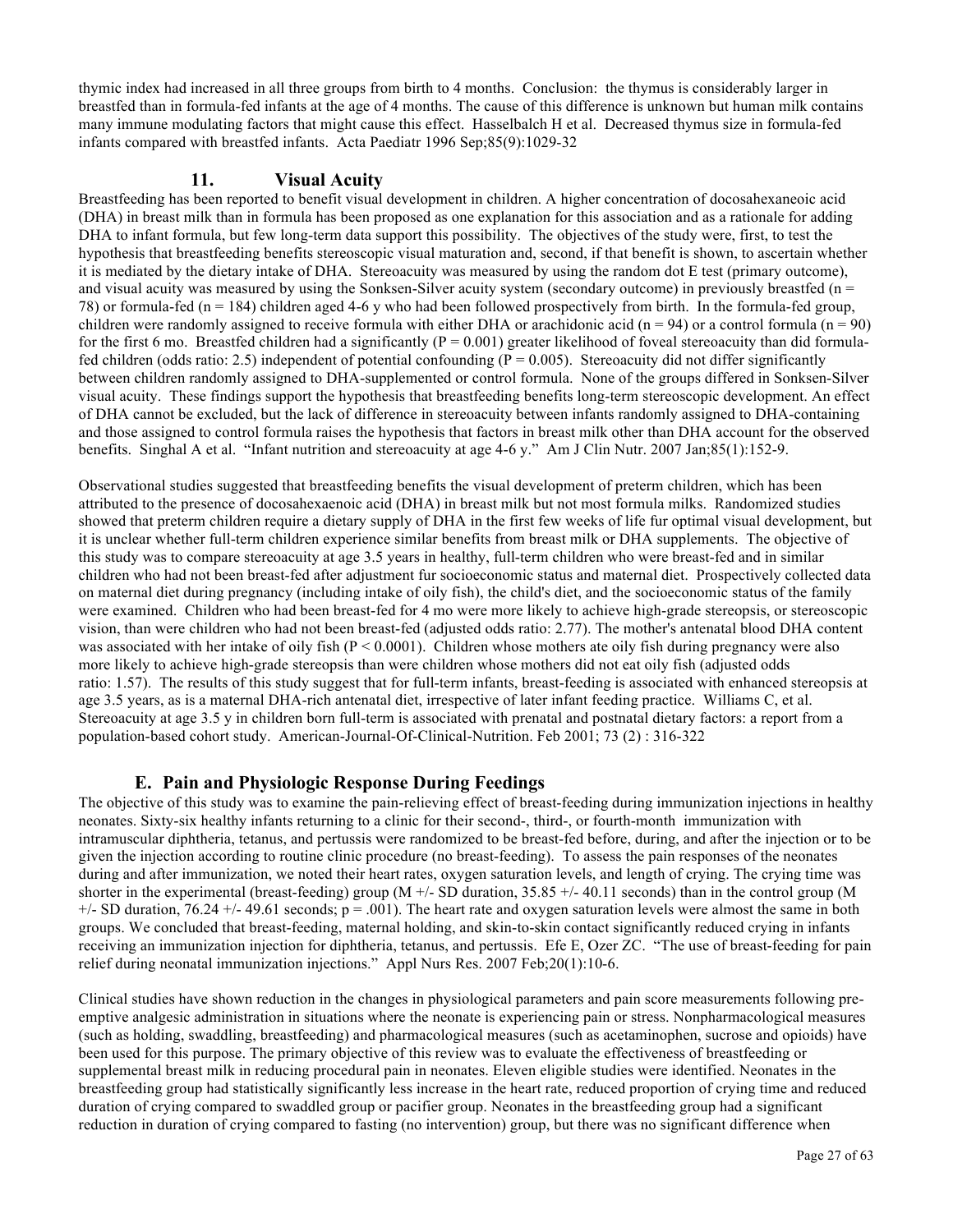compared to glucose group. Premature Infant Pain Profile scores were significantly different between the breastfeeding group when compared to placebo group and the group positioned in mother's arms. However, these scores were not statistically significantly different in the breastfeeding group when compared to the no treatment group and the glucose group. Douleur Aigue Nouveau-ne scores were significantly different in the breastfeeding group when compared to the placebo group and the group positioned in mother's arms, but not when compared to the glucose group. Neonates in the supplemental breast milk group had significantly less increase in the heart rate and Neonatal Facial Coding Score compared to the placebo group. The differences in the duration of crying time and oxygen saturation change between supplemental breast milk group and the placebo group were not statistically significant. Neonates in the supplemental breast milk group had significantly higher increase in the heart rate changes and duration of crying time compared to glucose/sucrose group. No study was identified that has evaluated safety/effectiveness of repeated administration of breastfeeding or supplemental breast milk for pain relief. If available, breastfeeding or breast milk should be used to alleviate procedural pain in neonates undergoing a single painful procedure compared to placebo, positioning or no intervention. Administration of glucose/sucrose had similar effectiveness as breastfeeding for reducing pain. The effectiveness of breast milk for repeated painful procedures is not established and further research is needed. These studies should include various control interventions including glucose/sucrose and should target preterm neonates. Shah, PS; Aliwalas, LL; Shah, V. Cochrane Database Of Systematic Reviews, (3): 4950-4950 2006

Full-term breast-feeding infants scheduled for routine newborn screening blood test via heel stick ( $n = 96$ ) were randomized to 3 groups for analgesia: 1) breast-feeding, 2) pacifier use while held by mothers, 3) pacifier use while held by research assistants (nonmothers). Primary outcome was crying (percent of infants who cried during the procedure and mean percent of procedure time that infants cried). Secondary outcomes were physiologic measures. Fewer breast-feeding infants cried than infants using a pacifier while held by nonmothers both during the procedure (69% vs  $100\%$ , P < .01) and after the procedure (28% vs 60%, P  $=$  .03). Those infants crying during the procedure cried for less time if held by their mothers either breast-feeding (33%, P  $\le$ .01) or using a pacifier (45%,  $P = .03$ ) than those using a pacifier while being held by nonmothers (66%). Breast-feeding is more analgesic than pacifier use with nonmaternal holding. Maternal holding with either breast-feeding or pacifier use is more analgesic than nonmaternal holding with pacifier use, suggesting that maternal holding itself has an analgesic effect. Breastfeeding and maternal holding should be considered as pain-control measures for the neonate during heel-stick procedures.Phillips RM, Chantry CJ, Gallagher MP.Analgesic effects of breast-feeding or pacifier use with maternal holding in term infants. Ambul Pediatr. 2005 Nov-Dec;5(6):359-64

Preterm infants demonstrated a higher oxygen saturation and a higher temperature during breastfeeding than during bottle feeding, and were less likely to desaturate to <90% oxygen during breastfeeding. Blaymore Bier JA et al. "Breastfeeding infants who were extremely low birth weight. Pediatrics 1997 Dec;100(6):E3

In infants with congenital heart disease, oxygen saturations during breastfeeding were higher on average and less variable than during bottle feedings, indicating that there is less cardiorespiratory stress with breastfeeding. Marino BL et al. "Oxygen" saturations during breast and bottle feedings in infants with congenital heart disease." J Pediatr Nurs 1995 Dec;10(6):360-4

Supine bottle feeding has a significant effect on middle-ear pressure dynamics, probably caused by the aspiration of milk into the ear. Tully SB et al. "Abnormal tympanography after supine bottle feeding." J Pediatr 1995 Jun;126(6):S105-11

#### **F. Long Term Effects 1. Autism**

To evaluate the association between suboptimal breast-feeding practices and autism spectrum disorders (ASDs). Methods: A case–control study was conducted in 102 ASD cases and 102 matched healthy controls. Results: Based on adjusted odds ratios from logistic regression models, ASD was found to be associated with the late initiation of breast-feeding (odds ratio 1.48, 95% confidence interval 1.01–3.1), a non-intake of colostrum (odds ratio 1.7, 95% confidence interval 1.03–4.3), prelacteal feeding, and bottle-feeding. The risk of ASD was found to decrease in a dose–response fashion over increasing periods of exclusive breast-feeding (P for trend  $= 0.04$ ) and continued breast-feeding (P for trend  $= 0.001$ ). Conclusion: The study indicates that increased ASD risk is generally associated with suboptimal breast-feeding practices. Al-Farsi YM, Al-Sharbati MM, Waly MI, et al. Richard C.; Effect of suboptimal breast-feeding on occurrence of autism: A case–control study." Nutrition, 2012 Jul; 28 (7/8): e27-32

When 861 children with Autistic Disorder were compared with 123 control children, not breastfeeding was associated with a 2.5 times increase in the odds of having Autistic Disorder. Schultz ST et al. Breastfeeding, infant formula supplementation, and Autistic Disorder: the results of a parent survey. Int Breastfeed J. 2006 Sep 15;1:16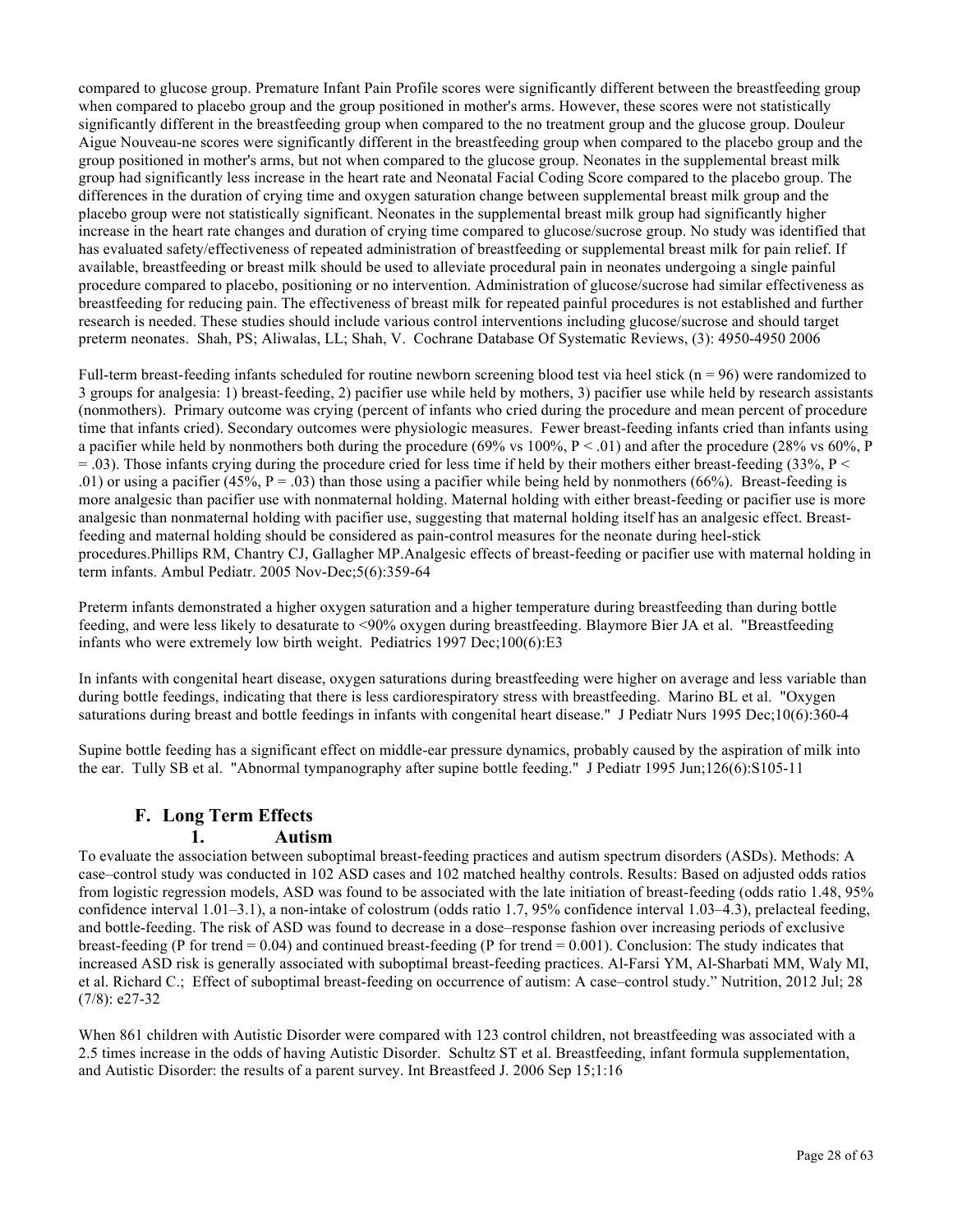Comparing the weaning times of 145 autistic infants a control group of 224 normal children, the children in the control group breastfed significantly longer than the autistic infants. Tanoue Y, Oda S. Weaning time of children with infantile autism. J Autism Dev Disord 1989;19:425–34

## **2. Appendicitis**

Breast feeding stimulates a more tolerant lymphoid tissue at the base of the appendix and this could provide protection agains acute appendicitis. Two studies reported that children and adolescents with appendicitis were less likely to have been breastfed. In a case-control study of 200 children with histologically confirmed acute appendicitis matched by 200 siblings with the same sex and difference age - up to three-year-old - we found breast feeding in at least the first two months of life and for more than four months provides protection against acute appendicitis. These findings suggesting that breast feeding may possibly give protection against the development of appendicitis. Alves JG, Figueiroa JN, Barros I. Does breast feeding provide protection against acute appendicitis? A case-control study. Trop Doct. 2008 Oct;38(4):235-6.

Pisacane A, et al. Breast feeding and acute appendicitis. BMJ. 1995 Apr 1;310(6983):836-7.

#### **3. Bone mass**

In this study of 330 8-year-old children from Southern Tasmania, those who were breastfed had higher bone mineral density at the femoral neck, lumbar spine and total body compared with those who were bottle-fed. This association remained significant after adjustment for size, lifestyle factors and socioeconomic factors. Breastfeeding for less than 3 months was not associated with increased bone mass at any site. Jones G, Riley M, Dwyer T. Breastfeeding in early life and bone mass in prepubertal children: a longitudinal study. Osteoporos Int 2000;11(2):146-52

#### **4. Cancer**

#### a) Breast Cancer in Adulthood

Having been breastfed as an infant has been associated with a 20-35% reduction in risk of premenopausal breast cancer in four of six studies evaluating this factor. Potischman-N; Troisi-R. "In-utero and early life exposures in relation to risk of breast cancer." Cancer-Causes-And-Control. 1999; 10 (6): 561-573

Women who were breastfed as infants, even if only for a short time, showed an approximate 25% lower risk of developing premenopausal or postmenopausal breast cancer, compared to women who were bottle-fed as an infant. Freudenheim, J. "Exposure to breast milk in infancy and the risk of breast cancer." Epidemiology 1994 5:324-331

#### b) Childhood Cancer

In a case-controlled study of 593 cases of cancer in Moscow children 0 to 14 years of age, the positive trend of increased risk of cancer with decreasing duration of breastfeeding was significant for all cancer combined. Smulevich VB, Solionova LG, Belyakova SV. "Parental occupation and other factors and cancer risk in children: I. Study methodology and non-occupational factors." Int J Cancer 1999 Dec 10;83(6):712-7.

Children who are artificially fed or breastfed for only 6 months or less, are at an increased risk of developing cancer before age 15. The risk of artificially-fed children was 1-8 times that of long-term breastfed children, and the risk for short term feeders was 1-9 times that of long term breast feeders. Davis, M.K. "Infant Feeding and Childhood Cancer." Lancet 1988 13;2(8607):365-8.

#### c) DNA Damage

Regarding DNA damage leading to cancer development in the absence of human milk protection, a comparison between infants fed human milk and cow's milk was performed. Each group consisted of 35 infants, whose ages ranged from 9 to 12 months. The level of DNA damage in the peripheral blood lymphocytes of infants was studied by the comet assay. A significant increase was found in the number of limited DNA-damaged ( $p < 0.001$ ) and extensive DNA-damaged ( $p < 0.001$ ) cells of infants fed cow's milk. These results suggest that there is some level of DNA damage in the lymphocytes of infants not breast-fed and this may lead to malignancy in childhood or later in life. Dundaroz R et al. "Analysis of DNA damage using the comet assay in infants fed cow's milk." Biology-Of-The-Neonate. 2003; 84 (2) : 135-141.

There are many advantages of human milk for infants, including protection against cancer development. In this study, the level of genetic damage in the peripheral blood lymphocytes of infants who were fed mainly by cow's milk and breast milk was studied by sister chromatid exchange (SCE) analysis, a sensitive measurement of chromosomal damage. Each group consisted of 30 infants, ranging from 9 to 12 months. A significant increase was found in the frequencies of SCE of infants not breastfed compared to those who were breast-fed. Dundaroz-R. "Preliminary study on DNA damage in non breast-fed infants." Pediatrics-International, Apr 2002; 44 (2) : 127-130.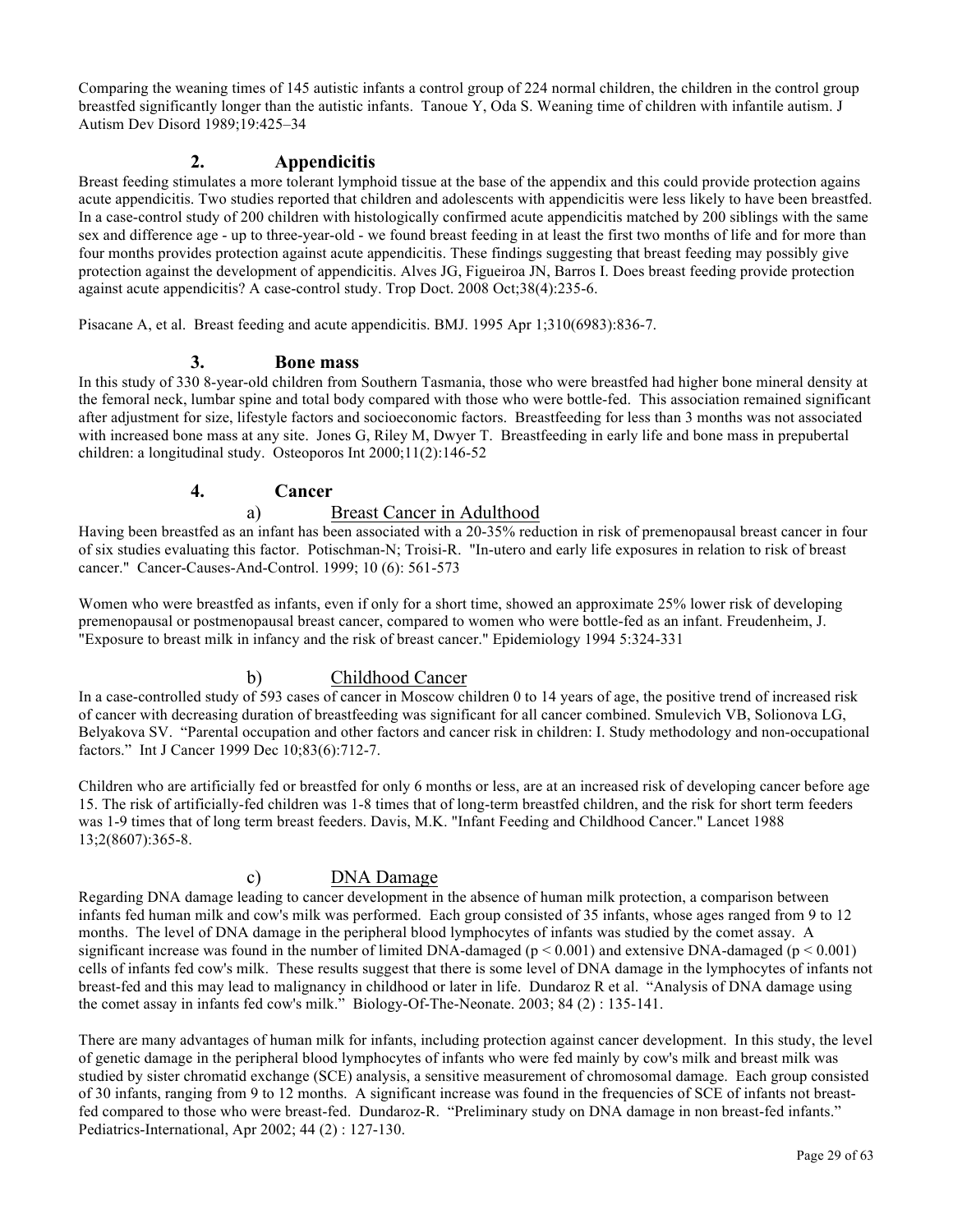#### d) Hodgkin's Disease

This review of 9 published case-control studies suggests that children who are never breast-fed or are breast-fed short-term have a higher risk than those breast-fed for > 6 months of developing Hodgkin's disease, but not non-Hodgkin's lymphoma or acute lymphoblastic leukemia. Davis MK. "Review of the evidence for an association between infant feeding and childhood cancer." Int J Cancer Suppl 1998;11:29-33

A statistically significant protective effect against Hodgkin's disease among children who are breastfed at least 8 months compared with children who were breastfed no more than 2 months. Schwartzbaum, J. "An Exploratory Study of Environmental and Medical Factors Potentially Related to Childhood Cancer." Medical & Pediatric Oncology, 1991; 19 (2):115-21.

#### e) Leukemia and Lymphoma

For a child to develop acute leukaemia (AL), environmental exposure may not be sufficient: interaction with a susceptibility factor to the disease, such as Down syndrome (DS), may also be necessary. We assessed whether breastfeeding and early infection were associated with the risk of developing AL in children with DS. METHODS: Children with DS in Mexico City, and either with or without AL, were the cases  $(N=57)$  and controls  $(N=218)$ , respectively. Population was divided in children with AL and with acute lymphoblastic leukaemia (ALL) and also in children  $\le$  or  $=$  6 and  $\ge$  6 years old. RESULTS: Breastfeeding and early infections showed moderate (but not significant) association for AL, whereas hospitalisation by infection during the first year of life increased the risk: odds ratios (confidence interval 95%) were 0.84 (0.43-1.61), 1.70 (0.82- 3.52); and 3.57 (1.59-8.05), respectively. A similar result was obtained when only ALL was analysed. CONCLUSION: We found that breastfeeding was a protective factor for developing AL and ALL, and during the first year of life, infections requiring hospitalisation were related to a risk for developing the disease in those children with DS >6 years of age. These data do not support the Greaves's hypothesis of early infection being protective for developing ALL. Flores-Lujano J, Perez-Saldivar ML, Fuentes-Pananá EM, et al. Breastfeeding and early infection in the aetiology of childhood leukaemia in down syndrome. Br J Cancer. 2009 Sep 1;101(5):860-4.

The authors used a meta-analytic technique to (1) quantify the evidence of an association between duration of breastfeeding and risk of childhood acute lymphoblastic leukemia (ALL) or acute myeloblastic leukemia (AML), (2) assess the influence of socioeconomic status (SES) on any such associations, and (3) discuss the implications of these findings for the evaluation of 3 whether breastfeeding reduces the risk of childhood leukemia. Methods. A fixed effects model was employed to systematically combine the results of 14 case-control studies addressing the effect of short-term (less than or equal to6 months) and long-term (>6 months) breastfeeding on the risk of childhood ALL and/or AML. Subgroup analyses of studies that did and did not adjust for SES were also performed. Results. A significant, negative association was observed between long-term breastfeeding and both ALL risk (odds ratio=0.76) and AML risk (OR=0.85). Short-term breastfeeding was similarly protective for ALL and AML. Results for studies that adjusted and did not adjust for SES were not significantly different from the results for the 14 studies combined. Conclusions. This meta-analysis showed that both short-term and long-term breastfeeding reduced the risk of childhood ALL and AML, suggesting that the protective effect of breastfeeding might not be limited to ALL as earlier hypothesized. Potential bias introduced by different participation rates for case and control samples that differed in SES can be minimized by implementing larger case-control studies with SES-matched, population-based controls. Kwan-Mlet al. Breastfeeding and the risk of childhood leukemia: A meta-analysis. Public-Health-Reports. Nov-Dec 2004; 119 (6) : 521-535

This study included 280 cases (240 acute lymphoblastic leukaemia and 40 acute non-lymphoblastic leukaemia) and 288 controls. Data were obtained from standardised face-to-face interviews of the mothers. A statistically-significant inverse association was observed between childhood leukaemia and day-care attendance (odds ratio=0.6), repeated early common infections (greater than or equal to 4 per year before age two, odds ratio=0.6), surgical procedures for ear-nose-throat infections before age two (odds ratio=0.5) and prolonged breast-feeding (greater than or equal to 6 months, odds ratio-0.5). All the above associations were observed both for acute lymphoblastic leukaemia and acute non-lymphoblastic leukaemia. Perrillat-F. "Day-care, early common infections and childhood acute leukaemia: a multicentre French case-control study." British-Journal-Of-Cancer. Apr 8 2002; 86 (7): 1064-1069.

This case-controlled study of 117 Bedouin Arab children showed that breastfeeding for less than six months was associated with an odds ratio of 2.79 for contracting a lymphoid malignancy compared with children breastfed longer than six months. European Journal of Cancer 2001 January;37:234-238.

A total of 1744 children with acute lymphoblastic leukemia (ALL) and 1879 matched control subjects, aged 1-14 years, and 456 children with acute myeloid leukemia (AML) and 539 matched control subjects, aged 1-17 years, were studied. Ever having breast-fed was found to be associated with a 21% reduction in risk of childhood acute leukemias. The inverse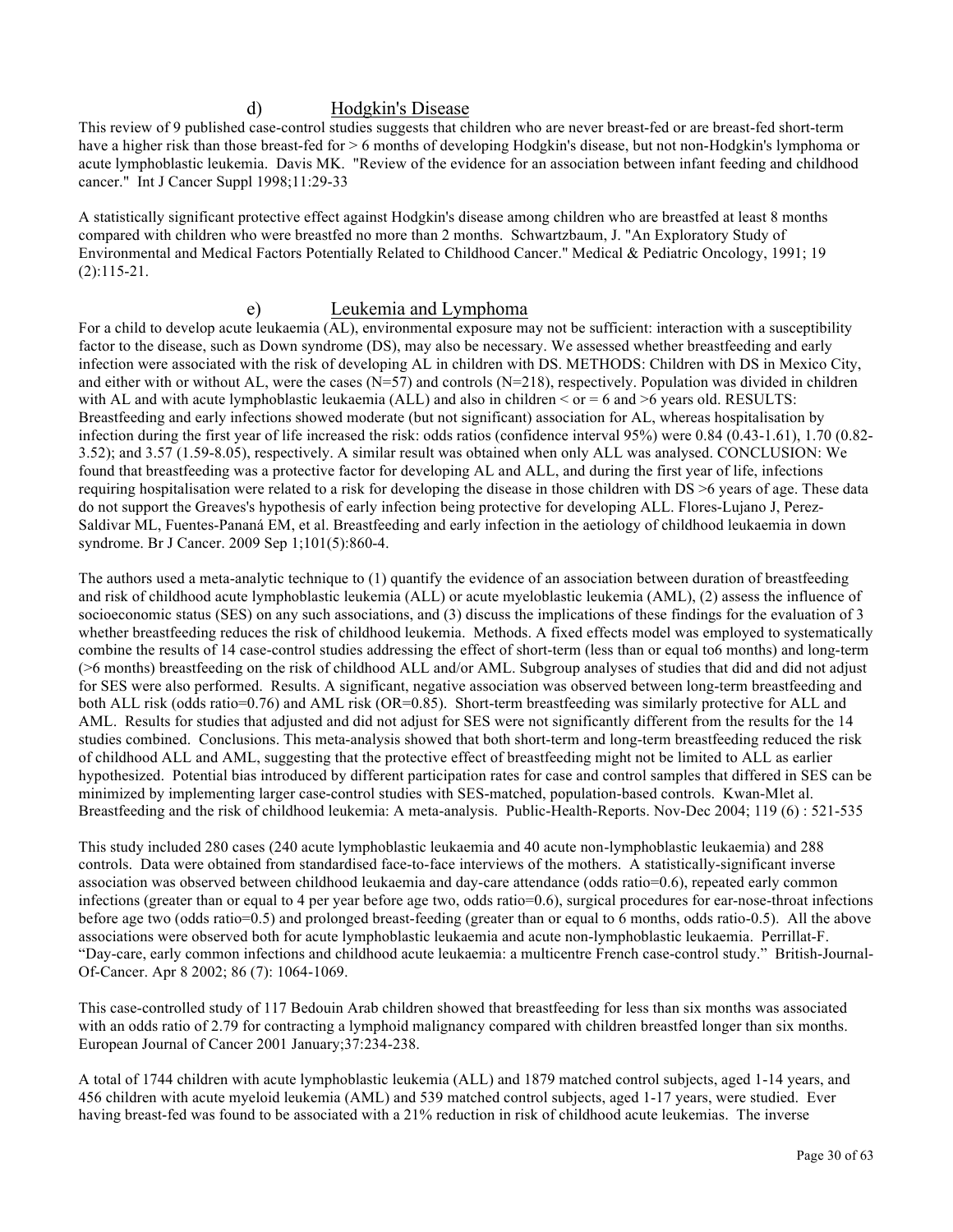associations were stronger with longer duration of breast-feeding. Shu XO etal, "Breast-feeding and risk of childhood acute leukemia. J Natl Cancer Inst 1999 Oct 20;91(20):1765-72

In interviews with the mothers of 2,200 children affected by either acute lymphoblastic leukemia (ALL) or acute myeloid leukemia (AML), the infant-feeding history of each of these children was compared with that of over 2,400 healthy controls. The investigators found that a history of breastfeeding was associated with a reduction in risk of childhood acute leukemias. Babies who are breast-fed for as little as one month have a 20% lower risk of childhood leukemia than bottle-fed babies, and babies breast-fed for more than 6 months have an even lower risk -- 30% less. Robison L et al. Journal of the National Cancer Institute 1999;91:1765-1772.

#### f) Neuroblastoma

In a large case-control study in the United States and Canada, maternal reports of breast-feeding were compared among 393 children six months or older who had neuroblastoma and 376 age-matched controls. Children with neuroblastoma were less likely to have breast-fed than control children (odds ratio  $= 0.6$ ). The association between breast-feeding and neuroblastoma increased with breast-feeding duration (0-3 months  $OR = 0.7$ , 13+ months  $OR = 0.5$ ). Conclusion: Breast-feeding was inversely associated with neuroblastoma and should be encouraged among healthy mothers. Daniels-JL et al. "Breast-feeding and neuroblastoma, USA and Canada" Cancer-Causes-And-Control. June 2002; 13 (5):401-405.

#### g) Testicular Cancer

A population-based case-control study of testicular cancer. Mothers of participants completed a questionnaire about their reproductive and obstetric history. The risk of testicular cancer was approximately doubled for sons of mothers aged 15-19 years at conception compared with mothers with older ages at conception. Nausea or vomiting during the first trimester of pregnancy was associated with a reduced risk of testicular cancer (odds ratio of 0.73). There was also a reduction in risk in men who had been breastfed for 6 months or more (odds ratio 0.65). Men who had low birthweights ( $\leq$  2500 g) or had been born two or more weeks early had slightly increased risks, as did men whose mothers had used oral contraception in the 12 months before their conception. These findings support previous reports of increased risks in men born early or with low birthweight, but the direction of the association with maternal age is contrary to some other studies. The suggestion of a protective effect of breastfeeding requires further confirmation. Coupland CAC et al. "Maternal risk factors for testicular cancer: a population-based case-control study." Cancer Causes and Control. Apr 2004; 15(3):277-283.

#### h) Tumor growth

Lactoferrin, a naturally occurring glycoprotein found in breast milk, has previously been shown to have antimicrobial properties and recently has been demonstrated to inhibit malignant tumor growth. Using an orthotopic murine model for both squamous cell carcinoma and fibrosarcoma of the floor of the mouth, the researchers administered lactoferrin directly into the tumors. Additionally, they performed in vitro experiments to assess whether the effects of lactoferrin are due to direct cytotoxicity. Results revealed growth inhibition of 50% ( $p = 0.03$ ) and 54% ( $p = 0.01$ ) as compared with controls for both human and murine tumor cells in immunodeficient and immunocompetent mice, respectively. Lactoferrin proved effective in reducing malignant tumor growth in a murine model. These properties offer hope for its use as a primary or adjuvant chemotherapeutic agent. Further investigation focused on mechanism and delivery is needed. Wolf JS. "Lactoferrin inhibits growth of malignant tumors of the head and neck." Orl Journal for Oto-Rhino-Laryngology and its Related Specialties. 2003; 65(5): 245-249.

#### **5. Cardiovascular Disease (Atherosclerosis, Cholesterol Concentration, Hypertension)**

To examine the association of exclusive breastfeeding (BF) duration on serum fibrinogen levels of children and adolescents from Estonia and Sweden, controlling for other potential confounding factors that could mediate in this relationship. A total of 704 children and 665 adolescents were studied. Exclusive BF duration was reported by the mother and categorized in the following 5 categories: never, less than 1 month, 1 to 3 months, more than 3 to 6 months, and more than 6 months. Fasting fibrinogen level was measured, and age, sex, pubertal status, country, adiposity (sum of 5 skin-fold thicknesses), total cholesterol and triglyceride levels, blood pressure, physical activity (accelerometry), birth weight, maternal education, body mass index, and age were considered confounders in the analyses. RESULTS: Longer duration of exclusive BF was associated with lower fibrinogen levels regardless of confounders ( $P < .001$ ). Mean (SD) fibrinogen levels were lower in youth who were breastfed for more than 3 months (after adjusting for all confounders,  $P < 0.01$ ) in children (2.55 [0.04] vs 2.77 [0.03] g/L), adolescents (2.59 [0.06] vs 2.72 [0.03] g/L), boys (2.47 [0.04] vs 2.73 [0.04] g/L), and girls (2.60 [0.03] vs 2.75 [0.02] g/L), compared with groups who were not breastfed. The results did not change substantially after further adjustment for birth weight and maternal educational level. CONCLUSIONS:Exclusive BF is associated with less low-grade inflammation, as estimated by serum fibrinogen levels, in healthy children and adolescents. These findings give further support to the notion that early feeding patterns could program cardiovascular disease risk factors later in life. Labayen I, Ortega FB, Ruiz JR, Loit HM,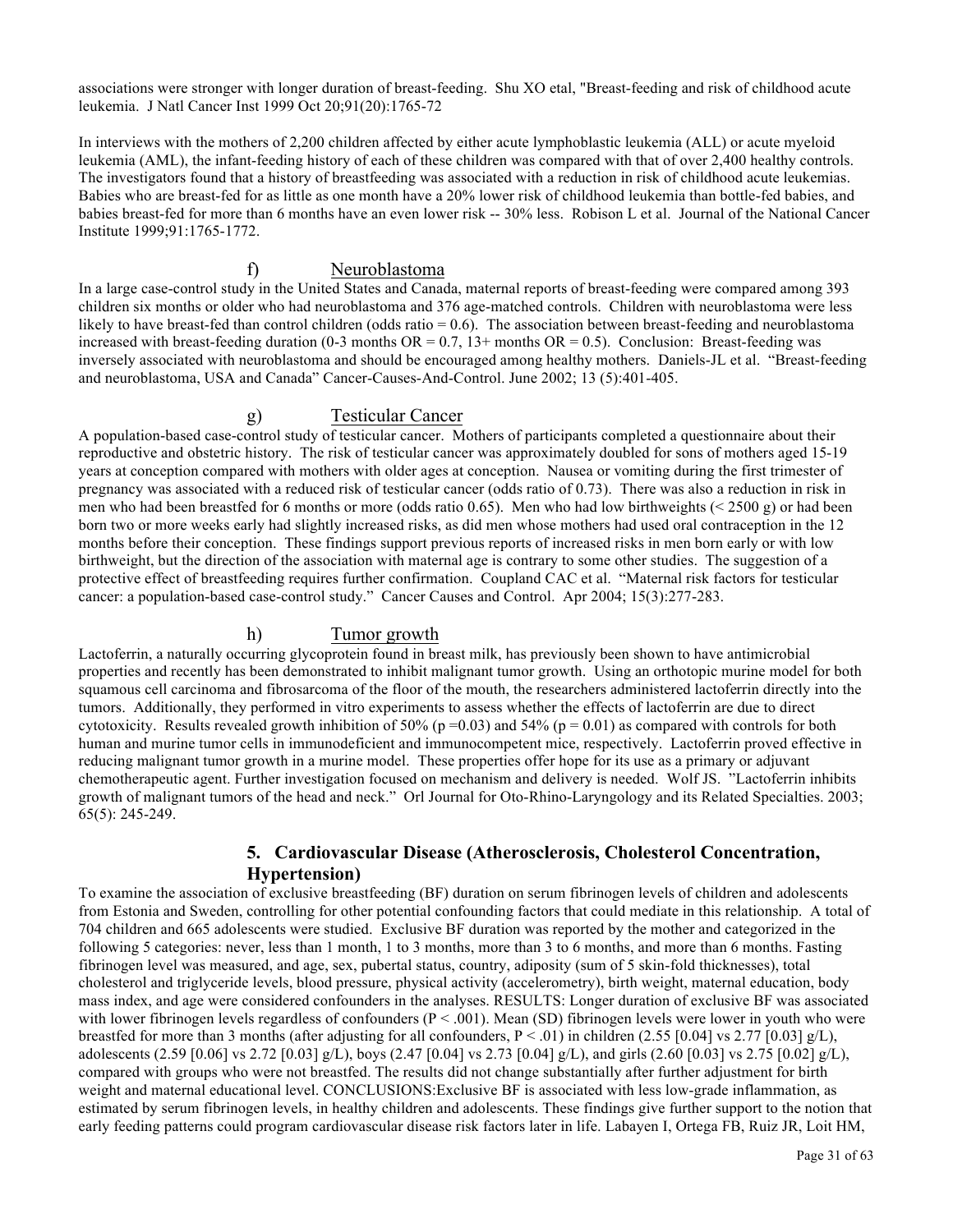Harro J, Villa I, Veidebaum T, Sjöström M. "Association of exclusive breastfeeding duration and fibrinogen levels in childhood and adolescence: the European Youth Heart Study." Arch Pediatr Adolesc Med. 2012 Jan;166(1):56-61.

Much remains to be understood about the socioeconomic inequalities in hypertension that continue to exist. We investigated the association of socioeconomic status with blood pressure and prehypertension in childhood. In a prospective cohort, 3024 five- to six-year-old children had blood pressure measurements and available information on potential explanatory factors, namely birth weight, gestational age, smoking during pregnancy, pregnancy-induced hypertension, familial hypertension, maternal body mass index, breastfeeding duration, domestic tobacco exposure, and body mass index. The systolic and diastolic blood pressures of children from mid-educated women were 1.0-mm Hg higher (95% CI, 0.4-1.7) and 0.9-mm Hg higher (95% CI, 0.3-1.4), and the blood pressures of children with low-educated women were 2.2-mm Hg higher (95% CI, 1.4-3.0) and 1.7 mm Hg higher (95% CI, 1.1-2.4) compared with children with high-educated women. Children with mid- (odds ratio, 1.50; 95% CI, 1.18-1.92) or low-educated mothers (odds ratio, 1.80; 95% CI, 1.35-2.42) were more likely to have prehypertension compared with children with high-educated mothers. Using path analyses, birth weight, breastfeeding duration, and body mass index were determined as having a role in the association of maternal education with offspring blood pressure and prehypertension. The socioeconomic gradient in hypertension appears to emerge from childhood as the results show a higher blood pressure and more prehypertension in children from lower socioeconomic status families. Socioeconomic disparities could be reduced by improving 3 factors in particular, namely birth weight, breastfeeding duration, and body mass index, but other factors might also play a role. van den Berg G, van Eijsden M, Galindo-Garre F, Vrijkotte TG, Gemke RJ. "Explaining socioeconomic inequalities in childhood blood pressure and prehypertension: the ABCD study." Hypertension. 2013 Jan;61(1):35-41.

Breastfed individuals have a lower blood pressure than formula-fed individuals. Supplementation with n-3 long-chain polyunsaturated fatty acids in adults is also associated with a lower blood pressure. We studied whether children receiving human milk with a relatively high content of n-3 long-chain polyunsaturated fatty acids have a lower blood pressure at age 12 years, and, if so, whether this association is explained by the n-3 long-chain polyunsaturated fatty acids content in erythrocyte membranes at age 12 years. Within a 12-year follow-up of a population-based birth cohort, we compared blood pressure of 205 never-breastfed children and 109 children who had fatty acid composition of their mothers' breast milk measured during lactation. In addition, 973 children had information on erythrocyte fatty acid composition and blood pressure at age 12 years. Children who received human milk with an n-3 long-chain polyunsaturated fatty acids content above the median (ie, 0.51 weight percentage) had a 4.79-mm Hg lower systolic (95% CI, -7.64 to -1.94) and a 2.47-mm Hg lower diastolic (95% CI, -4.45 to -0.49) blood pressure at age 12 years than never-breastfed children. N-3 long-chain polyunsaturated fatty acids levels in human milk below the median value and current n-3 long-chain polyunsaturated fatty acid status were not associated with blood pressure at age 12 years. Thus, a relatively high content of n-3 long-chain polyunsaturated fatty acids in human milk is associated with a lower blood pressure in children at age 12 years, a finding not explained by current n-3 long-chain polyunsaturated fatty acids status. van Rossem L, Wijga AH, de Jongste JC et al. "Blood pressure in 12-year-old children is associated with fatty acid composition of human milk: the prevention and incidence of asthma and mite allergy birth cohort." Hypertension. 2012 Oct;60(4):1055-60.

Early-onset and exclusive breast-feeding provides a significant health benefit to infants compared with infant formulas. The aim of this study was to compare mature breast milk with standard infant formulas by examining their effects on non-vascular smooth muscle contraction and their antioxidative properties. The pharmacologic effects of breast milk and formulas were examined using a model system of the rat uterine smooth muscle contraction. Electron paramagnetic resonance spin-trapping spectroscopy was used to compare the antioxidative capacities of breast milk (obtained in the ninth week of lactation) with commercial infant formulas against hydroxyl radical production in the Fenton reaction. The activities of superoxide dismutase, glutathione peroxidase, and the sulfhydryl group were determined in the breast milk and infant formulas. In contrast to the infant formulas, breast milk exerted a relaxing effect on isolated non-vascular smooth muscle. In general, breast milk showed higher antioxidative activity compared with the infant formulas. In all samples, the generation of hydroxyl radicals led to the formation of carbon-centered and ascorbyl radicals. Human milk exerts direct pharmacologic relaxation effects and provides better antioxidant protection compared with infant formulas because of the presence of specific enzymatic components, such as human superoxide dismutase. We propose that these effects should be advantageous to an infant's gastrointestinal tract by supporting the normal work of the smooth musculature and maintaining redox homeostasis and may represent one of the mechanisms by which breast-feeding benefits health. Lugonja N, Spasić SD, Laugier O, Nikolić-Kokić A, Spasojević I, Oreščanin-Dušić Z, Vrvić MM. "Differences in direct pharmacologic effects and antioxidative properties of mature breast milk and infant formulas." Nutrition. 2013 Feb;29(2):431-5. doi: 10.1016/j.nut.2012.07.018.

Breastfeeding has been associated with a protective effect against cardiovascular disease. Higher cardiorespiratory fitness during childhood is associated with healthier cardiovascular profile later in life. The objective was to examine the association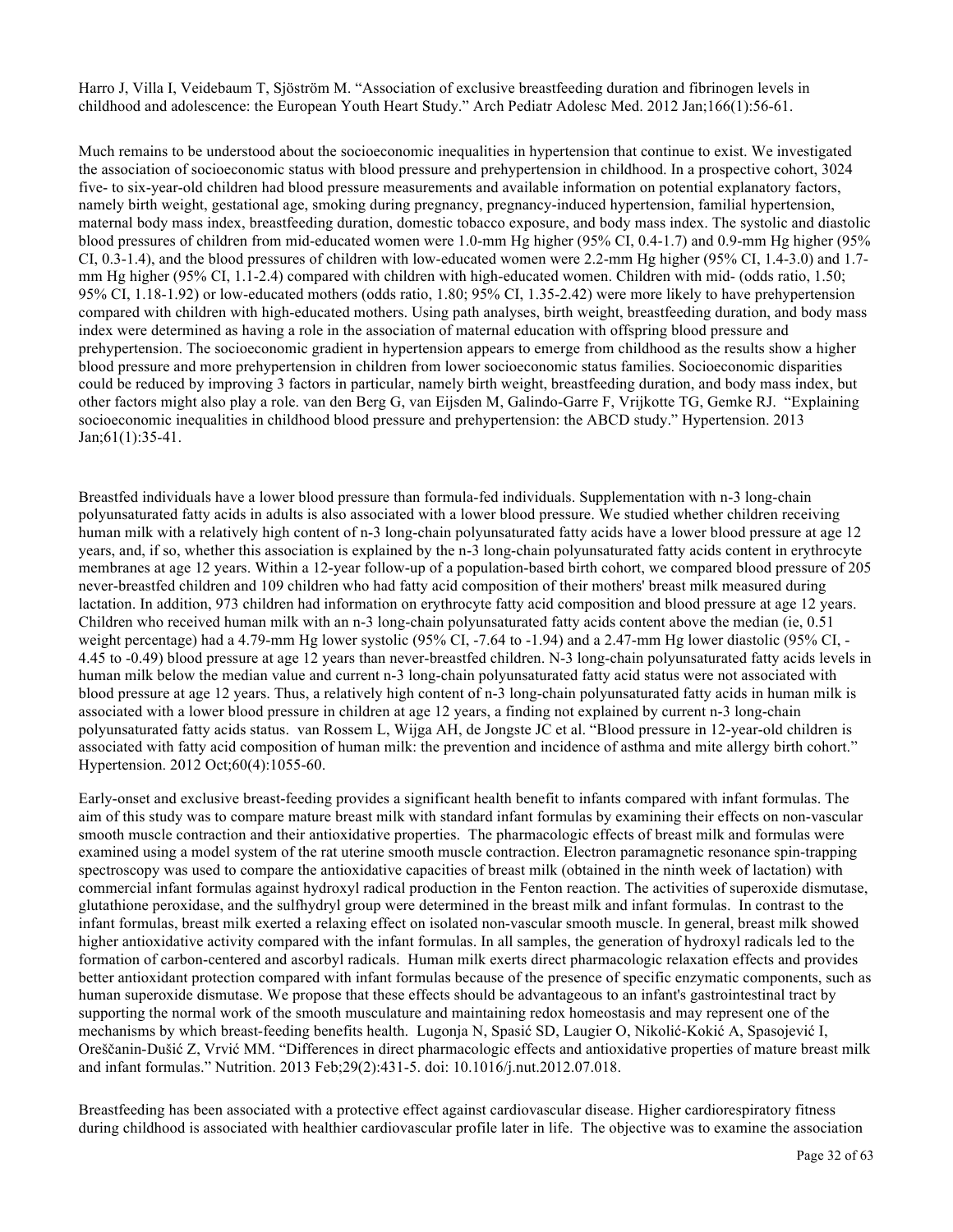of exclusive breastfeeding duration with fitness in children and adolescents and to test the role of body composition and sociodemographic factors in this relation. At the time of the study, exclusive breastfeeding duration was reported by mothers and grouped into 4 categories: exclusively formula fed or breastfed for  $\leq 3$ , 3-6, or  $\geq 6$  mo. Fitness was determined by a maximal cycle-ergometer test in 1025 children (aged  $9.5 \pm 0.4$  y) and in 971 adolescents (aged 15.5  $\pm$  0.5 y) from Estonia and Sweden. Longer duration of breastfeeding was associated with higher fitness regardless of confounders [+5.1% L/min; country, sex, age, pubertal status, and BMI (adjusted  $P < 0.001$ ) or fat mass and fat-free mass (FFM) (+3.3%; adjusted  $P <$ 0.001)]. Further adjustment for birth weight, physical activity, and maternal educational level did not change the results ( $P =$ 0.001). The results were consistent in children and adolescents with low ( $P \le 0.001$ ) or high ( $P = 0.013$ ) FFM, in nonoverweight (P < 0.001) or overweight (P = 0.002) children and adolescents, in offspring of nonoverweight (P < 0.001) or overweight ( $P = 0.003$ ) mothers, in mothers with a low ( $P = 0.004$ ) or high ( $P < 0.001$ ) educational level, and in participants born within upper ( $P = 0.001$ ), middle ( $P = 0.017$ ), or lower ( $P = 0.007$ ) tertiles of birth weight. Longer exclusive breastfeeding has a beneficial effect on cardiorespiratory fitness in children and adolescents. Because early infant-feeding patterns are potentially modifiable, a better understanding of the possible programming effect of exclusive breastfeeding on cardiorespiratory fitness is of public health interest. Labayen I, Ruiz JR, Ortega FB, Loit HM, Harro J, Villa I, Veidebaum T,Sjostrom M. "Exclusive breastfeeding duration and cardiorespiratory fitness in children and adolescents." Am J Clin Nutr. 2012 Feb;95(2):498-505.

In 306 children, ultrasonographic measurements of the carotid artery were performed to obtain carotid intima-media thickness (CIMT), distensibility, and elastic modulus. At 5 y of age, children who had been exclusively breastfed in infancy for 3 to 6 mo had a CIMT that was 21.1  $\mu$ m greater than that of exclusively formula-fed children (95% CI: 5.0, 37.2  $\mu$ m; P = 0.01, adjusted for confounders). CIMT was not significantly different between children exclusively breastfed for either <3 or >6 mo and formula-fed children. The choice of infant feeding appears to have an effect on the vascular system already in early childhood. Evelein AM, et al. "The association between breastfeeding and the cardiovascular system in early childhood." Am J Clin Nutr. 2011 Apr;93(4):712-8. Epub 2011 Feb 10.

Atherosclerosis has a long pre-clinical phase with development of pathological changes in arteries of children and young adults decades before overt clinical manifestations of disease. Nutritional factors in both infancy and childhood have been shown to be important in this process and affect lifetime cardiovascular disease risk. Breast-feeding in particular is associated with benefits for long-term cardiovascular risk factors possibly as a consequence of a slower pattern of growth in breast-fed compared to formula-fed infants. In fact, the benefits of slower growth for later health and longevity, appears to be a fundamental biological phenomenon conserved across diverse animal species. The nutritional programming of atherosclerosis could therefore be regarded as a specific example of programming of human ageing as seen previously in programming of lifespan and telomere length in animals. The critical window for these effects is unknown, but evidence is accumulating for programming effects of growth from very early in infancy. Singhal A. "The early origins of atherosclerosis." Adv Exp Med Biol. 2009;646:51-8.

The study consisted of a systematic review of published observational studies relating initial infant feeding status to blood cholesterol concentrations in adulthood (ie, aged >16 y). Data were available from 17 studies (17 498 subjects; 12 890 breastfed, 4608 formula-fed). Mean differences in total cholesterol concentrations (breastfed minus formula-fed) were pooled by using fixed-effect models. Effects of adjustment (for age at outcome, socioeconomic position, body mass index, and smoking status) and exclusion (of nonexclusive breast feeders) were examined. RESULTS: Mean total blood cholesterol was lower (P = 0.037) among those ever breastfed than among those fed formula milk (mean difference: -0.04 mmol/L; 95% CI: -0.08, 0.00 mmol/L). The difference in cholesterol between infant feeding groups was larger ( $P = 0.005$ ) and more consistent in 7 studies that analyzed "exclusive" feeding patterns (-0.15 mmol/L; -0.23, -0.06 mmol/L) than in 10 studies that analyzed nonexclusive feeding patterns (-0.01 mmol/L; -0.06, 0.03 mmol/L). Adjustment for potential confounders including socioeconomic position, body mass index, and smoking status in adult life had minimal effect on these estimates. CONCLUSIONS: Initial breastfeeding (particularly when exclusive) may be associated with lower blood cholesterol concentrations in later life. Moves to reduce the cholesterol content of formula feeds below those of breast milk should be treated with caution. Owen CG, Whincup PH, Kaye SJ, Does initial breastfeeding lead to lower blood cholesterol in adult life? A quantitative review of the evidence. Am J Clin Nutr. 2008 Aug;88(2):305-14.

A total of 9377 persons born during 1 week in 1958 in England, Scotland, and Wales were followed-up periodically from birth into adulthood. Infant feeding was recorded from a parental questionnaire at 7 years old as never breastfed, breastfed partially or wholly for <1 month, or breastfed for >1 month. Breastfeeding for >1 month was associated with reduced waist circumference, waist/hip ratio, von Willebrand factor, and lower odds of obesity compared with formula feeding after adjustment for birth weight, prepregnancy maternal weight, maternal smoking during pregnancy, socioeconomic position in childhood and adulthood, region of birth, gender, and current smoking status. Infant feeding status was not associated with other cardiorespiratory risk factors after adjustment, except for lower fibrinogen and C-reactive protein levels in women.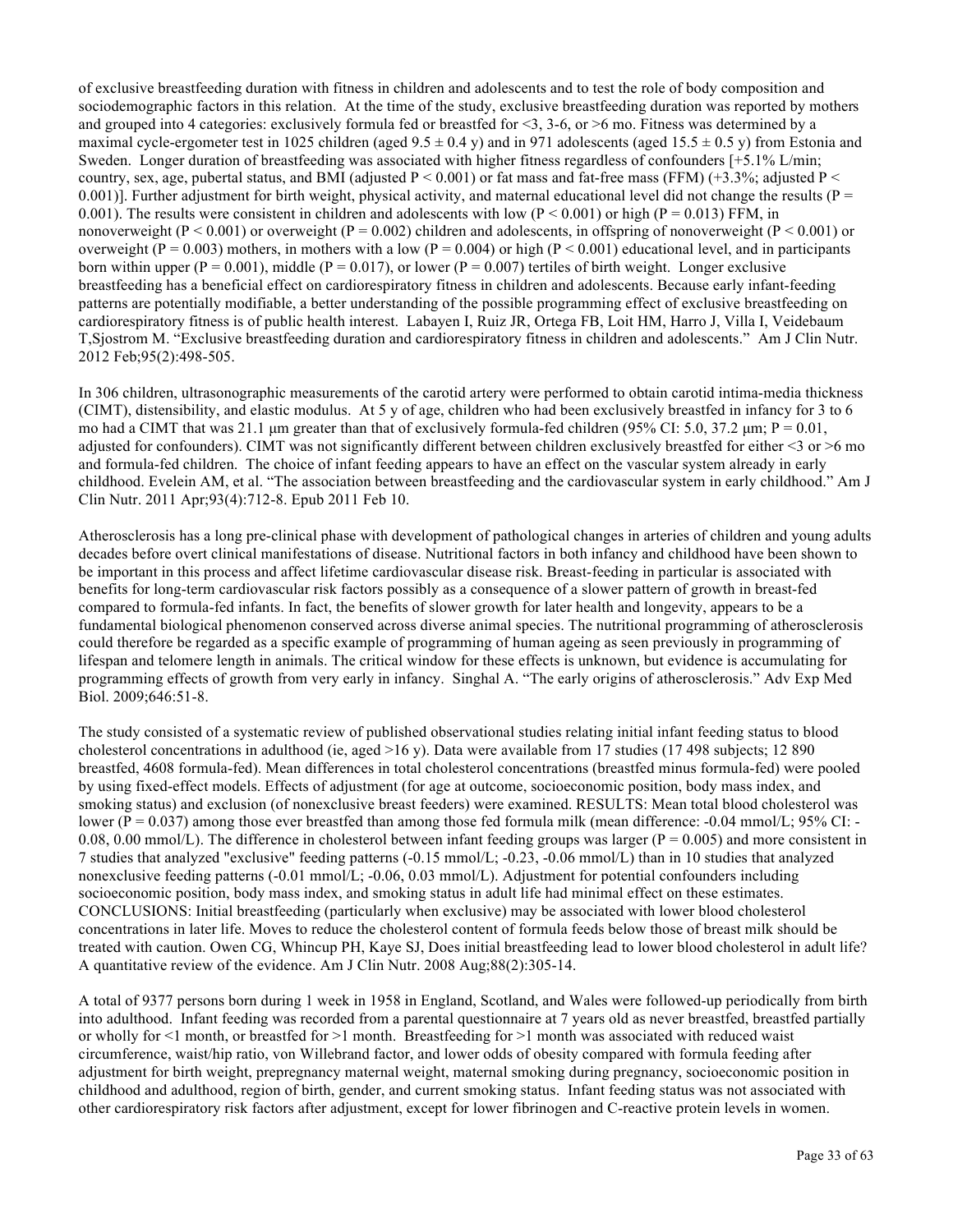Rudnicka AR, Owen CG, Strachan DP. "The effect of breastfeeding on cardiorespiratory risk factors in adult life." Pediatrics. 2007 May;119(5):e1107-15.

A historic cohort study based on a 65-year follow-up of the Carnegie survey of diet and health in prewar Britain, 1937 to 1939. A total of 732 eligible cohort members living in or around Aberdeen, Bristol, Dundee, Wisbech, and London were invited for follow-up examinations in 2002, and 405 (55%) participated. In models controlling for age and sex, breastfeeding was inversely associated with common carotid intima-media thickness (IMT), bifurcation IMT, carotid plaque, and femoral plaque, compared with bottle-feeding. ontrolling for socioeconomic variables in childhood and adulthood, smoking and alcohol made little difference to effect estimates. ontrolling for factors potentially on the causal pathway (blood pressure, adiposity, cholesterol, insulin resistance, and C-reactive protein) made little difference to observed associations. Conclusions-Breastfeeding may be associated with a reduced risk of atherosclerosis in later life. Martin, RM; Ebrahim, S; Griffin, M et al. "Breastfeeding and atherosclerosis - Intima-media thickness and plaques at 65-year follow-up of the Boyd Orr cohort." Arteriosclerosis Thrombosis And Vascular Biology, 25 (7): 1482-1488 Jul 2005

A systematic review has confirmed that breastfeeding confers a small reduction in blood pressure. Fifteen studies including 17,503 subjects were summarized. Breastfed infants had lower systolic and diastolic blood pressure than bottle-fed infants. The authors conclude that this could confer important benefits on cardiovascular health at a population level. Martin RM et al. "Breastfeeding in infancy and blood pressure in later life: systematic review and meta-analysis. Am J Epidemiology 2005, 161:15-26.

We examined the associations of a range of parental and early life characteristics with systolic blood pressure at 5 years of age. Information from 3864 children who were followed up prospectively from their mother's first antenatal clinic assessment was used. Children who had been breast fed until at least 6 months had lower systolic blood pressure than those who were breast fed for a shorter duration. Because childhood blood pressure tracks into adulthood, interventions aimed at early life risk factors, such as quitting smoking during pregnancy, breast feeding, and prevention of obesity in all family members, may be important for reducing the population distribution of blood pressure and thus cardiovascular disease risk. Lawlor DA et al. "Associations of parental, birth, and early life characteristics with systolic blood pressure at 5 years of age: findings from the Mater-University study of pregnancy and its outcomes." Circulation. 2004 Oct 19;110(16):2417-23.

Breastfeeding is associated with reduced cholesterol concentration later in life, but previous studies have not used random assignment of infant diet with prospective follow-up. We tested the hypothesis that breastmilk feeding benefits the lipoprotein profile in adolescents born preterm, in whom randomization to different diets at birth is feasible. Infants born preterm were randomly assigned to receive (trial 1) donated banked breastmilk or preterm formula, or (trial 2) standard term formula or preterm formula, as sole diet or as supplements to mother's milk in both trials. We followed up 216 participants at age 13-16 years and measured ratio of low-density to high-density lipoprotein cholesterol (LDL to HDL), ratio of apolipoprotein B to apolipoprotein A-1 (apoB to apoA-1), and concentration of C-reactive protein (CRP; a measure of the inflammatory process associated with atherosclerosis). Adolescents who had been randomised to banked breastmilk had a lower CRP concentration and LDL to HDL ratio (mean difference 0.34 [14% lower] ) than those given preterm formula. A greater proportion of human milk intake in infancy was associated with lower ratios of LDL to HDL and apoB to apoA-1—independent of gestation and potential confounding factors—and with lower CRP concentration. CRP concentration correlated with the two lipoprotein ratios. Our data provide experimental evidence for the long-term benefits of breastmilk feeding on the risk of atherosclerosis. Singhal A et al. "Breastmilk feeding and lipoprotein profile in adolescents born preterm: follow-up of a prospective randomised study." Lancet. May 15 2004; 363(9421): 1571-1578.

Breast-feeding in infancy has been associated with decreased coronary heart disease mortality, but the underlying mechanisms are unclear. In a prospective cohort study, a total of 7276 singleton, term infants born in 1991 and 1992 were examined at 7.5 years. Complete data were available for 4763 children. The systolic and diastolic blood pressures of breast-fed children were 1.2 mm Hg lower and 0.9 mm Hg lower, respectively, compared with children who were never breast-fed (models controlled for age, sex, room temperature, and field observer). Blood pressure differences were attenuated but remained statistically significant in fully adjusted models controlling for social, economic, maternal, and anthropometric variables. Blood pressure differences were similar whether breast-feeding was partial or exclusive. We examined the effect of breast-feeding duration. In fully adjusted models, there was a 0.2-mm Hg reduction (0.0 to 0.3) in systolic pressure for each 3 months of breast-feeding. Breast-feeding is associated with a lowering of later blood pressure in children born at term. If the association is causal, the wider promotion of breast-feeding is a potential component of the public health strategy to reduce population levels of blood pressure. Martin RM et al. "Does breast-feeding in infancy lower blood pressure in childhood? The Avon Longitudinal Study of Parents and Children (ALSPAC)." Circulation. 2004 Mar 16;109(10):1259-66

A total of 1532 individuals in 10 British towns were studied, and 37 studies with 52 observations on total cholesterol (TC) were reviewed. In infancy, mean TC was higher among those breastfed (mean TC difference  $= 0.64$ ), whereas in adults, mean TC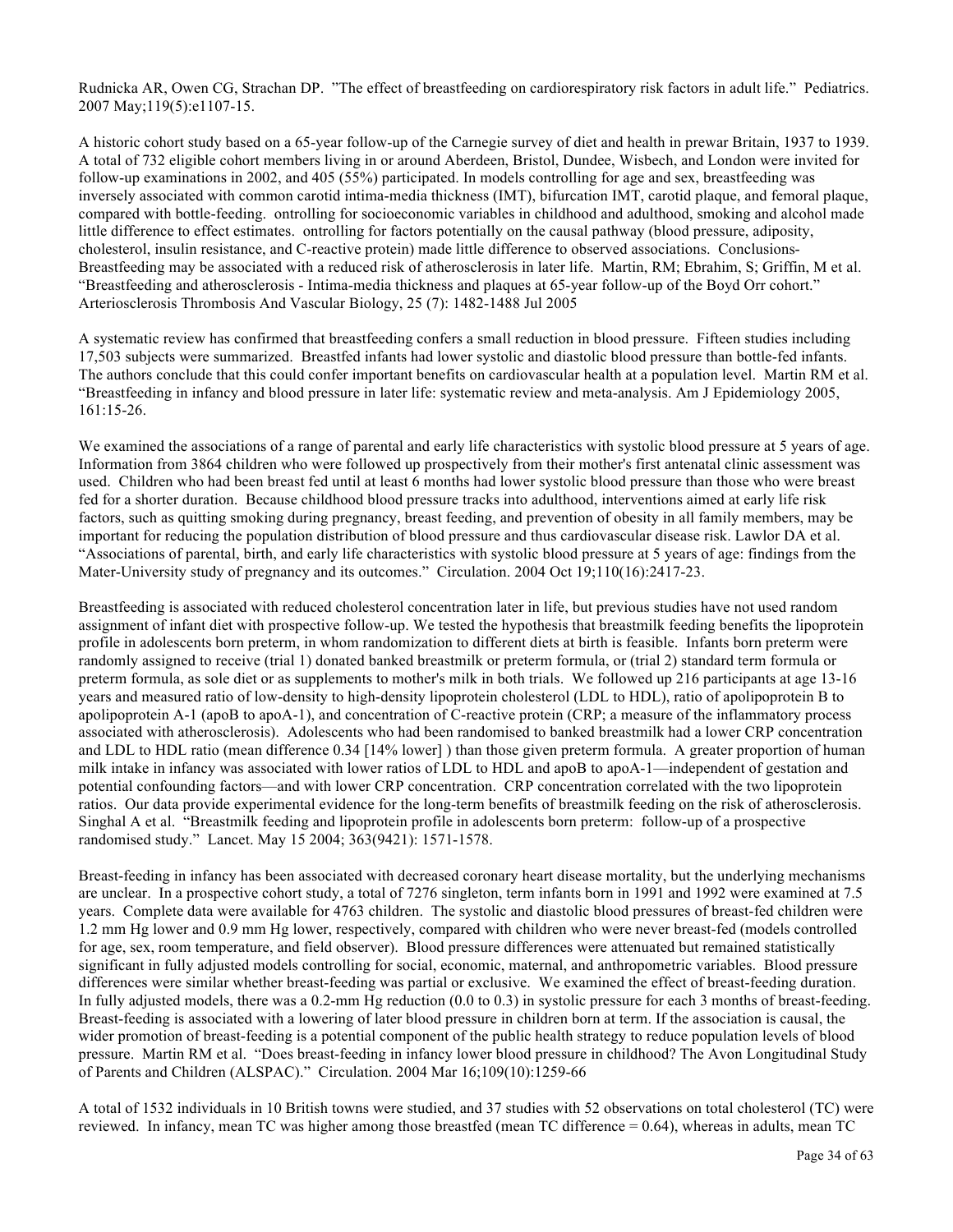was lower among those breastfed (mean TC difference = -0.18). Patterns for low-density lipoprotein (LDL) were similar to those for TC throughout. These results suggest that breastfeeding may have long-term benefits for cardiovascular health and may have implications for the content of formula feed milks. Owen-CG et al. "Infant feeding and blood cholesterol: A study in adolescents and a systematic review." Pediatrics-. Sep 2002; 110 (3) : 597-608.

Breastfeeding has been associated with lower blood pressure in later life, but previous studies have not controlled for possible confounding factors by using a randomized design with prospective follow-up. In this study, blood pressure was measured at age 13-16 years in 216 (23%) of a cohort of 926 children who were born prematurely and had participated at birth in two parallel randomised trials in five neonatal units in the UK. Dietary interventions were: donated banked breastmilk versus preterm formula and standard term formula versus preterm formula. Children followed up at age 13-16 years were similar to those not followed up in terms of social class and anthropometry at birth. Mean arterial blood pressure at age 13-16 years was lower in the 66 children assigned banked breastmilk (alone or in addition to mother's milk) than in the 64 assigned preterm formula (mean 81.9 vs 86.1 mm Hg;  $p=0.001$ ). In non-randomised analyses, the proportion of enteral intake as human milk in the neonatal period was inversely related to later mean arterial pressure. No differences were found in the term formula (n=44) versus preterm formula (n=42) comparison. Breastmilk consumption was associated with lower later blood pressure in children born prematurely. This data provide experimental evidence of programming of a cardiovascular risk factor by early diet and further support the long-term beneficial effects of breastmilk. Singhal A, Cole TJ, Lucas A. "Early nutrition in preterm infants and later blood pressure: two cohorts after randomised trials." Lancet 2001 Feb 10;357(9254):413-9

Exclusive breast feeding seems to have a protective effect against some risk factors for cardiovascular disease in later life. In this study of 625 adults aged 48-53 years, those who were bottle fed had a higher mean plasma glucose concentration after a standard oral glucose tolerance test than those who were exclusively breast fed. They also had a higher plasma low density lipoprotein (LDL) cholesterol concentration, a lower high density lipoprotein (HDL) cholesterol concentration, and a higher LDL/ HDL ratio. Systolic blood pressure and body mass index were not affected by the method of infant feeding. Ravelli-ACJ et al. "Infant feeding and adult glucose tolerance, lipid profile, blood pressure, and obesity." Archives-Of-Disease-In-Childhood. Mar 2000; 82 (3) : 248-252.

After adjustment for age, height, and sibship, and taking into account current diet and parental hypercholesterolemia, cholesterol concentration was lower in boys who had been breast fed This study provides evidence that diet in infancy may have longstanding effect on lipid metabolism. Plancoulaine-S et al. "Infant-feeding patterns are related to blood cholesterol concentration in prepubertal children aged 5-11y." European Journal of Clinical Nutrition. Feb 2000; 54 (2) : 114-119.

#### **6. Celiac Disease**

Henriksson C, Bostrom A, Wiklund IE. "What effect does breastfeeding have on coeliac disease? A systematic review update." Evid. Based Med. published 4 August 2012, 10.1136

Coeliac disease (CD) is a disorder that may depend on genetic, immunological, and environmental factors. Recent observational studies suggest that breast feeding may prevent the development of CD. AIM: To evaluate articles that compared effects of breast feeding on risk of CD. METHODS: Systematic review and meta-analysis of observational studies published between 1966 and June 2004 that examined the association between breast feeding and the development of CD. RESULTS: Six case-control studies met the inclusion criteria. With the exception of one small study, all the included studies found an association between increasing duration of breast feeding and decreased risk of developing CD. Meta-analysis showed that the risk of CD was significantly reduced in infants who were breast feeding at the time of gluten introduction (pooled odds ratio 0.48, 95% CI 0.40 to 0.59) compared with infants who were not breast feeding during this period. CONCLUSIONS: Breast feeding may offer protection against the development of CD. Breast feeding during the introduction of dietary gluten, and increasing duration of breast feeding were associated with reduced risk of developing CD. It is, however, not clear from the primary studies whether breast feeding delays the onset of symptoms or provides a permanent protection against the disease. Long term prospective cohort studies are required to investigate further the relation between breast feeding and CD. Akobeng AK, et al. "Effect of breast feeding on risk of coeliac disease: a systematic review and meta-analysis of observational studies." Arch Dis Child. 2006 Jan;91(1):39-43.

Celiac disease, or permanent gluten-sensitive enteropathy, is an immunologic disease strictly dependent on exposure to wheat gluten or related proteins. A questionnaire was used to assess patterns of food introduction to infants, 627 Swedish children with celiac disease and 1254 referents. The risk of celiac disease was reduced in children aged  $\leq$  y if they were still being breast-fed when dietary gluten was introduced (OR 0.59). This effect was even more pronounced in infants who continued to be breast-fed after dietary gluten was introduced (OR: 0.36). The risk was greater when gluten was introduced in the diet in large amounts than when introduced in small or medium amounts. Ivarsson A et al. "Breast-feeding protects against celiac disease." American-Journal-Of-Clinical-Nutrition. May 2002; 75 (5):914-921/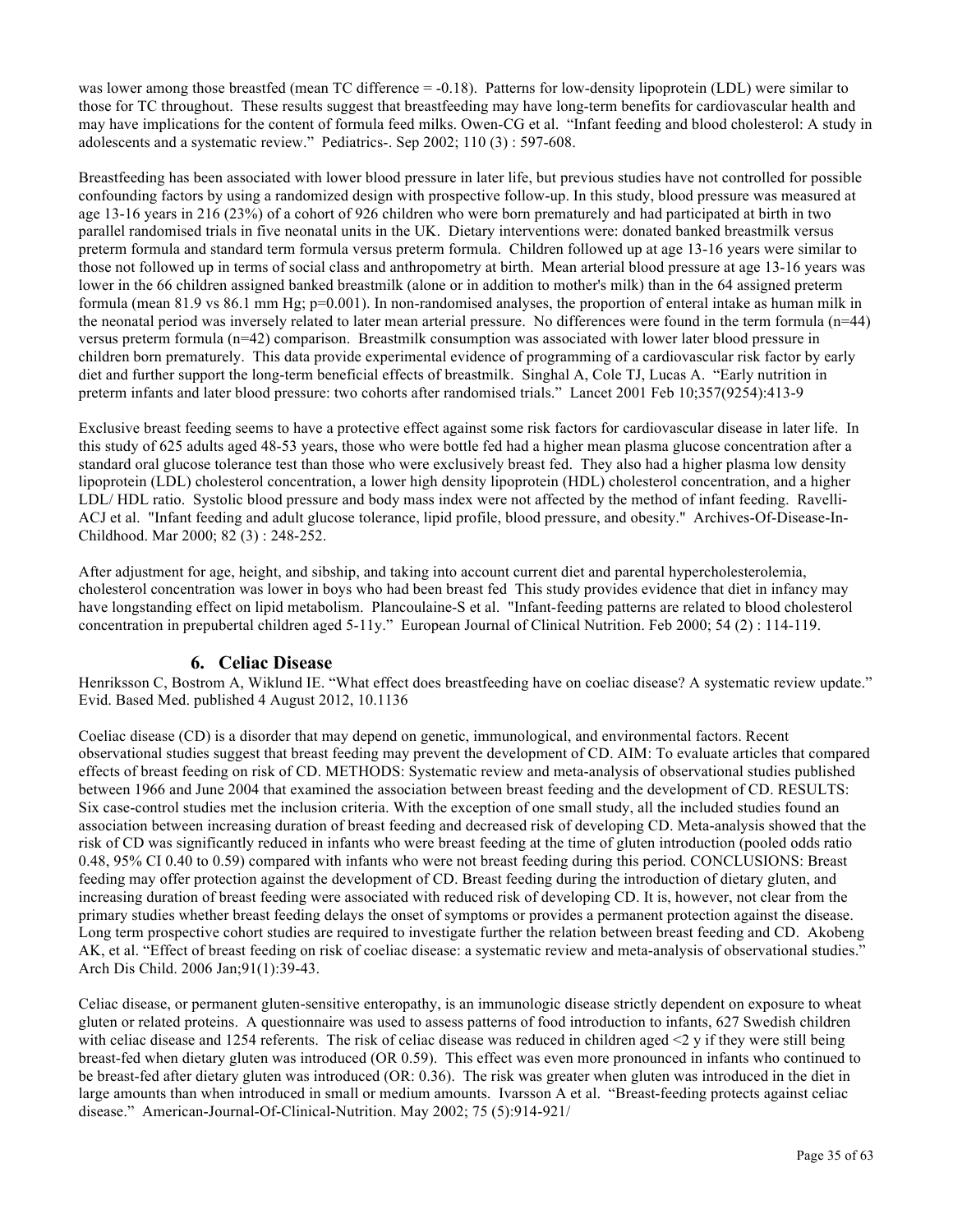In this case-control study, 143 children with celiac disease and 137 randomly recruited gender- and age-matched control children were administered a standardized questionnaire. The risk of developing celiac disease decreased significantly by 63% for children breast-fed for more than 2 months (OR 0.37) as compared with children breast-fed for 2 months or less. The age at first gluten introduction had no significant influence on the incidence of celiac disease (OR 0.72 comparing first gluten introduction into infant diet >3 months vs. less than or equal to3 months). Conclusion: A significant protective effect on the incidence of celiac disease was suggested by the duration of breast-feeding (partial breastfeeding as well as exclusive breastfeeding). The data did not support an influence of the age at first dietary gluten exposure on the incidence of celiac disease. However, the age at first gluten exposure appeared to affect the age at onset of symptoms. Peters U et al. "A case-control study of the effect of infant feeding on celiac disease." Annals-Of-Nutrition-And-Metabolism. Jul-Aug 2001; 45 (4) : 135-142.

Celiac disease is characterized by lethargy, megoblastic anemia, malabsorption, and GI symptoms caused by allergy to gluten. Prolonged breastfeeding, at least until the 6th month, and gluten introduction started at least at the 5th month of life, significantly delay the onset of the disease. Gluten introduction should be done progressively and under breast feeding protection. Introduction of gluten 2 months before weaning has a protective effect. Bouguerra F et al. [Breast feeding effect relative to age of onset of celiac disease]. Arch Pediatr 1998 Jun;5(6):621-6

Children formula-fed from birth, or breast-fed for less than 30 days, were found to have a relative risk of developing symptoms of celiac disease four times higher than children breast-fed for more than 30 days. Auricchio S et al. "Does breast feeding protect against the development of clinical symptoms of celiac disease in children?" J Pediatr Gastroenterol Nutr 1983;2(3):428-33.

#### **7. Conduct Disorders**

While the physical health and nutritional benefits of breastfeeding for the mother and child are relatively well established, the evidence for psychological effects is less clear. This study aimed to examine whether there is an association between breastfeeding and later conduct problems in children. It also considered the extent to which any relationship is attributable to maternally-provided inherited characteristics that influence both likelihood of breastfeeding and child conduct problems. A prenatal cross-fostering design with a sample of 870 families with a child aged 4-11 years was used. Mothers were genetically related or unrelated to their child as a result of assisted reproductive technologies. The relationship between breastfeeding and conduct problems was assessed while controlling for theorised measured confounders by multivariate regression (e.g. maternal smoking, education, and antisocial behaviour), and for unmeasured inherited factors by testing associations separately for related and unrelated mother-child pairs. Breastfeeding was associated with lower levels of conduct disorder symptoms in offspring in middle childhood. Breastfeeding was associated with lower levels of conduct problems even after controlling for observed confounders in the genetically related group, but not in the genetically unrelated group. In contrast, maternal antisocial behaviour showed robust associations with child conduct problems after controlling for measured and inherited confounders. These findings highlight the importance of using genetically sensitive designs in order to test causal environmental influences. Shelton K, Collishaw S, Rice F et al. "Using a genetically informative design to examine the relationship between breastfeeding and childhood conduct problems." European Child & Adolescent Psychiatry, 2011 Dec; 20 (11/12): 571-9.

#### **8. Diabetes Mellitus**

A systematic review of published studies identified 1010 reports; 23 examined the relation between infant feeding and type 2 diabetes in later life or risk factors for diabetes. Subjects who were breastfed had a lower risk of type 2 diabetes in later life than did those who were formula fed (7 studies; 76 744 subjects; odds ratio: 0.61). Children and adults without diabetes who had been breastfed had marginally lower fasting insulin concentrations than did those who were formula fed (6 studies; 4800 subjects; percentage difference: -3%). Breastfed infants had lower mean preprandial blood glucose and insulin concentrations than did those who were formula fed. Breastfeeding in infancy is associated with a reduced risk of type 2 diabetes, with marginally lower insulin concentrations in later life, and with lower blood glucose and serum insulin concentrations in infancy. Owen CG et al. "Does breastfeeding influence risk of type 2 diabetes in later life? A quantitative analysis of published evidence." Am J Clin Nutr. 2006 Nov;84(5):1043-54.

Early weaning diet, early introduction of breast milk substitution and cow's milk have been shown to increase the risk of type 1 diabetes later in life. It is also shown that older maternal age, maternal education, preeclampsia, prematurity, neonatal illness and neonatal icterus caused by blood group incompatibility, infections and stress might be risk factors for type 1 diabetes. Data from 517 children in south-east of Sweden and 286 children in Lithuania in the age group of 0 to 15 years with newly diagnosed type 1 diabetes mellitus were included into analysis. Three age- and sex-matched healthy controls were randomly selected. Information was collected via questionnaires. Exclusive breastfeeding longer than five months (odds ratio 0.54) and total breastfeeding longer than 7 (0.56) or 9 months (0.61) among Swedish children 5 to 9 years old and later than the seventh month (0.24) among all Swedish children is protective against diabetes when adjusted for all other above-listed risk factors. In Lithuania, exclusive breastfeeding longer than two months in the age group of 5 to 9 years is protective (0.58) when adjusted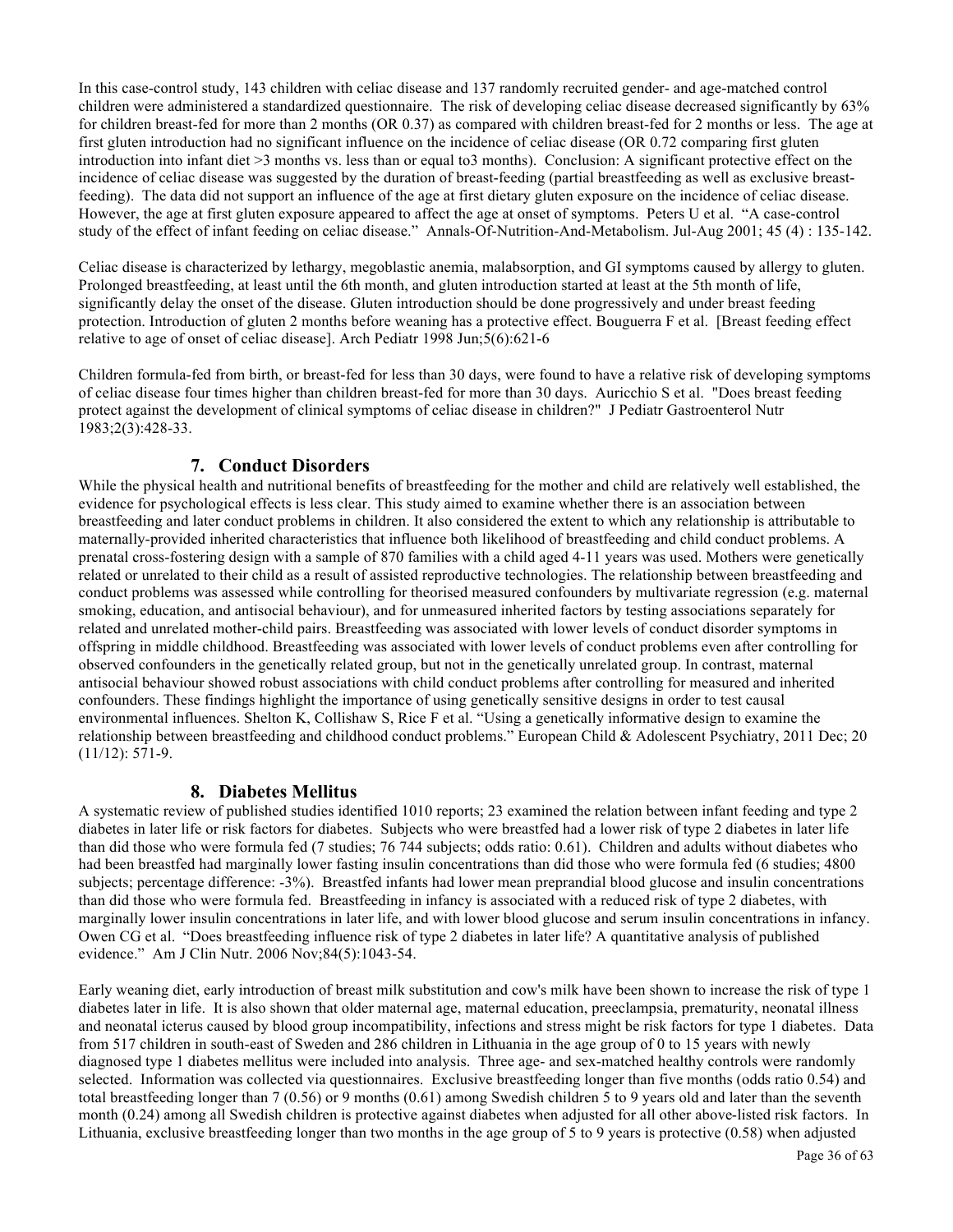for other factors. Conclusions; Longer exclusive and total breastfeeding appears as an independent protective factor against type 1 diabetes. Kuehne-VS et al. "Longer breastfeeding is an independent protective factor against development of type 1 diabetes mellitus in childhood." Diabetes Metabolism Research and Reviews. Mar-Apr 2004; 20(2):150-157.

A case-control study of 46 patients younger than 18 years, and 92 matched controls from a large Native population in Winnipeg, Manitoba. Information on exposure to prenatal and early infancy risk factors was obtained through questionnaires administered by a Native nurse-interviewer. Preexisting diabetes (odds ratio [OR], 14.4), gestational diabetes (OR, 4.40), and breastfeeding longer than 12 months (OR, 0.24) were significant independent predictors of diabetic status. Conclusion: reastfeeding reduces the risk of type 2 diabetes among Native Canadian children and should be promoted as a potential intervention to control the disease. Young-TK et al. "Type 2 diabetes mellitus in children - Prenatal and early infancy risk factors among native Canadians." Archives-Of-Pediatrics-And-Adolescent-Medicine. Jul 2002; 156 (7):651-655

Bovine beta-casein is a cow's milk protein that targets both humoral and cellular immune responses in patients with Type 1 diabetes and, to a lesser degree, also in normal subjects. This study aimed to determine whether the avoidance of cow's milk consumption early in life could prevent the development of antibody response to bovine beta-casein despite the mother being exposed on a daily basis to cow's milk consumption. The researchers measured the antibody response to bovine beta -casein in 28 healthy infants under 4 months of age, of whom 16 were exclusively breast-fed and 12 were bottle-fed with cow's milk. In addition, beta -casein antibodies were measured in 37 prepubertal children with Type 1 diabetes and in 31 healthy children who were exposed to cow's milk or dairy products to see whether differences in antibody titers exist in this young age group. Antibodies binding to beta -casein were also evaluated. Elevated levels of beta -casein antibodies were found in bottle-fed infants compared to breast-fed infants ( $p < 0.0001$ ). Antibody levels to bovine  $\leq$ beta $\geq$ -casein were also significantly higher in children with Type 1 diabetes compared to age-matched controls ( $p = 0.03$ ). The authors confirmed specific binding to bovine beta-casein in bottle-fed infants, in children with Type 1 diabetes and in controls exposed to cow's milk, but not in infants who were exclusively breast-fed. The results of this study indicate that breastfeeding within the first 4 months of life prevents the generation of antibody response to bovine beta -casein despite the mothers' consumption of cow's milk during the breastfeeding period. Monetini L. "Bovine beta-casein antibodies in breast- and bottle-fed infants: their relevance in Type 1 diabetes." Diabetes-Metabolism-Research-And-Reviews. Jan-Feb 2001; 17 (1) : 51-54

This study aimed to establish the relation between early infant nutrition and signs of beta-cell autoimmunity in young children. They identified and observed from birth 2949 infants with increased genetic risk of Type I (insulin-dependent) diabetes mellitus and monitored them for islet cell antibodies at 3 to 6 month intervals. This case-control study comprises the first 65 children who seroconverted to islet cell antibody positivity before the age of 4 years and 390 control children who were islet cell antibody-negative (six control children/case). Infants who had been breastfed exclusively for at least 4 months had lower risk of seroconversion to positivity for IA-2A or all four autoantibodies [odds ratio 0.24] than those infants who had been breastfed exclusively for less than 2 months. The risk of seroconversion was higher in those younger than 2 months (OR 4.37) or aged 2 to 3.9 months (OR 5.50) when they first received cows' milk than in those aged 4 months or older. These observations suggest that short-term breastfeeding and the early introduction of cows' milk-based infant formula predispose young children who are genetically susceptible to Type I diabetes to progressive signs of beta-cell autoimmunity. Kimpimaki-T, et al. "Short-term exclusive breastfeeding predisposes young children with increased genetic risk of Type I diabetes to progressive beta-cell autoimmunity." Diabetologia-. Jan 2001; 44 (1) : 63-69

A population-based case-control study of 196 children with type 1 diabetes and 325 age- and sex-matched control subjects found a significantly raised risk for illnesses in the neonatal period (OR 1.61), the majority of which were infections and respiratory difficulties. Exclusive breast feeding as the initial feeding method was significantly protective (OR 0.65). McKinney et al. "Perinatal and neonatal determinants of childhood type 1 diabetes. A case-control study in Yorkshire, U.K." Diabetes Care 1999 Jun;22(6):928-32

Diabetes is less common among breast-fed children (6.9 and 30.1% among offspring of nondiabetic and diabetic women, respectively) than among bottle-fed children (11.9 and 43.6%, respectively). Pettitt DJ, Knowler WC. "Long-term effects of the intrauterine environment, birth weight, and breast-feeding in Pima Indians." Diabetes Care 1998 Aug;21 Suppl 2:B138-41

Children who developed IDDM in New South Wales, Australia, were compared to healthy children of the same sex and age. Those who were exclusively breastfed during their first three months of life had a 34% lower risk of developing diabetes than those who were not breastfed. Children given cow's-milk-based formula in their first three months were 52% more likely to develop IDDM than those not given cow's milk formula. Diabetes Care 1994;17:1381-1389, 1488-1490.

## **9. Helicobacter pylori infection**

Helicobacter pylori infection was examined among 356 asymptomatic white Hispanic and black children aged 2--16 years attending 13 licensed day care centers in Houston. Demographic information and socioeconomic factors were evaluated. H.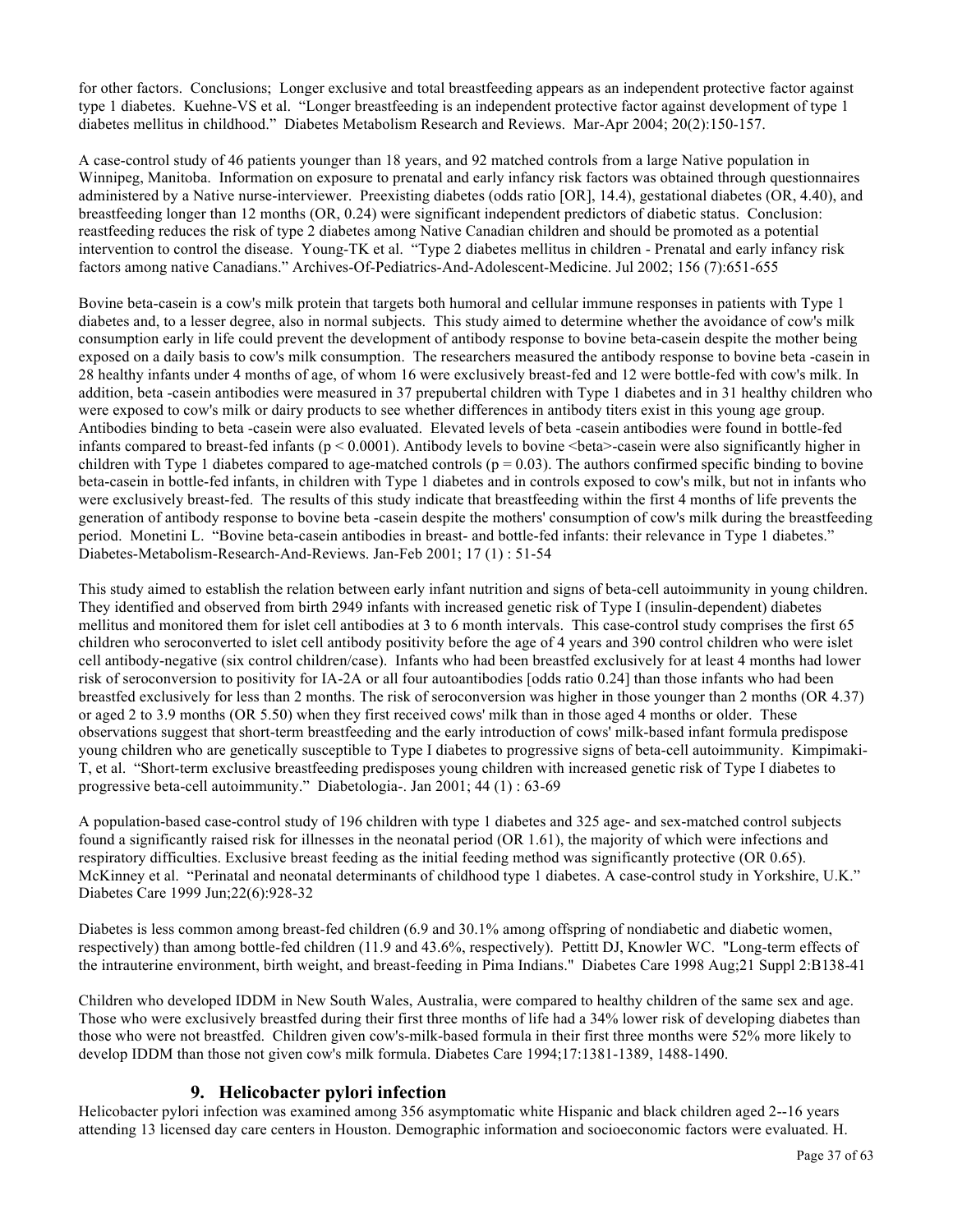pylori status was determined by (13)C-urea breath testing. The prevalence of active H. pylori infection was 24% and increased with age. Prevalence was almost identical among white Hispanic and black children. Children living in the most crowded conditions were at the greatest risk for H. pylori acquisition, and an inverse correlation was seen between the mother's education and H. pylori positivity in children. Breast-feeding played a protective role against the acquisition of H. pylori infection. Malaty HM et al. Helicobacter pylori infection in preschool and school-aged minority children: effect of socioeconomic indicators and breast-feeding practices. Clin Infect Dis 2001 May 15;32(10):1387-92

Serum H pylori IgG antibodies were measured in 631 men and 389 women born during 1920-30. Independent of their current social class, subjects were more likely to be H pylori seropositive if they had large numbers of siblings, and if they had lived in a crowded house, or shared a bedroom or bed in childhood. Low weight at 1 year was associated with increased seropositivity rates in men, but not women. Men and women who were breast fed in infancy were less likely to be seropositive than those who were bottle fed. Fall CH, Goggin PM, Hawtin P, Fine D, Duggleby S. "Growth in infancy, infant feeding, childhood living conditions, and Helicobacter pylori infection at age 70." Arch Dis Child 1997 Oct;77(4):310-4

#### **10. Haemophilus Influenzae Meningitis**

A strong negative correlation between breastfeeding and incidence of Haemophilus influenzae infection 5 to 10 years later. Silfverdal SA et al. "Protective effect of breastfeeding: an ecologic study of Haemophilus influenzae meningitis and breastfeeding in a Swedish population." Int J Epidemiol 1999 Feb;28(1):152-6

#### **11. Inflammatory Bowel Disease (Crohn's Disease, Ulcerative Colitis)**

A population-based case-control study was carried out in Canterbury, New Zealand. Participants comprised 638 prevalent Crohn's disease (CD) cases, 653 prevalent ulcerative colitis (UC) cases and 600 randomly-selected sex and age matched controls. Exposure rates to environmental risk factors were compared. Unadjusted and adjusted odds ratios (OR) with 95% confidence intervals (CI) are presented. Results: A family history of IBD (CD OR 3.06 [2.18-4.30], UC OR 2.52 [1.90-3.54]), cigarette smoking at diagnosis (CD OR 1.99 [1.48-2.68], UC OR 0.67 [0.48-0.94]), high social class at birth (CD and UC trend,  $P \le 0.001$ ) and Caucasian ethnicity (CD OR 2.04 [1.05-4.38], UC OR 1.47 [1.01-2.14]) were significantly associated with IBD. City living was associated with CD ( $P < 0.01$ ). Being a migrant was associated with UC. Having a childhood vegetable garden was protective against IBD (CD OR 0.52 [0.36-0.76], UC OR 0.65 [0.45-0.94]) as was having been breastfed (CD OR 0.55 [0.41-0.74], UC OR 0.71 [0.52-0.96]) with a duration-response effect. Appendicectomy, tonsillectomy, infectious monomucleosis and asthma were more common in CD patients than controls (P < 0.01). Conclusions: The importance of childhood factors in the development of IBD is confirmed. The duration-response protective association between breast-feeding and subsequent development of IBD requires further evaluation, as does the protective effect associated with a childhood vegetable garden. Gearry RB, Richardson AK, Frampton CM, et al. "Population-based cases control study of inflammatory bowel disease risk factors." J Gastroenterol Hepatol. 2010 Jan 14.

A total of 79 articles were identified, 20 of which were found describing breastfeeding in relation to the development of IBD; 8 of these articles included separate early-onset groups. One study did not describe "any exposure" to breast milk for the early onset group, so 7 studies were included in the meta-analysis. Breast milk exposure had a significant protective effect (OR, 0.69; 95% CI, 0.51-0.94;  $P = .02$ ) in developing early-onset IBD. A non-significant difference was demonstrated for ulcerative colitis and Crohn's disease individually (OR, 0.72; 95% CI, 0.51-1.02; P = .06; OR, 0.64; 95% CI, 0.38-1.07; P = .09, respectively). Barclay A et al. "Systematic Review: The Role of Breastfeeding in the Development of Pediatric Inflammatory Bowel Disease" J Peds Volume 155, Issue 3, Pages 421-426 (September 2009)

Twenty-six cases of Crohn's disease and 29 cases of ulcerative colitis were matched for gender and social class with controls. There was a trend that those with Crohn's disease were more likely not to have been breast-fed (OR 0.4). The prevalence of inflammatory bowel disease was 5.12/1000 by the age of 43 years. Thompson-NP; Montgomery-SM; Wadsworth-MEJ; Pounder-RE; Wakefield-AJ. "Early determinants of inflammatory bowel disease: use of two national longitudinal birth cohorts. European Journal of Gastroenterology and Hepatology. Jan 2000; 12 (1):25-30

Lack of breastfeeding in infancy was associated with an increased risk of ulcerative colitis (chronic inflammatory disorder of the colon) and Crohn's disease (chronic inflammatory disorder affecting any part of the gut, aggravated by food intolerance). Corrao G et al. "Risk of inflammatory bowel disease attributable to smoking, oral contraception and breastfeeding in Italy: a nationwide case-control study." Int J Epidemiol 1998 Jun;27(3):397-404.

Medical records concerning pediatric or adolescent patients first diagnosed with Crohn's disease or ulcerative colitis in two New York hospitals during a 5-year period (1986 to 1990) were abstracted, and information concerning sex, age, race, birthplace, sibship size, birth order, maternal age at birth, month of birth, duration of breast-feeding, and maternal smoking was recorded. Data concerning 68 patients with Crohn's disease, 39 patients with ulcerative colitis, and 202 control patients were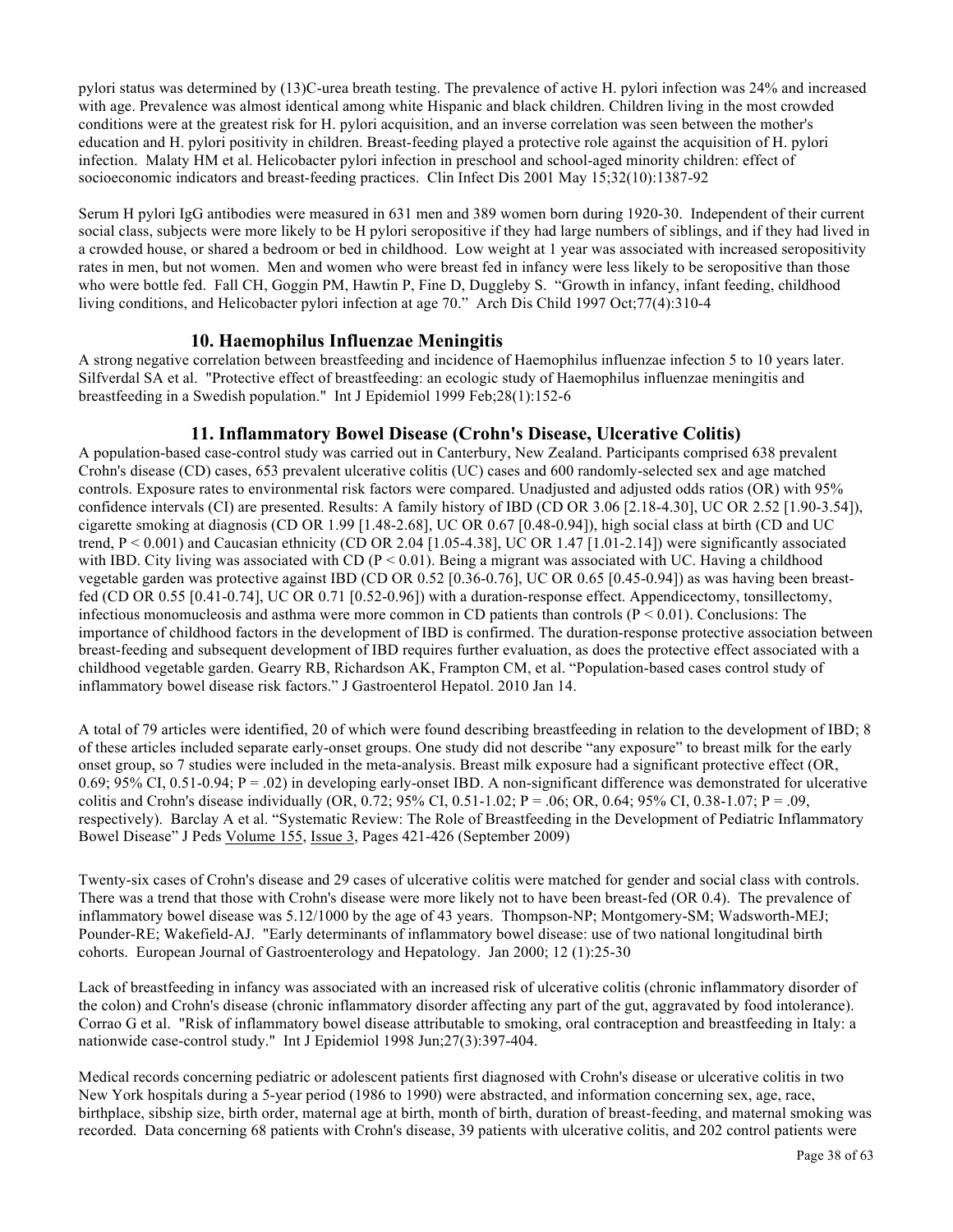analyzed through multiple logistic regression. Breast-feeding was negatively associated with Crohn's disease (P 0.04) and ulcerative colitis (P 0.07), with relative risk point estimates around 0.5 and with evidence of duration-dependent trends in both instances. There was no evidence of association of either disease with maternal age at birth, birth order, maternal smoking, or season of birth. Rigas A et al. Breast-feeding and maternal smoking in the etiology of Crohn's disease and ulcerative colitis in childhood." Ann Epidemiol. 1993 Jul;3(4):387-92.

Koletzko S, Griffiths A, Corey M, Smith C, Sherman P. "Infant feeding practices and ulcerative colitis in childhood." BMJ. 1991 Jun 29;302(6792):1580-1.

Lack of breastfeeding was a risk factor associated with later development of Crohn's disease. Koletzko, S., "Role of Infant Feeding Practices in Development of Crohn's Disease in Childhood". Br Med J, 1989 Jun 17;298(6688):1617-8.

#### **12. Juvenile Rheumatoid Arthritis (JRA)**

Children who have had JRA, especially pauciarticular JRA, are less likely to have been breastfed than controls, suggesting that breast feeding may have a protective effect on the development of JRA. Lower odds ratio were noted for increased durations of breast feeding. Mason T et al. "Breast feeding and the development of juvenile rheumatoid arthritis." J Rheumatol 1995 Jun;22(6):1166-70

#### **13. Mental Health**

Breastfeeding for less than 6 months compared with 6 months or longer was an independent predictor of mental health problems through childhood and into adolescence. This relationship was supported by the random effects models (increase in total CBCL score: 1.45; 95% confidence interval 0.59, 2.30) and generalized estimating equation models (odds ratio for CBCL morbidity: 1.33; 95% confidence interval 1.09, 1.62) showing increased behavioral problems with shorter breastfeeding duration. Oddy W et al. "The Long-Term Effects of Breastfeeding on Child and Adolescent Mental Health: A Pregnancy Cohort Study Followed for 14 Years." J Peds Dec 2009.

#### **14. Menopause (timing of)**

Few adult environmental or behavioral factors have been consistently associated with age at menopause. The peak number of follicles attained in utero or lost before ovulation begins may be more important. This study investigates whether birthweight, childhood body size, having been breastfed and early socioeconomic circumstances are associated with age at menopause. 1572 British women were followed up since their birth in 1946, so far until 53 years. Age at menopause varied by duration of breastfeeding, weight at age 2 years, childhood socioeconomic status, but not birthweight. In a multiple regression model, women of low weight at 2 years had an earlier menopause and those who had been breastfed had a later menopause than others. Early life influences may influence ovarian ageing, highlighting the importance of investigating factors from across the life course. Hardy-R; Kuh-D. "Does early growth influence timing of the menopause? Evidence from a British birth cohort." Human Reproduction. Sep 2002; 17 (9) : 2474-2479

#### **15. Multiple Sclerosis**

The incidence or multiple sclerosis (MS) in Mexico and other countries of Latin America has increased steadily for the last two decades. Breastfeeding has been abandoned in large segments of society and the incidence of varicella and childhood eczema keeps a north south gradient similar to that described for MS. A case-control study was conducted using a questionnaire that included demographic, nutritional, infectious and personal antecedents previously identified in other reports as possible risk factors for MS. The frequency of varicella, lack of breastfeeding, and eczema in the medical history of MS patients were significant when compared with controls. These factors may participate in the sharp increase of MS in countries like Mexico traditionally considered as an area of very low incidence. Tarrats-R; Ordonez-G; Rios-C; Sotelo-J. Varicella, ephemeral breastfeeding and eczema as risk factors for multiple sclerosis in Mexicans. Acta-Neurologica-Scandinavica. Feb 2002; 105  $(2): 88-94$ 

Although thought to be multifactorial in origin, and without a clearly defined etiology, lack of breastfeeding does appear to be associated with an increased incidence of multiple sclerosis. Dick, G. "The Etiology of Multiple Sclerosis." Proc Roy Soc Med 1976;69:611-5

Pisacane A, et al. Breast feeding and multiple sclerosis. BMJ 1994 May 28;308(6941):1411-2.

#### **16. Obesity, body composition and self-regulations of intake**

Early-life nutrition may influence later body composition. The effect of breastfeeding and formula feeding on infant body composition is uncertain. PubMed was searched for human studies that reported the outcomes fat-free mass, fat mass, or the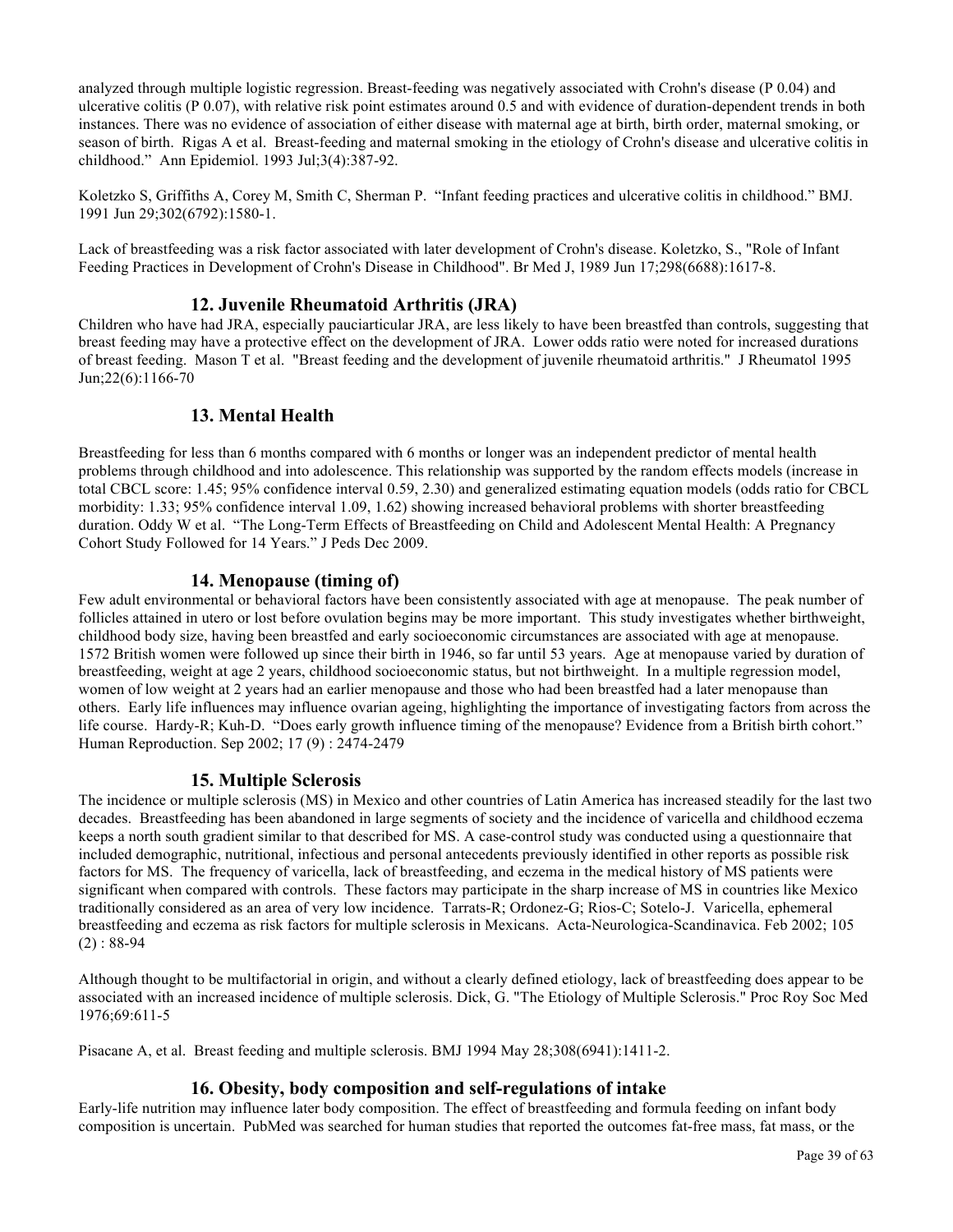percentage of fat mass in breastfed and formula-fed infants. Bibliographies were hand searched, and authors were contacted for additional data. The quality of studies was assessed. Differences in outcomes between feeding groups were compared at prespecified ages by using fixed-effects analyses except when heterogeneity indicated the use of random-effects analyses. RESULTS: We identified 15 studies for inclusion in the systematic review and 11 studies for inclusion in the meta-analysis. In formula-fed infants, fat-free mass was higher at 3-4 mo [mean difference (95% CI): 0.13 kg (0.03, 0.23 kg)], 8-9 mo [0.29 kg  $(0.09, 0.49 \text{ kg})$ ], and 12 mo  $[0.30 \text{ kg } (0.13, 0.48 \text{ kg})]$ , and fat mass was lower at 3-4 mo  $[-0.09 \text{ kg } (-0.18, -0.01 \text{ kg})]$  and 6 mo  $[-0.09 \text{ kg } (-0.18, -0.01 \text{ kg})]$ 0.18 kg (-0.34, -0.01 kg)] than in breastfed infants. Conversely, at 12 mo, fat mass was higher in formula-fed infants [0.29 kg (- 0.03, 0.61 kg)] than in breastfed infants. CONCLUSION: Compared with breastfeeding, formula feeding is associated with altered body composition in infancy. Gale C, Logan KM, Santhakumaran S, Parkinson JR, Hyde MJ, Modi N. "Effect of breastfeeding compared with formula feeding on infant body composition: a systematic review and meta-analysis." Am J Clin Nutr. 2012 Mar;95(3):656-69.

Whether breastfeeding is protective against the development of childhood overweight and obesity remains the subject of considerable debate. Although a number of meta-analyses and syntheses of the literature have concluded that the greater preponderance of evidence indicates that breastfeeding reduces the risk of obesity, these findings are by no means conclusive. The present study used data from the Growing Up in Ireland study to examine the relationship between retrospectively recalled breastfeeding data and contemporaneously measured weight status for 7798 children at nine-years of age controlling for a wide range of variables including; socio-demographic factors, the child's own lifestyle-related behaviours, and parental BMI. The results of the multivariable analysis indicated that being breastfed for between 13 and 25 weeks was associated with a 38 percent  $(p < 0.05)$  reduction in the risk of obesity at nine-years of age, while being breastfed for 26 weeks or more was associated with a 51 percent  $(p < 0.01)$  reduction in the risk of obesity at nine-years of age. Moreover, results pointed towards a dose–response patterning in the data for those breastfed in excess of 4 weeks. Possible mechanisms conveying this health benefit include slower patterns of growth among breastfed children, which it is believed, are largely attributable to differences in the composition of human breast milk compared with synthesised formula. The suggestion that the choice of infant feeding method has important implications for health and development is tantalising as it identifies a modifiable health behaviour that is amenable to intervention in primary health care settings and has the potential to improve the health of the population. McCrory C, Layte R. "Breastfeeding and risk of overweight and obesity at nine-years of age." Social Science & Medicine, 2012 Jul; 75 (2): 323-30.

To determine whether the effect of breastfeeding on childhood measures of adiposity differs across percentiles of childhood body mass index (BMI), subcutaneous (SAT) and visceral (VAT) adipose tissue deposition, ratio of subcutaneous to triceps skinfold (STR), and intramyocellular lipid accumulation (IMCL). Four hundred forty-two children and adolescents aged 6 to 13 years participating in the Exploring Perinatal Outcomes Among Children study (EPOCH) with material recall of infant diet. RESULTS: No significant differences in mean levels of childhood adiposity levels between adequate and low breastfeeding status were detected using linear regression models. However, in quantile regression models, adequate breastfeeding was associated with lower levels of adiposity levels for those in the upper percentiles (>60th percentile for VAT, 85th and 95th percentiles for BMI, and 95th percentiles for SAT and STR) and a null effect for those at the 50th percentile or lower. These effects were independent of sociodemographic, perinatal, and current lifestyle factors. We found no relationship between breastfeeding and IMCL at any percentile of the distribution. CONCLUSIONS:Rather than shifting the entire distribution of adiposity-related measures in childhood, breastfeeding selectively protects against extremes in body size and fat deposition, reinforcing the American Academy of Pediatrics recommendation for 6 months of exclusive breastfeeding as the optimal infant diet. Crume TL, Bahr TM, Mayer-Davis EJ et al. Selective protection against extremes in childhood body size, abdominal fat deposition, and fat patterning in breastfed children. Arch Pediatr Adolesc Med. 2012 May;166(5):437-43.

Our goal was to test the hypothesis that infants who were breastfed more intensively during early infancy ( $\leq$  or  $=$  6 months) will be less likely to have excess weight during late infancy  $(0.6 \text{ months})$  and to examine the independent impact of infantinitiated bottle emptying and mothers' encouragement of bottle emptying on infants' risk for excess weight. The sample consisted of 1896 mothers who participated in postpartum surveys of the Infant Feeding Practice Study II and who provided at least 1 weight measurement of their infants during the second half of infancy. We used multiple logistic regression models to assess the association between infants' risks for excess weight during the second half of infancy and 3 self-reported feeding practices during the first half of infancy after adjusting for a series of sociodemographic characteristics. The early feeding practices examined included the percentage of all milk feedings in which infants consumed breast milk (breastfeeding intensity), the frequency of bottle feedings in which infants initiated bottle emptying, and the frequency of bottle feedings in which mothers encouraged bottle emptying. Infants fed with low (< 20% of milk feeds being breast milk) and medium (20%-80%) breastfeeding intensity in the first half of infancy were at least 2 times more likely to have excess weight during the second half of infancy than those breastfed at high intensity  $(80\%)$ . Infants who often emptied bottles in early infancy were 69% more likely than those who rarely emptied bottles to have excess weight during late infancy. However, mothers' encouragement of bottle emptying was negatively associated with their infants' risk for excess weight during the second half of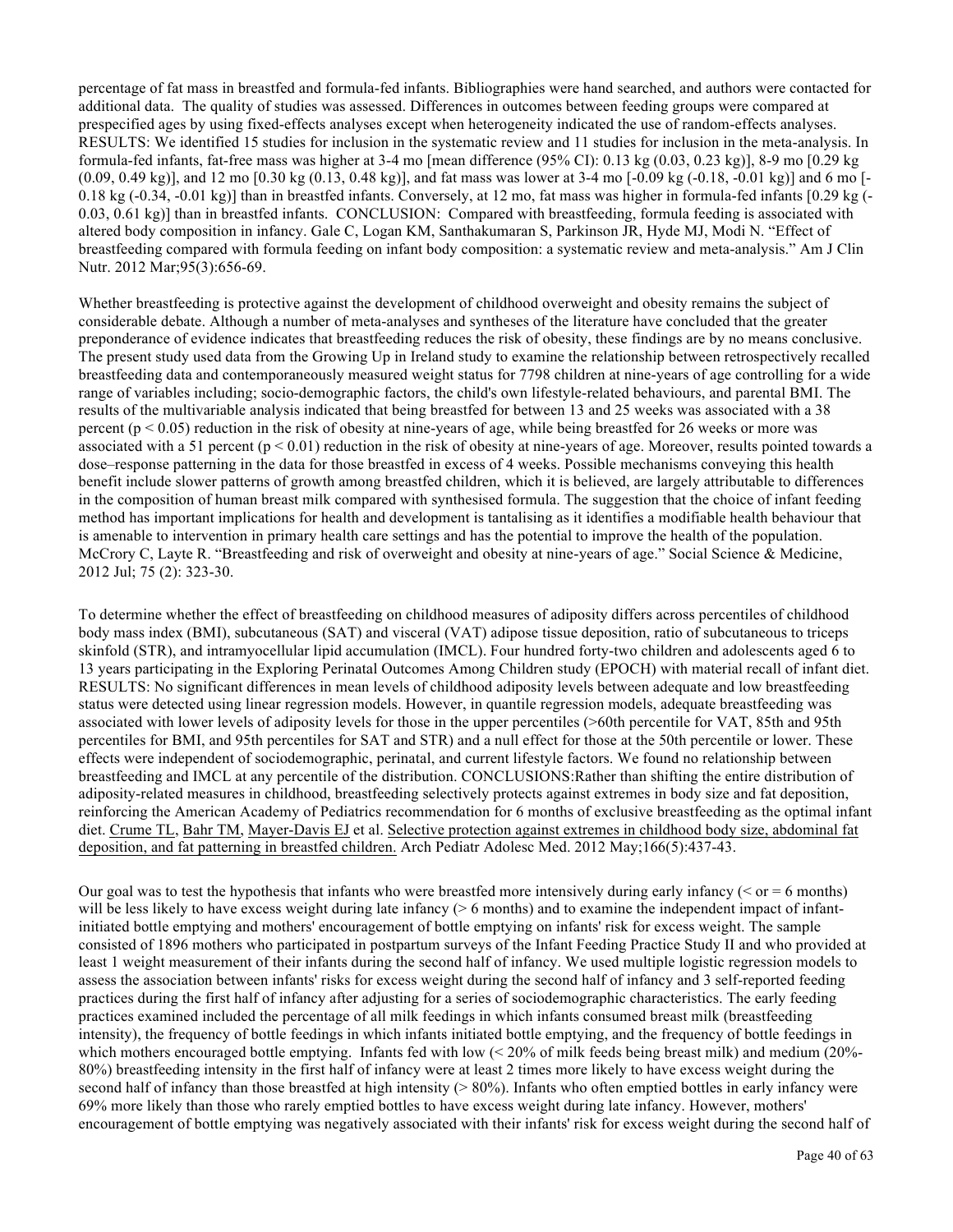infancy. Infants' risk for excess weight during late infancy was negatively associated with breastfeeding intensity but positively associated with infant-initiated bottle emptying during early infancy. These findings not only provide evidence for the potential risk of not breastfeeding or breastfeeding at a low intensity in development of childhood obesity, but they also suggest that infant-initiated bottle emptying may be an independent risk factor as well. Li R, Fein SB, Grummer-Strawn LM. Association of breastfeeding intensity and bottle-emptying behaviors at early infancy with infants' risk for excess weight at late infancy. Pediatrics. 2008 Oct;122 Suppl 2:S77-84.

The evidence that breastfeeding protects against obesity and a variety of chronic diseases comes almost entirely from observational studies, which have a potential for bias due to confounding, selection bias, and selective publication. Objective: We assessed whether an intervention designed to promote exclusive and prolonged breastfeeding affects children's height, weight, adiposity, and blood pressure at age 6.5 y. Design: The Promotion of Breastfeeding Intervention Trial (PROBIT) is a cluster-randomized trial of a breastfeeding promotion intervention based on the WHO/UNICEF Baby-Friendly Hospital Initiative. A total of 17 046 healthy breastfed infants were enrolled from 31 Belarussian maternity hospitals and their affiliated clinics; of those infants, 13 889 (81.5%) were followed up at 6.5 y with duplicate measurements of anthropometric variables and blood pressure. Analysis was based on intention to treat, with statistical adjustment for clustering within hospitals or clinics to permit inferences at the individual level.Results: The experimental intervention led to a much greater prevalence of exclusive breastfeeding at 3 mo in the experimental than in the control group  $(43.3\%$  and  $6.4\%$ , respectively;  $P < 0.001$ ) and a higher prevalence of any breastfeeding throughout infancy. No significant intervention effects were observed on height, body mass index, waist or hip circumference, triceps or subscapular skinfold thickness, or systolic or diastolic blood pressure. Conclusions: The breastfeeding promotion intervention resulted in substantial increases in the duration and exclusivity of breastfeeding, yet it did not reduce the measures of adiposity, increase stature, or reduce blood pressure at age 6.5 y in the experimental group. Previously reported beneficial effects on these outcomes may be the result of uncontrolled confounding and selection bias. Kramer M, Matush L, Vanilovich I, et al. "Effects of prolonged and exclusive breastfeeding on child height, weight, adiposity, and blood pressure at age 6.5 y: evidence from a large randomized trial<sup>"</sup> American Journal of Clinical Nutrition, Vol. 86, No. 6, 1717-1721, December 2007.

Whereas a recently published meta-analysis showed that ever breastfeeding reduces the risk of obesity in childhood significantly, the recent litepyrature describing the relationship between duration of breastfeeding and risk of overweight or obesity in childhood remains inconclusive. Between November 2000 and November 2001, all mothers and their newborns were recruited after delivery at the Department of Gynecology and Obstetrics at the University of Ulm, Germany. Active follow-up was performed at the age of 12 months and 24 months. Of the 1066 children included in the baseline examination, information on body mass index was available for 855 (80%) at the 2-year follow-up. At this age 72 children (8.4%) were overweight and 24 (2.8%) were severely overweight. Whereas 76 children (8.9%) were never breastfed, 533 children (62.3%) were breastfed for at least 6 months, and 322 children (37.7%) were exclusively breastfed for at least 6 months. Compared to children who were breastfed for less than 3 months, the adjusted odds ratio (OR) for overweight was 0.4 in children who were breastfed for at least 6 months. When considering the time of exclusive breastfeeding, the adjusted OR for overweight was 0.8 in children who were exclusively breastfed for at least 3 but less than 6 months and 0.4 in children who were exclusively breastfed for at least 6 months compared to children who were exclusively breastfed less than 3 months. These results highlight the importance of prolonged breastfeeding for the prevention of overweight in children. Weyermann M, Rothenbacher D, Brenner H. "Duration of breastfeeding and risk of overweight in childhood: a prospective birth cohort study from Germany." Int J Obes. 2006 Aug;30(8):1281-7.

Cohort analyses suggesting that breastfeeding protects against being overweight have been criticized for inadequately controlling for confounding associated with the self-selection of feeding practices. Using nationally representative U.S. data from the National Longitudinal Study of Adolescent Health (1994-1996), we performed traditional cohort analyses (n = 11,998) using logistic regression to estimate the relation between breast-feeding and adolescent overweight (body mass index > or =85 percentile, based on year 2000 CDC growth charts), controlling for known potential confounders. Breastfeeding also was assessed in a subsample of 850 sibling pairs to account for unmeasured genetic and environmental factors. Among girls in the full cohort, the odds of being overweight declined among those who had been breastfed at least 9 months; odds ratios ranged from 0.90 for  $\leq$ 3 months of breast-feeding to 0.78 for  $>$  or  $=$ 9 months. A similar effect was seen in boys, although these trends were less consistent. In contrast, an analysis of sibling pairs provided no evidence of breast-feeding effects on weight within discordant trends. CONCLUSION: Cohort data indicate that odds of being overweight decrease as breast-feeding duration increases, at least among girls. However, sibling analyses suggest that this relationship may not be causal but rather attributable to unmeasured confounding related to mothers' choice to breast-feed, or to other childhood risk factors for overweight. Our results illustrate the utility of sibling analyses in understanding the true effect of early life exposures (such as breast-feeding) on health outcomes over time, independent of confounding factors that may not be satisfactorily controlled using traditional prospective cohort methods. Nelson MC, Gordon-Larsen P, Adair LS. "Are adolescents who were breast-fed less likely to be overweight? Analyses of sibling pairs to reduce confounding." Epidemiology. 2005 Mar;16(2):247-53.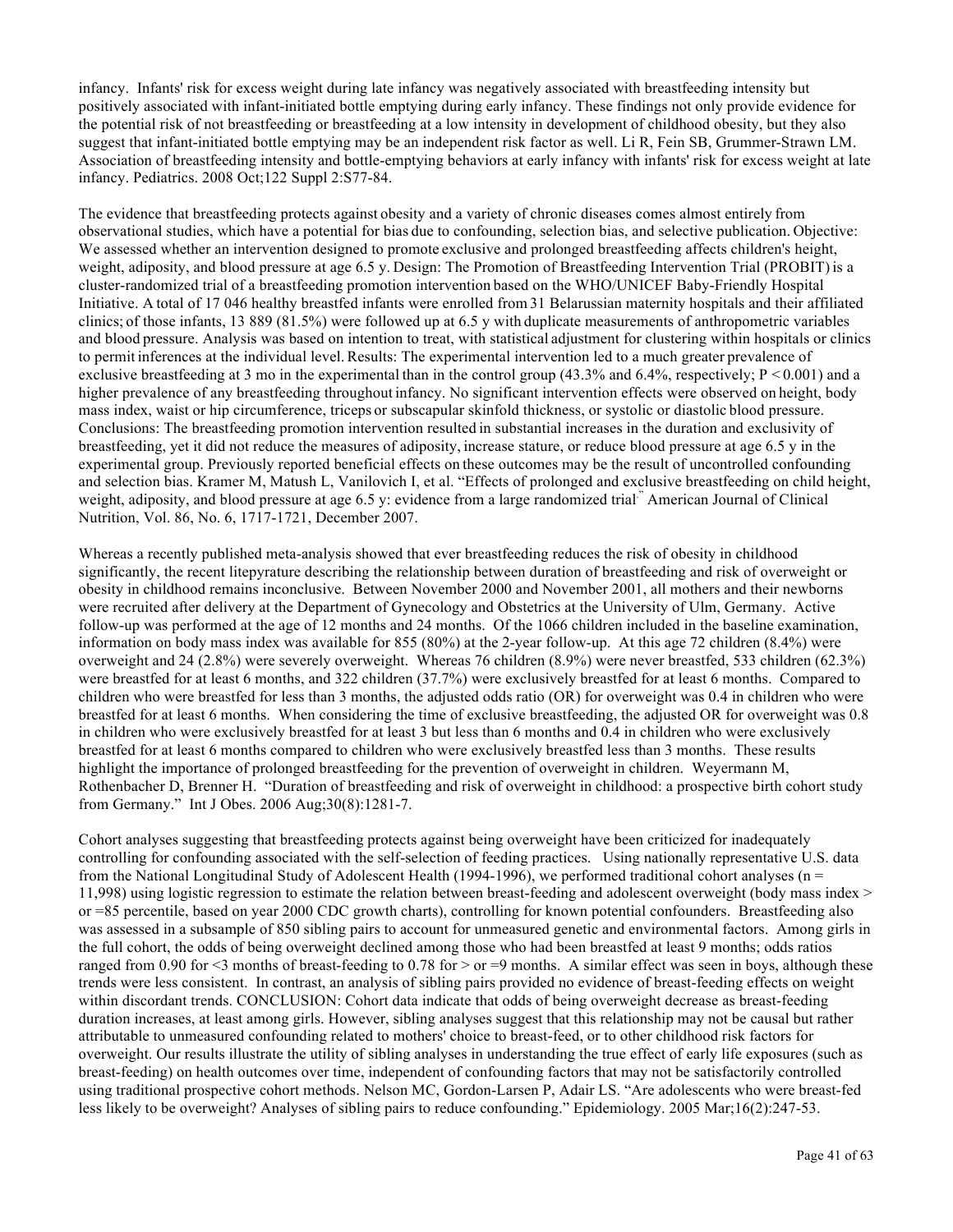Observational studies suggest a longer duration of breastfeeding to be associated dose dependently with a decrease in risk of overweight in later life. The authors performed a comprehensive meta-analysis of the existing studies on duration of breastfeeding and risk of overweight. Studies were included that reported the odds ratio and 95% confidence interval (or the data to calculate them) of overweight associated with breastfeeding and that reported the duration of breastfeeding and used exclusively formula-fed subjects as the referent. Seventeen studies met the inclusion criteria. By meta-regression, the duration of breastfeeding was inversely associated with the risk of overweight (regression coefficient=0.94, 95% confidence interval (CI): 0.89, 0.98). Categorical analysis confirmed this dose-response association (<1 month of breastfeeding: odds ratio (OR)=1.0, 95% CI: 0.65, 1.55; 1-3 months: OR=0.81, 95% CI: 0.74, 0.88; 4-6 months: OR=0.76, 95% CI: 0.67, 0.86; 7-9 months: OR=0.67, 95% CI: 0.55, 0.82; >9 months: OR=0.68, 95% CI: 0.50, 0.91). One month of breastfeeding was associated with a 4% decrease in risk (OR=0.96/month of breastfeeding, 95% CI: 0.94, 0.98). The definitions of overweight and age had no influence. These findings strongly support a dose-dependent association between longer duration of breastfeeding and decrease in risk of overweight. Harder T, et al. "Duration of breastfeeding and risk of overweight: a meta-analysis." Am J Epidemiol 2005;162:397-403.

A systematic review of published studies investigating the association between infant feeding and a measure of obesity was performed with Medline (1966 onward) and Embase (1980 onward) databases, supplemented with manual searches. Data extraction was conducted by 2 authors. Sixty-one studies reported on the relationship of infant feeding to a measure of obesity in later life; of these, 28 (298900 subjects) provided odds ratio estimates. In these studies, breastfeeding was associated with a reduced risk of obesity, compared with formula feeding (odds ratio: 0.87; 95% confidence interval [CI]: 0.85-0.89). The inverse association between breastfeeding and obesity was particularly strong in 11 small studies of <500 subjects (odds ratio: 0.43; 95% CI: 0.33-0.55) but was still apparent in larger studies of  $>$  or =500 subjects (odds ratio: 0.88; 95% CI: 0.85-0.90). In 6 studies that adjusted for all 3 major potential confounding factors (parental obesity, maternal smoking, and social class), the inverse association was reduced markedly (from an odds ratio of 0.86 to 0.93) but not abolished. A sensitivity analysis examining the potential impact of the results of 33 published studies (12505 subjects) that did not provide odds ratios (mostly reporting no relationship between breastfeeding and obesity) showed little effect on the results. CONCLUSIONS: Initial breastfeeding protects against obesity in later life. Owen, C. G., R. M. Martin, P. H. Whincup et al. Effect of infant feeding on the risk of obesity across the life course: A quantitative review of published evidence. Pediatrics 2005; 115(5):1367-77.

To investigate the relationship between breast-feeding and obesity in childhood. DESIGN: Systematic review and metaanalysis of published epidemiological studies (cohort, case-control or cross-sectional studies) comparing early feeding-mode and adjusting for potential confounding factors. Electronic databases were searched and reference lists of relevant articles were checked. Calculations of pooled estimates were conducted in fixed- and random-effects models. Heterogeneity was tested by Q-test. Publication bias was assessed from funnel plots and by a linear regression method. OUTCOME MEASURES: Odds ratio (OR) for obesity in childhood defined as body mass index (BMI) percentiles. RESULTS: Nine studies with more than 69,000 participants met the inclusion criteria. The meta-analysis showed that breast-feeding reduced the risk of obesity in childhood significantly. The adjusted odds ratio was 0.78, 95% CI (0.71, 0.85) in the fixed model. The assumption of homogeneity of results of the included studies could not be refuted (Q-test for heterogeneity, P>0.3), stratified analyses showed no differences regarding different study types, age groups, definition of breast-feeding or obesity and number of confounding factors adjusted for. A dose-dependent effect of breast-feeding duration on the prevalence of obesity was reported in four studies. Funnel plot regression gave no indication of publication bias. CONCLUSION: Breast-feeding seems to have a small but consistent protective effect against obesity in children. Arenz S, et al. "Breast-feeding and childhood obesity--a systematic review." Int J Obes Relat Metab Disord. 2004 Oct;28(10):1247-56.

This was a retrospective cohort study. Participants were 73,458 white and black low-income children followed from birth through 4 years of age. Obesity at age 4 years was defined as measured BMI >or= 95th percentile. Feeding exposure was based on breastfeeding duration and the age of formula initiation. At age 4 years, the prevalence of obesity was 11.5%. Only 16% of children were breastfed 8 weeks or longer. Breastfeeding was associated with a reduced risk of obesity only in white children whose mothers had not smoked in pregnancy. In this subgroup, the reduction in obesity risk, compared with those never breastfed, occurred only for children who were breast-fed at least 16 weeks without formula (adjusted odds ratio 0.71) or at least 26 weeks with concurrent formula (0.70). Among whites whose mothers smoked in pregnancy and among blacks, breastfeeding was not associated with a reduced risk of obesity at age 4 years. In a population of low-income children, breastfeeding was associated with a reduced risk of obesity at age 4 years only among whites whose mothers did not smoke in pregnancy and only when breast-feeding continued for at least 16 weeks without formula or at least 26 weeks with formula. Bogen DL, Hanusa BH, Whitaker RC. "The effect of breast-feeding with and without formula use on the risk of obesity at 4 years of age." Obes Res. 2004 Sep;12(9):1527-35

To examine whether increasing duration of breastfeeding is associated with a lower risk of overweight in a low-income population of 4-year-olds in the United States, 177,304 children up to 60 months of age were included in the final pediatriconly analysis, and 12587 were included in the pregnancy- pediatric linked analysis. The duration of breastfeeding showed a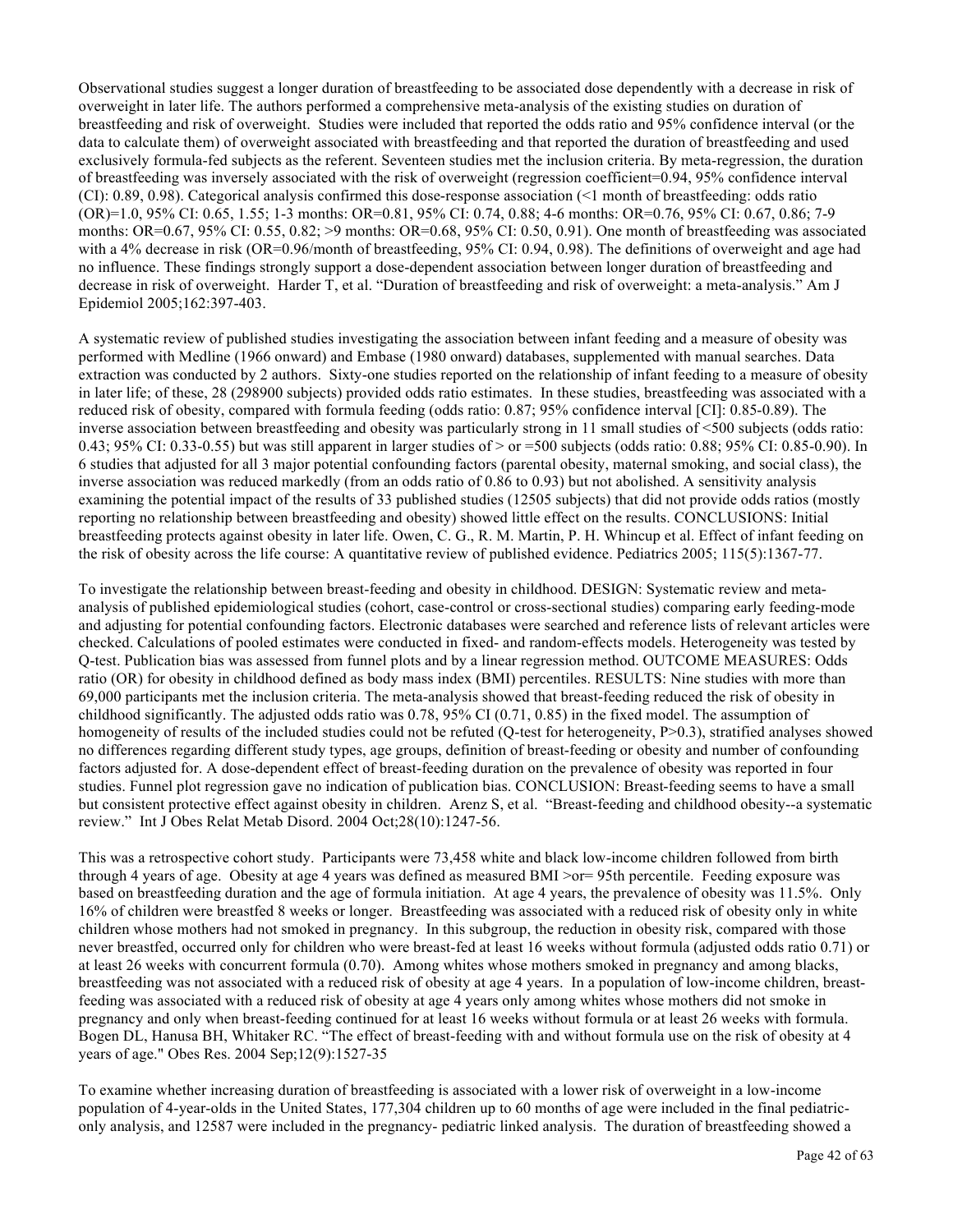dose-response, protective relationship with the risk of overweight only among non-Hispanic whites; no significant association was found among non-Hispanic blacks or Hispanics. Among non-Hispanic whites, the adjusted odds ratio of overweight by breastfeeding for 6 to 12 months versus never breastfeeding was 0.70 and for > 12 months versus never was 0.49. Breastfeeding for any duration was also protective against underweight (BMI-for-age below the 5th percentile). Prolonged breastfeeding is associated with a reduced risk of overweight among non-Hispanic white children. Breastfeeding longer than 6 months provides health benefits to children well beyond the period of breastfeeding. Grummer-Strawn LM; Mei Z. "Does Breastfeeding protect against pediatric overweight? Analysis of longitudinal data from the Centers for Disease Control and Prevention Pediatric Nutrition Surveillance System." Pediatrics-. Feb 1 2004; 113 (2):81-86

Cross-sectional survey data collected in 1991 on 33,768 school-children aged 6 to 14 years in the Czech Republic. Overall prevalence of overweight (obesity) was lower in breast-fed children: ever breast-fed (9.3%) compared with never breast-fed (12.4%). The effect of breast-feeding on overweight/obesity did not diminish with age in children 6 to 14 years old and could not be explained by parental education, parental obesity, maternal smoking, high birth weight, watching television, number of siblings, and physical activity. Adjusted odds ratios for breast-feeding were for overweight 0.80 (95% CI, 0.71-0.90) and for obesity 0.80 (95% CI, 0.66-0.96). A reduced prevalence of overweight/obesity was associated with breast-feeding in a setting where socioeconomic status was homogeneous. This suggests that the effect of breast-feeding on the prevalence of obesity is not confounded by socioeconomic status. Toschke AM et al "Overweight and obesity in 6- to 14-year-old Czech children in 1991: Protective effect of breast-feeding." J Pediatr 2002;141:764-9 December 2002.

Population-based sample of 32,200 Scottish children studied at age 39-42 months. The prevalence of obesity was significantly lower in breastfed children, and the association persisted after adjustment for socioeconomic status, birthweight, and sex. The adjusted odds ratio for obesity (body-mass index greater than or equal to 98th percentile) was 0.70. Results suggest that breastfeeding is associated with a reduction in childhood obesity risk. Armstrong-J; Reilly-JJ. "Breastfeeding and lowering the risk of childhood obesity." Lancet. Jun 8 2002; 359 (9322): 2003-2004.

In this Harvard survey of 8186 girls and 7155 boys, aged 9 to 14 years, overweight status was defined as body mass index exceeding the 95th percentile for age and sex from US national data. In the first 6 months of life, 9553 subjects (62%) were only or mostly fed breast milk, and 4744 (31%) were only or mostly fed infant formula. A total of 7186 subjects (48%) were breastfed for at least 7 months while 4613 (31%) were breastfed for 3 months or less. At ages 9 to 14 years, 404 girls (5%) and 635 boys (9%) were overweight. Among subjects who had been only or mostly fed breast milk, compared with those only or mostly fed formula, the odds ratio (OR) for being overweight was 0.78, after adjustment for age, sex, sexual maturity, energy intake, time watching television, physical activity, mother's body mass index, and other variables reflecting social, economic, and lifestyle factors. Compared with subjects who had been breastfed for 3 months or less, those who had been breastfed for at least 7 months had an adjusted OR for being overweight of 0.80. Timing of introduction of solid foods, infant formula, or cow's milk was not related to risk of being overweight. Infants who were fed breast milk more than infant formula, or who were breastfed for longer periods, had a lower risk of being overweight during older childhood and adolescence. Gillman MW et al. Risk of Overweight Among Adolescents Who Were Breastfed as Infants. JAMA 2001 May 16;285(19):2461-2467.

A German study of 9357 children aged 5-6 years of age found that infants fed only breastmilk until 3-5 months were more than a third less likely to be obese than infants fed formula from the start. Infants breastfed exclusively for 6-12 months were 43% less likely to be obese. Breastfeeding beyond 12 months was better still, giving infants a 72% lower chance of becoming obese children. After adjusting for potential confounding factors, breastfeeding remained a significant protective factor against the development of obesity. von Kries, R. "Breast feeding and obesity: cross sectional study." BMJ 1999; 319: 147-150.

This Swedish study examined the relations between length of breast-feeding, growth, and body composition in a group of 781 adolescents. Data on feeding pattern in infancy and on weight and height from birth up to 18 years were collected. Both boys and girls who were exclusively breast-fed for more than 3 months were leaner and showed a trend towards lower skinfold values. Tulldahl J, Pettersson K, Andersson SW, Hulthen L. "Mode of infant feeding and achieved growth in adolescence: early feeding patterns in relation to growth and body composition in adolescence." Obes Res 1999 Sep;7(5):431-7.

#### **17. Oral and Dental Health**

This study was conducted to investigate the association between prolonged breastfeeding and early childhood caries(ECC) with adjustment for important confounders, using hieraschical approach. Methods This retrospective cohort study involved 260 lowincome children (18-42 months). The number of decayed teeth was used as a measure of caries. Following a theoretical framework, the hierarchical model was built in a forward fashion, by adding the following levels in succession: level 1: age; level 2: social variables; level 3: health variables; level 4: behavioral variables; level 5: oral hygiene-related variables; level 6: oral hygiene quality measured by visible plaque; and level 7: contamination by mutans streptococci. Sequential forward multiple Poisson regression analysis was employed. Results Breast-feeding was not a risk factor for ECC after adjustment for some confounders (incidence density ratio, 1.15; 95% confidence interval, 0.84-1.59,  $P = 0.363$ ). Conclusion Prolonged breast-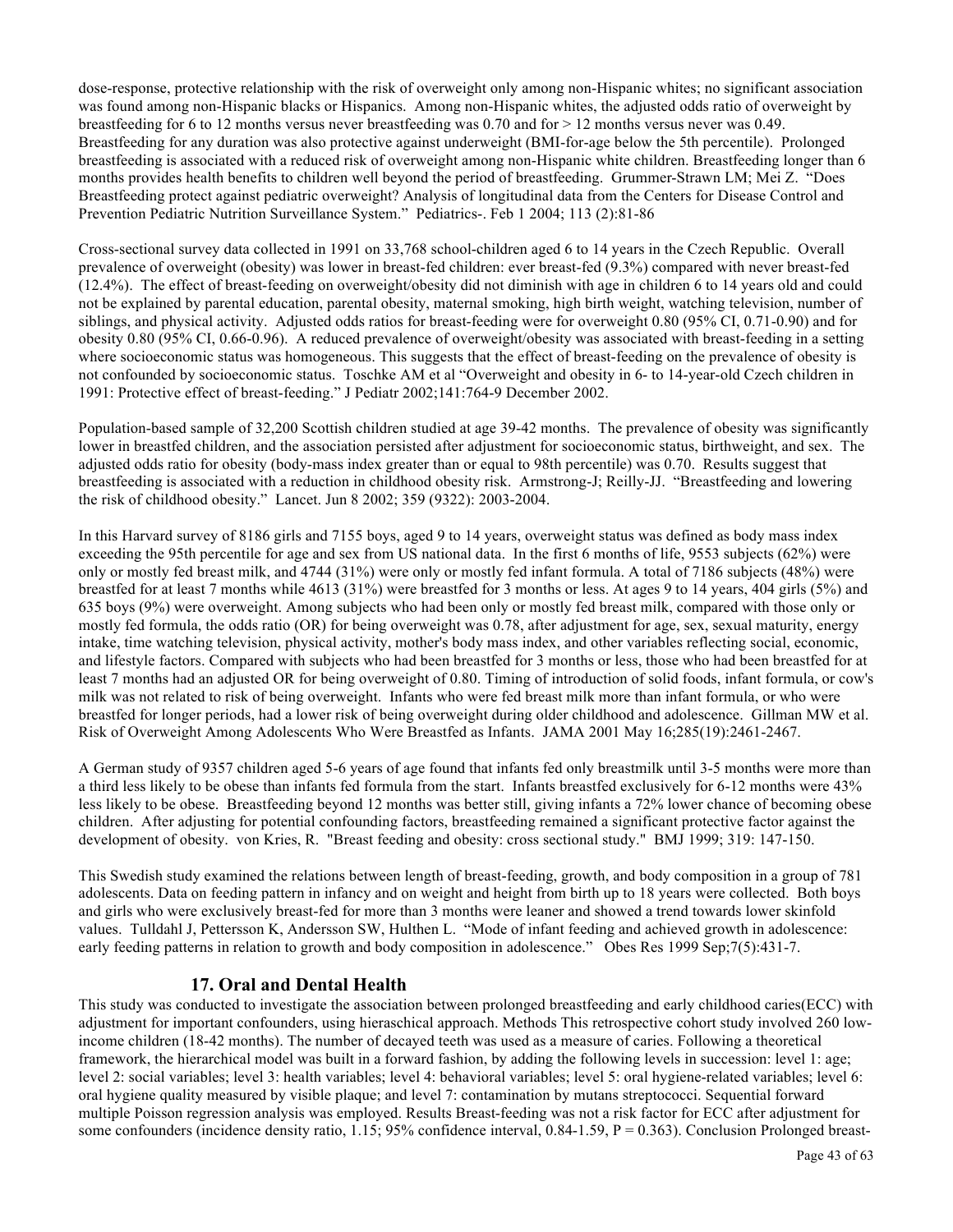feeding was not a risk factor for ECC while age, high sucrose comption between main meals and the quality of oral higiene were associated with disease in children. Nunes A; Alves C; Araújo F; Ribeiro M; Silva A; Ribeiro C. "Association between prolonged breast-feeding and early childhood caries: a hierarchical approach." Community Dentistry & Oral Epidemiology, 2012 Dec; 40 (6): 542-9.

Breastfeeding is the reference against which alternative infant feeding models must be measured with regard to growth, development and other health outcomes. Although not a systematic review, this report provides an update for dental professionals, including an overview of general and oral health-related benefits associated with breastfeeding. The authors examined the literature regarding general health protections that breastfeeding confers to infants and mothers and explored associations between breastfeeding, occlusion in the primary dentition and early childhood caries. To accomplish these goals, they reviewed systematic reviews when available and supplemented them with comparative studies and with statements and reports from major nongovernmental and governmental organizations. When compared with health outcomes among formulafed children, the health advantages associated with breastfeeding include a lower risk of acute otitis media, gastroenteritis and diarrhea, severe lower respiratory infections, asthma, sudden infant death syndrome, obesity and other childhood diseases and conditions. Evidence also suggests that breastfed children may develop a more favorable occlusion in the primary dentition. The results of a systematic review in which researchers examined the relationship between breastfeeding and early childhood caries were inconclusive. CONCLUSIONS: The American Academy of Pediatric Dentistry, Chicago, suggests that parents gently clean infants' gums and teeth after breastfeeding. The American Academy of Pediatrics recommends that breastfeeding should be exclusive for about the first six months of life and should continue, with the introduction of appropriate complementary foods, to at least age 12 months or beyond, as desired by mother and child. Dentists and staff members can take steps to ensure they are familiar with the evidence and guidelines pertaining to breastfeeding and to oral health. They are encouraged to follow the surgeon general's recommendations to promote and support optimal breastfeeding and oral health practices among their patients. Salone LR, Vann WF Jr, Dee DL. **"**Breastfeeding: An overview of oral and general health benefits.**"** J Am Dent Assoc. 2013 Feb;144(2):143-151.

Infant feeding and non-nutritive sucking were investigated in a 3-6 year-old sample of 1,377 children, from Sao Paolo. Children were grouped according to breastfeeding duration: non-breastfed, shorter than 6 months, interruption between 6 and 12 months, and longer than 12 months. Three calibrated dentists performed clinical examinations and classified overbite into 3 categories: normal, anterior open bite and deep bite. Results showed children who were non-breastfed had significantly more chances of having anterior open bite compared with both children who were breastfed, and in the subgroup without history of non-nutritive sucking, with the children that breastfed longest associated with a 3.7 times lower chance of having anterior open bite than non-breastfed children. CC Romero, H Scavone-Junior, DG Garib, FA Cotrim-Ferreira, and RI Ferreira. "Breastfeeding and non-nutritive sucking patterns related to the prevalence of anterior open bite in primary dentition." J Appl Oral Sci, April 1, 2011; 19(2): 161-8.

The study of cases and controls (observational, analytical and retrospective) and lateral teleradiographs of the cranium of 197 patients (106 breast-fed and 91 bottle-fed) were compared. First, the upper incisors were found to be protruded in the bottle-fed group. Second, subjects belonging to the breast-fed group displayed a brachycephalic mandible arch, while those fed with bottle had a dolichocephalic Steiner mandibular plane. Third, both facial depth and distance of the pogonion to the perpendicular nasion presented a certain tendency to a retruded mandibular bone in the bottle-fed group. And fourth, the frequency of use of dummy and thumb suction were greater in the bottle feed group, without statistical significance. In addition to the multiple advantages that mother's milk offers to newborns, breastfeeding also helps correct orofacial development (not only for the incisors position, but also for the vertical and sagittal relations of the mandible with upper maxillary and cranial basis). Sánchez-Molins M, Grau Carbó J, Lischeid Gaig C, Ustrell Torrent JM. Comparative study of the craniofacial growth depending on the type of lactation received. Eur J Paediatr Dent. 2010 Jun;11(2):87-92.

This cross-sectional retrospective epidemiologic study assessed the relationship between exclusive breastfeeding duration and the prevalence of posterior crossbite in the deciduous dentition. METHODS: Clinical examinations were performed in 1377 Brazilian children (690 boys, 687 girls), 3 to 6 years old, from 11 public schools in São Paulo, Brazil. Based on questionnaires answered by the parents, the children were classified into 4 groups according to the duration of exclusive breastfeeding: G1, never (119 subjects); G2, less than 6 months (720 subjects); G3, 6 to 12 months (312 subjects); and G4, more than 12 months (226 subjects). The statistical analyses included the chi-square test  $(P \le 0.05)$  and the odds ratio. RESULTS: The posterior crossbite was observed in 31.1%, 22.4%, 8.3%, and 2.2% of the children, in groups G1, G2, G3, and G4, respectively. The results showed a statistically significant relationship between exclusive breastfeeding duration and the prevalence of posterior crossbite. CONCLUSIONS: Children who were breastfed for more than 12 months had a 20-fold lower risk for the development of posterior crossbite compared with children who were never breastfed and a 5-fold lower risk compared with those breastfed between 6 and 12 months. Kobayashi HM, Scavone H Jr, Ferreira RI, Garib DG. Relationship between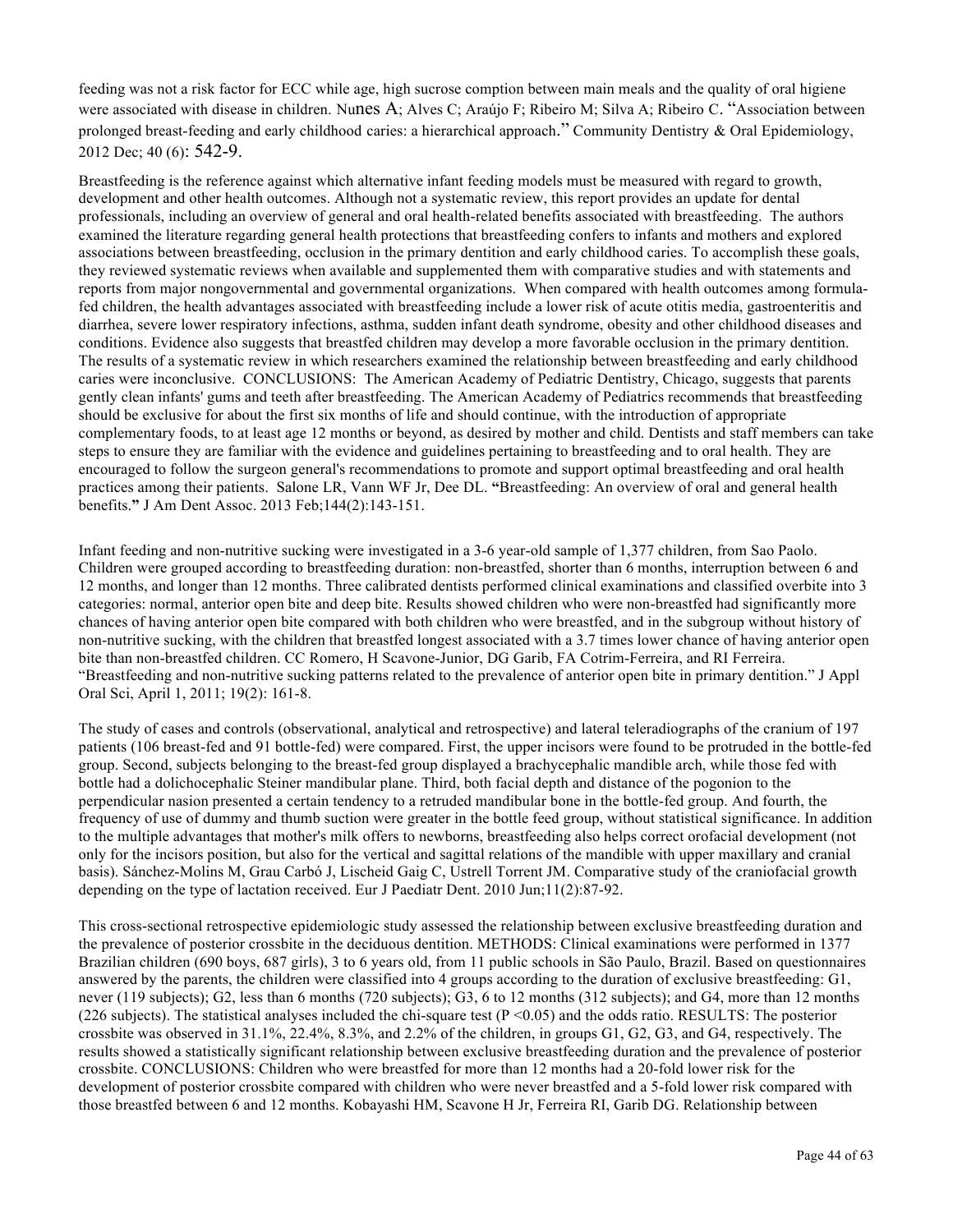breastfeeding duration and prevalence of posterior crossbite in the deciduous dentition. Am J Orthod Dentofacial Orthop. 2010 Jan;137(1):54-8.

To study the effects of prolonged and exclusive breast-feeding on dental caries, we followed up children participating in the Promotion of Breastfeeding Intervention Trial (PROBIT), a cluster-randomized trial of a breast-feeding promotion intervention based on the WHO/UNICEF Baby-Friendly Hospital Initiative. A total of 17,046 healthy, mother-infant breast-feeding pairs were enrolled from 31 Belarussian maternity hospitals and affiliated polyclinics, of whom 13,889 (81.5%) were followed up at 6.5 years. At follow-up, polyclinic pediatricians transcribed the reports of a standard dental examination performed by public health dentists at age 6 years and recorded in the children's polyclinic charts. Analysis was based on intention to treat, with a statistical model that accounts for clustering within hospitals/clinics to permit inferences at the individual level. The experimental intervention led to a large increase in exclusive breast-feeding at 3 months (43.3 vs.  $6.4\%$ , p < 0.001) and a significantly higher prevalence of any breast-feeding at all ages up to and including 12 months. No significant intervention effects were observed on dental caries. Our results, based on the largest randomized trial ever conducted in the area of human lactation, provide no evidence of beneficial or harmful effects of prolonged and exclusive breast-feeding on dental caries at early school age. Kramer MS, Vanilovich I, Matush L, Bogdanovich N, Zhang X, Shishko G, Muller-Bolla M, Platt RW. The effect of prolonged and exclusive breast-feeding on dental caries in early school-age children. New evidence from a large randomized trial. Caries Res. 2007;41(6):484-8. Epub 2007 Sep 18

Despite limited epidemiologic evidence, concern has been raised that breastfeeding and its duration may increase the risk of early childhood caries. The objective of this study was to assess the potential association of breastfeeding and other factors with the risk for early childhood caries among young children in the United States. METHODS: Data about oral health, infant feeding, and other child and family characteristics among children 2 to 5 years of age  $(N = 1576)$  were extracted from the 1999-2002 National Health and Nutrition Examination Survey. The association of breastfeeding and its duration, as well as other factors that previous research has found associated with early childhood caries, was examined in bivariate analyses and by multivariable logistic and Poisson regression analyses. RESULTS: After adjusting for potential confounders significant in bivariate analyses, breastfeeding and its duration were not associated with the risk for early childhood caries. Independent associations with increased risk for early childhood caries were older child age, poverty, being Mexican American, a dental visit within the last year, and maternal prenatal smoking. Poverty and being Mexican American also were independently associated with severe early childhood caries, whereas characteristics that were independently associated with greater decayed and filled surfaces on primary teeth surfaces were poverty, a dental visit within the last year, 5 years of age, and maternal smoking. CONCLUSIONS: These data provide no evidence to suggest that breastfeeding or its duration are independent risk factors for early childhood caries, severe early childhood caries, or decayed and filled surfaces on primary teeth. In contrast, they identify poverty, Mexican American ethnic status, and maternal smoking as independent risk factors for early childhood caries, which highlights the need to target poor and Mexican American children and those whose mothers smoke for early preventive dental visits.Iida H, Auinger P, Billings RJ et al (2007) "Association between infant breastfeeding and early childhood caries in the United States." Pediatrics;120(4): e944-52.

A sample of 359 children was dentally examined and their mothers interviewed. Anterior open bite and posterior cross bite were recorded. Information regarding breastfeeding and non-nutritive sucking habits was collected at birth, in the first, third, sixth and twelvth months of life, and at six years of age. Control variables included maternal schooling and child's birthweight, cephalic perimeter, and sex. Prevalence of anterior open bite was 46.2%, and that of posterior cross bite was 18.2%. Nonnutritive sucking habits between 12 months and four years of age and digital sucking at age six years were the main risk factors for anterior open bite. Breastfeeding for less than nine months and regular use of pacifier between age 12 months and four years were risk factors for posterior cross bite. Peres KG et al. "Effects of breastfeeding and sucking habits on malocclusion in a birth cohort study." Rev Saude Publica. 2007 Jun;41(3):343-350.

Three hundred and six adolescents (12-15 years) and 233 mothers participated in the study. The children were examined for dental fluorosis. The prevalence of severe dental fluorosis was 24.1 % and 75.9% in the moderate- and high-fluoride areas, respectively. The odds for having severe fluorosis varied according to the fluoride concentration of the drinking water, age, consumption of tea, length of breastfeeding and method of storing water. Breastfeeding for  $> 18$  months and the use of clay pots for storing drinking water helped protect against severe dental fluorosis. Being male and consuming fish might be associated with higher fluorosis scores. In order to avoid dental fluorosis, low-fluoride drinking water should be provided in the relevant villages. A prolonged period of breastfeeding, the use of clay pots for storing water, and possibly a reduced intake of tea and whole fish in infants might also help to avoid severe fluorosis in children growing up in traditionally fluorideendemic areas. Wondwossen, F et al. "Sociodemographic and behavioural correlates of severe dental fluorosis." International Journal Of Paediatric Dentistry, 16 (2): 95-103 Mar 2006

Breast-feeding promotes several benefits in childhood, among them favoring the nasal breathing. The study population consisted of 62 children ranging in age from 3 years and 3 months to 6 years and 11 months who were submitted to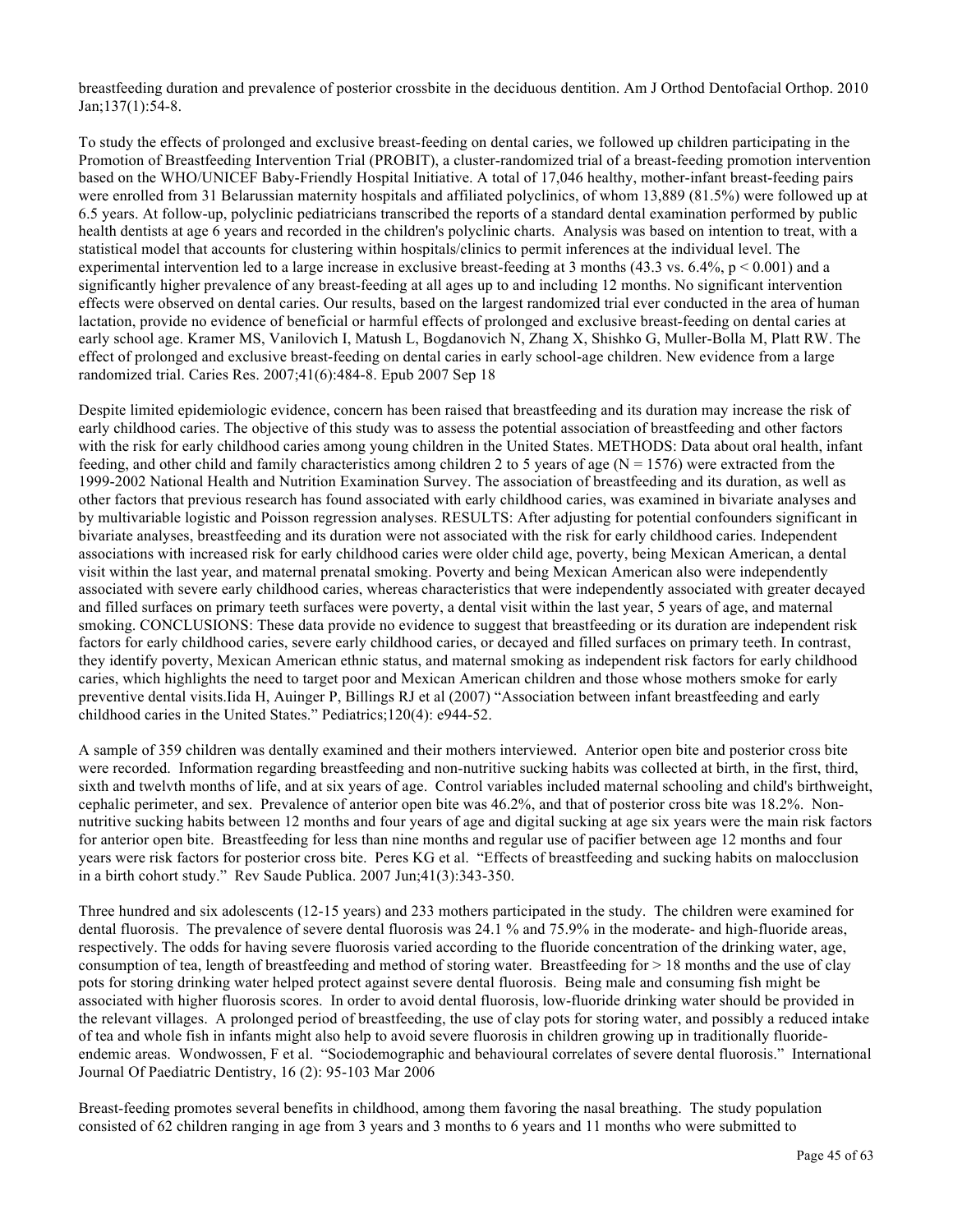otorhinolaryngologic evaluation to determine nasal and mouth breathers and to a speech language pathologic interview. The otorhinolaryngologic evaluation involved the following exams: anterior rhinoscopy, oroscopy and radiologic examination. The parents of the children were questioned about the form of feeding (natural and/or artificial), the duration of breast-feeding and the presence of deleterious oral habits (suction and biting). The breast-feeding period was longer among nasal breathers and was concentrated in the period between 3 and 6 months of age. Regarding the use of bottle, the results showed that most of the children in both groups used this type of feeding during the first years of life, with no significant difference between groups (p=0.58). There was a marked presence of deleterious oral habits among mouth breathers, with a statistically significant difference between groups regarding suction and biting habits. Mouth-breathing children were breast-fed for a shorter period of time and had a history of deleterious oral habits compared to nose breathers. Trawitzki LV et al. "Breast-feeding and deleterious oral habits in mouth and nose breathers." Rev Bras Otorrinolaringol (Engl Ed). 2005 Nov-Dec;71(6):747-51.

Sample of 114 Japanese children born in Tokyo in 1914 and 1924. Parametric survival analysis was used to quantify the effects of nutritional status, breastfeeding behavior, and sex on the hazard of deciduous tooth emergence. Children of poor nutritional status exhibited significantly delayed emergence of all deciduous teeth, with effects that ranged from 14-29% increases in mean emergence times. Children of medium nutritional status exhibited increases in mean emergence times of 5- 9% for the canines and lower molars, and 13-17% for the incisors. Partial breastfeeding had no effect on tooth emergence, but children who were not breastfed at all showed delayed emergence of the upper incisors. No significant sex differences in emergence were found. The findings contradict the idea that moderate malnutrition has little effect on deciduous tooth emergence. Furthermore, nutritional differences may account for some of the observed differences among populations in the timing of tooth emergence. Holman, DJ; Yamaguchi, K. Longitudinal analysis of deciduous tooth emergence: IV. Covariate effects in Japanese children. American Journal Of Physical Anthropology, 126 (3): 352-358 Mar 2005.

A retrospective study from Italy among of 1130 preschool children has found that non-nutritive sucking and bottle feeding can have a substantial effect on dental occlusion. Open bite was associated with non-nutritive sucking while posterior cross-bite was associated with both bottle feeding and non-nutritive sucking. Viggiano D et al (2004). Breast feeding, bottle feeding, and non-nutritive sucking; effects on occlusion in deciduous dentition. Arch Dis Child 89: 1121-1123.

Study included 126 children. Parents completed questionnaires regarding feeding and health history, and the primary dental occlusion was recorded for each child. The authors found that: (1) predominant bottle-feeding between 0 and 6 months of age was associated with the development of a pacifier habit; (2) children who used a pacifier were more likely to develop a nonmesial step occlusion, an overjet >3 mm, and an open bite; (3) children who sucked their thumb were more likely to develop an overjet >3 mm; and (4) in the absence of nonnutritive oral habits, children who were predominantly bottle-fed between 0 and 6 months of age were more likely to develop an overbite >75%, although just shy of nominal statistical significance. Charchut SW, Allred EN, Needleman HL. The effects of infant feeding patterns on the occlusion of the primary dentition. J Dent Child (Chic). 2003 Sep-Dec;70(3):197-203.

This systematic review investigated the relationship between early childhood caries and breastfeeding. A lack of methodological consistency, related to the study of the association of breastfeeding and ECC, and inconsistent definitions of ECC and breastfeeding, make it difficult to draw conclusions. Due to conflicting findings in less. rigorous research studies, no definitive time at which an infant should be weaned was determined, and parents should begin an early and consistent mouth care regime. Valaitis R, et al. A systematic review of the relationship between breastfeeding and early childhood caries. Canadian-Journal-Of-Public-Health-Revue-Canadienne-De-Sante-Publique. Nov-Dec 2000; 91(6) : 411-417.

In this study of 260 children ages 3-5, the authors concluded that breastfeeding for more than 40 days may act preventively and inhibit the development of nursing caries in children. Oulis CJ et al. "Feeding practices of Greek children with and without nursing caries." Pediatr Dent 1999 Nov-Dec;21(7):409-16.

This study estimated the prevalence of early childhood caries and related behavioral risk factors in a population of low-income, Mexican-American children in Stockton, California. Data was collected on 220 children ages six years or less using a parentcompleted questionnaire and clinical dental examinations. Mean age at weaning from breast-or bottle-feeding and patterns of bottle use during sleep did not differ significantly between children with caries and those without. Ramos-Gomez-FJ et al. "Assessment of early childhood caries and dietary habits in a population of migrant Hispanic children in Stockton, California." Journal-Of-Dentistry-For-Children 1999; 66 (6): 395-403, 366

This in-vivo and in-vitro study showed that human breast milk is not cariogenic. Erickson PR, Mazhari E. "Investigation of the role of human breast milk in caries development." Pediatr Dent 1999 Mar-Apr;21(2):86-90.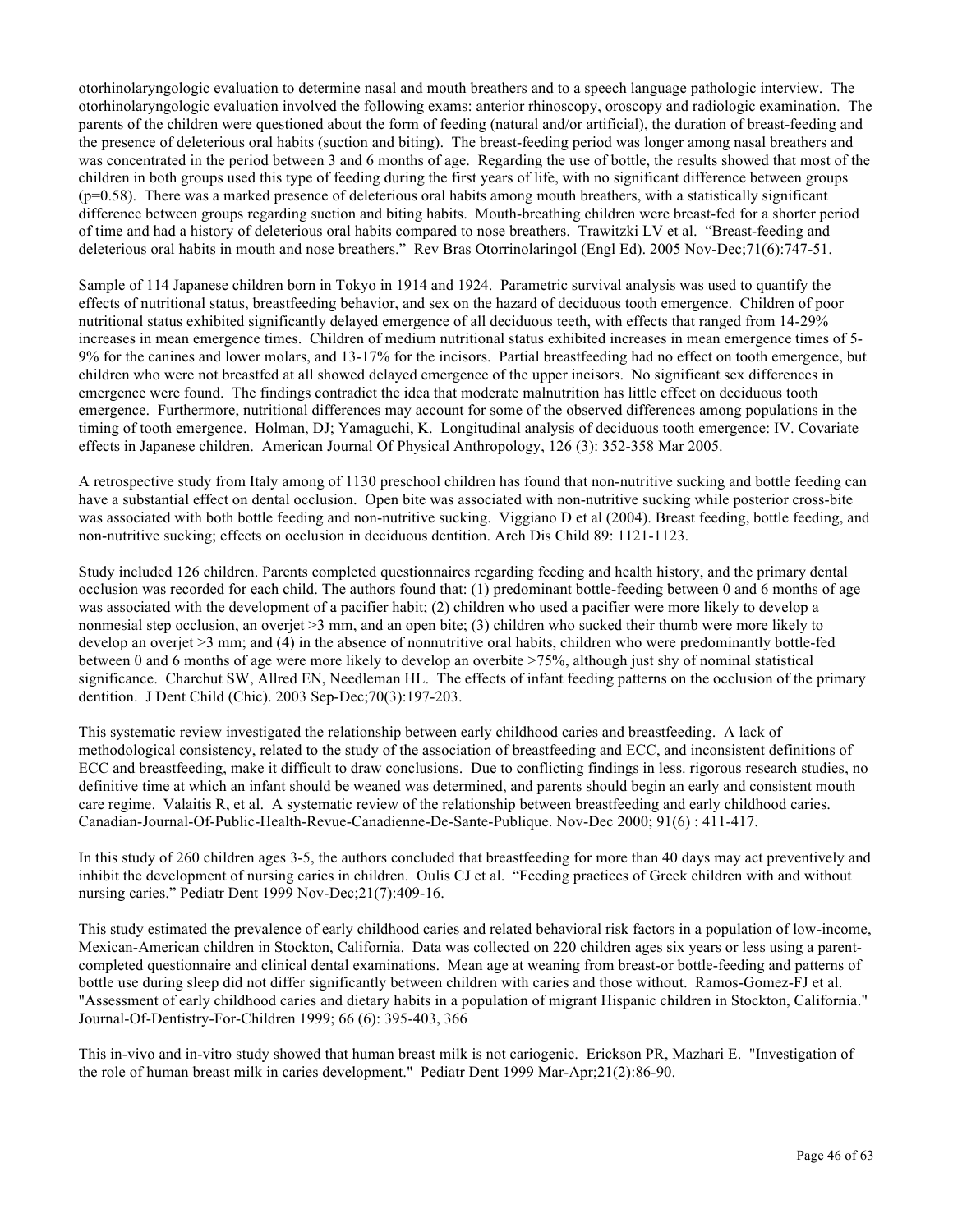Children who were either never breast-fed or only until 3 months exhibited a significantly higher caries prevalence than those breast-fed for a longer time. Mattos-Graner RO et al. "Association between caries prevalence and clinical, microbiological and dietary variables in 1.0 to 2.5-year-old Brazilian children. Caries Res 1998;32(5):319-23.

A strong association was found between exclusive bottle-feeding and anteroposterior malocclusion. Davis DW, Bell PA. "Infant feeding practices and occlusal outcomes: a longitudinal study." J Can Dent Assoc 1991 Jul;57(7):593-4.

Data from the Child Health Supplement to the 1981 National Health Interview Survey were analyzed to assess the association between breast-feeding and malocclusion. Increased durations of breast-feeding were associated with a decline in the proportion of children with malocclusion, an association that remains when controlled for known associated variables. Labbok MH, Hendershot GE. "Does breast-feeding protect against malocclusion? An analysis of the 1981 Child Health Supplement to the National Health Interview Survey." Am J Prev Med. 1987 Jul-Aug;3(4):227-32.

#### **18. Parent-child relationships**

In a sample of low-income African American and Hispanic women in the urban Northeast, mothers' perception of closeness to their infants was greater among breastfeeders compared to bottlefeeders. McKee MD; Zayas LH; Jankowski KRB. "Breastfeeding intention and practice in an urban minority population: relationship to maternal depressive symptoms and mother infant closeness." Journal of Reproductive and Infant Psychology. Aug 2004; 22 (3) : 167-181.

Children who were breast fed for a longer duration were more likely, at age 15-18 years, to report higher levels of parental attachment and tended to perceive their mothers as being more caring and less overprotective towards them compared with bottle-fed children. After adjustment for maternal and perinatal factors, the duration of breastfeeding remained significantly associated with adolescent perceptions of maternal care, with increasing duration of breast feeding being associated with higher levels of perceived maternal care during childhood. Fergusson DM, Woodward LJ. "Breast feeding and later psychosocial adjustment." Paediatr Perinat Epidemiol 1999 Apr;13(2):144-57

#### **19. Protection against toxins (environmental contaminants, chemicals, heavy metals)**

To examine the relation of prenatal polychlorinated biphenyl (PCB) exposure to child performance on neuropsychological tests of attention and information processing.Study design In this prospective, longitudinal study, assessment of prenatal PCB exposure was based on umbilical cord serum and maternal serum and milk concentrations. The children were tested in their homes at age 11 years. Multiple regression was used to examine the relation of this exposure to performance on 15 neuropsychological tests after controlling for a broad range of potential confounding variables. RESULTS: Adverse effects were seen primarily in children who had not been breast fed. Among these children, prenatal PCB exposure was associated with greater impulsivity, poorer concentration, and poorer verbal, pictorial, and auditory working memory. There was no evidence of visual-spatial deficit or increased hyperactivity. CONCLUSIONS: These findings are consistent with earlier reports of greater vulnerability to prenatal PCB exposure in children who were not breast fed. It is not clear whether the protection offered by breast-feeding is caused by nutrients in breast milk or better quality of intellectual stimulation often provided by breast-feeding mothers. Jacobson JL, Jacobson SW. "Prenatal exposure to polychlorinated biphenyls and attention at school age." J Pediatr. 2003 Dec;143(6):780-8.

#### **20. Schizophrenia**

The current sample comprises 6841 individuals from the Copenhagen Perinatal Cohort of whom 1671 (24%) had been breastfed for 2 weeks or less (early weaning) and 5170 (76%) had been breastfed longer. Maternal schizophrenia, parental social status, single mother status and gender were included as covariates in a multiple regression analysis of the effect of early weaning on the risk of hospitalization with schizophrenia. The sample comprised 93 cases of schizophrenia (1.4%). Maternal schizophrenia was the strongest risk factor and a significant association between single mother status and elevated offspring risk of schizophrenia was also observed. Early weaning was significantly related to later schizophrenia in both unadjusted and adjusted analyses (adjusted odds ratio 1.73). No or <2 weeks of breastfeeding was associated with elevated risk of schizophrenia. Sorensen HJ et al. "Breastfeeding and risk of schizophrenia in the Copenhagen Perinatal Cohort." Acta Psychiatr Scand. 2005 Jul;112(1):26-9.

#### **21. Stress Resilience**

Some early life exposures may result in a well controlled stress response, which can reduce stress-related anxiety. Breastfeeding may be a marker of some relevant exposures, so we assessed whether it was associated with modification of the relationship between parental divorce and anxiety. The 1970 British Cohort Study is following the lives of those born in one week in 1970 and living in Great Britain. This study uses information collected at birth and at ages 5 and ten years for 8958 subjects. Class teachers answered a question on anxiety among 10-year olds using an analogue scale (range 0-50) that was logtransformed to minimise skewness. Among 5672 non-breast-fed subjects, parental divorce/separation was associated with a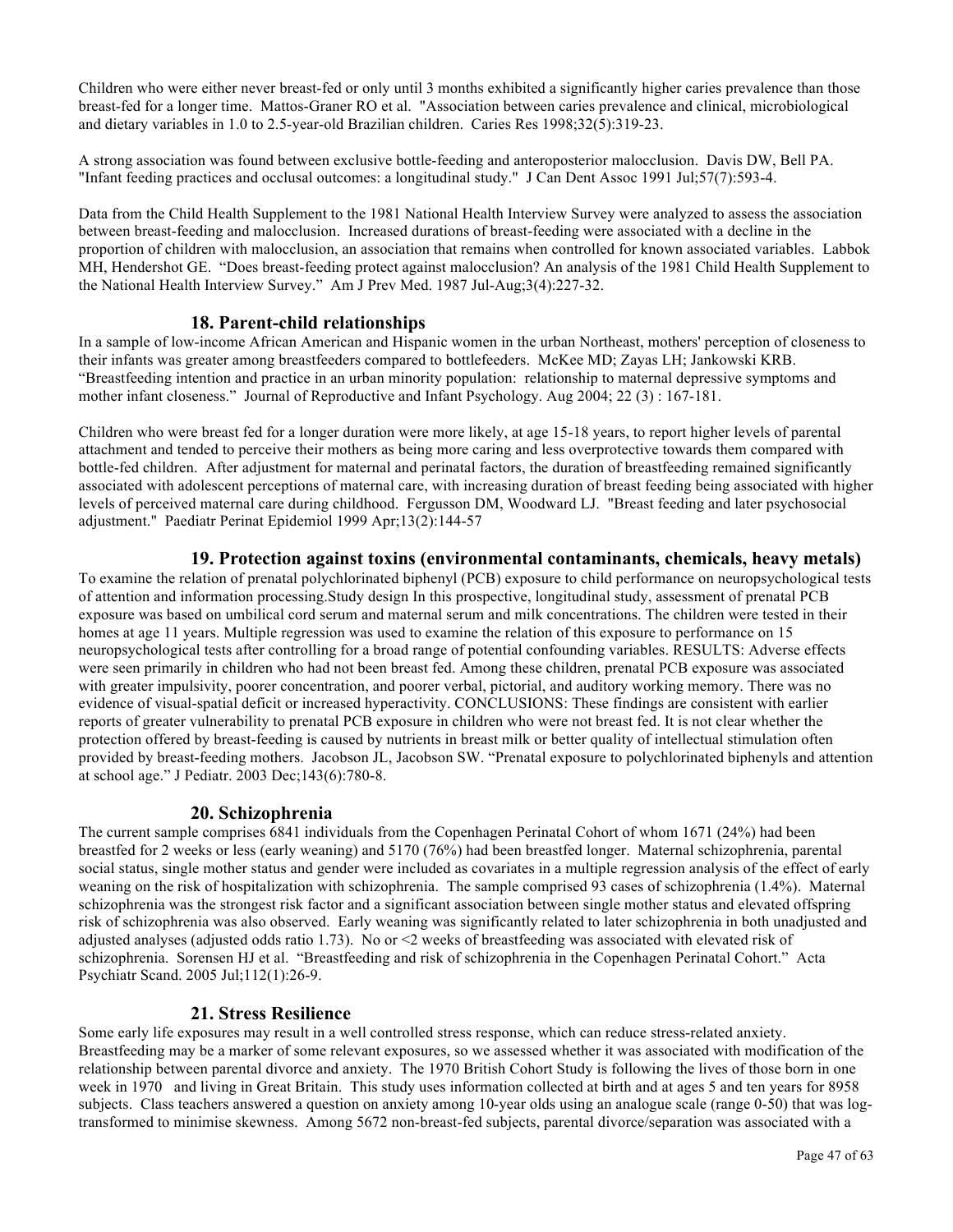statistically significantly raised risk of anxiety, with a regression coefficient of 9.4. Among the breastfed group this association was much lower: 2.2. Interaction testing confirmed statistically significant effect modification by breastfeeding, independent of simultaneous adjustment for multiple potential confounding factors, producing an interaction coefficient of -7.0 indicating a 7% reduction in anxiety after adjustment. Breast feeding is associated with resilience against the psychosocial stress linked with parental divorce/separation. This could be because breastfeeding is a marker of exposures related to maternal characteristics and parent-child interaction. Montgomery, SM; Ehlin, A; Sacker, A. "Breast feeding and resilience against psychosocial stress." Archives Of Disease In Childhood, Efirst Date: 3 Aug 2006

#### **22. Tonsillitis**

Pisacane A, et al. Breast feeding and tonsillectomy. BMJ. 1996 Mar 23;312(7033):746-7.

#### **23. Transplant recipients**

A history of breastfeeding was associated with dramatic improvements in graft function rates after sibling donor as well as maternal donor transplantation. Kois WE et al. Influence of breast feeding on subsequent reactivity to a related renal allograft. J Surg Res. 1984 Aug;37(2):89-93.

The posttransplant course of 55 patients who had received a primary maternal-donor transplant was studied. A history of breast feeding was associated with a more favorable posttransplant course as measured by the percentage of patients who had no rejection episodes during the first posttransplant year. The one-year graft function rate for breast-fed recipients was 82%; this was statistically significantly better than the 57% measured for non-breast-fed recipients. Campbell DA et al. Breast feeding and maternal-donor renal allografts. Transplantation 1984 Apr;37(4):340-4.

#### **24. Vaccine Response**

This was an open non-randomised multi-centre study enrolling 101 healthy Swedish infants. Vaccine against pneumococcal diseases was administered concomitantly with DTaP/IPV/Hib at 3, 5, and 12 months. Duration of breastfeeding was calculated for days of almost exclusive as well as of total (any form of) breastfeeding. At 13 months of age, 6 out of 83 children did not reach 0.2mug/ml against serotype 6B, and five of these were breastfed less than 90 days. Four children did not reach 1mug/ml against Hib and all those were breastfed less than 90 days. One month after the second dose, at 6 months of age, children breastfed 90 days or more showed significantly higher GMC against serotype 14. This study indicates that children exclusively breastfed 90 days or more might get a better serological protection against Hib, and the pneumococcal serotypes 6B and 14 after vaccination, compared to children less breastfed. Silfverdal SA, Ekholm L, Bodin L. "Breastfeeding enhances the antibody response to Hib and Pneumococcal serotype 6B and 14 after vaccination with conjugate vaccines." Vaccine. 2007 Feb 9;25(8):1497-502. Epub 2006 Oct 30.

The objective of this study was to explore effects of ribonucleotides on infant immune status as measured by antibody responses to routine infant immunizations. Infants were randomized to a milk-based formula with or without ribonucleotides. A cohort of human milk-fed infants was also followed. Infants were given Haemophilus influenzae type b (Hib), diphtheria, tetanus, acellular pertussis, and oral poliovirus vaccinations at 2, 4, and 6 mo of age, and specific antibody responses were assessed at 2, 6, 7, and 12 mo. Human-milk-fed infant responses to the polio vaccine were significantly higher than formulafed infants. Schaller JP et al. "Effect of dietary ribonucleotides on infant immune status. Part 1: Humoral responses." Pediatric-Research. Dec 2004; 56 (6) : 883-890

Spontaneous integrin expression on CD4+, CD8+ and CD19+ lymphocytes at 6 months was significantly lower in breastfed than formula-fed infants (p < 0.05). In another study of 59 formula-fed and 64 breastfed 12-month-old children blast transformation and cytokine production by lymphocytes, and T cell changes were measured before and after measles-mumpsrubella vaccination (MMR). Before vaccination, lymphocytes of breastfed children had lower levels of blast transformation without antigen (p < 0.001), with tetanus toxoid (p < 0.02) or Candida (p < 0.04), and lower interferon-gamma production (p < 0.03). Fourteen days after the live viral vaccination, only the breastfed children had increased production of interferon-gamma  $(p < 0.02)$  and increased percentages of CD56+ (p < 0.022) and CD8+ cells (p < 0.004). These findings are consistent with a Th1 type response by breastfed children, not evident in formula-fed children. Feeding mode has an important long-term immunomodulating effect on infants beyond weaning. Pabst HF, Spady DW, Pilarski LM, et al. "Differential modulation of the immune response by breast- or formula-feeding of infants." Acta Paediatr. 1997 Dec;86(12):1291-7.

The antibody levels of immunized infants were significantly higher in the breastfed than the formula-fed group. These findings are strong evidence that breastfeeding enhances the active humoral immune response in the first year of life. Papst, H.F. , Spady, D.W. "Effect of Breast Feeding on Antibody Response to Conjugate Vaccine". Lancet, 1990 Aug 4; 336(8710): 2609- 70.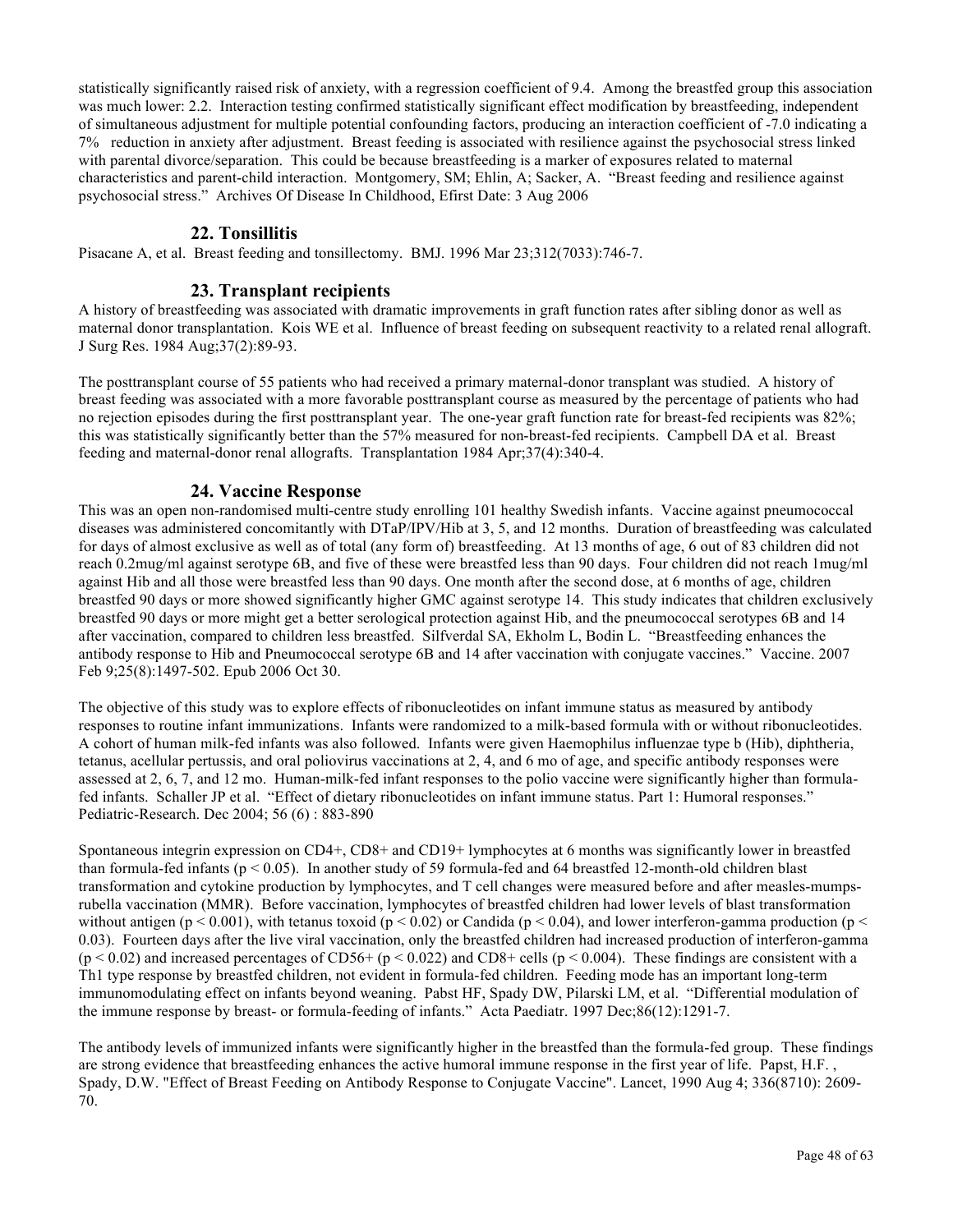The breastfed group had significantly higher antibody levels than two formula-fed groups together. Breastfed infants thus showed better serum and secretory responses to perioral and parenteral vaccines than the formula fed, whether with a conventional or low-protein content. Hahn-Zoric M et al. Antibody responses to parenteral and oral vaccines are impaired by conventional and low protein formulas as compared to breast-feeding. Acta Paediatr Scand 1990; 79:1137-1142.

# **II.Maternal Effects**

# **A. Cancer**

## **1. Breast Cancer**

Findings from observational studies suggest an inverse association between lactation and premenopausal breast cancer risk, but results are inconsistent, and data from large prospective cohort studies are lacking. METHODS: We used information from 60,075 parous women participating in the prospective cohort study of the Nurses' Health Study II from 1997 to 2005. Our primary outcome was incident premenopausal breast cancer. RESULTS: We ascertained 608 incident cases of premenopausal breast cancer during 357,556 person-years of follow-up. Women who had ever breastfed had a covariate-adjusted hazard ratio (HR) of 0.75 (95% confidence interval [CI], 0.56-1.00) for premenopausal breast cancer compared with women who had never breastfed. No linear trend was found with duration of total lactation ( $P = .95$ ), exclusive lactation ( $P = .74$ ), or lactation amenorrhea ( $P = 0.88$ ). The association between lactation and premenopausal breast cancer was modified by family history of breast cancer (P value for interaction = .03). Among women with a first-degree relative with breast cancer, those who had ever breastfed had a covariate-adjusted HR of 0.41 (95% CI, 0.22-0.75) for premenopausal breast cancer compared with women who had never breastfed, whereas no association was observed among women without a family history of breast cancer. CONCLUSION: In this large, prospective cohort study of parous premenopausal women, having ever breastfed was inversely associated with incidence of breast cancer among women with a family history of breast cancer. Stuebe AM, Willett WC, Xue F, Michels KB. Lactation and incidence of premenopausal breast cancer: a longitudinal study. Arch Intern Med. 2009 Aug 10;169(15):1364-71.

Estrogen/progestin replacement therapy (EPRT), alcohol consumption, physical activity, and breast-feeding duration differ from other factors associated with breast cancer in being immediately modifiable by the individual, thereby representing attractive targets for future breast cancer prevention efforts. To justify such efforts, it is vital to quantify the potential population-level impacts on breast cancer considering population variations in behavior prevalence, risk estimate, and baseline incidence. For each of these four factors, we calculated population attributable risk percents (PARs) using population-based survey ( 2001) and cancer registry data (1998-2002) for 41 subpopulations of white, non-Hispanic California women aged 40- 79 years, and ranges of relative risk (RR) estimates from the literature. Using a single RR estimate, subpopulation PARs ranged from 2.5% to 5.6% for hormone use, from 0.0% to 6.1% for recent consumption of  $\geq$  2 alcoholic drinks daily, and 4.6% to 11.0% for physical inactivity. Using a range of RR estimates, PARs were 2-11% for EPRT use, 1-20% for alcohol consumption and 2-15% for physical inactivity. Subpopulation data were unavailable for breastfeeding, but PARs using published RR estimates ranged from 2% to 11% for lifetime breastfeeding >=31 months. Thus, of 13,019 breast cancers diagnosed annually in California, as many as 1,432 attributable to EPRT use, 2,604 attributable to alcohol consumption, 1,953 attributable to physical inactivity, and 1,432 attributable to never breastfeeding might be avoidable. Conclusion: The relatively feasible lifestyle changes of discontinuing EPRT use, reducing alcohol consumption, increasing physical activity, and lengthening breastfeeding duration could lower population breast cancer incidence substantially. Clarke, CA; Purdie, DM; Glaser, SL. "Population attributable risk of breast cancer in white women associated with immediately modifiable risk factors." BMC CANCER, 6: 170-170 JUN 27 2006

Case-control-family study performed in Germany including 706 cases by age 50 years, 1381 population, and 252 sister controls, investigated main effects for environmental/lifestyle factors and genetic susceptibility and gene-environment. Familial predisposition showed the strongest main effect and the estimated gene carrier probability gave the best fit. High parity and longer duration of breastfeeding reduced breast cancer risk significantly, a history of abortions increased risk and age at menarche showed no significant effect. These findings corroborate results from other studies. Becher H; Schmidt S; Chang-Claude J. "Reproductive factors and familial predisposition for breast cancer by age 50 years. A case-control-family study for assessing main effects and possible gene-environment interaction." International Journal of Epidemiology. Feb 2003; 32 (1): 38-48.

Established risk factors for breast cancer that were found to increase risk among Long Island women include lower parity, late age at first birth, little or no breastfeeding, and family history of breast cancer. Gammon MD. "The Long Island Breast Cancer Study Project: description of a multi-institutional collaboration to identify environmental risk factors for breast cancer." Breast Cancer Research and Treatment, Aug 2002; 74 (3): 235-254.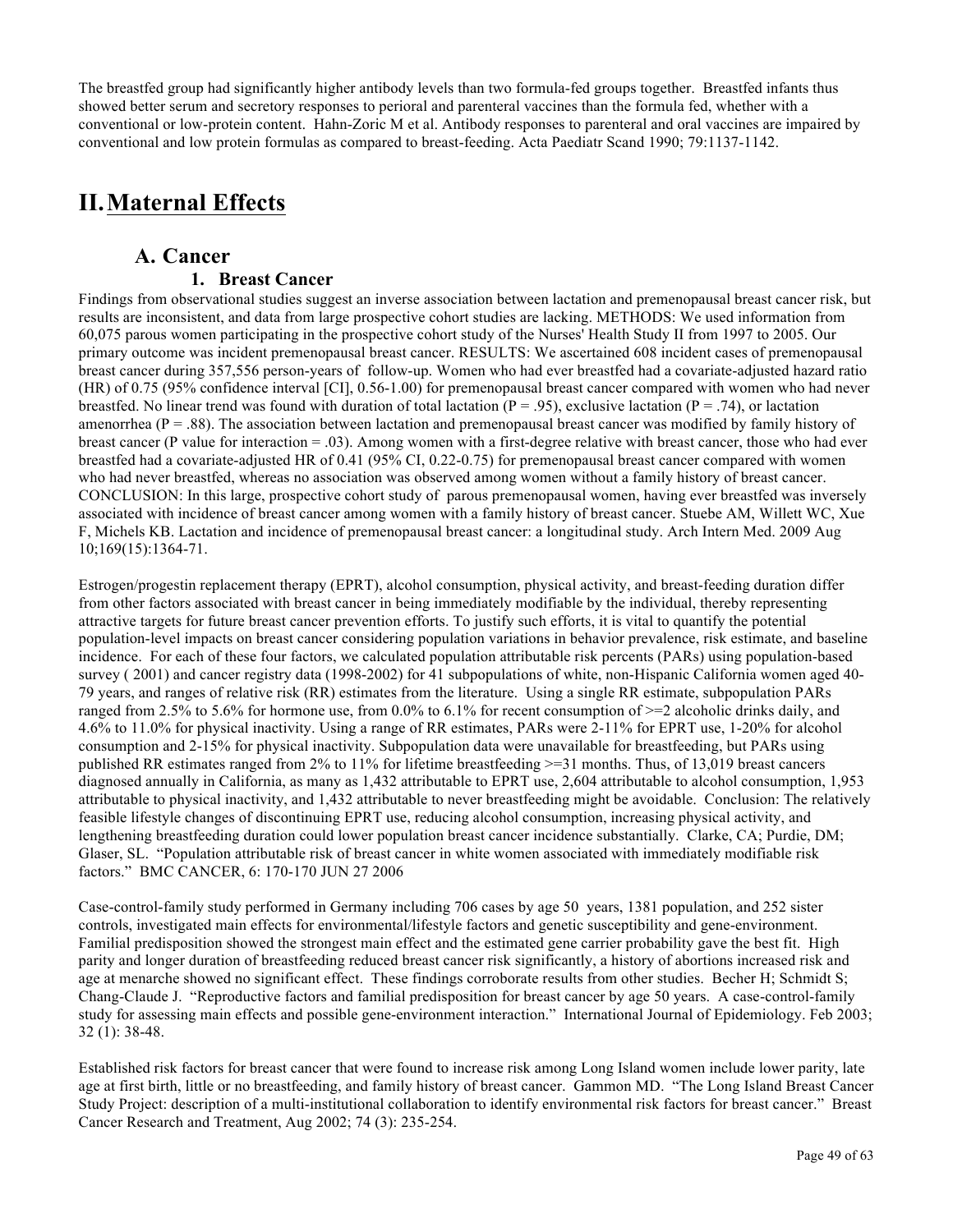Data from 47 epidemiological studies in 30 countries that included information on breastfeeding patterns and other aspects of childbearing were collected, checked, and analysed centrally, for 50 302 women with invasive breast cancer and 96 973 controls. Fewer parous women with cancer than parous controls had ever breastfed (71% vs 79%), and their average lifetime duration of breastfeeding was shorter (9.8 vs 15.6 months). The relative risk of breast cancer decreased by 4.3% for every 12 months of breastfeeding in addition to a decrease of 7.0% (5.0-9.0;  $p<0.0001$ ) for each birth. It is estimated that the cumulative incidence of breast cancer in developed countries would be reduced by more than half, from 6.3 to 2.7 per 100 women by age 70, if women had the average number of births and lifetime duration of breastfeeding that had been prevalent in developing countries until recently. Breastfeeding could account for almost two-thirds of this estimated reduction in breast cancer incidence. The longer women breast feed the more they are protected against breast cancer. The lack of or short lifetime duration of breastfeeding typical of women in developed countries makes a major contribution to the high incidence of breast cancer in these countries. Beral V et al. "Breast cancer and breastfeeding: collaborative reanalysis of individual data from 47 epidemiological studies in 30 countries, including 50 302 women with breast cancer and 96 973 women without the disease." Lancet, Jul 20 2002; 360 (9328): 187-195

Women who breastfed a child for more than 24 months had a 54% reduced risk of developing breast cancer compared with women who breastfed for no more than 6 months. Women who breastfed for at least 73 months over the course of their lives had a much lower risk of breast cancer. The investigators found that the protective effect of breastfeeding applied to a woman's risk of developing breast cancer both before and after menopause. Also confirmed that the later age of menarche and first pregnancy at a younger age lowers breast cancer risk. Women who went through menopause later and those with a family history of breast cancer were at increased risk. Zeng T et al. Long-term Breastfeeding Lowers Mother's Breast Cancer Risk. Am J Epidemiol 2001; 152:1129-1135.

This study compared rates of breast cancer between 751 mothers who had breastfed at least once and 743 mothers who had not. Breastfeeding reduced the risk of breast cancer by 20% in women age 20 to 49 years and by 30% in women ages 50 to 74 years. Moreover, breastfeeding seemed to protect against breast cancer regardless of the number of children breastfed, mother's age at first and last lactation, and menstrual history. R. Millikan et al. International Journal of Epidemiology 1999; 28:396- 402.

This study investigated the relationship between reproductive events during adolescence and subsequent breast cancer risk. in 862 case patients and 790 controls in the Carolina Breast Cancer Study. Miscarriage, induced abortion, and full-term pregnancy before 20 years of age were not associated with breast cancer. Among premenopausal women, breast-feeding before 20 years of age was inversely associated with disease. Oral contraceptive use before 18 years of age was positively associated with disease risk among African American women only. Marcus PM, Baird DD, Millikan RC, Moorman PG, Qaqish B, Newman B. Adolescent reproductive events and subsequent breast cancer risk. Am J Public Health 1999 Aug;89(8):1244-7

As part of a multicenter population-based case-control study, the authors examined postmenopausal breast cancer risk according to breastfeeding characteristics. This analysis included only data on parous postmenopausal women (3,633 cases and 3,790 controls). After adjustment for age, parity, age at first birth, and other breast cancer risk factors, breastfeeding for at least 2 weeks was associated with a slightly reduced risk of breast cancer in comparison with women who had never lactated (relative risk  $= 0.87$ ). There was only a modest suggestion that increasing cumulative duration of lactation was inversely associated with breast cancer risk; the relative risk for women who had breastfed for  $>$  or  $=$  24 months was 0.73. Age at first lactation was not consistently associated with risk. Modest inverse associations appeared to persist even up to 50 years since first lactation. Use of hormones to suppress lactation was not associated with postmenopausal breast cancer, nor was inability to breastfeed related to risk. These results suggest that lactation may have a slight and perhaps long-lasting protective effect on postmenopausal breast cancer risk. Newcomb PA et al. "Lactation in relation to postmenopausal breast cancer." Am J Epidemiol 1999 Jul 15;150(2):174-82

If women who do not breastfeed or who breastfed for less than 3 months were to do so for 4 to 12 months, breast cancer among parous premenopausal women could be reduce by 11%. If all women with children lactated for 24 months or longer, the incidence might be reduced by nearly 25%. Newcomb, P. et al. "Lactation and reduced risk of premenopausal breast cancer." N Engl J Med 1994; 330(2):81-87.

After controlling for age at first full term pregnancy and other potentially compounding factors, parity and duration of breast feeding also had a strong influence on the risk of breast cancer. Compared with parous women who never breastfed, women who had breastfed for 25 months or more had a lower relative risk. Layde, P.M., "The Independent Associations of Parity Age at First full Term Pregnancy, and Duration of Breast Feeding with the Risk of Breast Cancer." Journal of Clinical Epidemiol, 1989.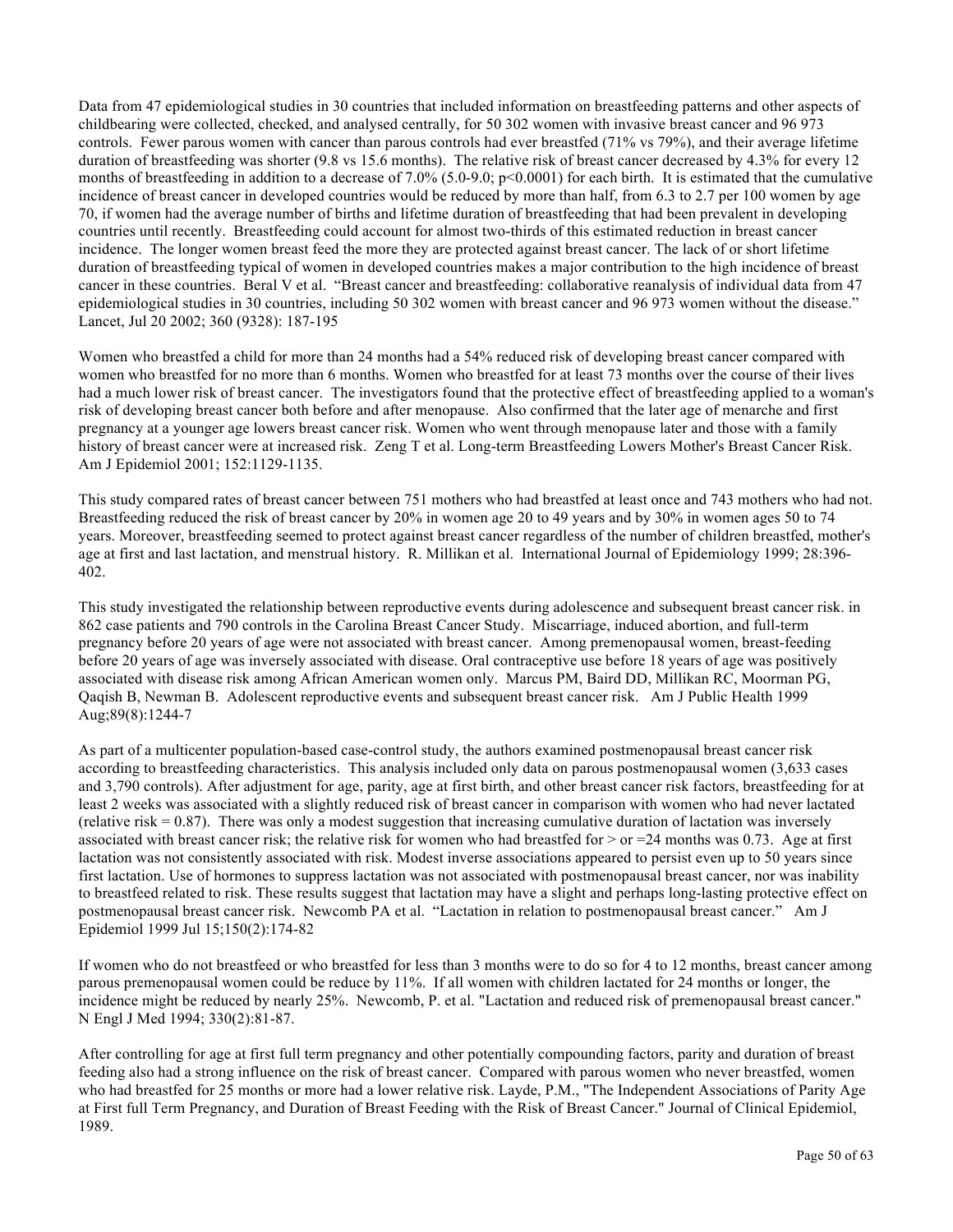Among both premenopausal and postmenopausal women, risk of breast cancer decreases with increasing duration of lifetime lactation experience although the effect was consistently stronger for premenopausal women. McTieman, A., Evidence of Protective Effect of Lactation on Risk of Breast Cancer in Young Women." American Journal of Epidemiology, 1986

#### **2. Endometrial Cancer**

Lactation provides a hypoestrogenic effect with less stimulation of the endometrial lining. This event may offer a protective effect from endometrial cancer. Petterson B, et al. "Menstruation span- a time limited risk factor for endometrial carcinoma". Acta Obstet Gyneocol Scand 1986;65:247-55

#### **3. Esophageal Cancer**

Breastfeeding was associated with reduced risk of subsequently developing this cancer  $(OR = 0.41)$  and there was a significant dose-response effect. Cheng-KK et al. "A case-control study of oesophageal adenocarcinoma in women: a preventable disease." British-Journal-Of-Cancer. Jul 2000; 83 (1) : 127-132

#### **4. Hodgkin's Disease**

Breastfeeding was associated with a lower unadjusted risk of Hodgkin's disease, apparently irrespective of parity (for one birth, odds ratio (OR) = 0.6, for two births, OR = 0.8, for three or more births, OR = 0.6) and duration (among nursers, the unadjusted oddsratio for each additional month of lactation was 1.0). Glaser SL et al. "Reproductive factors in Hodgkin's disease in women." Am J Epidemiol. 2003 Sep 15;158(6):553-63.

#### **5. Ovarian Cancer**

Data from participants in a population-based study of ovarian cancer in western Washington State, USA (2002-2007) who had had at least one birth (881 cases and 1,345 controls) were used to assess relations between patterns of breast-feeding and ovarian cancer. Logistic regression was used to calculate odds ratios (OR) and 95% confidence intervals (CI). Women who ever breast-fed had a 22 % reduction in risk of ovarian cancer compared with those who never breast-fed (OR =  $0.78$ , 95% CI 0.64-0.96) and risk reduction appeared greater with longer durations of feeding per child breast-fed (OR =  $0.56$ ,  $95\%$  CI 0.32-0.98 for 18 months average duration breast-feeding versus none). Introduction of supplementary feeds did not substantially alter these effects. The overall risk reduction appeared greatest for the endometrioid and clear cell subtypes (OR per month of average breast-feeding per child breast-fed  $= 0.944$ , 95% CI 0.903-0.987). Among women who have had the opportunity to breast-feed, ever breast-feeding and increasing durations of episodes of breast-feeding for each breast-fed child are associated with a decrease in the risk of ovarian cancer independent of numbers of births, which may be strongest for the endometrioid subtype. Jordan SJ; Cushing-Haugen KL; Wicklund KG; Doherty JA; Rossing MA. "Breast-feeding and risk of epithelial ovarian cancer." Cancer Causes & Control, 2012 Jun; 23 (6): 919-27

To investigate the effect of lactation on the risk of ovarian cancer for Chinese women, a case-control study was conducted. Cases were 275 patients with histologically confirmed epithelial ovarian cancer. Controls were 623 women without neoplasm. Multivariate logistic regression models were used to assess the association between ovarian cancer risk and lactation variables, accounting for age, locality, full-term pregnancy, oral contraceptive use and family history of the cancer. The adjusted odds ratios were 0.51 and 0.44 respectively for women with over 12 months of lactation and at least three children breastfed, compared with those with 4 months or less lactation and one child breastfed. The corresponding dose-response relationships were also significant (P<0.05). Therefore, prolonged lactation could reduce the risk of ovarian cancer foe Chinese women. Zhang-M; Xie-X; Lee-AH; Binns-CW. "Prolonged lactation reduces ovarian cancer risk in Chinese women." European-Journal-Of-Cancer-Prevention. Dec 2004; 13(6): 499-502

A case-control study was conducted to investigate the effects of reproductive and dietary risk factors on ovarian cancer risk in China. Cases were 254 patients with histologically confirmed epithelial ovarian cancer. Controls were 652 women without neoplasm and long-term dietary modifications. The adjusted odds ratios (OR) for women having at least two full-term pregnancies, two or more incomplete pregnancies, and first full-term pregnancy at 21-25 years of age were 0.45, 0.56, and 0.40, respectively, compared with nulliparity. The OR of ever lactation was 0.50 and oral contraceptive was 0.48, while postmenopausal women appeared to have an increased risk with OR 1.48. For the highest versus the lowest quartile intakes of nutrients, the OR were 2.17 for fat, 0.36 for fibre, 0.26 for carotene, 1.59 for retinol, 0.31 for vitamin C, and 0.41 for vitamin E, with significant dose-response relationships. Conclusion. It is evident that full-term and incomplete pregnancies, lactation, and oral contraceptive use can reduce the ovarian cancer risk. Moreover, consumption of foods low in fat but high in fibre, carotene and vitamins appears to be protective against ovarian cancer in Chinese women. Zhang-M; Lee-AH; Binns-CW. "Reproductive and dietary risk factors for epithelial ovarian cancer in China." Gynecologic Oncology. Jan 2004; 92(1): 320- 326.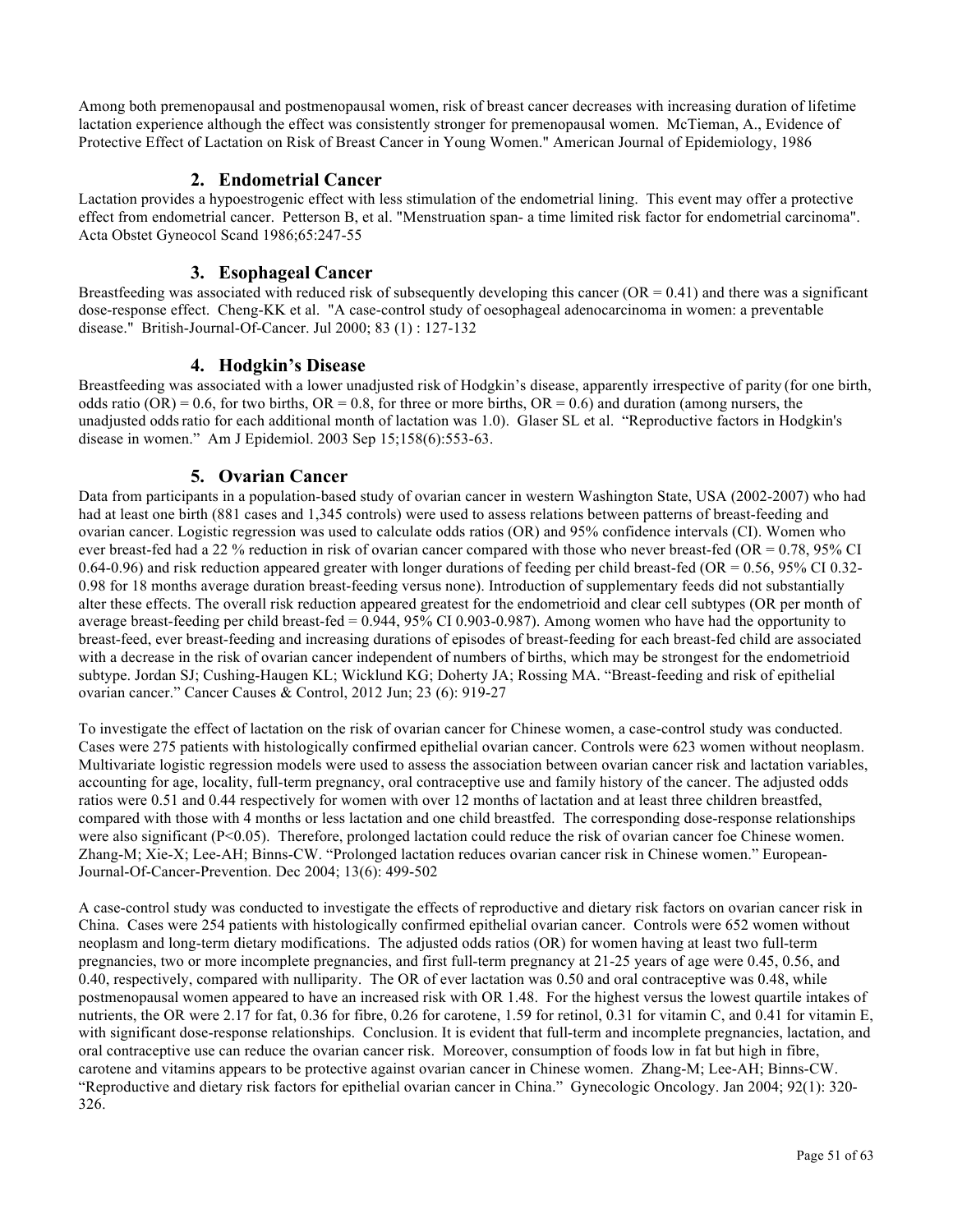In this multiethnic, population-based, case-control study, conducted in Hawaii and Los Angeles, California, a structured questionnaire was given to 558 histologically confirmed epithelial ovarian cancer cases and 607 population controls. Duration of breastfeeding (odds ratio  $= 0.4$  for the highest vs. the lowest quartile) was significantly and inversely related to nonmucinous tumors but not to mucinous tumors. Tung KH et al. "Reproductive factors and epithelial ovarian cancer risk by histologic type: a multiethnic case-control study." Am J Epidemiol. 2003 Oct 1;158(7):629-38.

This case-control study analyzed risk factors for ovarian cancer. Cases included 440 women (age range 13-80 years) with a histologically confirmed diagnosis of epithelial ovarian cancer. Breastfeeding for more than 1 year was associated with an OR of 0.5. Greggi S et al. "Risk factors for ovarian cancer in central Italy." Gynecologic-Oncology. Oct 2000; 79 (1): 50-54.

563 cases in Massachusetts and New Hampshire were ascertained from hospitals and statewide tumour registries; control women (n = 523) were selected randomly and matched to case women. Ovarian cancer risk was reduced among parous women, relative to nulliparous women (OR = 0.4). Among parous women, higher parity ( $P = 0.0006$ ), increased age at first (P  $= 0.03$ ) or last (P = 0.05) birth, and time since last birth (P = 0.04) were associated with reduced risk. Early pregnancy losses, abortions, and stillbirths were unrelated to risk, but preterm, term, and twin births were protective. Risk was lower among women who had breast-fed. relative to those who had not  $(OR = 0.7)$ , but the average duration of breast-feeding per child was unrelated to risk. Age at menarche and age at menopause were unrelated to risk overall, although increasing menarcheal age was protective among premenopausal women ( $P = 0.02$ ). Menstrual cycle characteristics and symptoms were generally unrelated to risk, although cycle-related insomnia was associated with decreased risk ( $OR = 0.5$ ). No association was found between the type of sanitary product used during menstruation and ovarian cancer risk. In analyses by histologic subtype, reproductive and menstrual factors had most effect on risk of endometrioid/clear cell tumours, and least influential with regard to risk of mucinous tumours. Titus-Ernstoff L. "Menstrual and reproductive factors in relation to ovarian cancer risk." British-Journal-Of-Cancer. Mar 2 2001; 84 (5) : 714-721

Cases 20-69 years of age with a recent diagnosis of epithelial ovarian cancer (767) were compared with community controls (1367). A number of reproductive and contraceptive factors that suppress ovulation, including gravidity, breastfeeding, and oral contraception, reduced the risk of ovarian cancer. Environmental factors and medical conditions that increased risk included talc use, endometriosis, ovarian cysts, and hyperthyroidism. Gynecologic surgery including hysterectomy and tubal ligation were protective. Ness-RB et al. "Factors related to inflammation of the ovarian epithelium and risk of ovarian cancer." Epidemiology-. Mar 2000; 11 (2) : 111-117

Breastfeeding seems to be somewhat protective against ovarian cancer, but only before menopause. Siskind V et al. "Breastfeeding, menopause, and epithelial ovarian cancer. Epidemiology 1997 Mar;8(2):188-91

Decreased risks of epithelial ovarian cancer in black women were associated with parity of four or higher, breast-feeding for 6 months or longer, and use of oral contraceptives for 6 years or longer. John EM et al. "Characteristics relating to ovarian cancer risk: collaborative analysis of seven U.S. case-control studies. Epithelial ovarian cancer in black women. J Natl Cancer Inst 1993 Jan 20;85(2):142-7

A marked reduction in risk was associated with ever having breast fed. Gwinn ML et al. "Pregnancy, breast feeding, and oral contraceptives and the risk of epithelial ovarian cancer. J Clin Epidemiol 1990;43(6):559-68

Breastfeeding should be added to the list of factors that decrease ovulatory age and thereby decrease the risk of ovarian cancer. Schneider, A.P. "Risk Factor for Ovarian Cancer. "New England Journal of Medicine, 1987

## **6. Thyroid Cancer**

Individually matched case-control study (292 pairs) of female thyroid cancer patients found that risk increased with number of pregnancies in women using lactation suppressants and decreased with duration of breastfeeding. Mack WJ et al, "Reproductive and hormonal risk factors for thyroid cancer in Los Angeles County females." Cancer Epidemiol Biomarkers Prev 1999 Nov;8(11):991-7

#### **7. Uterine Cancer**

A protective effect against uterine cancer was found for women who breastfeed. Brock, K.E., "Sexual, Reproductive, and Contraceptive Risk Factors for Carcinoma-in-Situ of the Uterine Cervix in Sidney." Medical Journal of Australia, 1989.

# **B. Cardiovascular Heath**

Retrospective study in Finland of 212 women (mean age 48, range 36–60 years) to investigate the long-term effects of duration of postpartum lactation on maternal body composition and risk for cardio-metabolic disorders in later life. Body composition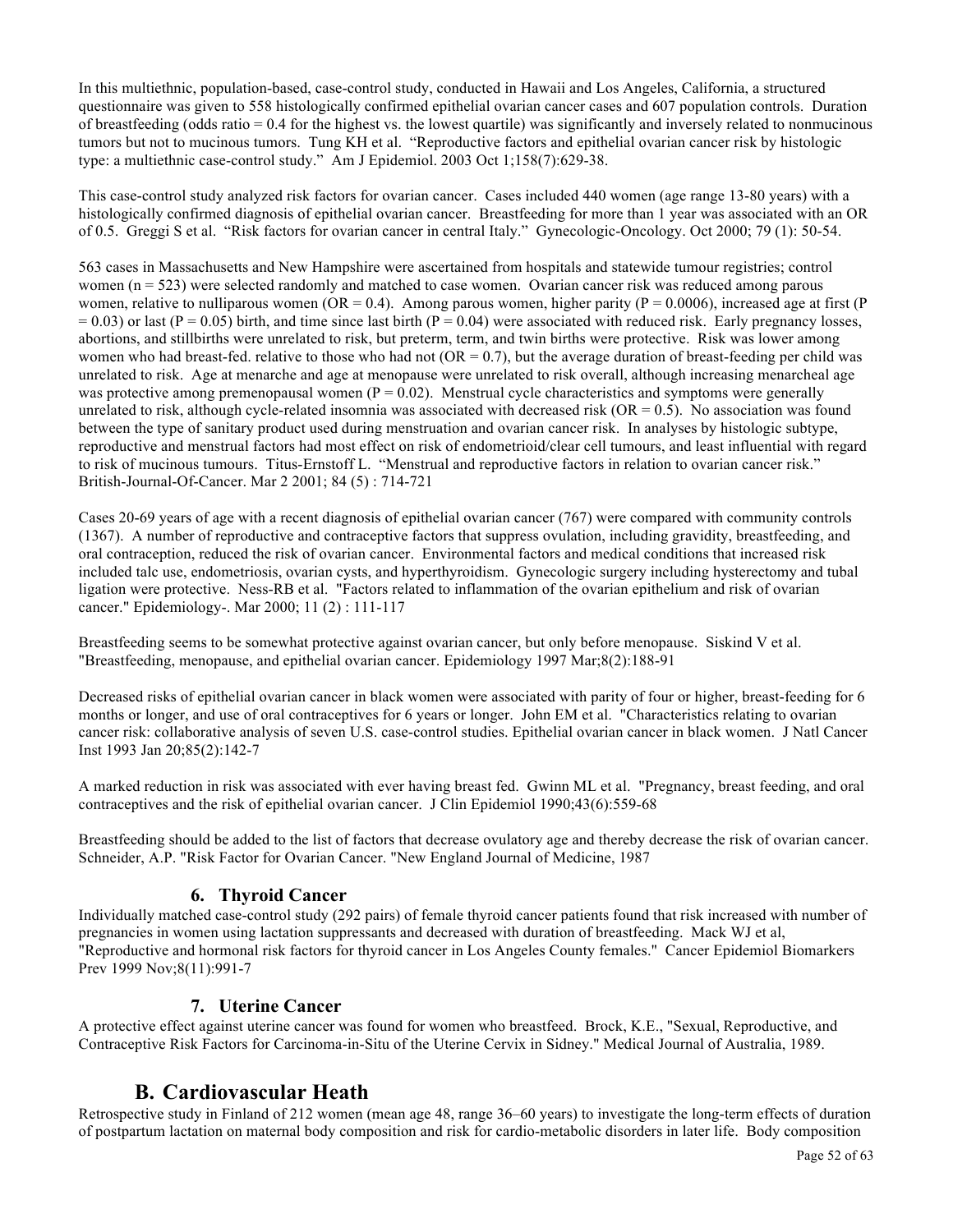was measured using dual-energy X-ray absorptiometry and serum glucose, insulin and lipids were analyzed using enzymatic photometric methods 16–20 years after the last pregnancy. Medical history and lifestyle factors were collected via a selfadministered questionnaire. Detailed information regarding weight change patterns during each pregnancy was obtained from personal maternity tracking records. At 16–20 years after their last pregnancy, women who had breast-fed for less than 6 months had higher total body fat mass and fat mass percentage, particularly in the android region  $(46.5 \text{ (sd } 8.2) \%)$  than mothers who had breast-fed for longer than 6 months (39.0 (sd 10.2) %) or for longer than 10 months (38.4 (sd 10.9) %, P < 0·01). These differences were independent of pre-pregnancy weight and BMI, menopausal status, smoking status, level of education, participation in past and present leisure-time physical activity, and current dietary energy intake. Higher body fat mass was also associated with higher fasting serum glucose concentration and insulin resistance, TAG, LDL cholesterol and total cholesterol concentrations, as well as higher systolic and diastolic blood pressure ( $P < 0.05$  for all). Conclusions Short duration of breast-feeding may induce weight retention and fat mass accumulation, resulting in increased risk of cardiometabolic disorders in later life. Petri Wiklunda, Leiting Xua, Arja Lyytikäinena et al. "Prolonged breast-feeding protects mothers from later-life obesity and related cardio-metabolic disorders." Public Health Nutrition January 2012, pp 67-74

Never or curtailed lactation has been associated with an increased risk for incident hypertension, but the effect of exclusive breastfeeding is unknown. The authors conducted an observational cohort study of 55,636 parous women in the US Nurses' Health Study II. From 1991 to 2005, participants reported 8,861 cases of incident hypertension during 660,880 person-years of follow-up. Never or curtailed lactation was associated with an increased risk of incident hypertension. Compared with women who breastfed their first child for  $\geq$ 12 months, women who did not breastfeed were more likely to develop hypertension (hazard ratio  $(HR) = 1.27$ , 95% confidence interval (CI): 1.18, 1.36), adjusting for family history and lifestyle covariates. Women who never breastfed were more likely to develop hypertension than women who exclusively breastfed their first child for  $\geq$ 6 months (HR = 1.29, 95% CI: 1.20, 1.40). The authors found similar results for women who had never breastfed compared with those who had breastfed each child for an average of  $\geq$ 12 months (HR = 1.22, 95% CI: 1.13, 1.32). In conclusion, never or curtailed lactation was associated with an increased risk of incident maternal hypertension, compared with the recommended  $\geq 6$  months of exclusive or  $\geq 12$  months of total lactation per child, in a large cohort of parous women. Stuebe AM, Schwarz EB, Grewen K, et al. "Duration of lactation and incidence of maternal hypertension: a longitudinal cohort study." Am J Epidemiol. 2011 Nov 15;174(10):1147-58. Epub 2011 Oct 12.

To examine dose-response relationships between the cumulative number of months women lactated and postmenopausal risk factors for cardiovascular disease. METHODS: We examined data from 139,681 postmenopausal women (median age 63 years) who reported at least one live birth on enrolling in the Women's Health Initiative observational study or controlled trials. Multivariable models were used to control for sociodemographic (age, parity, race, education, income, age at menopause), lifestyle, and family history variables when examining the effect of duration of lactation on risk factors for cardiovascular disease, including obesity (body mass index [BMI] at or above 30), hypertension, self-reported diabetes, hyperlipidemia, and prevalent and incident cardiovascular disease. RESULTS: Dose-response relationships were seen; in fully adjusted models, women who reported a lifetime history of more than 12 months of lactation were less likely to have hypertension (odds ratio [OR] 0.88, P<.001), diabetes (OR 0.80, P<.001), hyperlipidemia (OR 0.81, P<.001), or cardiovascular disease (OR 0.91, P=.008) than women who never breast-fed, but they were not less likely to be obese. In models adjusted for all above variables and BMI, similar relationships were seen. Using multivariate adjusted prevalence ratios from generalized linear models, we estimate that among parous women who did not breast-feed compared with those who breast-fed for more than 12 months, 42.1% versus 38.6% would have hypertension, 5.3% versus 4.3% would have diabetes, 14.8% versus 12.3% would have hyperlipidemia, and 9.9% versus 9.1% would have developed cardiovascular disease when postmenopausal. Over an average of 7.9 years of postmenopausal participation in the Women's Health Initiative, women with a single live birth who breast-fed for 7-12 months were significantly less likely to develop cardiovascular disease (hazard ratio 0.72, 95% confidence interval 0.53-0.97) than women who never breast-fed. CONCLUSION: Among postmenopausal women, increased duration of lactation was associated with a lower prevalence of hypertension, diabetes, hyperlipidemia, and cardiovascular disease. Schwarz EB et al. "Duration of lactation and risk factors for maternal cardiovascular disease." Obstet Gynecol. 2009 May;113(5):974-82.

We assessed the relation between duration of lactation and maternal incident myocardial infarction. STUDY DESIGN: This was a prospective cohort study of 89,326 parous women in the Nurses' Health Study. RESULTS: During 1,350,965 personyears of follow-up, 2540 cases of coronary heart disease were diagnosed. Compared with parous women who had never breastfed, women who had breastfed for a lifetime total of 2 years or longer had 37% lower risk of coronary heart disease (95% confidence interval, 23-49%; P for trend < .001), adjusting for age, parity, and stillbirth history. With additional adjustment for early-adult adiposity, parental history, and lifestyle factors, women who had breastfed for a lifetime total of 2 years or longer had a 23% lower risk of coronary heart disease (95% confidence interval, 6-38%; P for trend = .02) than women who had never breastfed. CONCLUSION: In a large, prospective cohort, long duration of lactation was associated with a reduced risk of coronary heart disease. Stuebe AM, Michels KB, Willett WC, et al. "Duration of lactation and incidence of myocardial infarction in middle to late adulthood." Am J Obstet Gynecol. 2009 Feb;2009 (2):138.e1-8.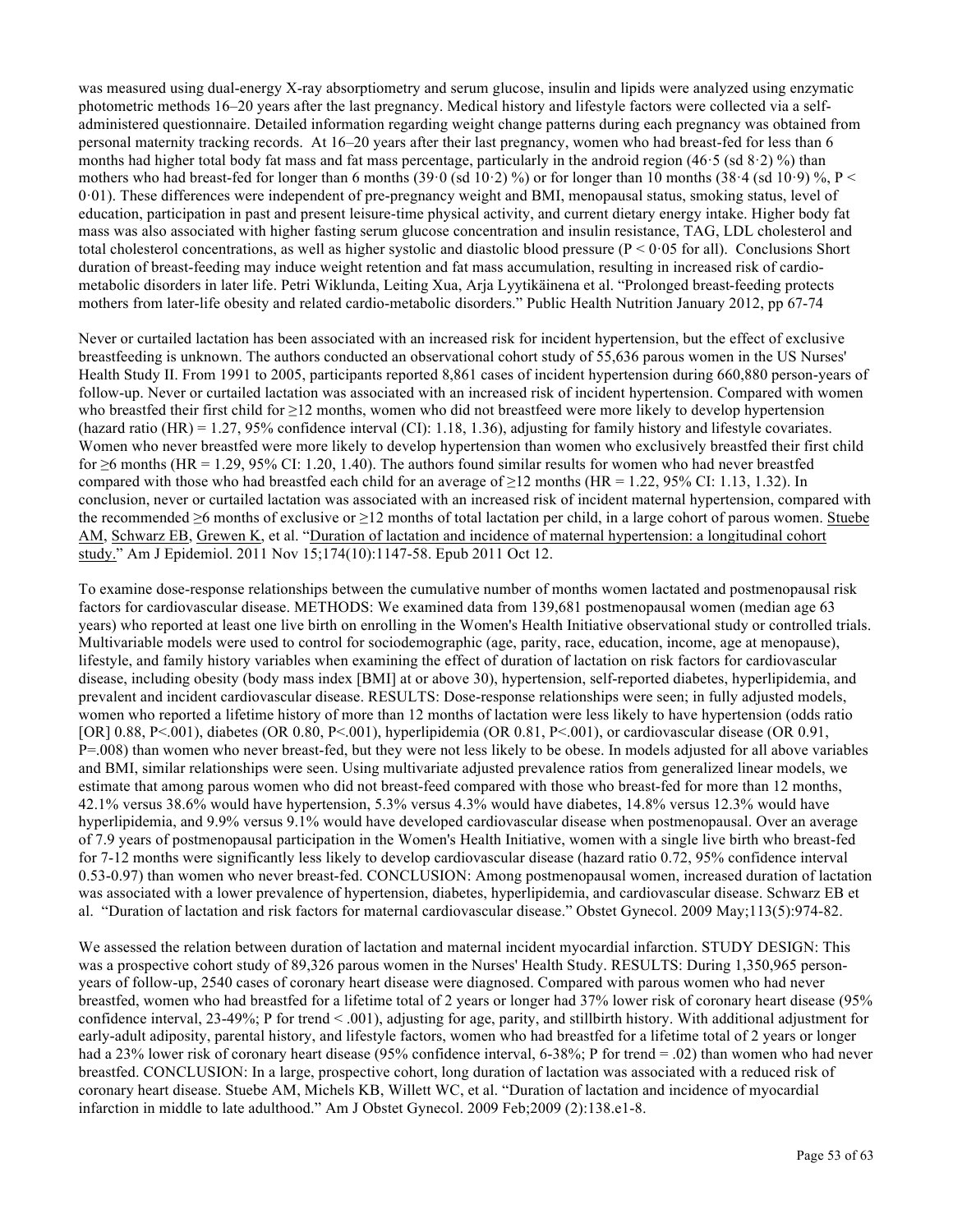Little is known about the long-term effect of lactation on maternal cardiovascular health except for a few animal or human experimental studies. The objective of this study was to examine the effects of lactation on the incidence of hypertension in premenopausal women. METHODS: The data were derived from a cohort study with 6 years follow-up (1995-2000). The cohort was composed of 177,749 Korean premenopausal women, aged 20-59, who had medical evaluations in 1992 and 1994. During the follow-up, blood pressure was measured as part of the 1996, 1998, and 2000 periodic examinations. RESULTS: In multivariate Cox proportional hazard models, lactation decreased the risk of hypertension (risk ratio, 0.92; 95% confidence interval, 0.90-0.96). Compared with women who with no history of lactation, 1-6 months of lactation decreased the risk of hypertension (RR, 0.90; 95% CI, 0.87-0.93), as did 7-12 months (RR, 0.92; 95% CI, 0.87-0.98) or 13-18 months (RR, 0.93; 95% CI, 0.86-0.99). In particular, the coexistence of obesity and no lactation increased the risk of hypertension (P for interaction = 0.028). CONCLUSION: This finding suggests that lactation may be a protective factor against hypertension among premenopausal women. Lee SY, et al. "Does long-term lactation protect premenopausal women against hypertension risk? A Korean women's cohort study." Prev Med. 2005 Aug;41(2):433-8

Groups of breastfeeding and bottle-feeding women were compared on preejection period (PEP), heart rate (HR), cardiac output (CO), and total peripheral resistance (TPR) recorded for 1-minute periods before and during standard laboratory stressors. Compared with bottle-feeders, breastfeeders had higher CO throughout the session, and greater decreases in CO and increases in TPR during cold pressor. In a second experiment, HR and blood pressure (BP) were compared before and after one breastfeeding and one bottle-feeding session in a within-subjects design. Both studies support the notion that breast-feeding alters maternal cardiovascular function, possibly through the actions of oxytocin. Mezzacappa-ES et al. "Breast-feeding and maternal cardiovascular function." Psychophysiology, Nov 2001; 38 (6) : 988-997

# **C. Diabetes and Metabolic Disease**

Participants were enrolled in the Study of Women, Infant Feeding, and Type 2 Diabetes, a prospective observational cohort study of 1,035 Kaiser Permanente Northern California members who had been diagnosed with GDM and subsequently underwent a 2-hour 75-g OGTT at 6-9 weeks postpartum for the study enrollment examinations from 2008 to 2011. For this analysis, we selected 835 study participants who reported any intensity of lactation and were observed either breastfeeding their infants (ie, putting the infant to the breast) or not breastfeeding during the OGTT. Of 835 lactating women, 205 (25%) breastfed their infants during the 2-hour 75-g OGTT at 6-9 weeks postpartum. Mean (standard deviation) duration of breastfeeding during the OGTT was 15.3 (8.1) minutes. Compared with not having breastfed during the OGTT, having breastfed during the test was associated with lower adjusted mean (95% confidence interval) 2-hour glucose (mg/dL) by -6.2 (- 11.5 to -1.0; P=.02), 2-hour insulin (microunits/mL) by -15.1 (-26.8 to -3.5; P=.01), and natural log 2-hour insulin by -0.15 (- 0.25 to -0.06; P<.01), and with higher insulin sensitivity index0,120 by 0.08 (0.02-0.15; P=.02), but no differences in plasma fasting glucose or insulin concentrations. CONCLUSION: Among postpartum women with recent gestational diabetes mellitus, breastfeeding an infant during the 2-hour 75-g OGTT may modestly lower plasma 2-hour glucose (5% lower on average) as well as insulin concentrations in response to ingestion of glucose. Gunderson EP, Crites Y, Chiang V et al. "Influence of breastfeeding during the postpartum oral glucose tolerance test on plasma glucose and insulin. Obstet Gynecol. 2012 Jul;120(1):136-43.

For maternal metabolism, pregnancy ends not with delivery, but with weaning. In several recent epidemiological studies, authors have reported an association between duration of breast-feeding and reduced maternal risk of metabolic disease. These findings parallel data from animal models showing favorable changes in metabolism associated with lactation. During gestation, visceral fat accumulates, and insulin resistance and lipid and triglyceride levels increase. These changes appear to reverse more quickly, and more completely, with lactation. In this article, we review animal and human studies regarding the effects of lactation on adiposity, lipid, and glucose homeostasis. We hypothesize that lactation plays an important role in "resetting" maternal metabolism after pregnancy. Stuebe AM, Rich-Edwards JW. The reset hypothesis: lactation and maternal metabolism. Am J Perinatol. 2008 Nov 21;

Lactation is associated with improved glucose and insulin homeostasis, independent of weight change. Prospective observational cohort study of 83,585 parous women in the Nurses' Health Study (NHS) and retrospective observational cohort study of 73,418 parous women in the Nurses' Health Study II (NHS II). Among parous women, increasing duration of lactation was associated with a reduced risk of type 2 diabetes. For each additional year of lactation, women with a birth in the prior 15 years had a decrease in the risk of diabetes of 15% (95% confidence interval, 1%-27%) among NHS participants and of 14% (95% confidence interval, 7%-21%) among NHS II participants, controlling for current body mass index and other relevant risk factors for type 2 diabetes. Longer duration of breastfeeding was associated with reduced incidence of type 2 diabetes in 2 large US cohorts of women. Lactation may reduce risk of type 2 diabetes in young and middle-aged women by improving glucose homeostasis. Stuebe AM et al. Duration of lactation and incidence of type 2 diabetes. JAMA. 2005 Nov 23;294(20):2601-10.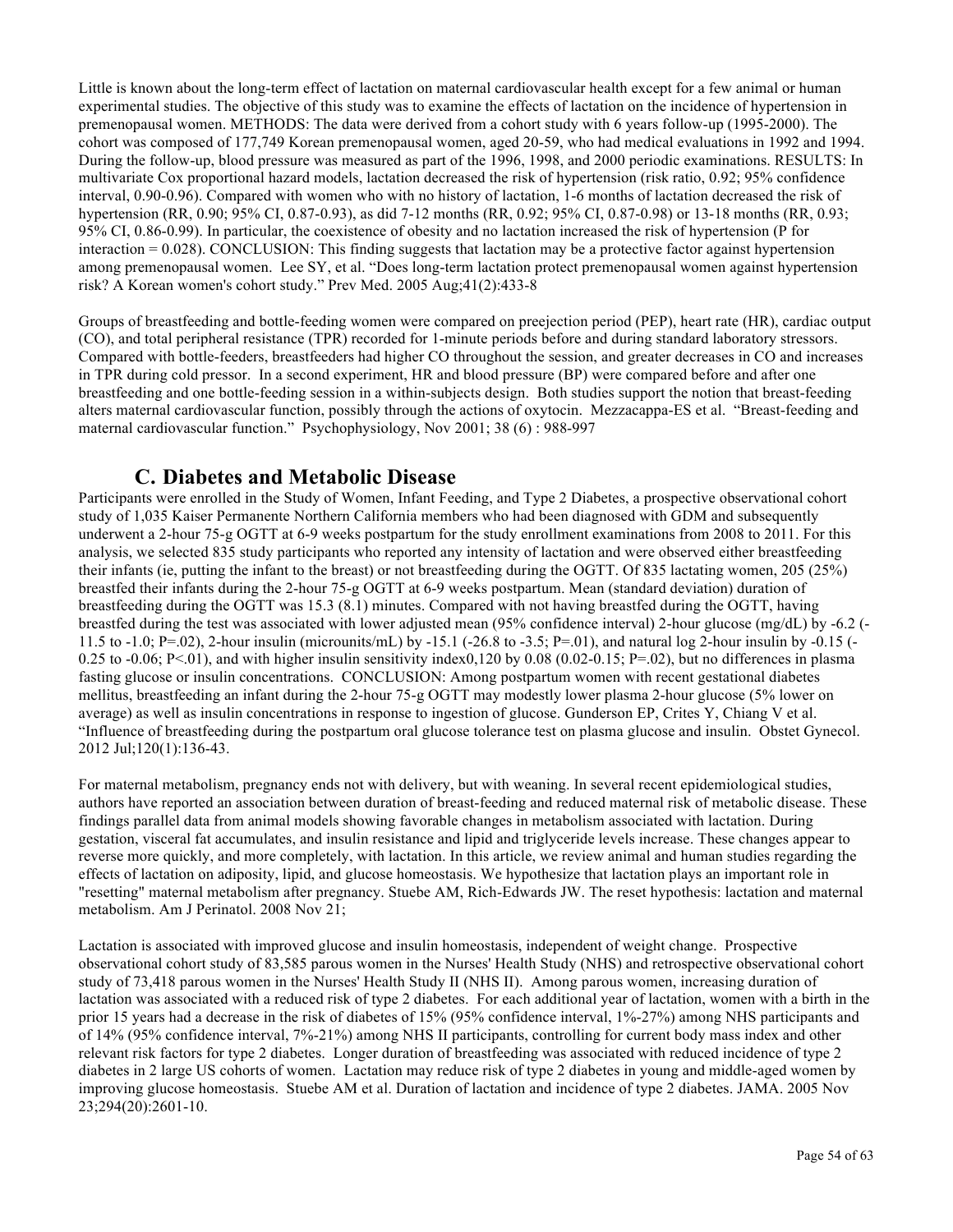McManus RM, Cunningham I, Watson A, Harker L, Finegood DT. Beta-cell function and visceral fat in lactating women with a history of gestational diabetes. Metabolism. 2001 Jun;50(6):715-9.

Breastfeeding decreased insulin requirements in diabetic women. Reduction in insulin dose postpartum was significantly greater in those who were breastfeeding than those who were bottle feeding. Davies, H.A., "Insulin Requirements of Diabetic Women who Breast Feed." British Medical Journal, 1989 May 20;298(6684):1357-8.

# **D. Emotional Health**

The purpose was to investigate the possible correlation or predictive relationship between breastfeeding and Postpartum Depression (PPD). Method: We conducted a prospective study in which 137 Arab women were assessed during pregnancy and postpartum. Current breastfeeding was correlated with postpartum outcomes (EPDS and MINI), employment, and use of formula at 2 and 4 months postpartum, as well as with other variables. Results: Women who were breastfeeding at 2 and 4 months had lower scores on EPDS ( $p < 0.0037$  andp $< 0.0001$ , respectively) and were less likely to be diagnosed with PPD at 4 months ( $p < 0.0025$ ). Higher scores on EPDS and diagnosis of PPD at 2 months were predictive of lower rates of breastfeeding at 4 months ( $p < 0.0001$  and  $p < 0.005$ , respectively). Women who were employed and using formula at 2 months were less likely to breastfeed at 4 months ( $p \le 0.0001$ ). Breastfeeding women at 2 months had lower scores on EPDS ( $p \le 0.003$ ) and were less likely to be diagnosed with PPD ( $p < 0.05$ ) at 4 months. Discussion: The results indicate that women who breastfeed their infants reduced their risk of developing PPD, with effects being maintained over the first 4 months postpartum. PPD may also decrease the rate of breastfeeding, suggesting a reciprocal relationship between these variables. Hamdan A; Tamim H. "The Relationship Between Postpartum Depression And Breastfeeding." International Journal of Psychiatry in Medicine, 2012; 43 (3): 243-59.

The purpose of this study was to examine relationships among lactational status, naturalistic stress, mood, and levels of serum cortisol and prolactin and plasma adrenocorticotropic hormone (ACTH). Eighty-four exclusively breastfeeding, 99 exclusively formula-feeding, and 33 nonpostpartum healthy control women were studied. The postpartum mothers were studied crosssectionally once between 4 and 6 weeks after the birth. Stress was measured using the Perceived Stress Scale, the Tennessee Postpartum Stress Scale, and the Inventory of Small Life Events. Mood was measured using the Profile of Mood States. Serum prolactin, plasma ACTH, and serum cortisol levels were measured by commercial ELISA (enzyme-linked immunosorbent assay) kits. Results indicate that breastfeeding mothers had more positive moods, reported more positive events, and perceived less stress than formula-feeders. Reports of stressful life events were generally equivalent in the two groups. Serum prolactin was inversely related to stress and mood in formula-feeders. When breast and formula-feeders were compared to controls, they had higher serum cortisol, lower stress, and lower anxiety. Breastfeeders had lower perceived stress than controls. Breastfeeders had lower depression and anger and more positive life events reported than formula-feeders. However, there were few correlations among stress, mood, and the hormones in postpartum mothers, and those only in formula-feeders, whereas strong relationships were found between serum ACTH and a number of stress and mood variables in controls. Postpartum mothers reported a range of stress and negative moods at 4 to 6 weeks, and in formula-feeders, serum prolactin was related to some of the stress and mood variables. Breastfeeding appears to be somewhat protective of negative moods and stress. Groer MW. Differences between exclusive breastfeeders, formula-feeders, and controls: a study of stress, mood, and endocrine variables Biol Res Nurs. 2005 Oct;7(2):106-17.

This study examines predictors of planning to breastfeeding and of successful breastfeeding initiation and persistence, including the relationship to maternal depressive symptoms, social support, and mothers' perception of closeness to their infants, in a sample of low-income African American and Hispanic women in the urban Northeast. Detailed interviews were conducted in the early third trimester, at 2 weeks following delivery, and 3 months postpartum. Rates of intention to breastfeed were similar for Hispanic and African American women. A smaller proportion of Hispanic women persisted, especially among those women who supplemented with formula. For all women, we found no relationship between breastfeeding practice and either social support or depressive symptoms. Mothers' perception of closeness to their infants was greater among breastfeeders compared to bottlefeeders. McKee MD; Zayas LH; Jankowski KRB. "Breastfeeding intention and practice in an urban minority population: relationship to maternal depressive symptoms and mother infant closeness." Journal of Reproductive and Infant Psychology. Aug 2004; 22 (3) : 167-181.

From a population-based sample of 4161 premenopausal women 36-45 years of age, we identified 332 women who met criteria for past or current major depression and a sample of 644 women with no such history. In person interviews included a detailed assessment of menstrual cycle characteristics from age at menarche through study enrollment as well as other reproductive landmarks. Risk of depression increased significantly with decreasing age at menarche  $(P< 0.001)$ . The risk of depression was also higher in women with heavier menstrual flow and cycle irregularity during the first 5 years of menstruation. Women with a history of multiple abortions were 2-3-times more likely to develop major depression (95% CI 1.6-4.1). Increasing months of breastfeeding was associated with a decreased risk of depression after adjustment for education, marital status, and number of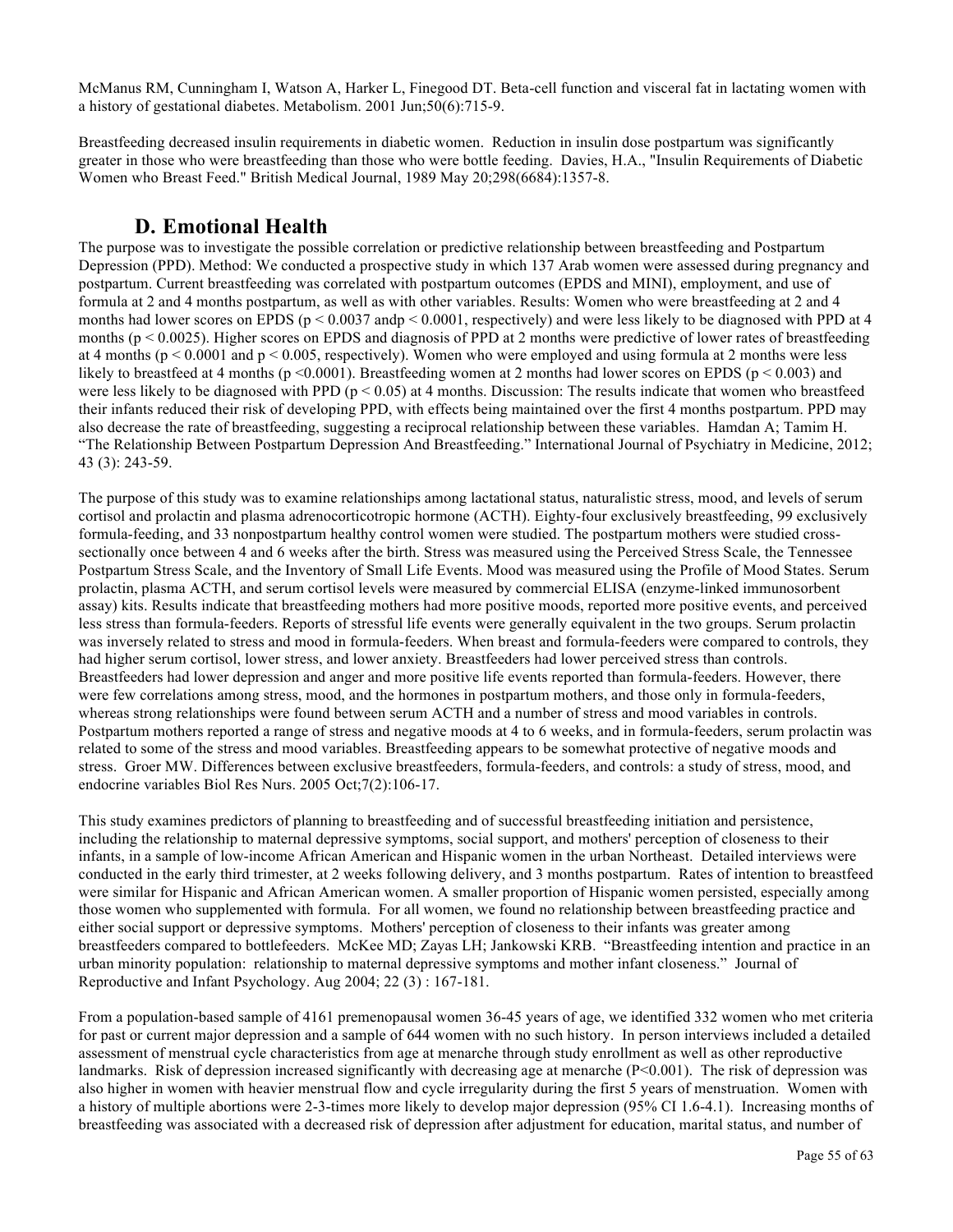livebirths (P-value, test of trend =0.012). This association was largely confined to depression during the postpartum period. Menstrual and pregnancy history exposures were self-reported and retrospectively assessed. However, women with and without a history of depression were subject to similar recall requirements that likely resulted in an underestimate of most risk estimates. Clinicians involved in routine obstetrical and gynecological care of women need to recognize that menstrual and pregnancy history events may serve as potential markers for subsequent psychiatric sequelae. Harlow-BL et al. "Early life menstrual characteristics and pregnancy experiences among women with and without major depression: the Harvard study of moods and cycles." Journal-Of-Affective-Disorders. Apr 2004; 79(1-3): 167-176.

Significant changes occur in women's personality during pregnancy and lactation. The trend is toward a lifestyle interpreted as more relaxed and tolerant to monotony. In this study of 161 women during pregnancy and 3-6 months after delivery, women who had breastfed for at least 8 weeks differed significantly from those who had not. They had lower scores on the Somatic Anxiety, Muscular Tension, Monotony Avoidance, Suspicion, Social Desirability and the Impulsiveness scale and higher scores on the Socialization scale. Sjogren-B et al. "Changes in personality pattern during the first pregnancy and lactation." Journal-Of-Psychosomatic-Obstetrics-And-Gynecology. Mar 2000; 21 (1):31-38.

Personality profiles reflecting anxiety and social interaction showed that anxiety was inversely related with basal levels of oxytocin and prolactin in the cesarean section mothers, whereas the pulsatility of oxytocin was related to social desirability in both groups. Social desirability and oxytocin pulsativity were also correlated with the amount of milk transferred from the mother to the baby. The correlations indicate that central oxytocin may be involved in behavioral adaptations to the maternal role. Nissen E, Gustavsson P, Widstrom AM, Uvnas-Moberg K. "Oxytocin, prolactin, milk production and their relationship with personality traits in women after vaginal delivery or Cesarean section." J Psychosom Obstet Gynaecol 1998 Mar;19(1):49-58

In both male and female rats, oxytocin exerts potent physiological antistress effects. If daily oxytocin injections are repeated over a 5-day period, blood pressure is decreased by 10-20 mmHg, the withdrawal latency to heat stimuli is prolonged, cortisol levels are decreased and insulin and cholecystokinin levels are increased. These effects last from 1 to several weeks after the last injection. After repeated oxytocin treatment weight gain may be promoted and the healing rate of wounds increased. Oxytocin released in response to social stimuli may be part of a neuroendocrine substrate which underlies the benefits of positive social experiences. Uvnas-Moberg K. "Oxytocin may mediate the benefits of positive social interaction and emotions." Psychoneuroendocrinology 1998 Nov;23(8):819-35

At one month postpartum, women who breast fed their infants had scores indicating less anxiety and more mutuality than the women bottle feeding their infants. Virden, S.F., "The Relationship Between Infant Feeding Method and Maternal Role Adjustment." Journal of Nurse Midwives, 1988 Jan-Feb;33(1):31-5.

# **E. Fertility**

During lactation, menses before 6 months are mostly anovulatory, and fertility remains low. The lactational amenorrhea method is based on three simultaneous conditions: (1) the baby is under 6 months; (2) the mother is still amenorrheic; and (3) she practices exclusive or quasi-exclusive breastfeeding on demand, day and night. Experiments with LAM extended to 9-12 months are ongoing. The lactational amenorrhea method is at least 98% effective. Vekemans M. "Postpartum contraception: the lactational amenorrhea method." Eur J Contracept Reprod Health Care 1997 Jun;2(2):105-11

# **F. Menopausal Symptoms**

67 perimenopausal women aged 40 to 65 years participated in interviews, anthropometric measures, and a 2-hour recording of sternal skin conductance. Women who subjectively reported hot flashes were measured in a warmer room, were more likely to be postmenopausal, reported more frequent consumption of coffee, and spent fewer months breast-feeding their last child compared with women who did not report the experience of hot flashes during the testing period. Sievert LL et al. "Measurement of hot flashes by sternal skin conductance and subjective hot flash report in Puebla, Mexico." Menopause the Journal of the North American Menopause Society. Sep-Oct 2002; 9 (5): 367-376.

# **G. Osteoarthritis**

Cross-sectional study of 348 women from 76 families in Tasmania. Parity, increasing age at menopause and years of menstruation were associated with both symptomatic hand osteoarthritis and a more severe distal interphalangeal score while both current and ever use of hormone replacement therapy were significantly associated with increased prevalence of Heberden's nodes and severity of Heberden's nodes and distal interphalangeal osteoarthritis. Hormone replacement therapy usage less than 5 years was associated with increased severity of both distal interphalangeal disease and Heberden's nodes. No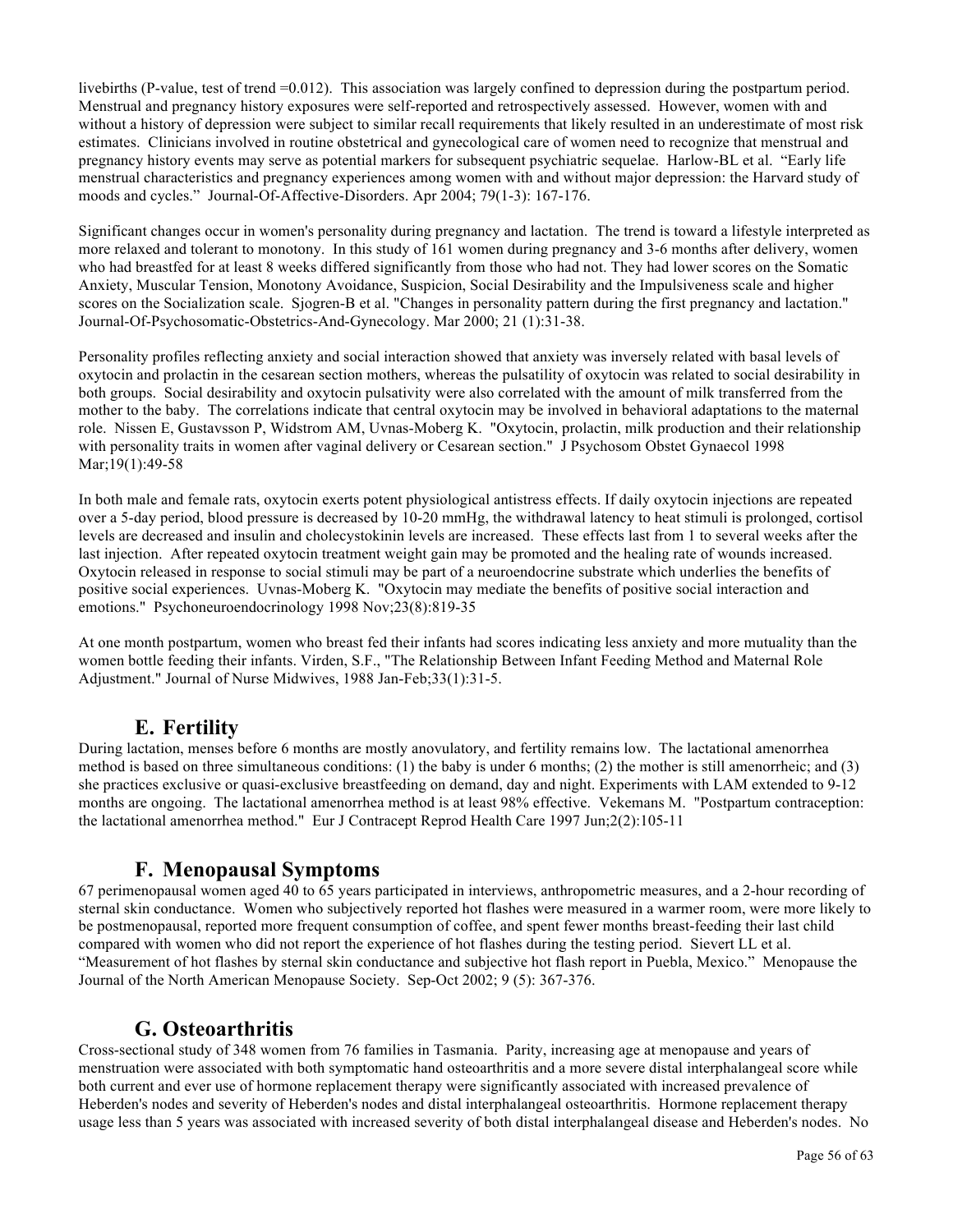factors were associated with carpometacarpal disease apart from ever breast-feeding which was protective (OR 0.37). These results require confirmation in clinical trials or carefully controlled longitudinal studies but suggest that estrogen exposure around the time of disease onset (either endogenous or exogenous) may have a "priming" effect on the severity of distal interphalangeal osteoarthritis while breast-feeding in earlier life may be protective for carpometacarpal osteoarthritis. Cooley-HM; Stankovich-J; Jones-G. " The association between hormonal and reproductive factors and hand osteoarthritis." Maturitas-. Aug 20 2003; 45 (4) : 257-265

# **H. Osteoporosis**

To determine the risk factors of osteoporosis using a multiple binary logistic regression method and to assess the risk variables for osteoporosis, which is a major and growing health problem in many countries. METHODS: We presented a case-control study, consisting of 126 postmenopausal healthy women as control group and 225 postmenopausal osteoporotic women as the case group. The study was carried out in the Department of Physical Medicine and Rehabilitation, Dicle University, Diyarbakir, Turkey between 1999-2002. The data from the 351 participants were collected using a standard questionnaire that contains 43 variables. A multiple logistic regression model was then used to evaluate the data and to find the best regression model. RESULTS: We classified 80.1% (281/351) of the participants using the regression model. Furthermore, the specificity value of the model was 67% (84/126) of the control group while the sensitivity value was 88% (197/225) of the case group. We found the distribution of residual values standardized for final model to be exponential using the Kolmogorow-Smirnow test (p=0.193). The receiver operating characteristic curve was found successful to predict patients with risk for osteoporosis. This study suggests that low levels of dietary calcium intake, physical activity, education, and longer duration of menopause are independent predictors of the risk of low bone density in our population. CONCLUSION: Adequate dietary calcium intake in combination with maintaining a daily physical activity, increasing educational level, decreasing birth rate, and duration of breast-feeding may contribute to healthy bones and play a role in practical prevention of osteoporosis in Southeast Anatolia. In addition, the findings of the present study indicate that the use of multivariate statistical method as a multiple logistic regression in osteoporosis, which maybe influenced by many variables, is better than univariate statistical evaluation. Akkus Z, et al. Determination of osteoporosis risk factors using a multiple logistic regression model in postmenopausal Turkish women." Saudi Med J. 2005 Sep;26(9):1351-9

The bone mineral density (BMD) for 5 regions of the proximal femur as measured by dual energy x-ray absorptiometry were compared for 5 groups of women aged 20 to 25 years ( $n = 819$ ); the groups included those who had been: (1) adolescent mothers and had breastfed (n = 94), (2) adolescent mothers and had not breastfed (n = 151), (3) mothers who first gave birth as adults and breastfed (n = 67), (4) mothers who first gave birth as adults and had not breastfed (n = 89), and (5) nulliparous (n = 418). During young adulthood, women who breastfed during adolescence had higher adjusted BMDs, which was statistically significant in 4 of the 5 regions, than those who had not breastfed and BMDs equivalent to nulliparous women. Adjusting also for obstetric variables, women who breastfed during adolescence had higher BMDs in all 5 regions compared with their peers who had not breastfed (total proximal femur area difference, 0.053 gm/cm(2). In this nationally representative sample, breastfeeding by adolescent mothers was associated with greater BMD in the proximal femur during young adulthood. Lactation was not found to be detrimental and may be protective to the bone health of adolescent mothers. Chantry CJ, Auinger P, Byrd RS. "Lactation among adolescent mothers and subsequent bone mineral density." Arch Pediatr Adolesc Med. 2004 Jul;158(7):650-6.

To assess the relationships between reproductive factors and the risk of hip fractures in postmenopausal Chinese women, the authors analyzed data from a matched case-control study conducted in the Beijing metropolitan area among women aged 50 years and older. One hundred and fifty-six cases who sustained a hip fracture after minor trauma between January 1994 and May 1996 were identified from hospital records, of whom 121 could be located (78%). All cases agreed to be interviewed: Two controls were selected from the neighbors of each hip fracture case and matched to the cases by age within a 5-year range. Information on reproductive factors and potential confounders was obtained through personal interviews. Although univariate analyses revealed that later age at menopause, parity and breastfeeding were protective factors, only breastfeeding was statistically associated with risk of hip fracture after adjusting for potential confounding in multivariable logistic models. As compared with women with average duration of breastfeeding per child less than or equal to 6 months, women with average duration of breastfeeding per child 7-12 months, 13-23 months; and greater than or equal to24 months had odds ratios of 1.14, 0.28, and 0.34 respectively. Among parous women, 13% reduced risk was associated with every 6 months increase in breastfeeding per child. The authors conclude that extended breastfeeding is associated with a reduced hip fracture risk among Chinese women in Beijing. Huo-DZ; Lauderdale-DS; Li-LM. "Influence of reproductive factors on hip fracture risk in Chinese women." Osteoporosis International. Aug 2003; 14 (8) : 694-700

The odds ratio that a woman with osteoporosis did not breastfeed her baby was 4 times higher than for a control woman. Blaauw, R. et al. "Risk factors for development of osteoporosis in a South African population." SAMJ 1994; 84:328-32.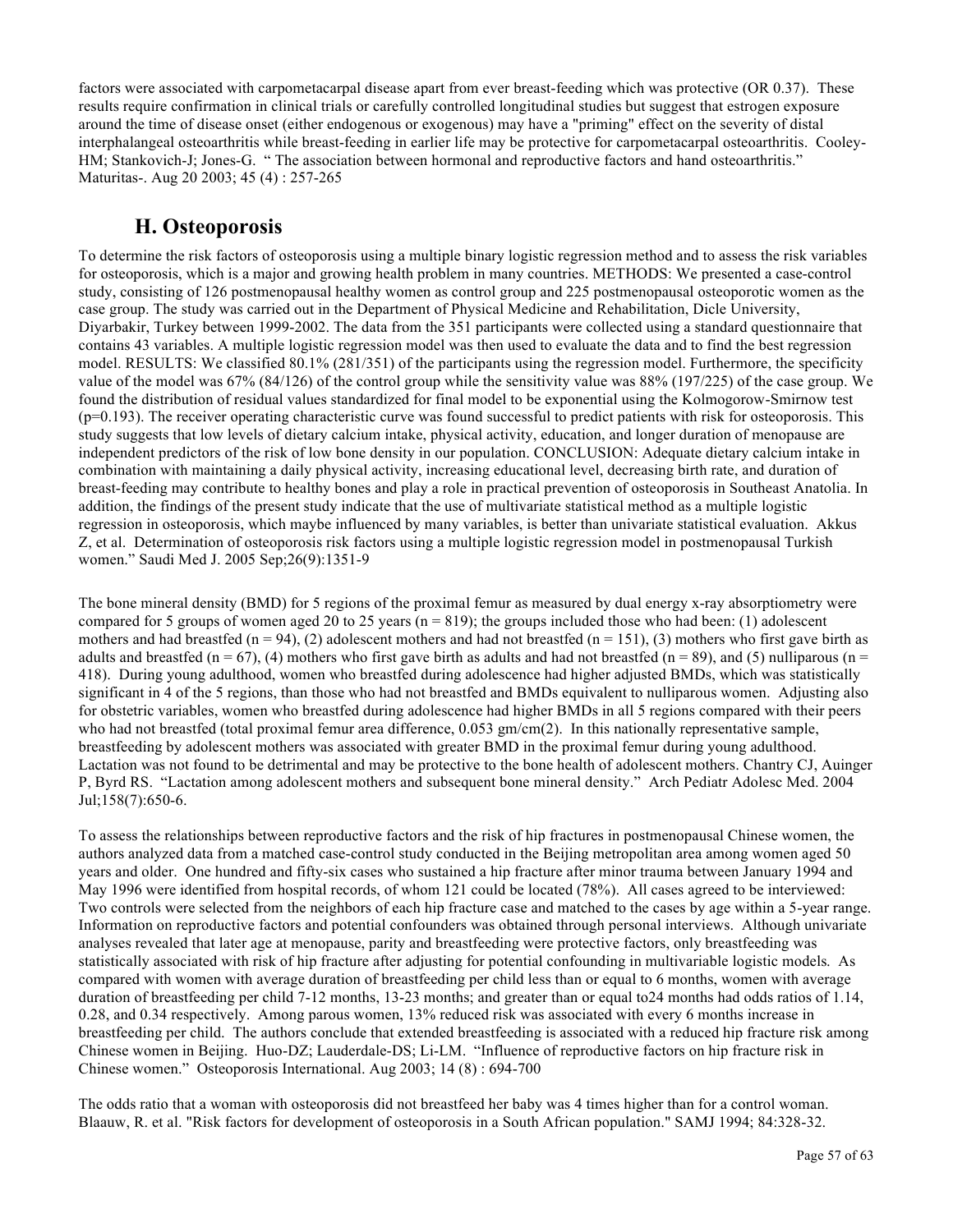Whether or not women had ever breastfed, total duration of breastfeeding and duration of breastfeeding per child were not associated with reduced bone mineral, but breastfeeding for more than 8 months was associated with greater bone mineral at some sites. Melton L et al. "Influence of breastfeeding and other reproductive factors on bone mass later in life." Osteoporos Int 1993 Mar;3(2):76-83

# **I. Smoking Reduction**

Data for this study were obtained from a population-based follow-up study in 25 Italian Local Health Units (LHUs) to evaluate pregnancy, delivery, and postpartum care in Italy. A sample of 3534 women was recruited and interviewed within a few days of their giving birth and at 3, 6, and 12 months after delivery, by trained interviewers using questionnaires. The objective of the study was to evaluate changes in smoking behaviour from one interview to the next. Of 2546 women who completed the follow-up, smoking prevalences before and during pregnancy were 21.6% and 6.7%; smoking prevalences and smoking relapse at 3, 6, and 12 months were 8.1% and 18.5%, 10.3% and 30.3%, and 10.9% and 32.3%, respectively. Smoking during and after pregnancy was more likely among women who were less educated, single, not attending antenatal classes, employed, and not breastfeeding. The results show that women who are breastfeeding smoke less than not breastfeeding women, even after controlling for other predictors (i.e., smoking relapse at 12 months: OR =  $0.43$ , 95% CI:  $0.19$ ,  $0.94$ ). A low maternal mood increases the risk of smoking relapse within 6 months of about 73%. This study also suggests that prolonged breastfeeding reduces the risk of smoking relapse and that this reduction may be persistent in time. Interventions targeting breastfeeding promotion may also indirectly support smoking cessation, even in absence of specific interventions. Lauria L, Lamberti A, Grandolfo M. "Smoking behaviour before, during, and after pregnancy: the effect of breastfeeding." Scientific World Journal. 2012;2012:154910. Epub 2012 Mar 12.

# **J. Postpartum Weight Loss**

Data from Active Mothers Postpartum (AMP), a study of overweight and obese postpartum women (n=450), were analyzed to determine the effect of baseline characteristics, breastfeeding, diet, physical activity, and contraception on weight change from 6 weeks to 12, 18, and 24 months postpartum. The repeated measures mixed model was used to test the association of these effects with weight change. RESULTS: Although mean weight loss was modest (0.49 kg by 24 months), the range of weight change was striking (+21.5 kg to -24.5 kg, standard deviation [SD] 7.4). Controlling only for baseline weight, weight loss was associated with breastfeeding, hormonal contraception, lower junk food and greater healthy food intake, and greater physical activity. Only junk food intake and physical activity were significant after controlling for all other predictors. CONCLUSIONS: Eating less healthy foods and being less physically active put overweight and obese women at risk of gaining more weight after a pregnancy. Østbye T, Peterson BL, Krause KM, Swamy GK, Lovelady CA. "Predictors of postpartum weight change among overweight and obese women: results from the Active Mothers Postpartum study." J Womens Health (Larchmt). 2012 Feb;21(2):215-22.

We selected women from the Danish National Birth Cohort who ever breastfed (>98%), and we conducted the interviews at 6  $(n = 36 030)$  and 18 ( $n = 26 846$ ) mo postpartum. We used regression analyses to investigate whether breastfeeding (scored to account for duration and intensity) reduced PPWR at 6 and 18 mo after adjustment for maternal prepregnancy body mass index (BMI) and gestational weight gain (GWG). RESULTS: GWG was positively (P < 0.0001) associated with PPWR at both 6 and 18 mo postpartum. Breastfeeding was negatively associated with PPWR in all women but those in the heaviest category of prepregnancy BMI at  $6 (P < 0.0001)$  and 18 ( $P < 0.05$ ) mo postpartum. When modeled together with adjustment for possible confounding, these associations were marginally attenuated. We calculated that, if women exclusively breastfed for 6 mo as recommended, PPWR could be eliminated by that time in women with GWG values of approximately 12 kg, and that the possibility of major weight gain (>or=5 kg) could be reduced in all but the heaviest women. CONCLUSION: Breastfeeding was associated with lower PPWR in all categories of prepregnancy BMI. These results suggest that, when combined with GWG values of approximately 12 kg, breastfeeding as recommended could eliminate weight retention by 6 mo postpartum in many women. Baker JL, Gamborg M, Heitmann BL, Lissner L, Sørensen TI, Rasmussen KM. "Breastfeeding reduces postpartum weight retention." Am J Clin Nutr. 2008 Dec;88(6):1543-51.

The relation between postpartum weight retention and breastfeeding practices is controversial. 405 women aged 18-45 y were assessed at 0.5, 2, 6, and 9 mo postpartum. The outcome variable, postpartum weight retention, was expressed as the difference between the observed weight at each follow-up and the reported prepregnancy weight. Mean postpartum weight retention at the end of the study was 3.1 kg. Single women aged greater than or equal to 30 y retained more weight than did younger single women or married women. The combined effect of breastfeeding duration and percentage of body fat at baseline was significant only for women with < 30% body fat. According to the model's prediction, when women who had 22% body fat and breastfed for 180 d were compared with those who had 22% body fat and breastfed for only 30 d, each month of breastfeeding contributed -0.44 kg to postpartum weight retention. When only the percentage of body fat was varied, the total effect was 3.0, 1.7, 1.2, and 0.04 kg in women with 18%, 25%, 28%, and 35% body fat, respectively. These results support the hypothesis of an association between breastfeeding and postpartum weight retention and suggest that encouraging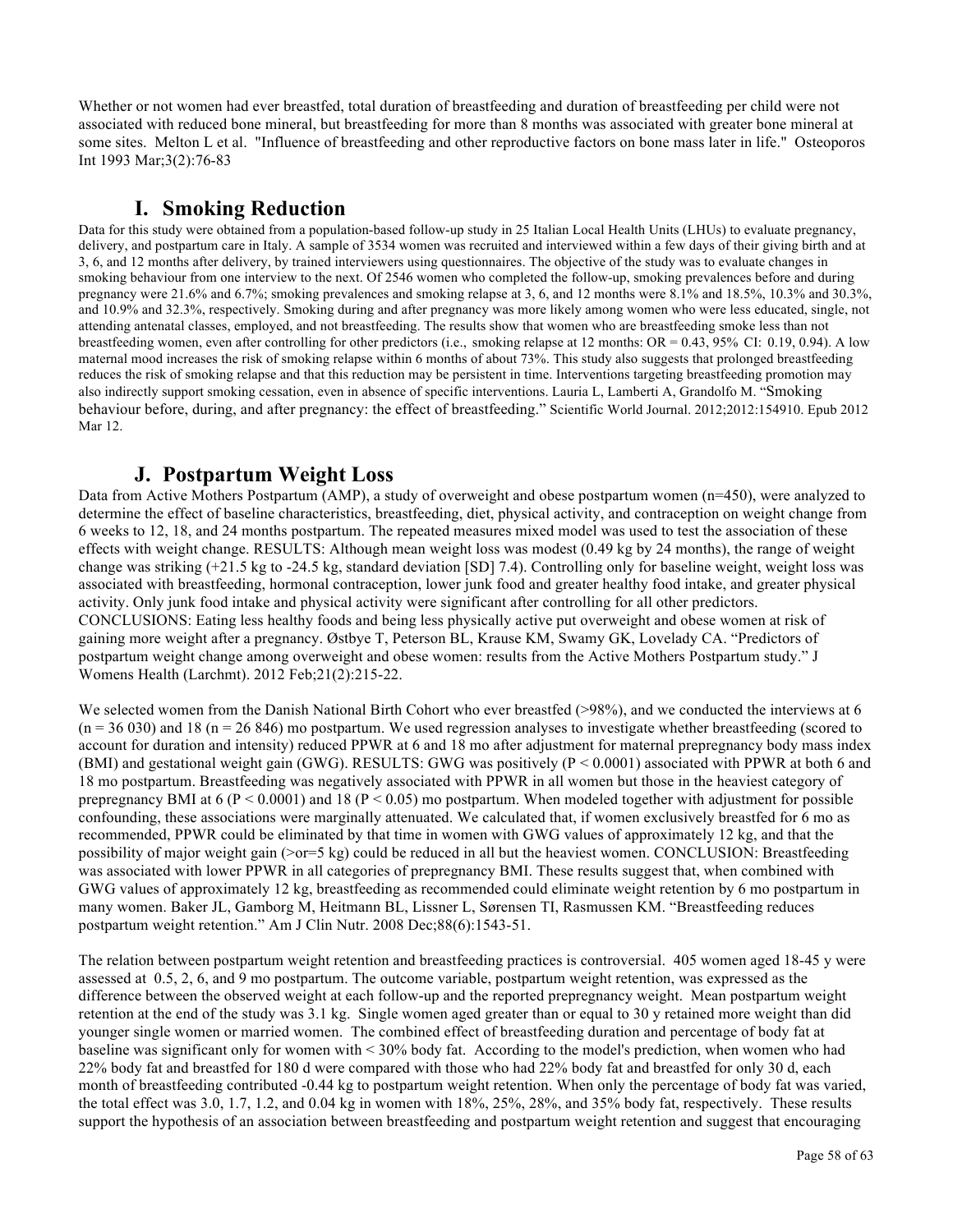prolonged breastfeeding might contribute to decreases in postpartum weight retention. Kac-G et al. "Breastfeeding and postpartum weight retention in a cohort of Brazilian women." American-Journal-Of-Clinical-Nutrition. Mar 2004; 79 (3) : 487- 493

Infants were exclusively breastfed for 4 months and then randomly assigned to continue exclusive breastfeeding until 6 months or to receive solid foods in addition to breast milk between 4 and 6 months. Maternal weight loss between 4 and 6 months was significantly greater in the exclusive breastfeeding group than in the group given solid foods. The estimated average additional nutritional burden of continuing to exclusively breastfeed until 6 months was small, representing only 0.1 to 6% of the recommended dietary allowance for energy, vitamin A, calcium and iron. Women in the exclusive breastfeeding group were more likely to be amenorrheic at 6 mo than women in the SF group, which conserves nutrients such as iron. Dewey KG et al. Effects of exclusive breastfeeding for four versus six months on maternal nutritional status and infant motor development: results of two randomized trials in Honduras. J Nutr 2001 Feb;131(2):262-7

Mothers who breastfed exclusively or partially had significantly larger reductions in hip circumference and were less above their prepregnancy weights at 1 month postpartum than mothers who fed formula exclusively. Kramer, F., "Breastfeeding reduces maternal lower body fat." J Am Diet Assoc 1993;93(4):429-33

## **K. Relationship (maternal-infant)**

Research points to the importance of breastfeeding for promoting close mother–infant contact and social-emotional development. Recent functional magnetic resonance imaging (fMRI) studies have identified brain regions related to maternal behaviors. However, little research has addressed the neurobiological mechanisms underlying the relationship between breastfeeding and maternal behavior in human mothers. We investigated the associations between breastfeeding, maternal brain response to own infant stimuli, and maternal sensitivity in the early postpartum. **Methods:** Seventeen biological mothers of healthy infants participated in two matched groups according to feeding method – exclusive breastfeeding and exclusive formula-feeding at 2–4 weeks postpartum. fMRI scanning was conducted in the first postpartum month to examine maternal brain activation in response to her own baby's cry versus control baby-cry. Dyadic interactions between mothers and infants at 3–4 months postpartum were videotaped in the home and blindly coded for maternal sensitivity. **Results:** In the first postpartum month, breastfeeding mothers showed greater activations in the superior frontal gyrus, insula, precuneus, striatum, and amygdala while listening to their own baby-cry as compared to formula-feeding mothers. For both breastfeeding and formula-feeding mothers, greater activations in the right superior frontal gyrus and amygdala were associated with higher maternal sensitivity at 3–4 months postpartum. **Conclusions:** Results suggest links between breastfeeding and greater response to infant cues in brain regions implicated in maternal–infant bonding and empathy during the early postpartum. Such brain activations may facilitate greater maternal sensitivity as infants enter their social world. Kim, P., Feldman, R., Mayes, L. C., Eicher, V., Thompson, N., Leckman, J. F. and Swain, J. E. (2011), Breastfeeding, brain activation to own infant cry, and maternal sensitivity. Journal of Child Psychology and Psychiatry, 52: 907–915. doi: 10.1111/j.1469-7610.2011.02406.x

#### **L. Rheumatoid Arthritis**

We studied female reproductive and hormonal risk factors for rheumatoid arthritis (RA) in a cohort of 121,700 women enrolled in the longitudinal Nurses' Health Study. The diagnosis of incident RA in 674 women was confirmed. Using a multivariate model that adjusted for age, body mass index, smoking, parity, and other hormonal factors, we observed a strong trend for decreasing risk of RA with increasing duration of breast-feeding  $(P = 0.001)$ . For women who breast-fed (compared with parous women who did not breast-feed), the risk ratios (RRs) were as follows: breast-feeding for  $\leq$  or  $=$ 3 total months, RR 1.0; for 4-11 total months, RR 0.9; for 12-23 total months, RR 0.8; and for  $>$  or =24 total months, RR 0.5. Very irregular menstrual cycles were associated with an increased risk of RA (RR 1.4). Age at menarche  $\leq$  or =10 years was associated with an increased risk of seropositive RA (RR 1.6) but not significantly associated with risk of RA. Parity, total number of children, age at first birth, and OC use were not associated with an increased risk of RA in this cohort. CONCLUSION: In this large cohort, breast-feeding for >12 months was inversely related to the development of RA. This apparent effect was dosedependent, with a significant trend toward lower risk with longer duration of breast-feeding. Karlson EW et al. "Do breastfeeding and other reproductive factors influence future risk of rheumatoid arthritis? Results from the Nurses' Health Study." Arthritis Rheum. 2004 Nov;50(11):3458-67.

#### **M. Sleep**

As part of a randomized clinical trial, the study utilized infant feeding and sleep data at 3 months postpartum from 133 new mothers and fathers. Infant feeding type (breast milk or formula) was determined from parent diaries. Sleep was measured objectively using wrist actigraphy and subjectively using diaries. Lee's General Sleep Disturbance Scale was used to estimate perceived sleep disturbance. RESULTS: Parents of infants who were breastfed in the evening and/or at night slept an average of 40-45 minutes more than parents of infants given formula. Parents of infants given formula at night also self-reported more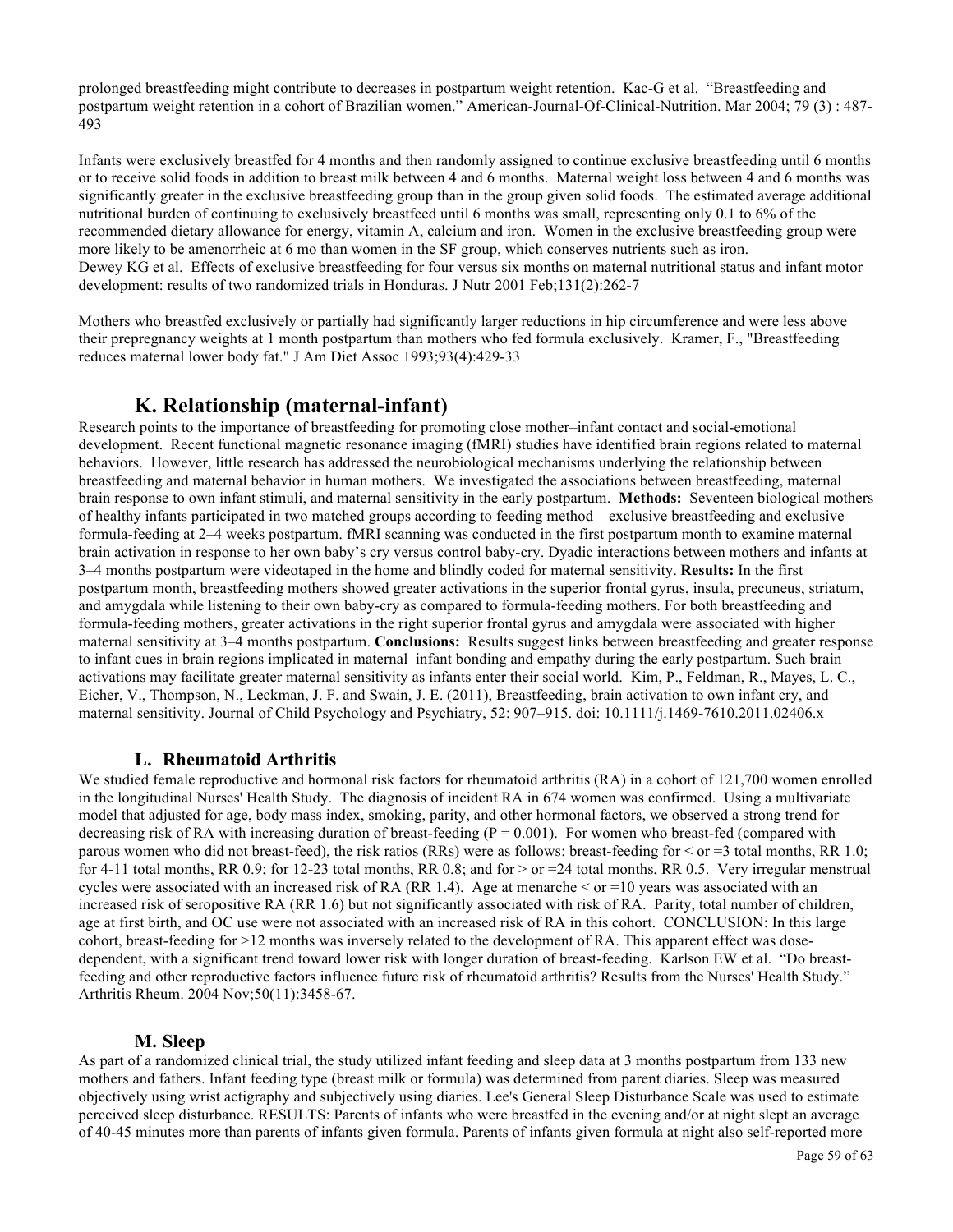sleep disturbance than parents of infants who were exclusively breast-fed at night. CONCLUSIONS: Parents who supplement their infant feeding with formula under the impression that they will get more sleep should be encouraged to continue breastfeeding. Doan et al. "Breast-feeding Increases Sleep Duration of New Parents." J Perinat Neonatal Nurs. 2007 Jul-Sep;21(3):200-6

# **N. Systemic Lupus Erythematosus**

In humans, 85% of systemic lupus erythematosus (SLE) patients are women, which suggests the importance of hormonal factors in disease pathogenesis. The purpose of this study was to examine hormonal and reproductive risk factors for lupus among women. This population-based, case-control study included 240 female SLE and 321 controls. Breastfeeding was associated with a decreased risk of developing SLE (OR 0.6), with a statistically significant trend for number of babies breastfed and total weeks of breast-feeding. There were no associations with number of pregnancies or live births. Natural menopause occurred earlier in women with subsequent development of SLE compared with controls (P<0.001). There was little association between SLE and current use or duration of hormone replacement therapy or oral contraceptives, and no association with previous use of fertility drugs. Cooper-GS et al. "Hormonal and reproductive risk factors for development of systemic lupus erythematosus - Results of a population-based, case-control study." Arthritis-And-Rheumatism. Jul 2002; 46 (7) : 1830-1839.

# **O. Urinary Tract Infections**

The oligosaccharide content of breast-milk and urine from nursing mothers is very similar, and the pattern of oligosaccharides excreted by infants is also strongly correlated with that of breastmilk. The oligosaccharides cause inhibition of bacterial adhesion, suggesting that breastfeeding may have a preventive effect on urinary tract infection in both mother and infant. Coppa GV et al. "Preliminary study of breastfeeding and bacterial adhesion to uroepithelial cells." Lancet 1990 Mar 10;335(8689):569-71

# **III. Societal Effects**

# **A. Child Abuse and Parenting Sensitivity**

Maternal response towards infant distress has an important impact on infant development. In animals it is established that lactation and pup suckling plays an important role in maintaining maternal responses. Previous research suggests that breastfeeding is associated with sensitive maternal responses in human mothers. However, this may be because women who are more sensitive to their infant choose to breastfeed. The current study investigated the attentional sensitivity towards infant distress in women who went on to breast or formula feed during pregnancy as well as after birth. We hypothesised that differences in breast and formula feeding mothers would only emerge after birth once feeding had commenced. METHOD: 51 women were seen during late pregnancy and between 3 and 6 months after birth (27 were breast and 24 were formula feeding). Sensitivity to infant distress was measured as the extent of women's attentional bias towards infant distress stimuli. RESULTS: After birth, we found that our index of attentional bias towards infant distress was 37ms (0.5 S.D.s) (CI; 6-69, p=0.021) higher in breastfeeding compared to formula feeding mothers. However, mothers who went on to breastfeed did not show greater attentional bias towards infant distress already during late pregnancy. CONCLUSIONS: Our results suggest that the act of breastfeeding may influence mothers' attentional sensitivity towards infant distress. Previous research suggests breastfeeding is indicative of sensitive parenting. The current findings may suggest a mechanism by which breastfeeding and/or associated infant interaction could contribute to this sensitivity. Pearson RM, Lightman SL, Evans J. "The impact of breastfeeding on mothers' attentional sensitivity towards infant distress." Infant Behav Dev. 2010 Dec 23

A total of 7223 Australian mother-infant pairs were monitored prospectively over 15 years. In 6621 (91.7%) cases, the duration of breastfeeding was analyzed with respect to child maltreatment (including neglect, physical abuse, and emotional abuse), on the basis of substantiated child protection agency reports. Multinomial logistic regression was used to compare no maltreatment with nonmaternal and maternally perpetrated maltreatment and to adjust for confounding in 5890 cases with complete data (81.5%). Potential confounders included sociodemographic factors, pregnancy wantedness, substance abuse during pregnancy, postpartum employment, attitudes regarding infant caregiving, and symptoms of anxiety or depression. RESULTS: Of 512 children with substantiated maltreatment reports, >60% experienced > or =1 episode of maternally perpetrated abuse or neglect (4.3% of the cohort). The odds ratio for maternal maltreatment increased as breastfeeding duration decreased, with the odds of maternal maltreatment for nonbreastfed children being 4.8 times the odds for children breastfed for > or =4 months. After adjustment for confounding, the odds for nonbreastfed infants remained 2.6 times higher, with no association seen between breastfeeding and nonmaternal maltreatment. Maternal neglect was the only maltreatment subtype associated independently with breastfeeding duration. CONCLUSION: Among other factors, breastfeeding may help to protect against maternally perpetrated child maltreatment, particularly child neglect. Strathearn L, Mamun AA, Najman JM,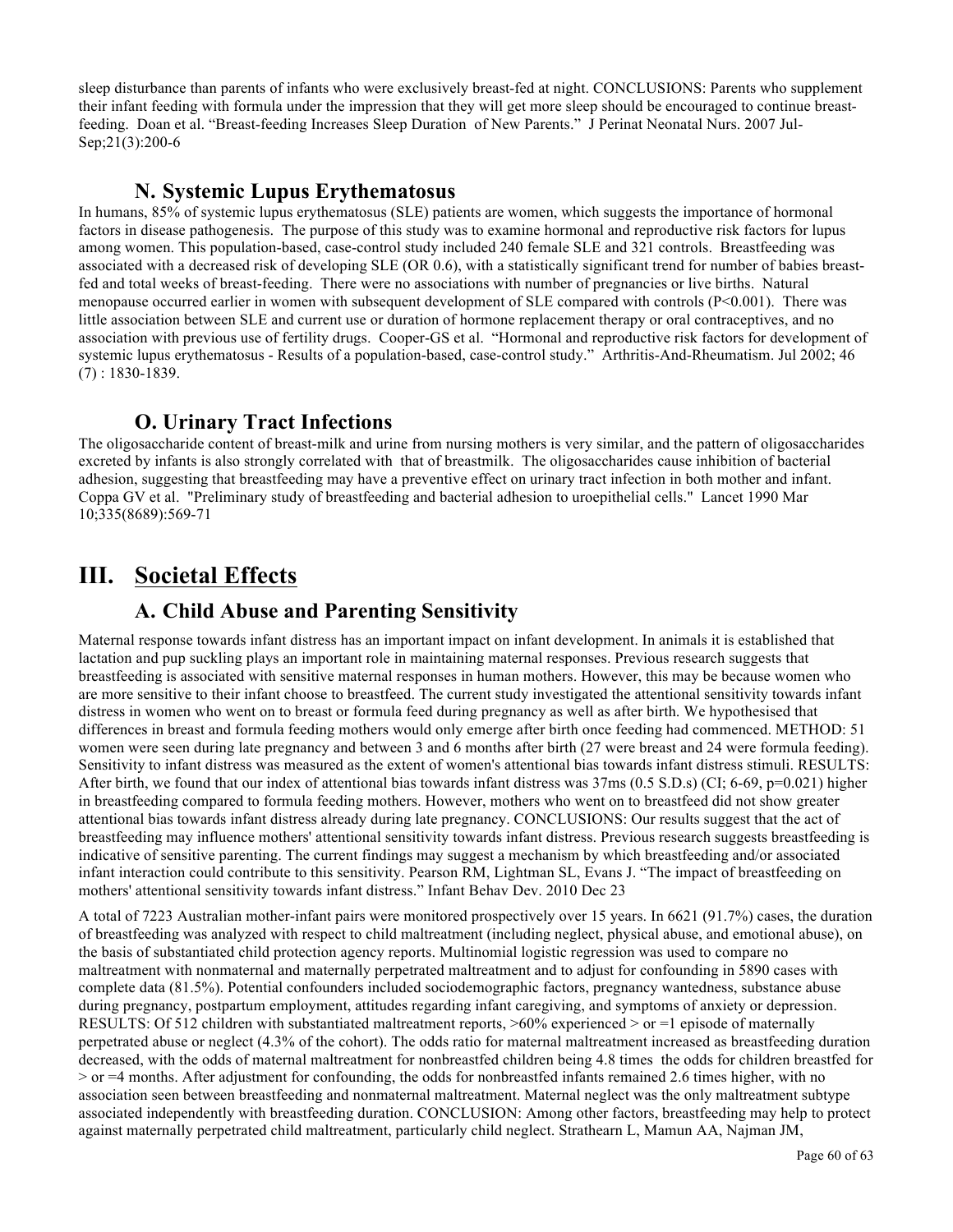O'Callaghan MJ. "Does breastfeeding protect against substantiated child abuse and neglect? A 15-year cohort study." Pediatrics. 2009 Feb;123(2):483-93.

Encouraging early mother-infant contact with suckling and rooming-in may provide a simple, low-cost method for reducing infant abandonment. The mean infant abandonment rate decreased from 50.3 per 10,000 births in the first 6 years to 27.8 per 10,000 births in the next 6 years following implementation of the Baby-Friendly Hospital Initiative at a Russian hospital. Lvoff-NM et al. Effect of the baby-friendly initiative on infant abandonment in a Russian hospital. Archives-Of-Pediatrics-And-Adolescent-Medicine. MAY 2000; 154(5):474-477.

A retrospective review of 800 pregnancies at one family practice revealed an association between lack of breastfeeding and physical and sexual abuse of the mother and/or her children. This anecdotal association has not been previously reported, is worth further study using more rigorous methods. Acheson, L., "Family Violence and Breast-feeding" Arch Fam Med July 1995; Vol 4,pp 650-652.

This study analyzed the effect of management of rooming-in, conducted in one of the regional hospitals in Thailand, on the success of breastfeeding. Data based on 2,000 infants born in 1987 and 1990 showed a significant improvement on separation time of infant and mother after delivery and predominant breastfeeding. Separation time was reduced from 6.3 to 1.62 hours and predominant breastfeeding was significantly increased from 85 to 99 percent. Data obtained from the community related to the initiation and predominant breastfeedings showed a significant increase (p less than 0.05). The findings showed a progressive reduction of deserted children after management of rooming-in. Buranasin B. "The effects of rooming-in on the success of breastfeeding and the decline in abandonment of children." Asia Pac J Public Health. 1991;5(3):217-20.

# **B. Child Spacing**

Data used in the present study are from the National Family Health Survey 1992-93 (International Institute for Population Sciences 1995), India. Our study has developed Cox model analyses to see the effect of breastfeeding as a time-varying and time-dependent factor on birth spacing. While it is acknowledged that breastfeeding has a protective effect on birth spacing, such analysis of breastfeeding allows for a more nuanced understanding of that effect. Multivariate analysis revealed that breastfeeding, ever experience of fetal loss, education of women, employment status of women, education of husband, media exposure, survival status of index child and place of residence played an important part in extending birth space in at least one of the birth-spacing intervals (first to fifth). However, the variables varied from the first birth spacing to the fifth birth spacing. Breastfeeding is the only covariate found to be a significant protective factor associated with each birth spacing. Furthermore, this study validates the developed models with their prediction utilities for birth spacing. Singh R, Tripathi V, Singh K, et al. Breastfeeding as a time-varying-time-dependent factor for birth spacing: multivariate models with validations and predictions. World Health Popul. 2012;13(3):28-51.

Retrospective and prospective data show that: (a) a short preceding birth interval is detrimental for child survival in the first 4 months of life; (b) full and partial breast-feeding have direct protective effects on child survival in the first 4-6 months of life, with the effects of the former stronger than those of the latter; (c) early subsequent conception significantly increases mortality risks in the first 16 months of life of the index child. These findings are robust to various controls, e.g. study design, data defects, child's health conditions at/around birth, postnatal maternal and child recurrent illnesses, patterns of utilization of health care services, and immunization status of the child. Kuate D. "Effects of infant feeding practices and birth spacing on infant and child survival: a reassessment from retrospective and prospective data." J Biosoc Sci 1997 Jul;29(3):303-26

Sufficient birth spacing helps with the survival of the older sibling and the new infant. Prolonged lactation helps to promote the spacing of children. Thapa, S., "Breastfeeding, birth spacing and their effects on child survival." Nature 1988;335:679-82

# **C. Environment**

There is less use of natural resources (glass, plastic, metal, and paper used in bottles, bags, nipples, and formula cans) and also less waste for landfills. The breastfed infant is not exposed to chemicals in nipples and bottles.

# **D. Financial Cost to Government and Families**

## **1. Food Expense**

The cost to supply artificial baby milk (ABM) to one child is between \$1,160 and \$3,915 per year depending on the brand. Even mothers on WIC need to buy approximately 200 cans of concentrate to feed her infant in the first year. Breastfeeding Support Consultants, Information on Infant Feeding Costs, April 1998 (based on Illinois and North Carolina suburban supermarket prices).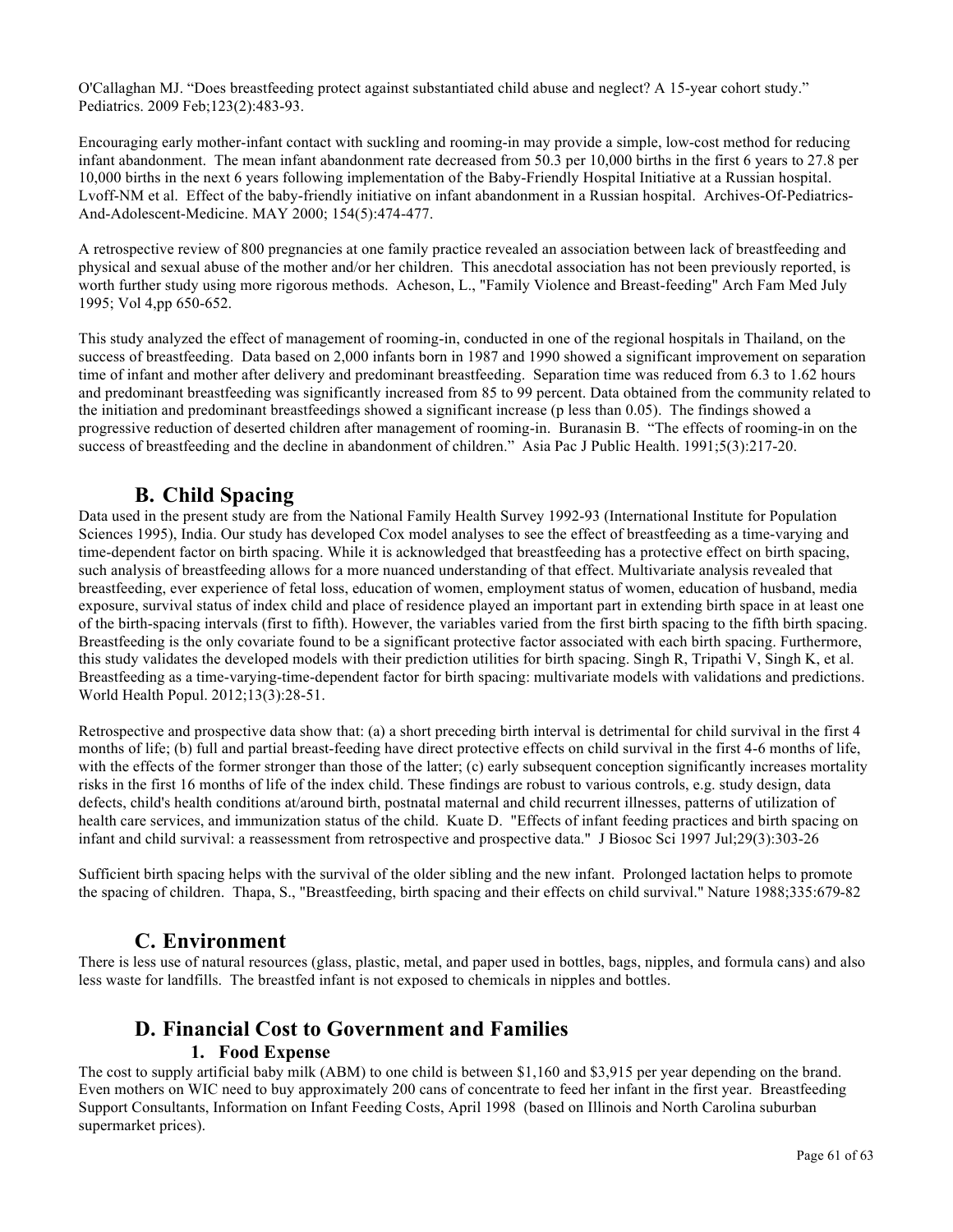#### **2. Medical Expenses**

Using literature on associations between lactation and maternal health, we modeled the health outcomes and costs expected for a U.S. cohort of 15-year-old females followed to age 70 years. In 2002, this cohort included 1.88 million individuals. Using Monte Carlo simulations, we compared the outcomes expected if 90% of mothers were able to breastfeed for at least 1 year after each birth with outcomes under the current 1-year breastfeeding rate of 23%. We modeled cases of breast cancer, premenopausal ovarian cancer, hypertension, type 2 diabetes mellitus, and myocardial infarction considering direct costs, indirect costs, and cost of premature death (before age 70 years) expressed in 2011 dollars. **RESULTS:** If observed associations between breastfeeding duration and maternal health are causal, we estimate that current breastfeeding rates result in 4,981 excess cases of breast cancer, 53,847 cases of hypertension, and 13,946 cases of myocardial infarction compared with a cohort of 1.88 million U.S. women who optimally breastfed. Using a 3% discount rate, suboptimal breastfeeding incurs a total of \$17.4 billion in cost to society resulting from premature death (95% confidence interval [CI] \$4.38-24.68 billion), \$733.7 million in direct costs (95% CI \$612.9-859.7 million), and \$126.1 million indirect morbidity costs (95% CI \$99.00- 153.22 million). We found a nonsignificant difference in number of deaths before age 70 years under current breastfeeding rates (4,396 additional premature deaths, 95% CI -810-7,918). **CONCLUSIONS:** Suboptimal breastfeeding may increase U.S. maternal morbidity and health care costs. Thus, investigating whether the observed associations between suboptimal breastfeeding and adverse maternal health outcomes are causal should be a research priority. Bartick MC, Stuebe AM, Schwarz EB, Luongo C, Reinhold AG, Foster EM. "Cost analysis of maternal disease associated with suboptimal breastfeeding." Obstet Gynecol. 2013 Jul;122(1):111-9.

A 2001 study revealed that \$3.6 billion could be saved if breastfeeding rates were increased to levels of the Healthy People objectives. It studied 3 diseases and totaled direct and indirect costs and cost of premature death. The 2001 study can be updated by using current breastfeeding rates and adding additional diseases analyzed in the 2007 breastfeeding report from the Agency for Healthcare Research and Quality. Using methods similar to those in the 2001 study, we computed current costs and compared them to the projected costs if 80% and 90% of US families could comply with the recommendation to exclusively breastfeed for 6 months. Excluding type 2 diabetes (because of insufficient data), we conducted a cost analysis for all pediatric diseases for which the Agency for Healthcare Research and Quality reported risk ratios that favored breastfeeding: necrotizing enterocolitis, otitis media, gastroenteritis, hospitalization for lower respiratory tract infections, atopic dermatitis, sudden infant death syndrome, childhood asthma, childhood leukemia, type 1 diabetes mellitus, and childhood obesity. We used 2005 Centers for Disease Control and Prevention breastfeeding rates and 2007 dollars. If 90% of US families could comply with medical recommendations to breastfeed exclusively for 6 months, the United States would save \$13 billion per year and prevent an excess 911 deaths, nearly all of which would be in infants (\$10.5 billion and 741 deaths at 80% compliance). Current US breastfeeding rates are suboptimal and result in significant excess costs and preventable infant deaths. Investment in strategies to promote longer breastfeeding duration and exclusivity may be cost-effective. Bartick, M., & Reinhold, A. "The burden of suboptimal breastfeeding in the United States: a pediatric cost analysis. Pediatrics, Jan 2010, 125, 5, 1048-56.

This community-based randomized clinical trial involving low-income mothers compared usual care with an intervention comprising hospital and home visits, and telephone support by a community health nurse/peer counselor team for 6 months after delivery. Forty-one women were recruited after delivery of a full-term singleton infant and randomly assigned to intervention or usual care groups. Women receiving the community health intervention breastfed longer than the women receiving usual care. The infants in the intervention group had fewer sick visits and reported use of fewer medications than infants in the usual care group. The intervention cost (\$301/mother) was partially offset by cost savings on formula and health care. Community health nurse and peer counselor support can increase breastfeeding duration in low-income women, and has the potential to reduce total costs including the cost of support. Pugh LC et al. "Breastfeeding duration, costs, and benefits of a support program for low-income breastfeeding women." Birth 2002 Jun;29(2):95-100.

A minimum of \$3.6 billion would be saved if breastfeeding were increased from current levels (64 percent in-hospital, 29 percent at 6 months) to those recommended by the U.S. Surgeon General (75 and 50 percent). This figure is likely an underestimation of the total savings because it represents cost savings from the treatment of only three childhood illnesses: otitis media, gastroenteritis, and necrotizing enterocolitis. This report reviews breastfeeding trends and previous studies that assessed the economic benefits of breastfeeding. Weimer, D. The Economic Benefits of Breastfeeding: A Review and Analysis. Economic Research Service, US Department of Agriculture, Food Assistance and Nutrition Research Report No. 13. 20 pp, March 2001, http://www.ers.usda.gov/publications/fanrr13/

In the first year of life, after adjusting for confounders, there were 2033 excess office visits, 212 excess days of hospitalization, and 609 excess prescriptions for these three illnesses per 1000 never-breastfed infants compared with 1000 infants exclusively breastfed for at least 3 months. These additional health care services cost the managed care health system between \$331 and